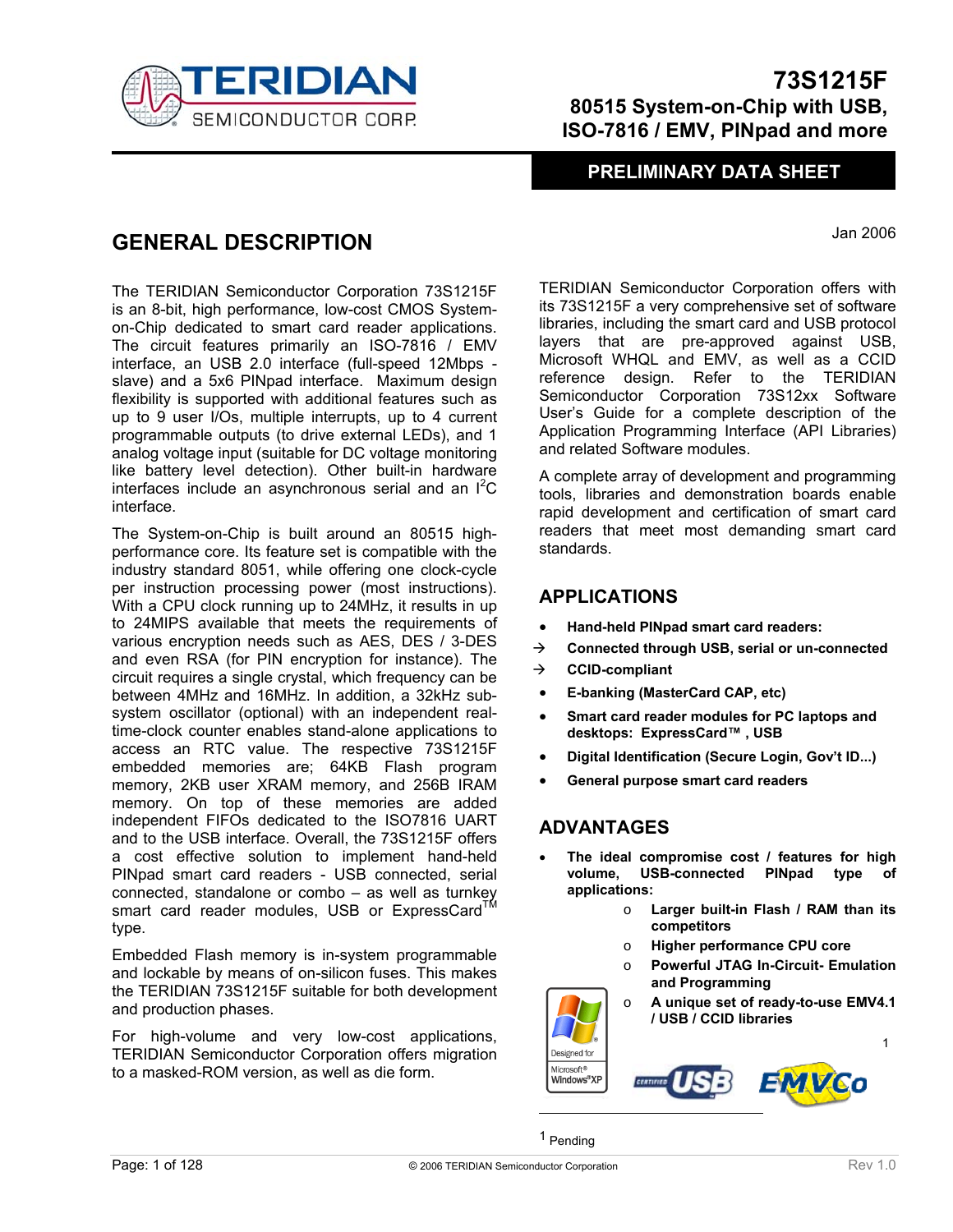

### **PRELIMINARY DATA SHEET**

# **FEATURES**

#### **80515 core:**

- 1 clock cycle per instruction (most instructions)
- CPU clocked up to 24MHz
- 64kB Flash memory with security
- 2kB XRAM (User Data Memory)
- 256 byte IRAM
- **Hardware watchdog timer**

#### **Oscillators:**

- **Single low-cost 4MHz to 16MHz crystal**
- Optional 32kHz crystal (with internal RTC)
- An Internal PLL provides all the necessary clocks to each block of the system

#### **Interrupts:**

- Standard 80C515 4-priority level structure
- 9 different sources of interrupt to the core

#### **Power Down Modes:**

- 2 standard 80C515 Power Down and IDLE modes
- Extensive device power down mode

#### **Timers:**

- (2) Standard 80C52 timers T0 and T1
- (1) 16-bit timer that can generate RTC interrupts from the 32kHz clock

#### **Built-in ISO-7816 card interface:**

- **LDO regulator produces VCC for the card** (1.8V, 3V or 5V)
- Full compliance with EMV 4.1
- **Activation/Deactivation sequencers**
- Auxiliary I/O lines (C4-C8 signals)
- 6kV ESD protection on all interface pins

#### **Communication with smart cards:**

- ISO-7816 UART 9600 to 115kbps for protocols T=0,  $T=1$
- (2) 2-Byte FIFOs for transmit and receive
- Possibility to drive external Teridian 73S8010x interfaces (for multi-SAM architectures)

#### **Communication interfaces:**

- Full-duplex serial interface (1200 to 115kbps UART)
- USB 2.0 Full Speed 12Mbps Interface, PC/SC compliant with 4 Endpoints:
	- Control (16B FIFO)
	- Interrupt IN (32B FIFO)
	- Bulk IN (128B FIFO)
	- Bulk OUT (128B FIFO)
- $I^2C$  Master Interface (400kbps)

#### **Man-Machine Interface and I/Os:**

- 5x6 Keyboard (hardware scanning, debouncing and scrambling)
- (9) User I/Os
- Up to 4 programmable current outputs (LED)

#### **Voltage Detection:**

Analog Input (detection range: 0.2V to 2.5V)

#### **Operating Voltage:**

- 2.7V to 3.6V (3V to 3.6V when USB is in use)
- 4.75 to 5.5V for smart card supply

#### **Operating Temperature:**

 $-40^{\circ}$ C to 85 $^{\circ}$ C

#### **Package:**

68 pin QFN, 44 pin QFN, Die form

#### **Software:**

- **Two-level Application Programming Interface** (ANSI C-language libraries)
- USB, T=0/T=1 and EMV-compliant smart card protocol layers
- CCID reference design and Windows driver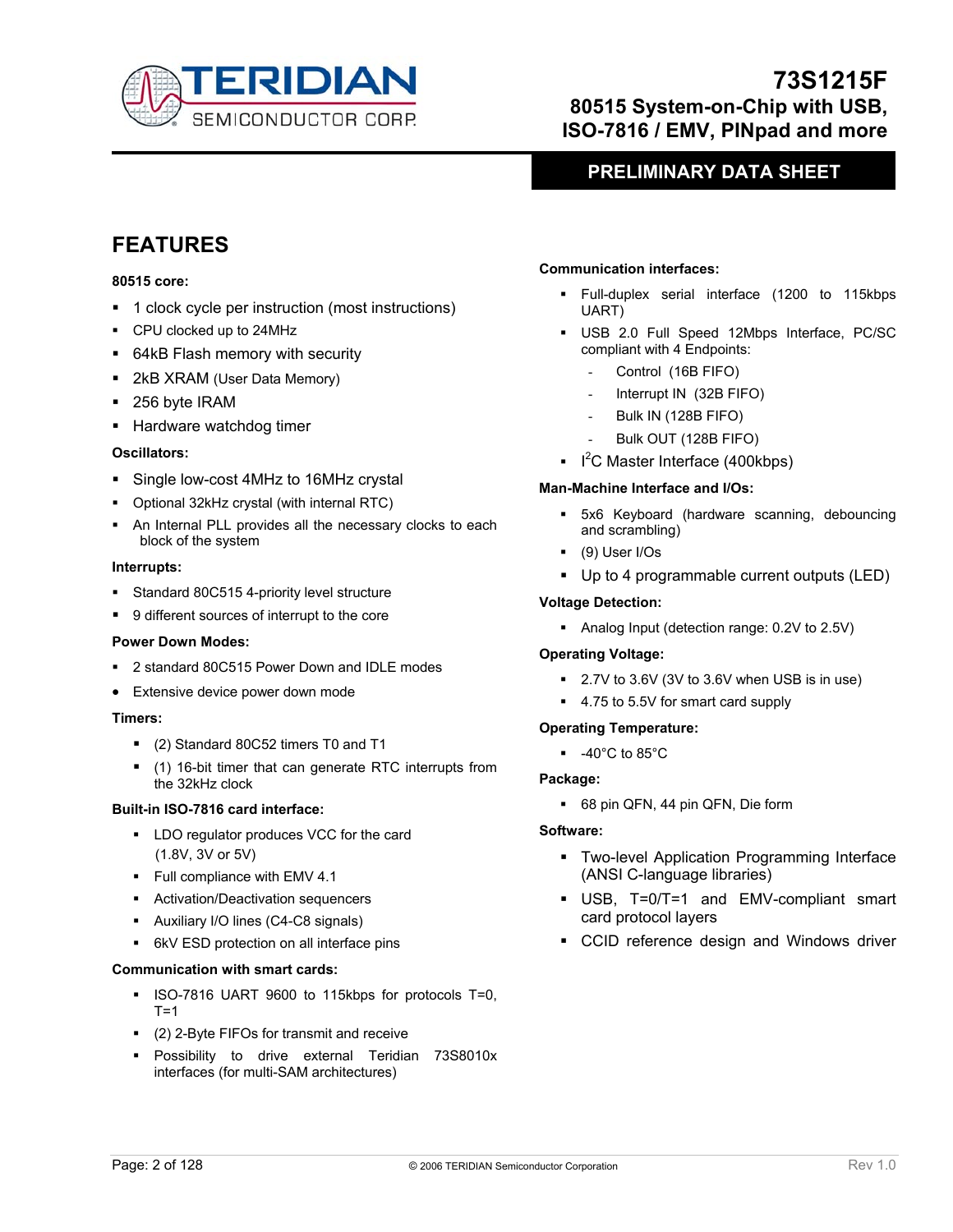

### **PRELIMINARY DATA SHEET**

### **Table of Contents**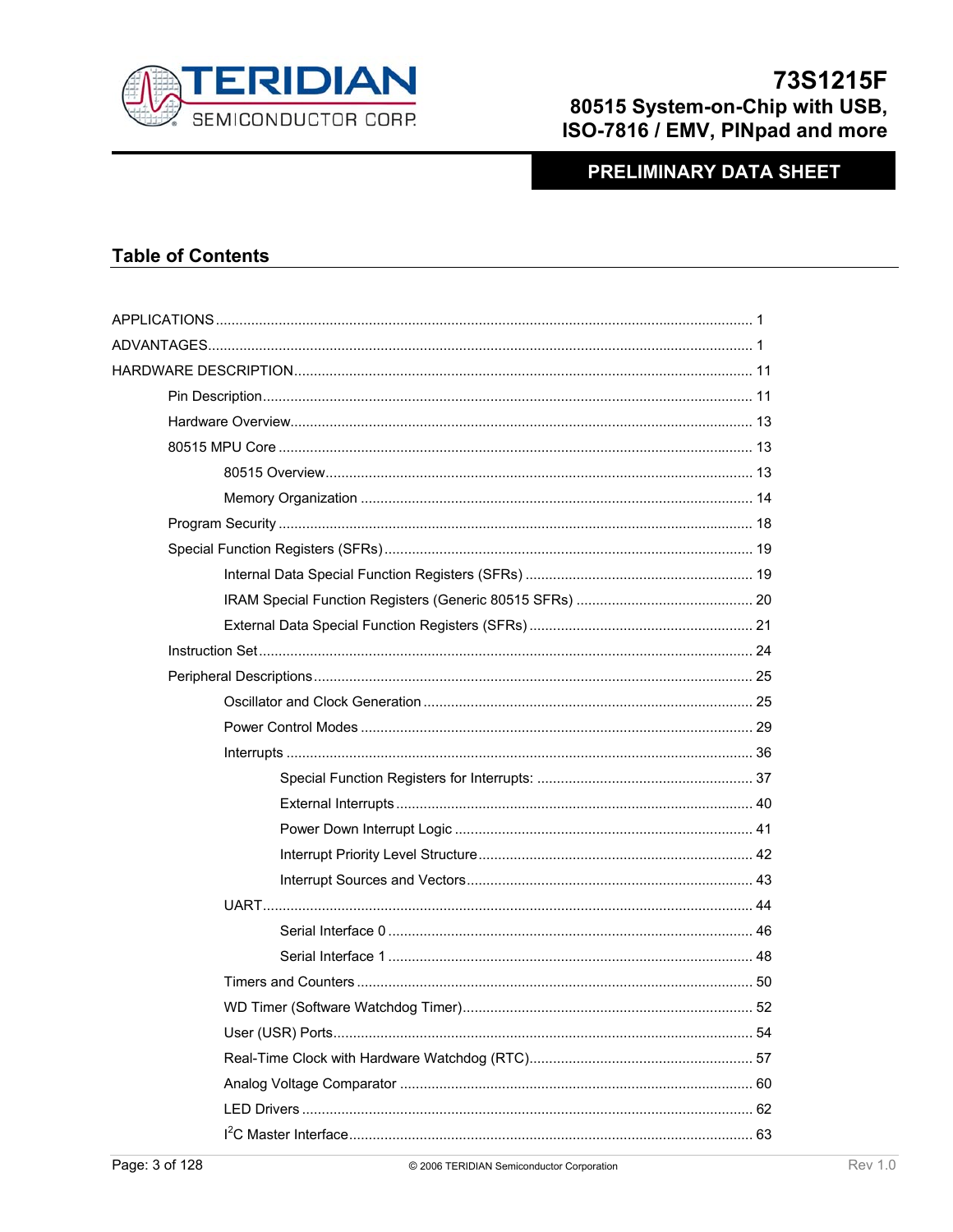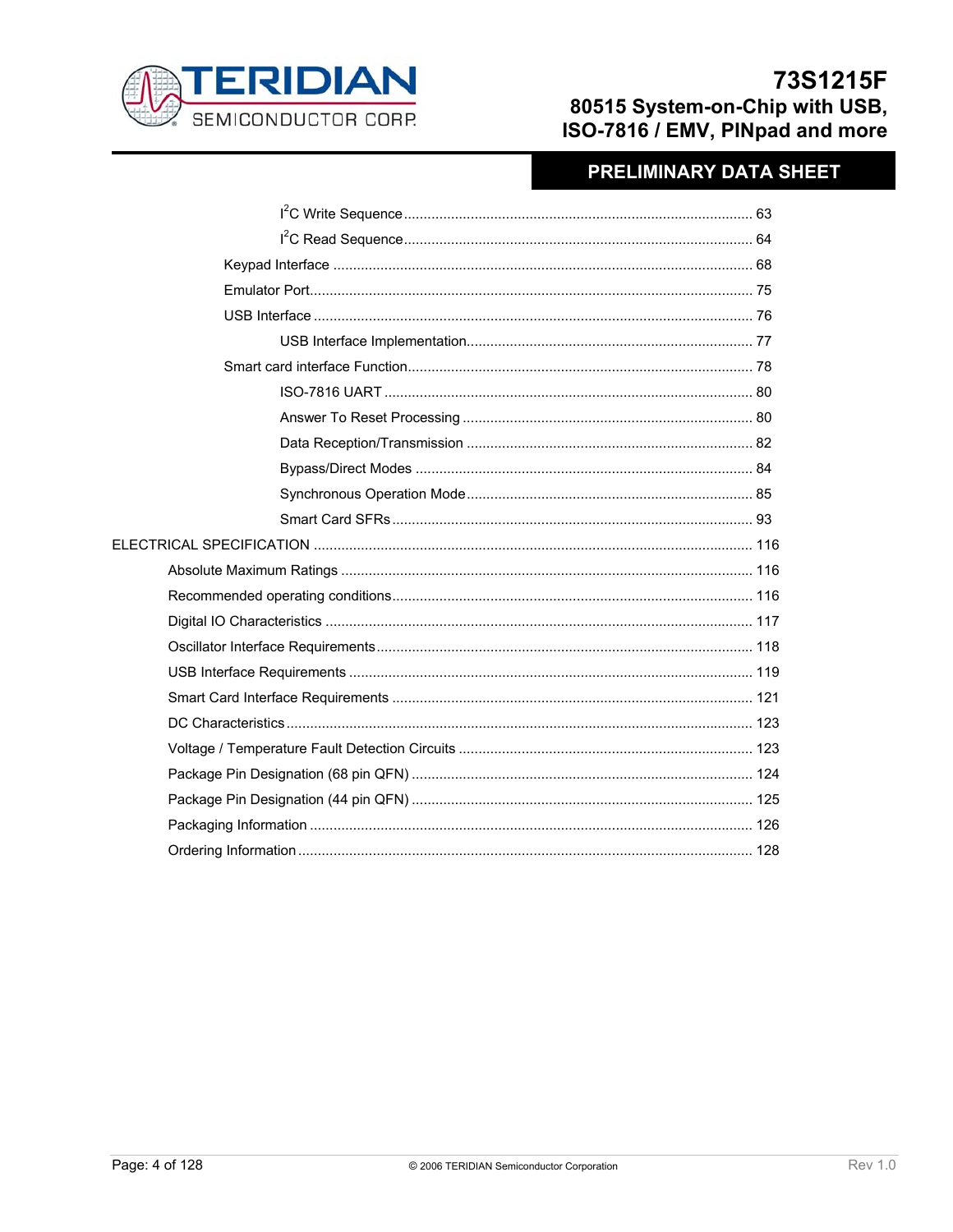

# **PRELIMINARY DATA SHEET**

### **Figures**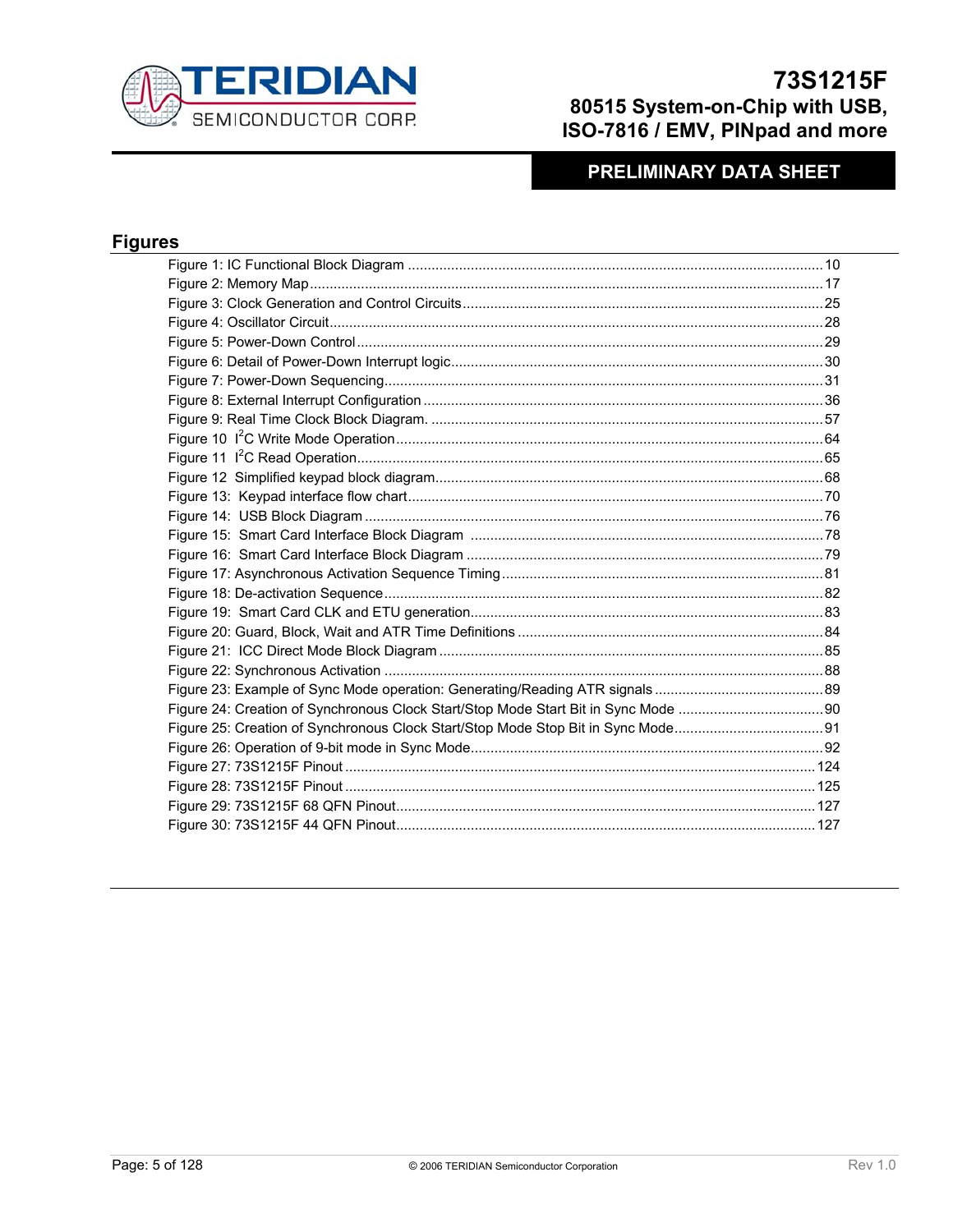

### **PRELIMINARY DATA SHEET**

### **Tables**

| Table 11: External clock frequencies and Mcount value combinations available for the main oscillator.  26 |  |
|-----------------------------------------------------------------------------------------------------------|--|
|                                                                                                           |  |
|                                                                                                           |  |
|                                                                                                           |  |
|                                                                                                           |  |
|                                                                                                           |  |
|                                                                                                           |  |
|                                                                                                           |  |
|                                                                                                           |  |
|                                                                                                           |  |
|                                                                                                           |  |
|                                                                                                           |  |
|                                                                                                           |  |
|                                                                                                           |  |
|                                                                                                           |  |
|                                                                                                           |  |
|                                                                                                           |  |
|                                                                                                           |  |
|                                                                                                           |  |
|                                                                                                           |  |
|                                                                                                           |  |
|                                                                                                           |  |
|                                                                                                           |  |
|                                                                                                           |  |
|                                                                                                           |  |
| . 40                                                                                                      |  |
|                                                                                                           |  |
|                                                                                                           |  |
|                                                                                                           |  |
|                                                                                                           |  |
|                                                                                                           |  |
|                                                                                                           |  |
|                                                                                                           |  |
|                                                                                                           |  |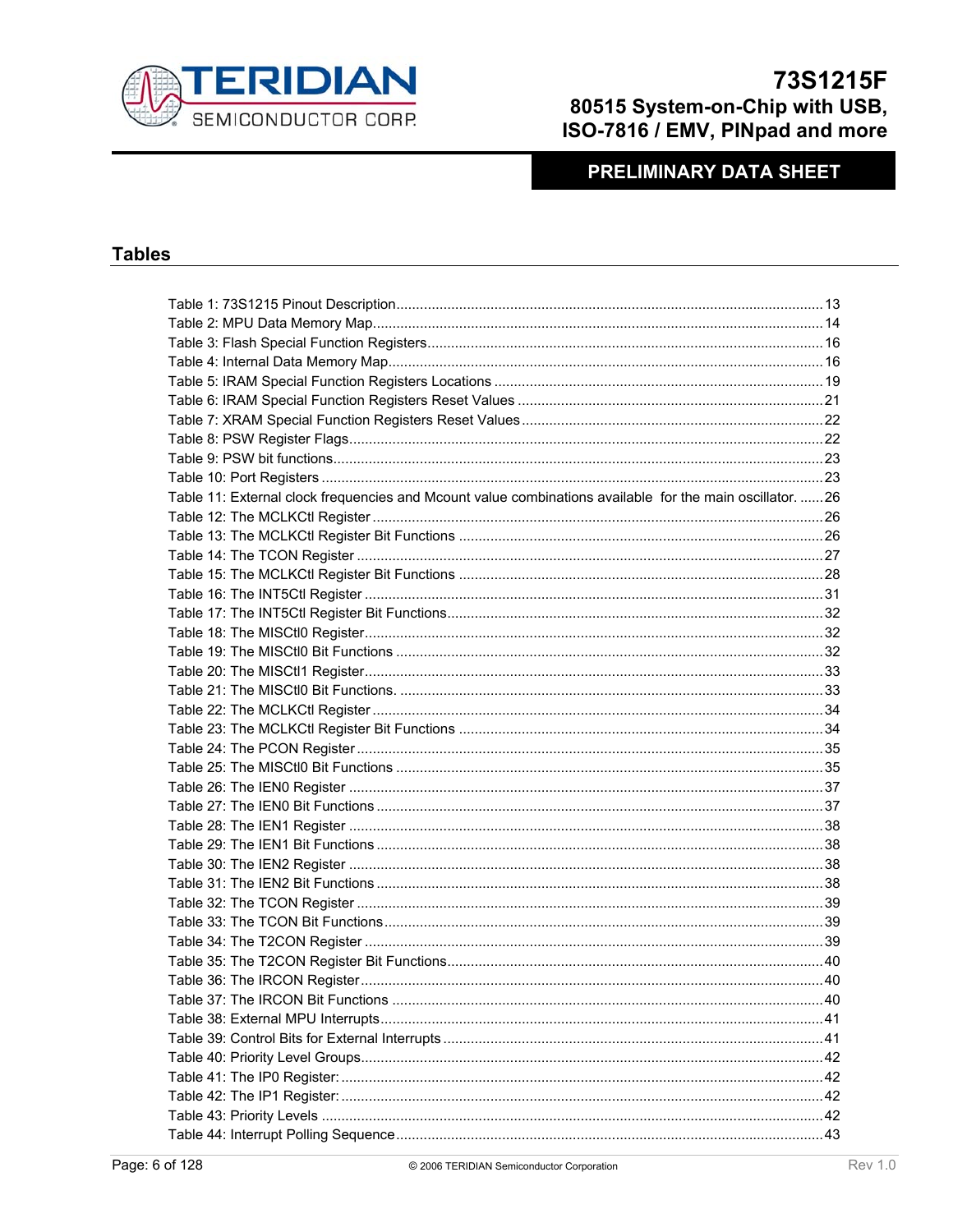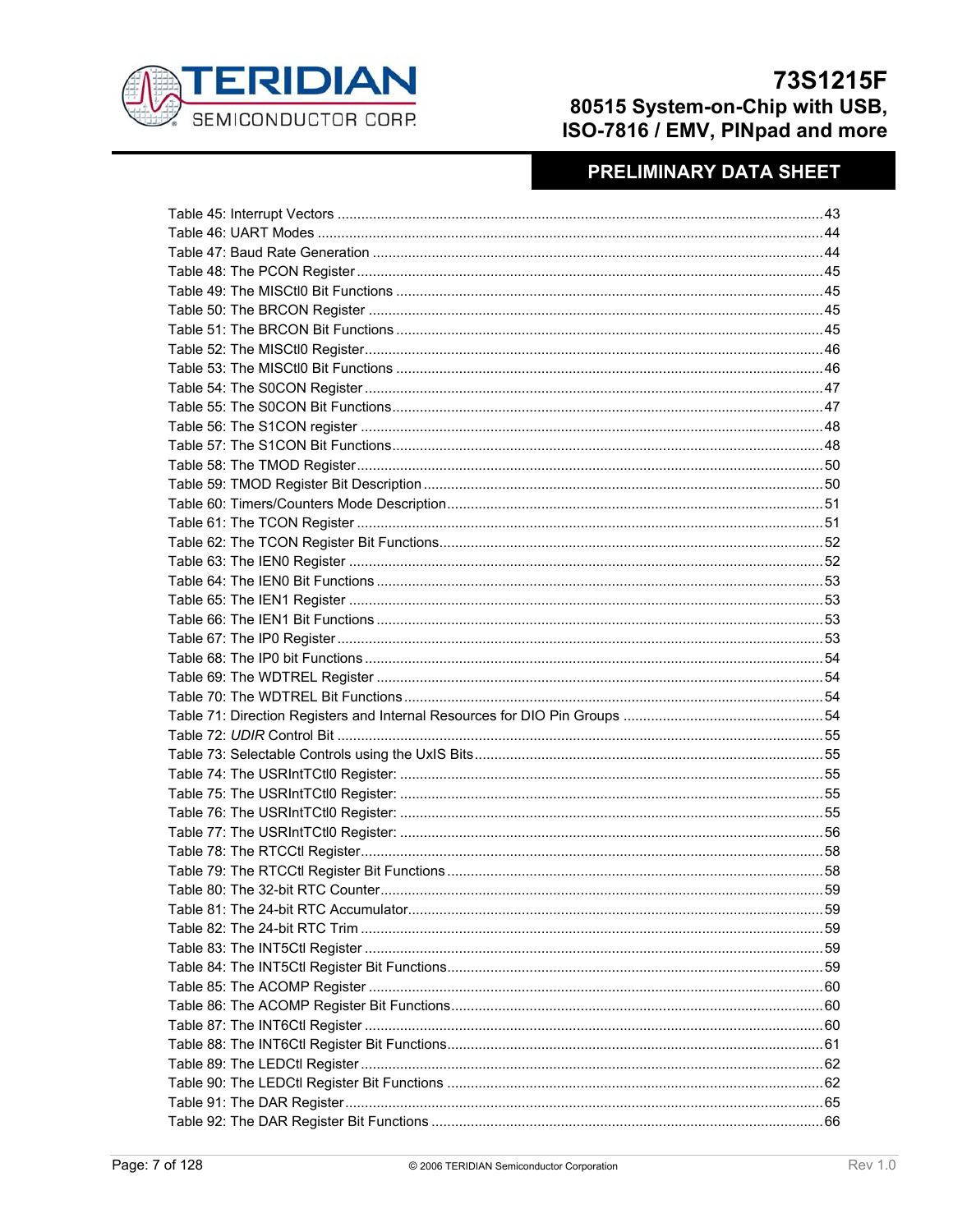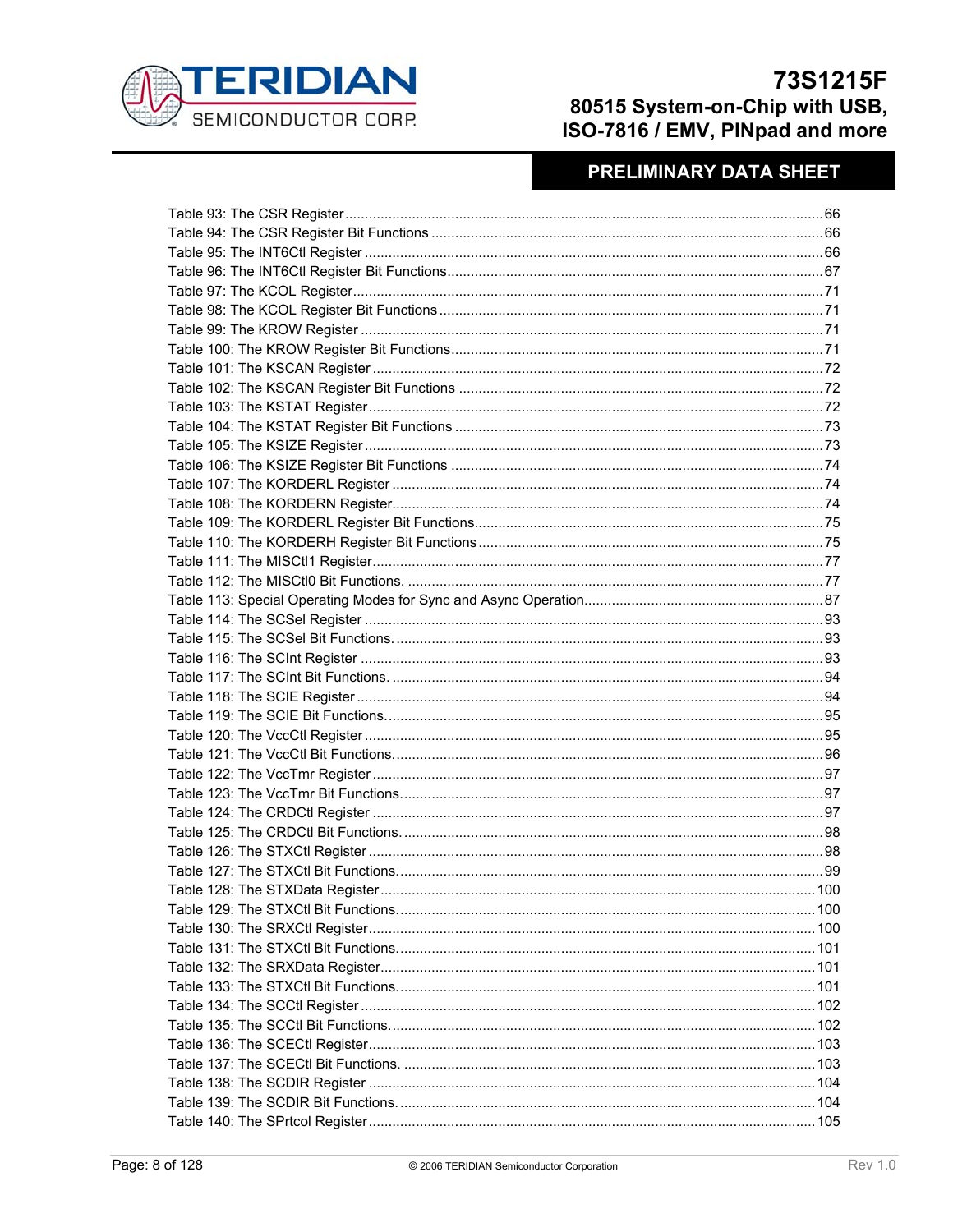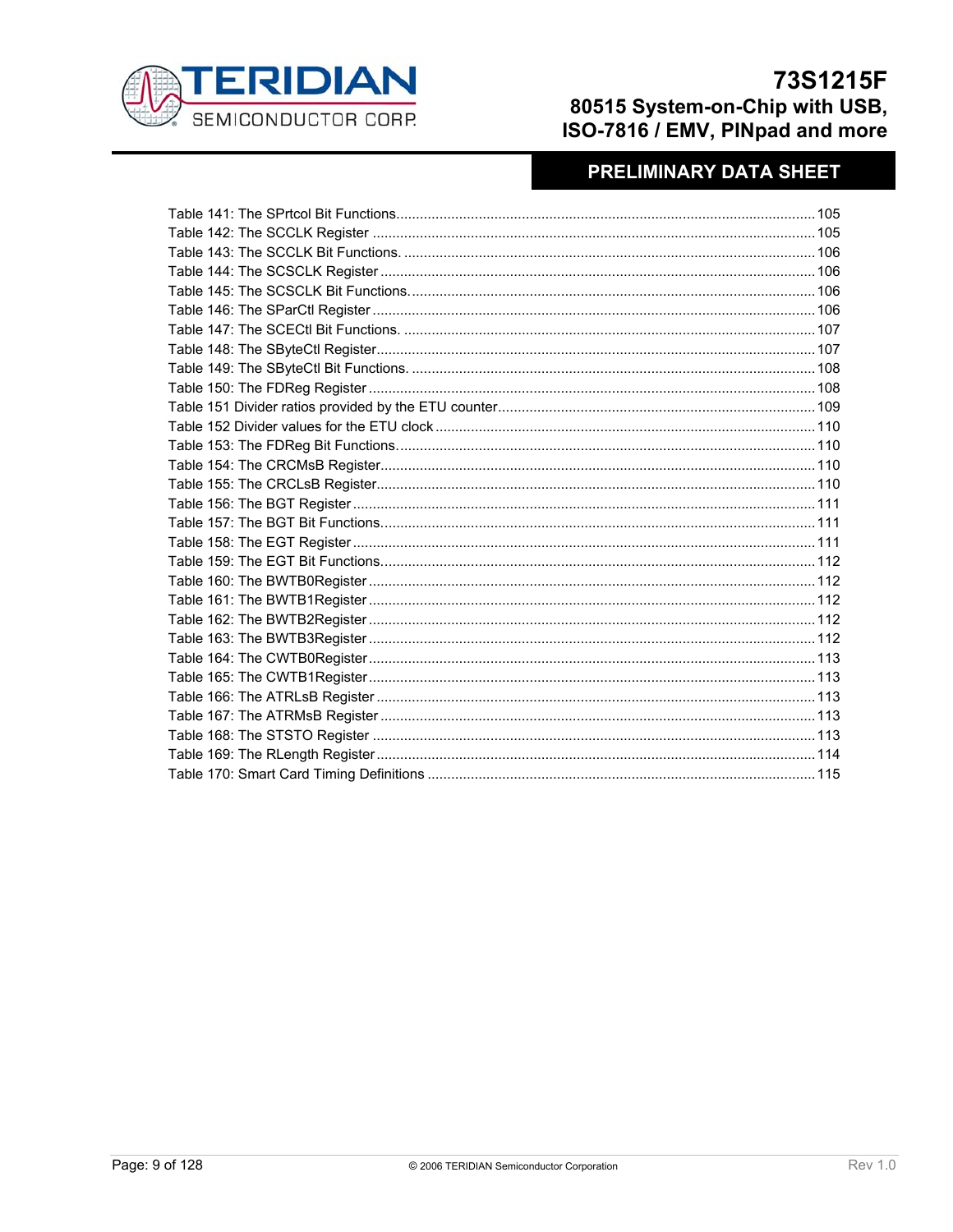

### **PRELIMINARY DATA SHEET**



**Figure 1: IC Functional Block Diagram**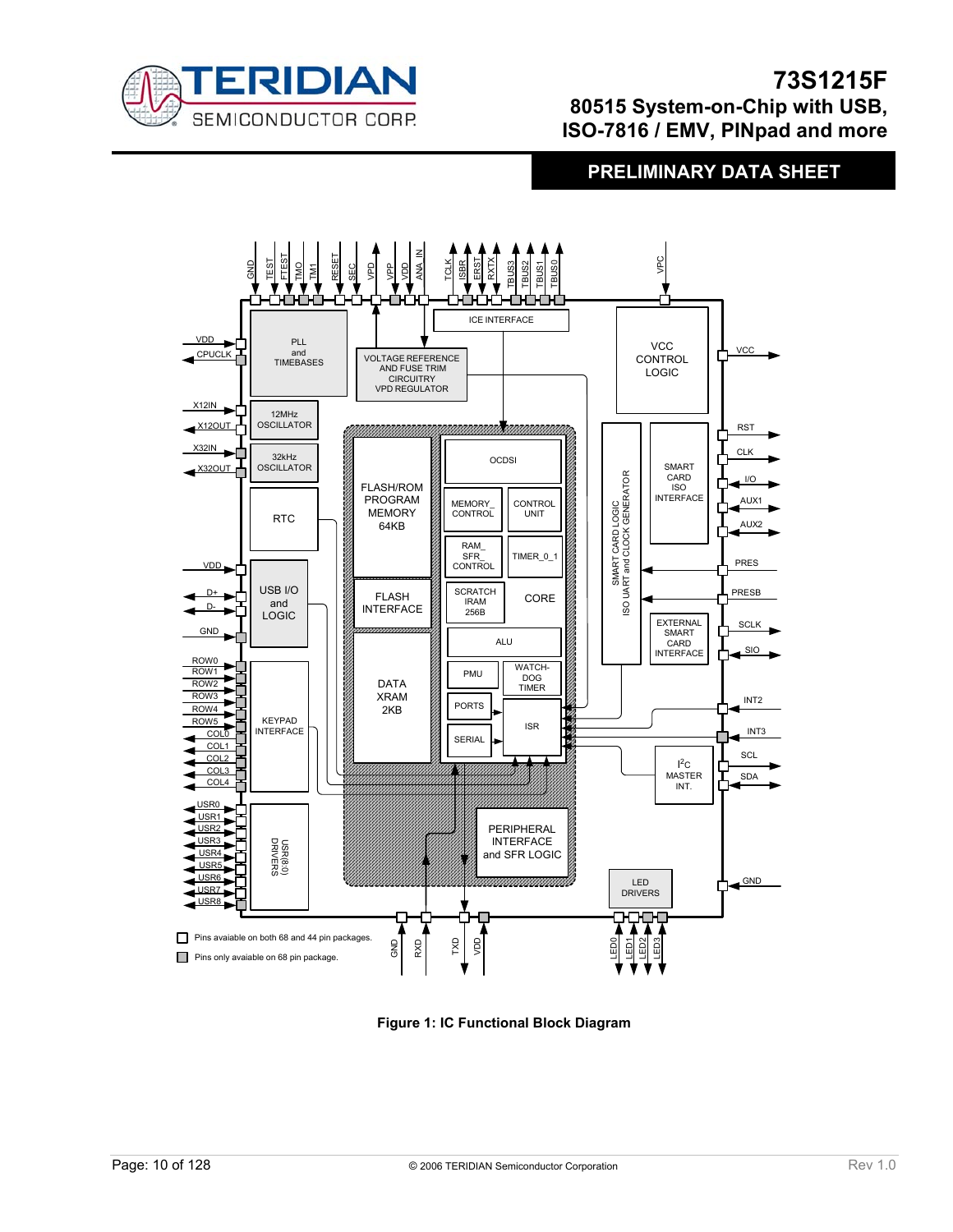

## **PRELIMINARY DATA SHEET**

### **HARDWARE DESCRIPTION**

### **Pin Description**

| <b>Pin Name</b>                                       | (68 QFN)<br>Pin                                    | (44 QFN)<br>Pin                              | Type         | <b>Description</b>                                                                                                                                           |  |
|-------------------------------------------------------|----------------------------------------------------|----------------------------------------------|--------------|--------------------------------------------------------------------------------------------------------------------------------------------------------------|--|
| X12IN                                                 | 10                                                 | 8                                            | $\mathbf{I}$ | MPU/USB clock crystal oscillator input pin. A 12MHz crystal is required for<br>USB operation. A 1M ohm resistor is required between pins X12IN and<br>X12OUT |  |
| X12OUT                                                | 11                                                 | 9                                            | $\Omega$     | MPU/USB clock crystal oscillator output pin                                                                                                                  |  |
| X32IN                                                 | 8                                                  |                                              | $\mathbf{I}$ | RTC clock crystal oscillator input pin. A 32768Hz crystal is required for low-<br>power RTC operation                                                        |  |
| X32OUT                                                | $\overline{7}$                                     |                                              | $\circ$      | RTC clock crystal oscillator output pin                                                                                                                      |  |
| <b>CPUCLK</b>                                         | 39                                                 |                                              | $\circ$      | Output signal, square wave at the frequency of the MPU clock                                                                                                 |  |
| <b>DP</b>                                             | 26                                                 | 16                                           | IO           | USB D+ IO pin, requires series 27 ohm resistor                                                                                                               |  |
| <b>DM</b>                                             | 27                                                 | 17                                           | IO           | USB D- IO pin, requires series 27 ohm resistor                                                                                                               |  |
| ROW(5:0)<br>0<br>1<br>2<br>3<br>4<br>5                | 21<br>22<br>24<br>34<br>37<br>38                   |                                              | T            | Keypad row input sense                                                                                                                                       |  |
| COL(4:0)<br>0<br>1<br>2<br>3<br>4                     | $\overline{12}$<br>13<br>14<br>16<br>19            |                                              | $\Omega$     | Keypad column output scan pins                                                                                                                               |  |
| USR(8:0)<br>0<br>1<br>2<br>3<br>4<br>5<br>6<br>7<br>8 | 36<br>35<br>33<br>31<br>30<br>29<br>23<br>20<br>32 | 24<br>23<br>22<br>21<br>20<br>19<br>14<br>13 | IO           | General-purpose user pins, individually configurable as inputs or outputs or<br>as external input interrupt ports                                            |  |
| <b>SCL</b>                                            | 5                                                  | 5                                            | $\circ$      | I <sup>2</sup> C (master mode) compatible Clock signal                                                                                                       |  |
| <b>SDA</b>                                            | 6                                                  | 6                                            | IO           | I <sup>2</sup> C (master mode) compatible data I/O                                                                                                           |  |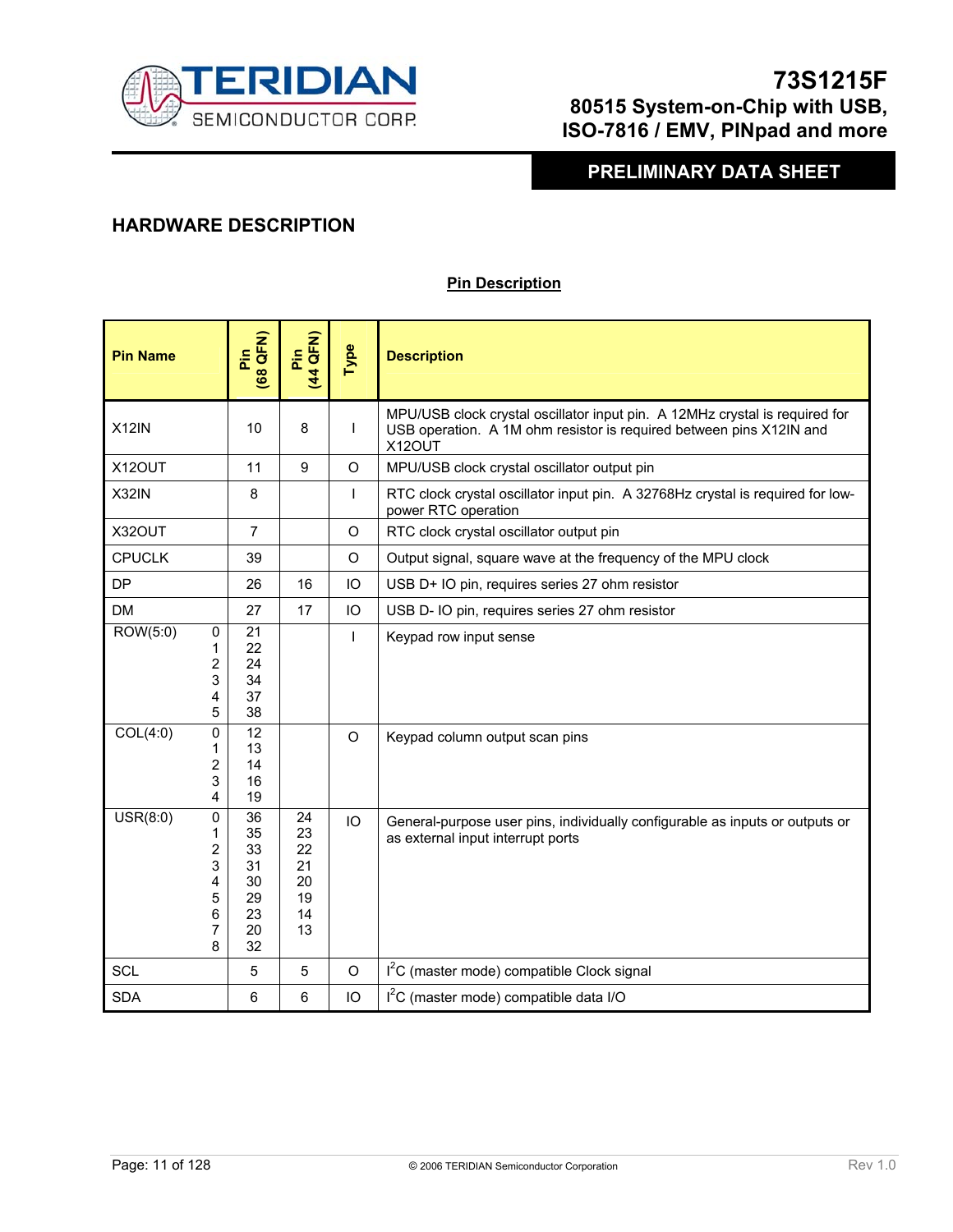

| <b>Pin Name</b>  |                  | (68 QFN)<br><b>Pin</b> | Pin<br>(44 QFN) | Type         | <b>Description</b>                                                                                                        |  |
|------------------|------------------|------------------------|-----------------|--------------|---------------------------------------------------------------------------------------------------------------------------|--|
| LED(3:0)         | 0<br>1<br>2<br>3 | 1<br>3<br>2<br>4       | 3<br>4          | IO           | Special output drivers, programmable pull-down current to drive LEDs. May<br>also be used as inputs.                      |  |
| <b>RXD</b>       |                  | 17                     | 11              | $\mathsf{I}$ | Serial UART Receive data pin.                                                                                             |  |
| <b>TXD</b>       |                  | 18                     | 12              | $\circ$      | Serial UART Transmit data pin.                                                                                            |  |
| INT <sub>3</sub> |                  | 51                     |                 | I            | General purpose interrupt input                                                                                           |  |
| INT <sub>2</sub> |                  | 52                     | 32              | $\mathsf{I}$ | General purpose interrupt input                                                                                           |  |
| <b>SIO</b>       |                  | 50                     | 31              | IО           | IO data signal for use with external Smart Card interface circuit such as<br>73S8024.                                     |  |
| <b>SCLK</b>      |                  | 48                     | 30              | O            | Clock signal for use with external Smart Card interface circuit.                                                          |  |
| <b>PRES</b>      |                  | 64                     | 43              | ı            | Smart Card presence. Active high                                                                                          |  |
| <b>PRESB</b>     |                  | 56                     | 35              | ı            | Smart Card presence. Active low                                                                                           |  |
| <b>CLK</b>       |                  | 57                     | 36              | O            | Smart card clock signal                                                                                                   |  |
| <b>RST</b>       |                  | 59                     | 38              | $\circ$      | Smart card Reset signal                                                                                                   |  |
| IO               |                  | 63                     | 42              | IO           | Smart card Data IO signal                                                                                                 |  |
| AUX1             |                  | 62                     | 41              | IO           | Auxiliary Smart Card IO signal (C4)                                                                                       |  |
| AUX2             |                  | 61                     | 40              | IO           | Auxiliary Smart Card IO signal (C8)                                                                                       |  |
| <b>VCC</b>       |                  | 60                     | 39              | <b>PSO</b>   | Smart Card VCC supply voltage output                                                                                      |  |
| <b>GND</b>       |                  | 58                     | 37              | <b>GND</b>   | <b>Smart Card Ground</b>                                                                                                  |  |
| <b>VPC</b>       |                  | 55                     | 34              | PSI          | Smart Card LDO regulator power supply source.                                                                             |  |
| TBUS(3:0)        | 0<br>1<br>2<br>3 | 53<br>49<br>47<br>43   |                 | IO           | Trace bus signals for ICE                                                                                                 |  |
| <b>RXTX</b>      |                  | 45                     | 28              | IO           | ICE control                                                                                                               |  |
| <b>ERST</b>      |                  | 40                     | 25              | IO           | ICE control                                                                                                               |  |
| <b>ISBR</b>      |                  | 68                     |                 | IO           | ICE control                                                                                                               |  |
| <b>TCLK</b>      |                  | 41                     | 26              | $\mathsf{I}$ | ICE control                                                                                                               |  |
| ANA_IN           |                  | 15                     | 10              | Al           | Analog input pin. This signal goes to a programmable comparator and is<br>used to sense the value of an external voltage. |  |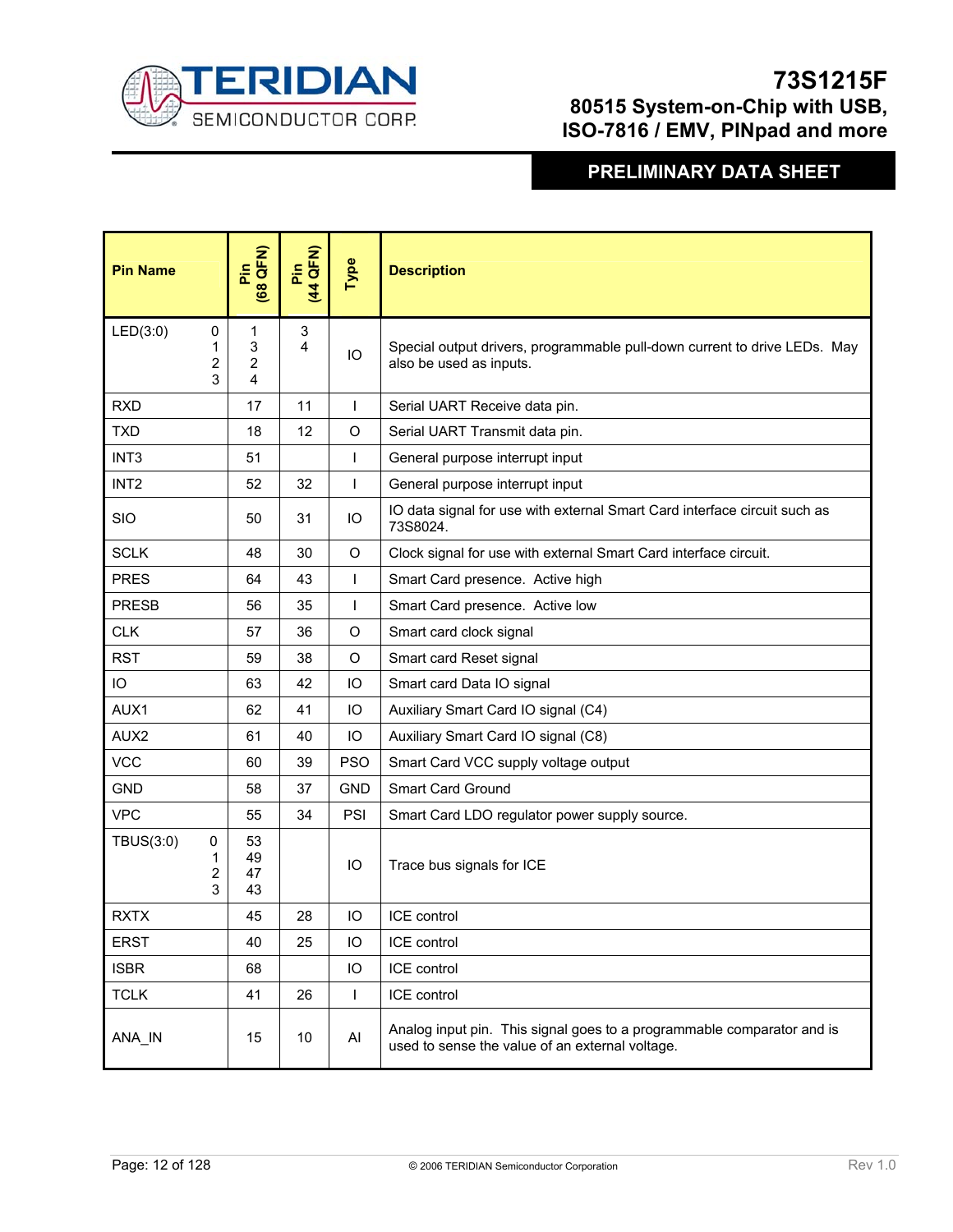

### **PRELIMINARY DATA SHEET**

| <b>Pin Name</b> | Pin<br>(68 QFN) | Pin<br>LQFN)<br>44 | Type       | <b>Description</b>                                                                                                                                                                    |
|-----------------|-----------------|--------------------|------------|---------------------------------------------------------------------------------------------------------------------------------------------------------------------------------------|
| <b>SEC</b>      | 67              | 2                  |            | Input pin for use in programming security fuse and selecting test modes                                                                                                               |
| <b>TEST</b>     | 54              | 33                 | <b>DI</b>  | Test pin, should be left unconnected.                                                                                                                                                 |
| <b>VDD</b>      | 28<br>42<br>65  | 18<br>27<br>44     |            | General positive power supply pins. All digital IO is referred to this supply<br>voltage. There is an on-chip regulator that uses VDD to provide power for<br>internal circuits (VPD) |
| <b>VPD</b>      | 46              | 29                 | $\Omega$   | Internal positive logic power supply. Only a 0.1uF bypass capacitor should<br>be connected to this pin.                                                                               |
| <b>GND</b>      | 9<br>25<br>44   | 7<br>15            | <b>GND</b> | General ground supply pins for all IO and logic circuits.                                                                                                                             |
| <b>RESET</b>    | 66              | 1                  |            | Reset input, positive assertion. Resets logic and registers to default<br>condition.                                                                                                  |

#### **Table 1: 73S1215 Pinout Description**

#### **Hardware Overview**

The TERIDIAN 73S1215F single smart card controller integrates all primary functional blocks required to implement a smart card reader. Included on chip are an 8051-compatible microprocessor (MPU) which executes up to one instruction per clock cycle (80515), a fully integrated IS0-7816 compliant smart card interface, expansion smart card interface, full speed USB 2.0 compatible interface, serial interface, I2C interface, 6 x 5 keypad interface, 4 LED drivers, RAM, FLASH memory, a real time clock (RTC), and a variety of I/O pins. A functional block diagram of the 73S1215F is shown in Figure 1.

#### **80515 MPU Core**

#### **80515 Overview**

The 73S1215F includes an 80515 MPU (8-bit, 8051-compatible) that performs most instructions in one clock cycle. Using a 4MHz clock results in a processing throughput of up to 4 MIPS. The 80515 architecture eliminates redundant bus states and implements parallel execution of fetch and execution phases. Normally a machine cycle is aligned with a memory fetch, therefore, most of the 1-byte instructions are performed in a single cycle. This leads to an 8x performance (average) improvement (in terms of MIPS) over the Intel 8051 device running at the same clock frequency*.* 

Actual processor clocking speed can be adjusted to the total processing demand of the application (cryptographic calculations, key management, memory management, and I/O management) using the XRAM special function register *MPUCKCtl [5:0]*.

Typical smart card, USB, serial, keyboard, I2C, and RTC management functions are available for the MPU as part of TERIDIAN's standard library. A standard ANSI "C" 80515-application programming interface library is available to help reduce design cycle. Refer to the 12XX Software Users Guide.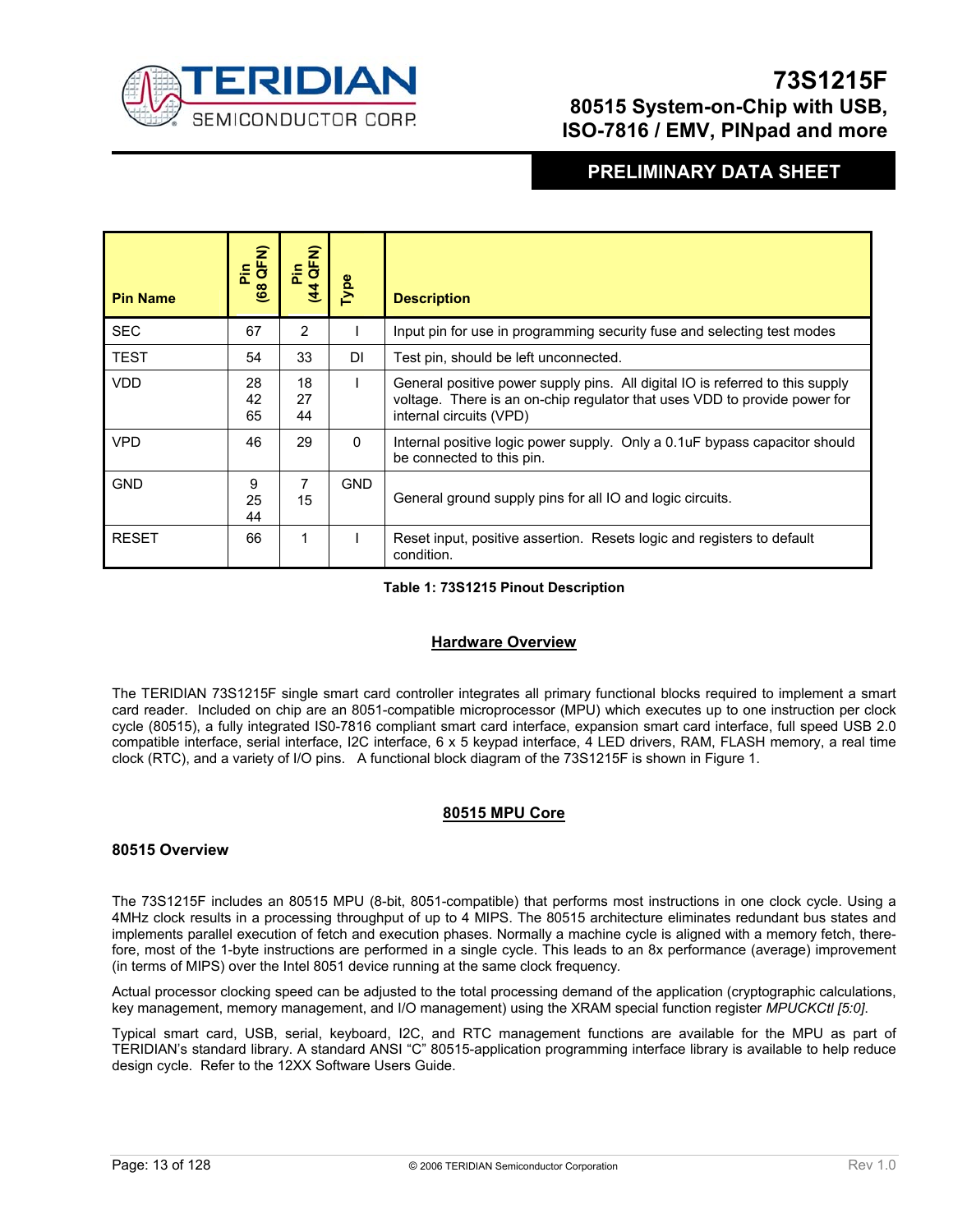

### **PRELIMINARY DATA SHEET**

#### **Memory Organization**

The 80515 MPU core incorporates the Harvard architecture with separate code and data spaces.

Memory organization in the 80515 is similar to that of the industry standard 8051. There are three memory areas: Program memory (Flash), external data memory (XRAM), and internal data memory (IRAM). Data bus address space is allocated to onchip memory as shown Table 2

| <b>Address</b><br>(hex) | <b>Memory</b><br><b>Technology</b> | <b>Memory Type</b> | <b>Typical Usage</b>             | <b>Memory Size</b><br>(bytes) |
|-------------------------|------------------------------------|--------------------|----------------------------------|-------------------------------|
| 0000-FFFF               | Flash Memory                       | Non-volatile       | Program and non-volatile<br>data | 64KB                          |
| 0000-07FF               | <b>Static RAM</b>                  | Volatile           | MPU data XRAM.                   | 2KB                           |
| FC00-FFFF               | <b>External SFR</b>                | Volatile           | Peripheral control               | 1KB                           |

Note: The IRAM is part of the core and is addressed differently.

#### **Table 2: MPU Data Memory Map**

**Program Memory:** The 80515 can address up to 64KB of program memory space from 0x0000 to 0xFFFF. Program memory is read when the MPU fetches instructions or performs a MOVC operation. After reset, the MPU starts program execution from location 0x0000. The lower part of the program memory includes reset and interrupt vectors. The interrupt vectors are spaced at 8-byte intervals, starting from 0x0003 (Reset is located at 0x0000).

**Flash Memory:** The program memory consists of flash memory. The flash memory is intended to primarily contain MPU program code. Flash erasure is initiated by writing a specific data pattern to specific SFR registers in the proper sequence. These special pattern/sequence requirements prevent inadvertent erasure of the flash memory.

The mass erase sequence is:

- 1. Write 1 to the *FLSH\_MEEN* bit (SFR address 0xB2[1].
- 2. Write pattern 0xAA to *FLSH\_ERASE* (SFR address 0x94)

Note: The mass erase cycle can only be initiated when the ICE port is enabled.

The page erase sequence is:

- 1. Write the page address to *FLSH\_PGADR* (SFR address 0xB7[7:1])
- 2. Write pattern 0x55 to *FLSH\_ERASE* (SFR address 0x94)

The MPU may write to the flash memory. This is one of the non-volatile storage options available to the user. The *FLSHCRL* SFR bit *FLSH\_PWE* (flash program write enable) differentiates 80515 data store instructions (MOVX@DPTR,A) between Flash and XRAM writes. Before setting *FLSH\_PWE*, all interrupts need to be disabled by setting EAL = 1. Table 3 shows the location and description of the 73S1215 flash-specific SFRs.

**Note: Any flash operations must set the CPUCLK to operate at 3.6923 MHz (MPUCLKCtl = 0x0C) before any flash memory operations are executed to insure the proper timing when modifying the flash memory.**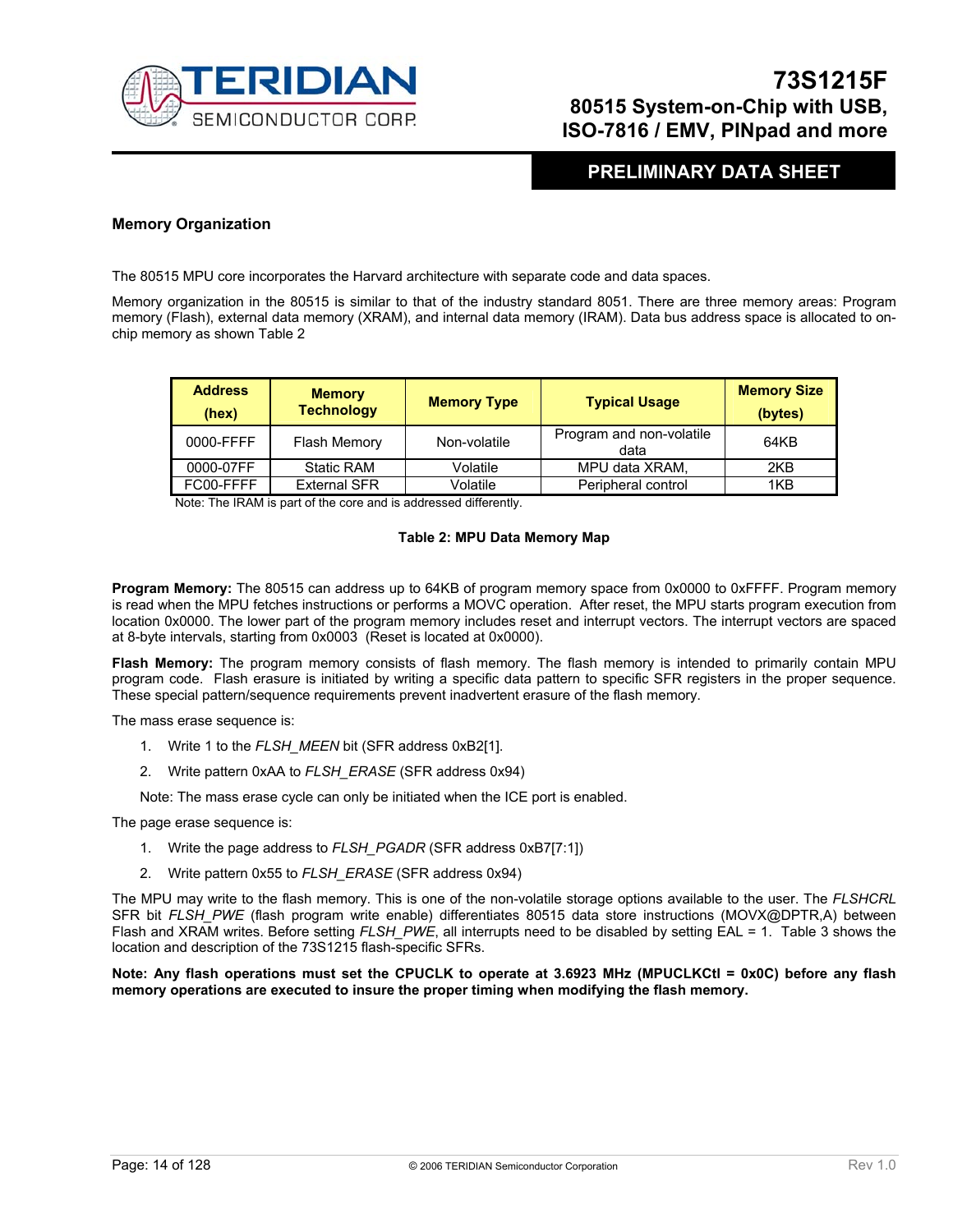

| <b>Register</b> | <b>Alternative</b><br><b>Name</b> | <b>SFR</b><br><b>Address</b> | R/W | <b>Description</b>                                                                                                                                                                                                                                                                                                      |
|-----------------|-----------------------------------|------------------------------|-----|-------------------------------------------------------------------------------------------------------------------------------------------------------------------------------------------------------------------------------------------------------------------------------------------------------------------------|
| <b>ERASE</b>    | FLSH_ERASE                        | 0x94                         | W   | This register is used to initiate either the Flash Mass Erase cycle or<br>the Flash Page Erase cycle. Specific patterns are expected for<br>FLSH_ERASE in order to initiate the appropriate Erase cycle (default<br>$= 0x00$ ).                                                                                         |
|                 |                                   |                              |     | 0x55 - Initiate Flash Page Erase cycle. Must be proceeded by a write<br>to FLSH PGADR @ SFR 0xB7.                                                                                                                                                                                                                       |
|                 |                                   |                              |     | 0xAA - Initiate Flash Mass Erase cycle. Must be proceeded by a<br>write to FLSH_MEEN @ SFR 0xB2 and the debug port must<br>be enabled.                                                                                                                                                                                  |
|                 |                                   |                              |     | Any other pattern written to FLSH ERASE will have no effect.                                                                                                                                                                                                                                                            |
| <b>PGADDR</b>   | FLSH_PGADR                        | 0xB7                         | R/W | Flash Page Erase Address register containing the flash memory page<br>address (page 0 thru 127) that will be erased during the Page Erase<br>cycle (default = $0x00$ ).                                                                                                                                                 |
|                 |                                   |                              |     | Must be re-written for each new Page Erase cycle.                                                                                                                                                                                                                                                                       |
| <b>FLSHCRL</b>  |                                   | 0xB2                         | R/W | Bit 0 (FLSH_PWE): Program Write Enable:<br>0 - MOVX commands refer to XRAM Space, normal operation<br>(default).<br>1 – MOVX @DPTR, A moves A to Program Space (Flash) @<br>DPTR.<br>This bit is automatically reset after each byte written to flash. Writes<br>to this bit are inhibited when interrupts are enabled. |
|                 |                                   |                              | W   | Bit 1 (FLSH_MEEN): Mass Erase Enable:<br>0 - Mass Erase disabled (default).<br>1 - Mass Erase enabled.<br>Must be re-written for each new Mass Erase cycle.                                                                                                                                                             |
|                 |                                   |                              | R/W | Bit 6 (SECURE):<br>Enables security provisions that prevent external reading of flash<br>memory and CE program RAM. This bit is reset on chip reset and<br>may only be set. Attempts to write zero are ignored.                                                                                                         |
|                 |                                   |                              | R   | <b>Bit 7 (PREBOOT):</b><br>Indicates that the preboot sequence is active.                                                                                                                                                                                                                                               |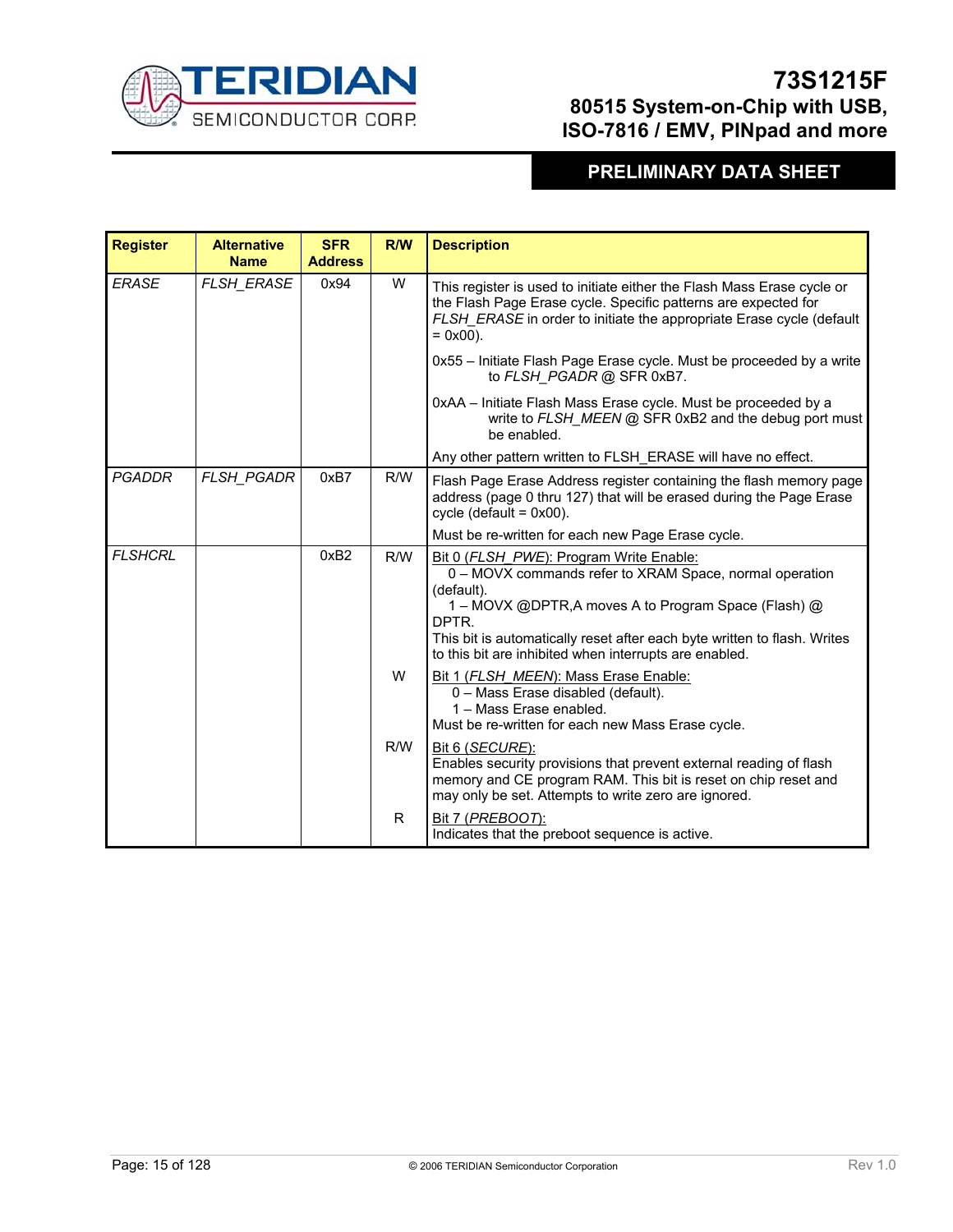

### **PRELIMINARY DATA SHEET**

| <b>Register</b> | <b>Alternative</b><br><b>Name</b> | <b>SFR</b><br><b>Address</b> | R/W                    | <b>Description</b>                                                                                                                                                                                           |
|-----------------|-----------------------------------|------------------------------|------------------------|--------------------------------------------------------------------------------------------------------------------------------------------------------------------------------------------------------------|
| <b>SECReg</b>   |                                   | 0xFFD7                       | W<br>Bit 7 (PARAMSEC): |                                                                                                                                                                                                              |
|                 |                                   |                              |                        | 0 - Normal operation                                                                                                                                                                                         |
|                 |                                   |                              |                        | 1 - Enable permanent programming of the security fuses.                                                                                                                                                      |
|                 |                                   |                              |                        | Bit 5 (SECPIN):                                                                                                                                                                                              |
|                 |                                   |                              |                        | Indicates the state of the SEC pin. The SEC pin is held low by<br>a pull-down resistor. The user can force this pin high during<br>boot sequence time to indicate to firmware that sec mode 1 is<br>desired. |
|                 |                                   |                              |                        | Bit 1 (SECSET1):                                                                                                                                                                                             |
|                 |                                   |                              |                        | See Program Security section                                                                                                                                                                                 |
|                 |                                   |                              |                        | Bit 0 (SECSET0):                                                                                                                                                                                             |
|                 |                                   |                              |                        |                                                                                                                                                                                                              |

#### **Table 3: Flash Special Function Registers**

**Internal Data Memory:** The Internal data memory provides 256 bytes (0x00 to 0xFF) of data memory. The internal data memory address is always one byte wide and can be accessed by either direct or indirect addressing. The Special Function Registers occupy the upper 128 bytes**. This SFR area is available only by direct addressing. Indirect addressing accesses the upper 128 bytes of Internal RAM.**

The lower 128 bytes contain working registers and bit-addressable memory. The lower 32 bytes form four banks of eight registers (R0-R7). Two bits on the program memory status word (PSW) select which bank is in use. The next 16 bytes form a block of bit-addressable memory space at bit addressees 0x00-0x7F. All of the bytes in the lower 128 bytes are accessible through direct or indirect addressing. Table 4 shows the internal data memory map.

| <b>Address</b> | <b>Direct addressing</b>          | Indirect addressing |  |  |  |  |  |
|----------------|-----------------------------------|---------------------|--|--|--|--|--|
| 0xFF           | <b>Special Function Registers</b> | RAM                 |  |  |  |  |  |
| 0x80           | (SFRs)                            |                     |  |  |  |  |  |
| 0x7F           |                                   |                     |  |  |  |  |  |
| 0x30           | Byte-addressable area             |                     |  |  |  |  |  |
| 0x2F           |                                   |                     |  |  |  |  |  |
| 0x20           | Byte or bit-addressable area      |                     |  |  |  |  |  |
| 0x1F           |                                   |                     |  |  |  |  |  |
| 0x00           | Register banks R0R7 (x4)          |                     |  |  |  |  |  |

#### **Table 4: Internal Data Memory Map**

**External Data Memory:** While the 80515 can address up to 64KB of external data memory in the space from 0x0000 to 0xFFFF, only the memory ranges shown in Figure 2 contain physical memory. The 80515 writes into external data memory when the MPU executes a MOVX @Ri,A or MOVX @DPTR,A instruction. The MPU reads external data memory by executing a MOVX A,@Ri or MOVX A,@DPTR instruction.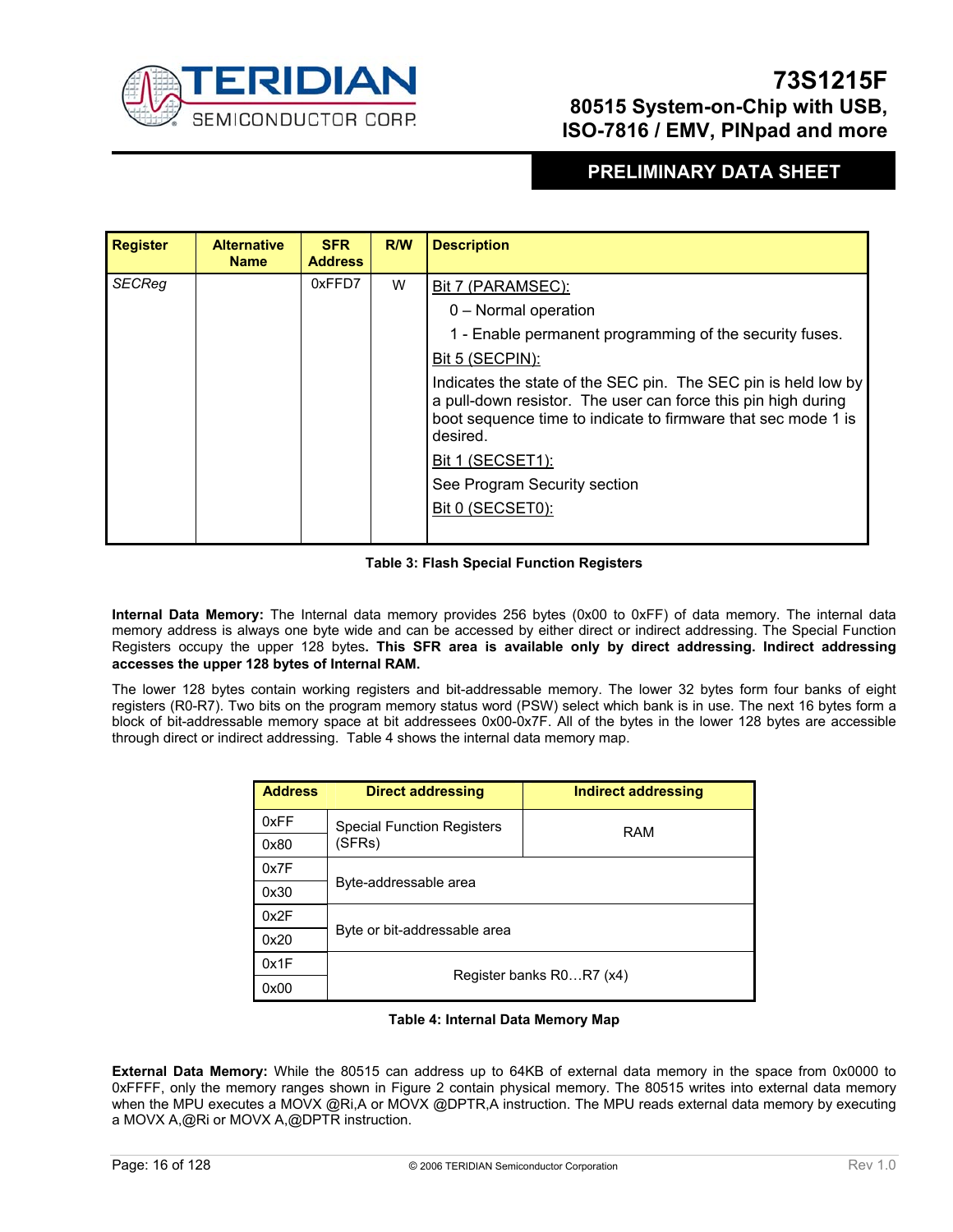

### **PRELIMINARY DATA SHEET**

There are two types of instructions, differing in whether they provide an eight-bit or sixteen-bit indirect address to the external data RAM.

In the first type (MOVX A,@Ri), the contents of R0 or R1, in the current register bank, provide the eight lower-ordered bits of address. This method allows the user access to the first 256 bytes of the 2KB of external data RAM. In the second type of MOVX instruction (MOVX A,@DPTR), the data pointer generates a sixteen-bit address.

| <b>Address</b> | <b>Use</b> | <b>Address</b>                           | <b>Use</b>                                   |                |                        |                      |
|----------------|------------|------------------------------------------|----------------------------------------------|----------------|------------------------|----------------------|
| 0xFFFF         |            | 0xFFFF                                   | Peripheral Control Registers                 |                |                        |                      |
|                |            | 0XFF80                                   | (128b)                                       |                |                        |                      |
|                |            | 0xFF7F                                   | Smart Card Control (384b)                    |                |                        |                      |
|                |            | 0XFE00                                   |                                              |                |                        |                      |
|                |            | 0xFDFF                                   | USB Registers (512b)                         |                |                        |                      |
|                |            | 0XFC00                                   |                                              |                |                        |                      |
|                |            | 0xFBFF                                   |                                              |                |                        |                      |
|                |            | 0x0800                                   |                                              | <b>Address</b> |                        | <b>Use</b>           |
|                |            | 0x07FF                                   |                                              |                | <b>Indirect Access</b> | <b>Direct Access</b> |
|                | Flash      |                                          |                                              | 0xFF           | <b>Byte RAM</b>        | <b>SFRs</b>          |
|                |            | Program<br>memory<br>64K<br><b>Bytes</b> |                                              | 0x80           |                        |                      |
|                |            |                                          |                                              | 0x7F           | <b>Byte RAM</b>        |                      |
|                |            |                                          |                                              | 0x48           |                        |                      |
|                |            |                                          |                                              | 0x47           | <b>Bit/Byte RAM</b>    |                      |
|                |            |                                          | <b>XRAM</b>                                  | 0x20           |                        |                      |
|                |            |                                          |                                              | 0x1F           | Register bank 3        |                      |
|                |            |                                          |                                              | 0x18           |                        |                      |
|                |            |                                          |                                              | 0x17           | Register bank 2        |                      |
|                |            |                                          |                                              | 0x10           |                        |                      |
|                |            |                                          |                                              | 0x0F           |                        | Register bank 1      |
|                |            |                                          |                                              | 0x08           |                        |                      |
|                |            |                                          |                                              | 0x07           |                        | Register bank 0      |
| 0x0000         |            | 0x0000                                   |                                              | 0x00           |                        |                      |
| Program memory |            |                                          | External data memory<br>Figure 2: Momory Man |                | Internal data memory   |                      |

**Figure 2: Memory Map** 

**Dual Data Pointer:** The Dual Data Pointer accelerates the block moves of data. The standard DPTR is a 16-bit register that is used to address external memory. In the 80515 core, the standard data pointer is called DPTR, the second data pointer is called DPTR1. The data pointer select bit chooses the active pointer. The data pointer select bit is located at the LSB of the DPS IRAM special function register (DPS.0). DPTR is selected when DPS.0 = 0 and DPTR1 is selected when DPS.0 = 1.

The user switches between pointers by toggling the LSB of the DPS register. All DPTR-related instructions use the currently selected DPTR for any activity.

**Note: The second data pointer may not be supported by certain compilers.**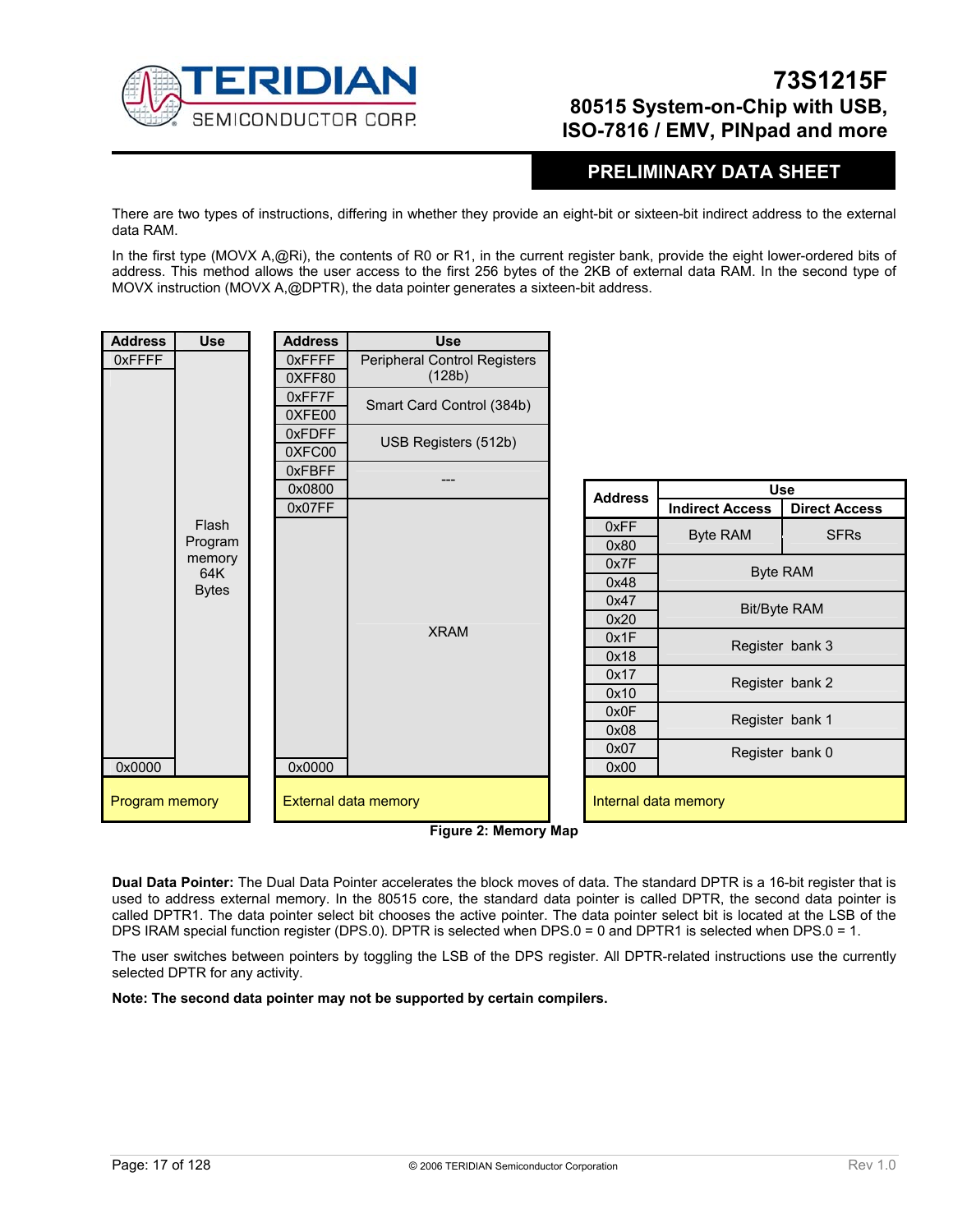

### **PRELIMINARY DATA SHEET**

#### **Program Security**

Two levels of program and data security are available. Mode 0 security, when enabled by setting the SECSEC0 bit, limits the ICE to only bulk erase of the flash program memory. All other ICE operations are blocked. This guarantees the security of the user's MPU program code. Security (mode0) is enabled by MPU code that is executed in a 32 clock cycle pre-boot interval which sets bit 6 of SFR register FLSHCRL (0xB2). The pre-boot sequence occurs before the primary boot sequence begins. Once security is enabled, the only way to disable it is to perform a global erase of the flash followed by a full circuit reset. Global erase of the flash will also clear the data XRAM memory.

The first 32 MPU cycles of the boot is called pre-boot because the ICE is inhibited. A read-only status bit, PREBOOT (SFR 0xB2[7]), identifies these cycles to the MPU. Upon completion of pre-boot, the ICE is fully enabled and is permitted to take control.

The security enable bit SECURE (SFR 0xB2[6]) is reset whenever the MPU is reset. Hardware associated with the bit only allows it to be set. Thus, preboot code may set the SECURE bit to enable the security feature but may not reset it. Once SECURE is set, the preboot code is protected and no external read of program code in flash or data (in XRAM) is possible. In order to invoke the security mode, the SECURE bit must be programmed beforehand. The SECSETx fuses cannot be overridden.

Specifically, when *SECURE* is set:

- The ICE is limited to bulk flash erase only.
- Page zero of flash memory, the preferred location for the user's preboot code, may not be page-erased by either MPU or ICE. Page zero may only be erased with global flash erase. Note that global flash erase erases XRAM whether the SECURE bit is set or not.
- Writes to page zero, whether by MPU or ICE, are inhibited.

Security mode 1 is in effect when the SECSET1 fuse has been programmed (open). In security mode 1, the ICE is completely disabled. The Flash program memory and the MPU are not available for alteration, observation, nor control. The state of this bit is determined by the state of the SEC pin (or is the SECPIN has been set under firmware control). The SEC pin shall be set to = VDD and when all the other fuse programming criteria are met, the SEC2 fuse bit shall be programmed. Page erase and writes to page 0 by the MPU are not allowed. This fuse condition is not related to nor affected by, firmware or program code. As soon as the fuse has been blown, the ICE is disabled. This will occur during the reset and before the start of pre-boot and boot cycles. This mode is not reversible, nor recoverable.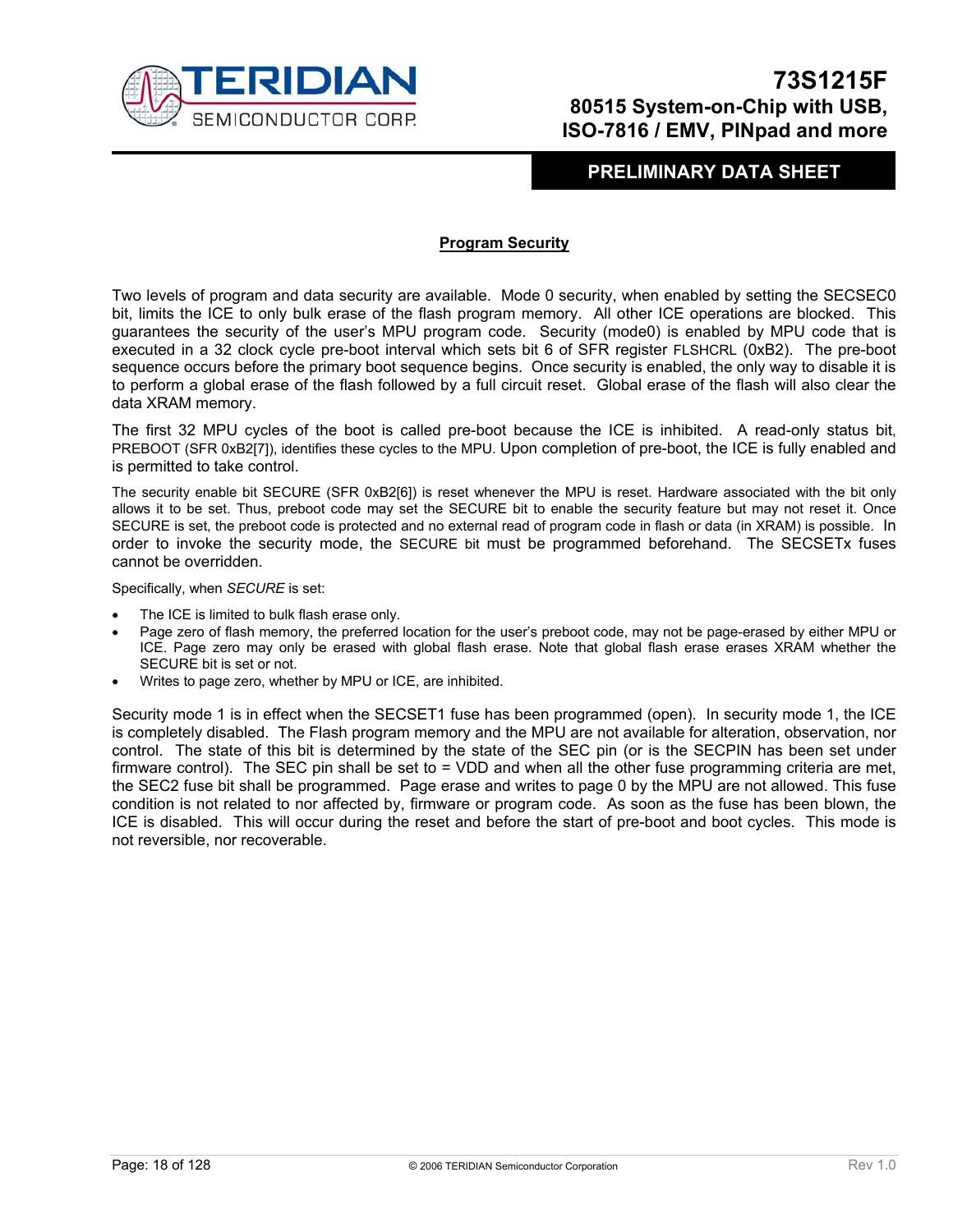

### **PRELIMINARY DATA SHEET**

#### **Special Function Registers (SFRs)**

The 1215 utilizes numerous SFRs to communicate with the 1215s many peripherals. This results in the need for more SFR locations outside the direct address IRAM space (0x80 to 0xFF). While some peripherals are mapped to unused IRAM SFR locations, additional SFRs for the USB, smart card and other peripheral functions are mapped to the top of the XRAM data space (0xFC00 to 0xFFFF).

#### **Internal Data Special Function Registers (SFRs)**

| <b>Hex\Bin</b> | <b>X000</b>      | <b>X001</b>   | <b>X010</b>    | <b>X011</b>        | <b>X100</b>        | <b>X101</b>         | <b>X110</b>    | <b>X111</b>    | Bin/<br><b>Hex</b> |
|----------------|------------------|---------------|----------------|--------------------|--------------------|---------------------|----------------|----------------|--------------------|
| F <sub>8</sub> |                  |               |                |                    |                    |                     |                |                | FF                 |
| F0             | B                |               |                |                    |                    |                     |                |                | F7                 |
| E8             |                  |               |                |                    |                    |                     |                |                | EF                 |
| E0             | А                |               |                |                    |                    |                     |                |                | E7                 |
| D <sub>8</sub> | <b>BRCON</b>     |               |                |                    |                    |                     |                |                | DF                 |
| D <sub>0</sub> | <b>PSW</b>       | <b>KCOL</b>   | <b>KROW</b>    | <b>KSCAN</b>       | <b>KSTAT</b>       | <b>KSIZE</b>        | <b>KORDERL</b> | <b>KORDERH</b> | D7                 |
| C8             | T2CON            |               |                |                    |                    |                     |                |                | СF                 |
| C <sub>0</sub> | <b>IRCON</b>     |               |                |                    |                    |                     |                |                | C7                 |
| B <sub>8</sub> | IEN1             | IP1           | <b>SORELH</b>  | S1RELH             |                    |                     |                |                | ΒF                 |
| B <sub>0</sub> |                  |               | <b>FLSHCTL</b> |                    |                    |                     |                | <b>PGADR</b>   | <b>B7</b>          |
| A <sub>8</sub> | <b>IENO</b>      | IP0           | <i>SORELL</i>  |                    |                    |                     |                |                | AF                 |
| A0             | USR <sub>8</sub> | <b>UDIR8</b>  |                |                    |                    |                     |                |                | A7                 |
| 98             | <b>SOCON</b>     | <i>SOBUF</i>  | IEN2           | S <sub>1</sub> CON | S <sub>1</sub> BUF | S <sub>1</sub> RELL |                |                | 9F                 |
| 90             | <b>USR70</b>     | <b>UDIR70</b> | <b>DPS</b>     |                    | <b>ERASE</b>       |                     |                |                | 97                 |
| 88             | TCON             | TMOD          | TLO            | TL <sub>1</sub>    | TH0                | TH1                 |                | <b>MCLKCTL</b> | 8F                 |
| 80             |                  | SP            | DPL            | <b>DPH</b>         | DPL1               | DPH1                | WDTREL         | <b>PCON</b>    | 87                 |

A map of the Special Function Registers is shown in Table 5.

**Table 5: IRAM Special Function Registers Locations** 

Only a few addresses are used, the others are not implemented. SFRs specific to the 1215 are shown in **bold** print (gray background). Any read access to unimplemented addresses will return undefined data, while most write access will have no effect. However, a few locations are reserved, but not user configurable in the 1215. **Writes to the unused SFR locations can affect the operation of the core and therefore must not be written to. This applies to all the SFR areas in both the IRAM and XRAM spaces.**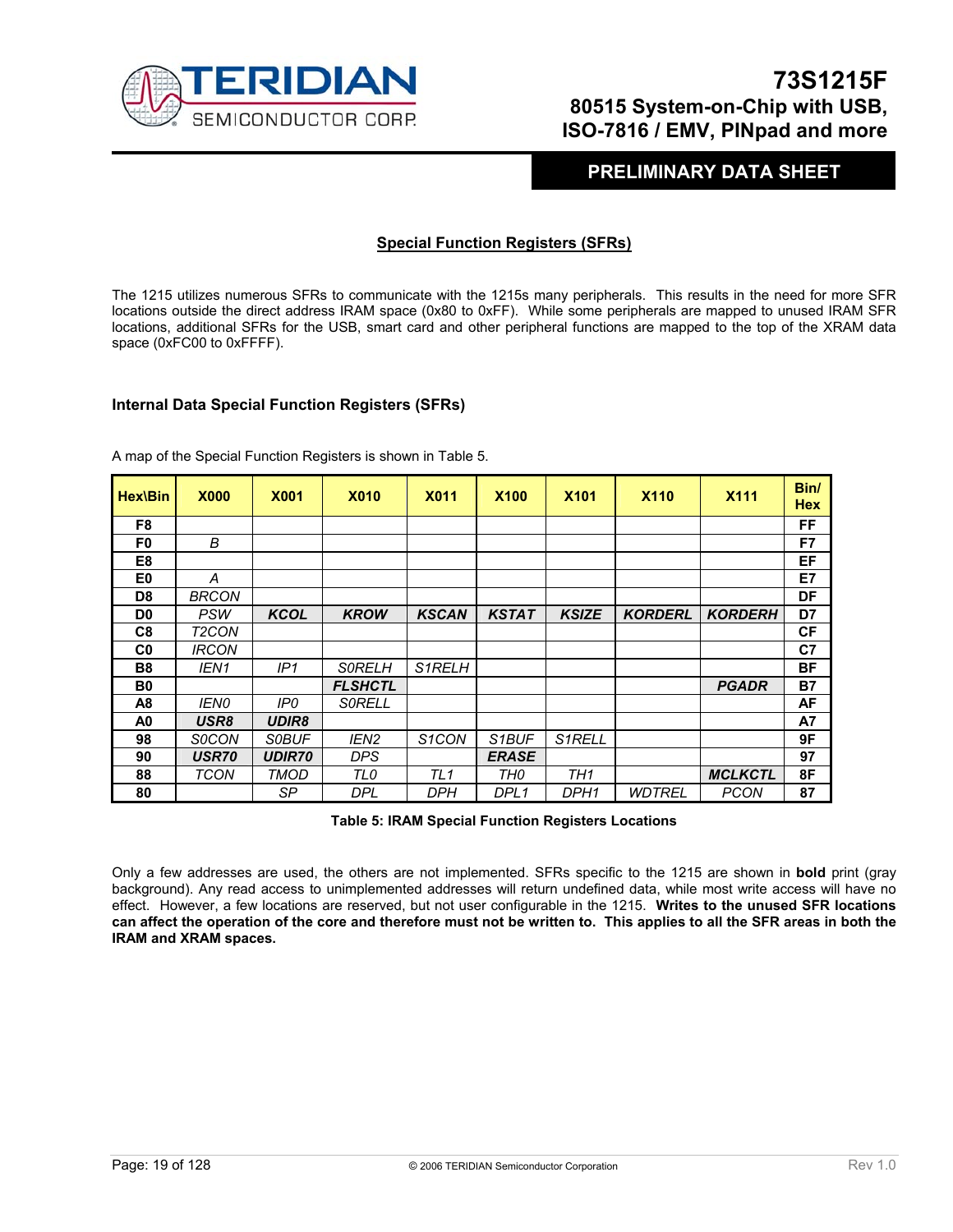

**PRELIMINARY DATA SHEET** 

#### **IRAM Special Function Registers (Generic 80515 SFRs)**

Table 6 shows the location of the SFRs and the value they assume at reset or power-up.

| <b>Name</b>        | <b>Location</b>  | <b>Reset value</b> | <b>Description</b>                        |  |
|--------------------|------------------|--------------------|-------------------------------------------|--|
| <b>SP</b>          | 0x81             | 0x07               | <b>Stack Pointer</b>                      |  |
| <b>DPL</b>         | 0x82             | 0x00               | Data Pointer Low 0                        |  |
| <b>DPH</b>         | 0x83             | 0x00               | Data Pointer High 0                       |  |
| DPL1               | 0x84             | 0x00               | Data Pointer Low 1                        |  |
| DPH <sub>1</sub>   | 0x85             | 0x00               | Data Pointer High 1                       |  |
| <b>WDTREL</b>      | 0x86             | 0x00               | Watchdog Timer Reload register            |  |
| <b>PCON</b>        | 0x87             | 0x00               | <b>Power Control</b>                      |  |
| <b>TCON</b>        | 0x88             | 0x00               | <b>Timer/Counter Control</b>              |  |
| <b>TMOD</b>        | 0x89             | 0x00               | <b>Timer Mode Control</b>                 |  |
| TL <sub>0</sub>    | 0x8A             | 0x00               | Timer 0, low byte                         |  |
| TL <sub>1</sub>    | 0x8B             | 0x00               | Timer 1, high byte                        |  |
| TH <sub>0</sub>    | 0x8C             | 0x00               | Timer 0, low byte                         |  |
| TH <sub>1</sub>    | 0x8D             | 0x00               | Timer 1, high byte                        |  |
| <b>MCLKCTL</b>     | 0x8F             | 0x0A               | Master Clock Control                      |  |
| USR70              | 0x90             | 0xFF               | User Port Data (7:0)                      |  |
| UDIR70             | 0x91             | 0xFF               | User Port Direction (7:0)                 |  |
| <b>DPS</b>         | 0x92             | 0x00               | Data Pointer select Register              |  |
| <b>ERASE</b>       | 0x94             | 0x00               | <b>Flash Erase</b>                        |  |
| <b>SOCON</b>       | 0x98             | 0x00               | Serial Port 0, Control Register           |  |
| <b>SOBUF</b>       | 0x99             | 0x00               | Serial Port 0, Data Buffer                |  |
| IEN <sub>2</sub>   | 0x9A             | 0x00               | Interrupt Enable Register 2               |  |
| S1CON              | 0x9B             | 0x00               | Serial Port 1, Control Register           |  |
| S1BUF              | 0x9C             | 0x00               | Serial Port 1, Data Buffer                |  |
| S1RELL             | 0x9D             | 0x00               | Serial Port 1, Reload Register, low byte  |  |
| USR8               | 0xA0             | 0x00               | User Port Data (8)                        |  |
| UDIR8              | 0x91             | 0x01               | User Port Direction (8)                   |  |
| <b>IEN0</b>        | 0xA8             | 0x00               | Interrupt Enable Register 0               |  |
| IP <sub>0</sub>    | 0xA9             | 0x00               | Interrupt Priority Register 0             |  |
| <b>SORELL</b>      | 0xAA             | 0xD9               | Serial Port 0, Reload Register, low byte  |  |
| <b>FLSHCTL</b>     | 0xB2             | 0x00               | Flash Control                             |  |
| IEN1               | 0xB8             | 0x00               | Interrupt Enable Register 1               |  |
| IP <sub>1</sub>    | 0xB9             | 0x00               | Interrupt Priority Register 1             |  |
| <b>SORELH</b>      | 0xBA             | 0x03               | Serial Port 0, Reload Register, high byte |  |
| S1RELH             | 0xBB             | 0x03               | Serial Port 1, Reload Register, high byte |  |
| <b>IRCON</b>       | 0xC0             | 0x00               | Interrupt Request Control Register        |  |
| T <sub>2</sub> CON | 0xC8             | 0x00               | Timer 2 Control                           |  |
| <b>PSW</b>         | 0xD0             | 0x00               | Program Status Word                       |  |
| <b>KCOL</b>        | 0XD1             | 0x1F               | <b>KEYPAD COLUMN</b>                      |  |
| <b>KROW</b>        | 0XD <sub>2</sub> | 0x3F               | <b>KEYPAD ROW</b>                         |  |
| <b>KSCAN</b>       | 0XD3             | 0x00               | <b>KEYPAD SCAN TIME</b>                   |  |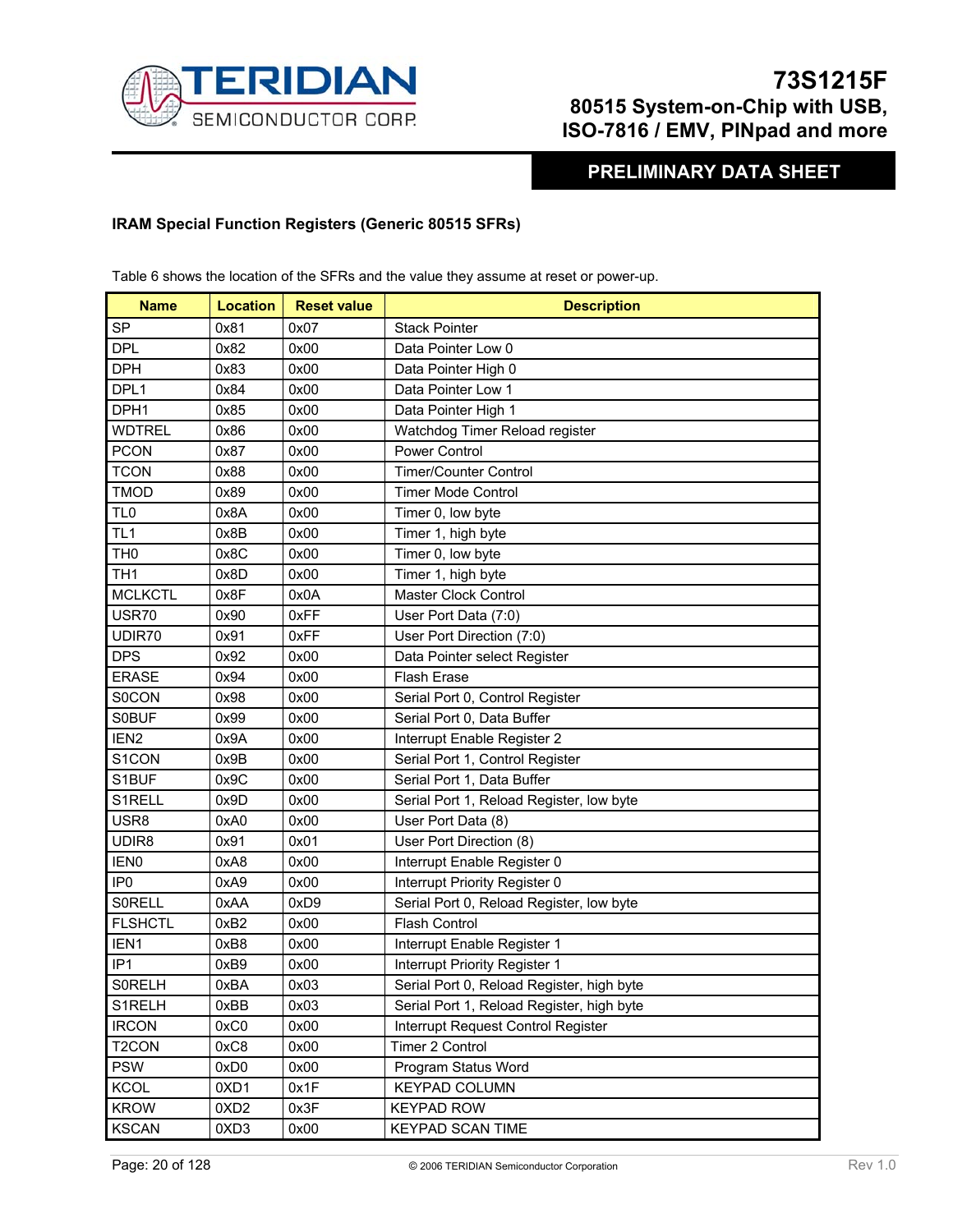

# **PRELIMINARY DATA SHEET**

| <b>Name</b>    | <b>Location</b>  | <b>Reset value</b> | <b>Description</b>                                 |
|----------------|------------------|--------------------|----------------------------------------------------|
| <b>KSTAT</b>   | 0XD4             | 0x00               | <b>KEYPAD CONTROL/STATUS</b>                       |
| <b>KSIZE</b>   | 0XD <sub>5</sub> | 0x00               | <b>KEYPAD SIZE</b>                                 |
| <b>KORDERL</b> | 0XD6             | 0x00               | KEYPAD COLUMN LS SCAN ORDER                        |
| <b>KORDERH</b> | 0XD7             | 0x00               | <b>KEYPAD COLUMN MS SCAN ORDER</b>                 |
| <b>BRCON</b>   | 0xD8             | 0x00               | Baud Rate Control Register (only BRCON.7 bit used) |
| A              | 0xE0             | 0x00               | Accumulator                                        |
| B              | 0xF0             | 0x00               | <b>B</b> Register                                  |

**Table 6: IRAM Special Function Registers Reset Values** 

#### **External Data Special Function Registers (SFRs)**

A map of the XRAM Special Function Registers is shown in Table 5.

| <b>Name</b>         | <b>Location</b> | <b>Reset value</b> | <b>Description</b>                             |  |
|---------------------|-----------------|--------------------|------------------------------------------------|--|
| <b>DAR</b>          | 0x FF80         | 0x00               | Device Address Register (I <sup>2</sup> C)     |  |
| <b>WDR</b>          | 0x FF81         | 0x00               | Write Data Register $(I2C)$                    |  |
| <b>TWDR</b>         | 0x FF82         | 0x00               | Test Write Data Register (I <sup>2</sup> C)    |  |
| <b>RDR</b>          | 0x FF83         | 0x00               | Read Data Register (I <sup>2</sup> C)          |  |
| <b>TRDR</b>         | 0x FF84         | 0x00               | Test Read Data Register (I <sup>2</sup> C)     |  |
| <b>CSR</b>          | 0x FF85         | 0x00               | Control and Status Register (I <sup>2</sup> C) |  |
| <b>USRIntCtl1</b>   | 0x FF90         | 0x00               | External Interrupt Control 1                   |  |
| <b>USRIntCtl2</b>   | 0x FF91         | 0x00               | <b>External Interrupt Control 2</b>            |  |
| USRIntCtl3          | 0x FF92         | 0x00               | External Interrupt Control 3                   |  |
| <b>USRIntCtl4</b>   | 0x FF93         | 0x00               | External Interrupt Control 4                   |  |
| <b>INT5Ctl</b>      | 0x FF94         | 0x00               | External Interrupt Control 5                   |  |
| <b>INT6Ctl</b>      | 0x FF95         | 0x00               | External Interrupt Control 6                   |  |
| <b>MPUCKCtl</b>     | 0x FFA1         | 0x0C               | <b>MPU Clock Control</b>                       |  |
| <b>RTCCtl</b>       | 0x FFB0         | 0x81               | <b>Real Time Clock Control</b>                 |  |
| RTCCnt3             | 0x FFB1         | 0x00               | RTC Count 3                                    |  |
| RTCCnt <sub>2</sub> | 0x FFB2         | 0x00               | RTC Count 2                                    |  |
| RTCCnt1             | 0x FFB3         | 0x00               | RTC Count 1                                    |  |
| RTCCnt <sub>0</sub> | 0x FFB4         | 0x00               | RTC Count 0                                    |  |
| RTCACC2             | 0x FFB5         | 0x00               | RTC Accumulator 2                              |  |
| RTCACC1             | 0x FFB6         | 0x00               | RTC Accumulator 1                              |  |
| RTCACC0             | 0x FFB7         | 0x00               | RTC Accumulator 0                              |  |
| RTCTrim2            | 0x FFB8         | 0x00               | RTC TRIM 2                                     |  |
| RTCTrim1            | 0x FFB9         | 0x00               | RTC TRIM 1                                     |  |
| RTCTrim0            | 0x FFBA         | 0x00               | RTC TRIM 0                                     |  |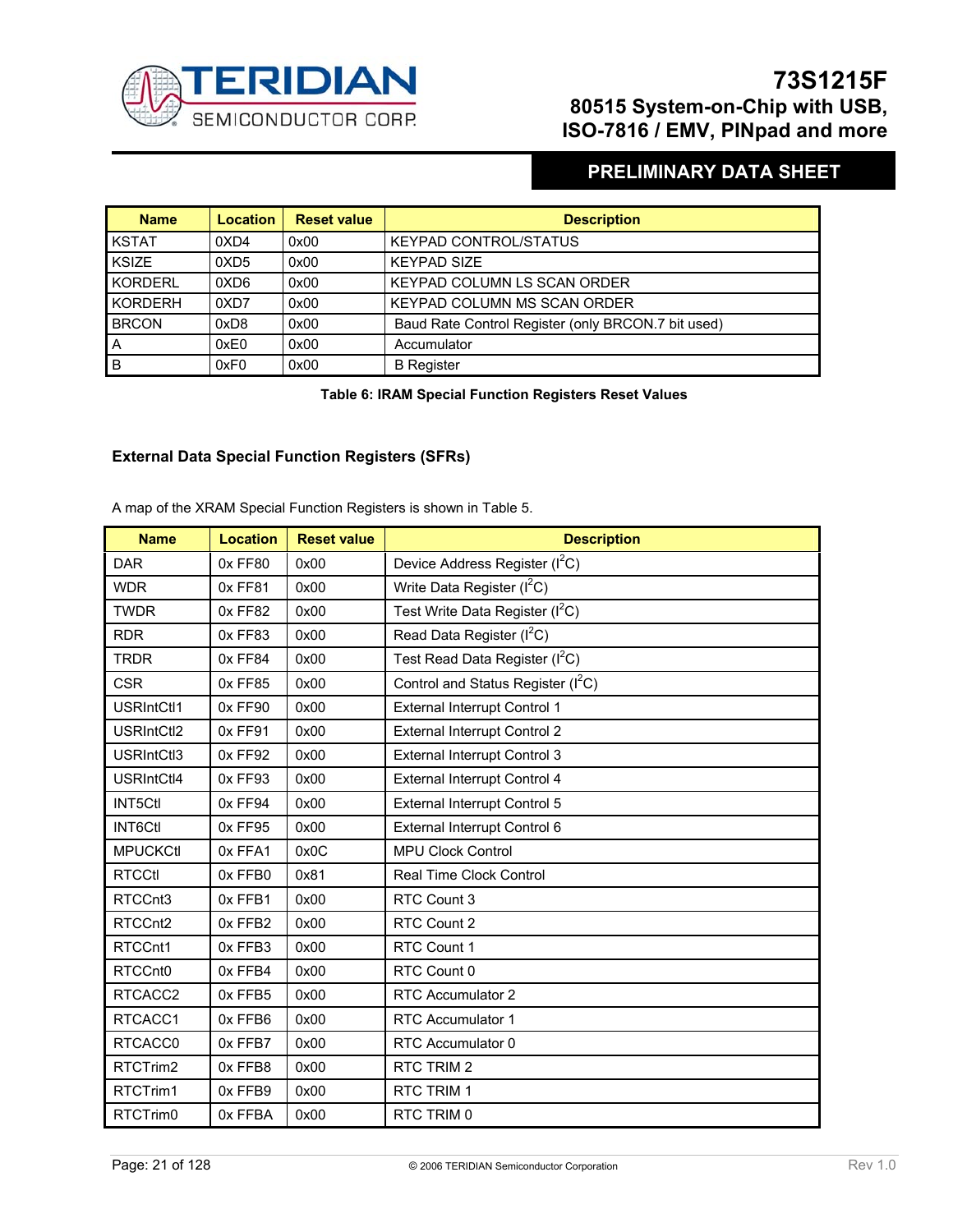

### **PRELIMINARY DATA SHEET**

| <b>Name</b>         | <b>Location</b> | <b>Reset value</b> | <b>Description</b>               |
|---------------------|-----------------|--------------------|----------------------------------|
| <b>ACOMP</b>        | 0x FFD0         | 0x00               | Analog Compare Register          |
| <b>TRIMPCtI</b>     | 0x FFD1         | 0x00               | <b>TRIM Pulse Control</b>        |
| <b>FUSECtl</b>      | 0x FFD2         | 0x00               | <b>FUSE Control</b>              |
| <b>VRCtl</b>        | 0x FFD3         | 0x00               | <b>VREF Control</b>              |
| <b>VDDFCtI</b>      | 0x FFD4         | 0x00               | <b>VDDFault Control</b>          |
| LEDCal              | 0x FFD5         | 0x00               | <b>LED Calibrate Register</b>    |
| <b>LOCKCtl</b>      | 0x FFD6         | 0x00               | <b>LOCK Control Register</b>     |
| <b>SECReg</b>       | 0x FFD7         | 0x00               | <b>Security Register</b>         |
| <b>MISCtIO</b>      | 0x FFF1         | 0x00               | Miscellaneous Control Register 0 |
| MISC <sub>t11</sub> | 0x FFF2         | 0x10               | Miscellaneous Control Register 1 |
| <b>LEDCtl</b>       | 0x FFF3         | 0xFF               | <b>LED Control Register</b>      |

#### **Table 7: XRAM Special Function Registers Reset Values**

**Accumulator (ACC, A):** ACC is the accumulator register. Most instructions use the accumulator to hold the operand. The mnemonics for accumulator-specific instructions refer to accumulator as "A", not ACC.

**B Register:** The B register is used during multiply and divide instructions. It can also be used as a scratch-pad register to hold temporary data.

#### **Program Status Word (PSW):**

| <b>MSB</b>         |           |                      |    |                 |  |
|--------------------|-----------|----------------------|----|-----------------|--|
| CV<br>$\mathbf{I}$ | AC F0 RS1 | $\sim$ 1 RS 1 $\sim$ | OV | $\sim 10^{-11}$ |  |

**Table 8: PSW Register Flags**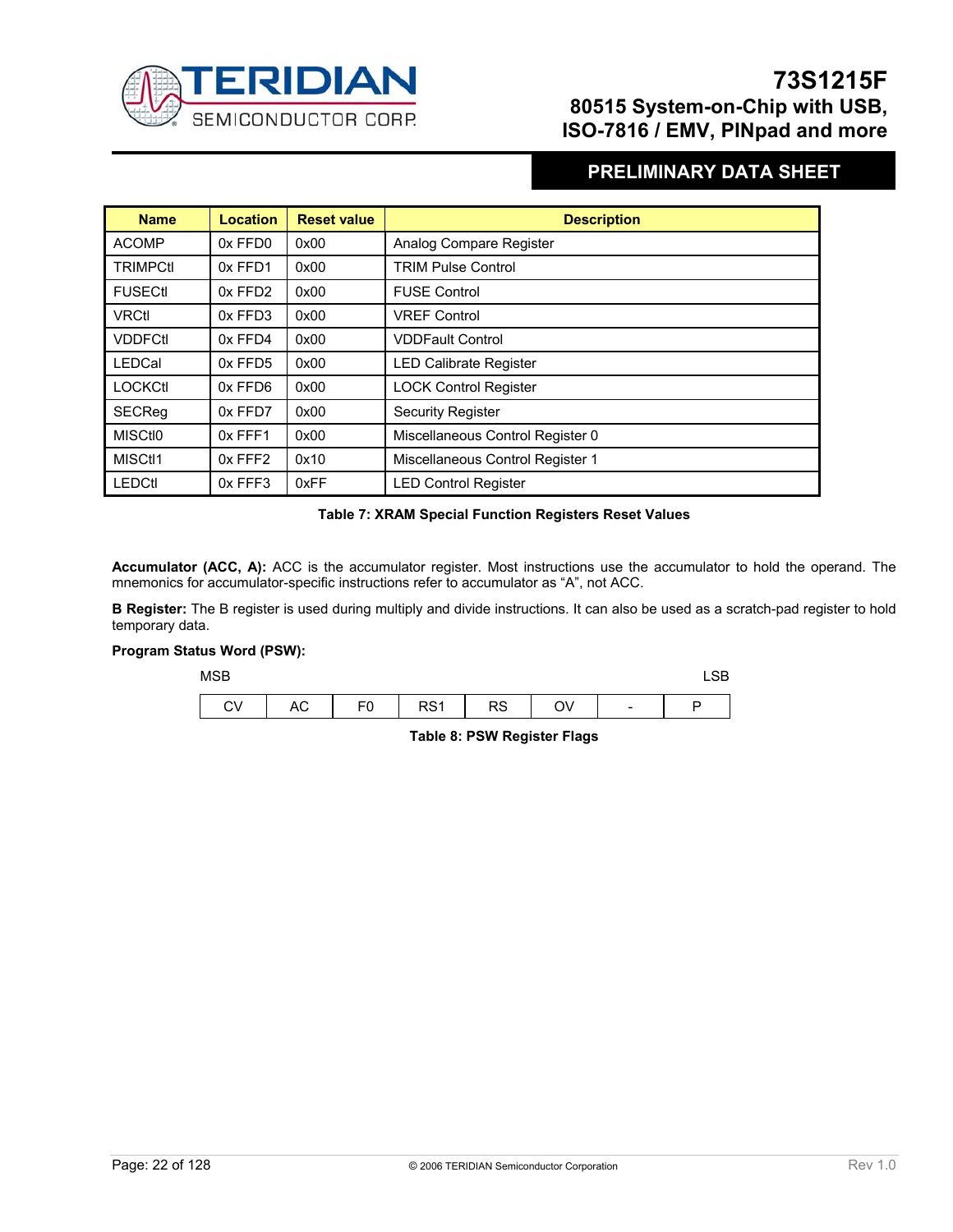

### **PRELIMINARY DATA SHEET**

| <b>Bit</b>       | <b>Symbol</b>   |             | <b>Function</b>                                                                                     |                                            |                                                                                      |  |  |  |
|------------------|-----------------|-------------|-----------------------------------------------------------------------------------------------------|--------------------------------------------|--------------------------------------------------------------------------------------|--|--|--|
| PSW.7            | CV              | Carry flag. |                                                                                                     |                                            |                                                                                      |  |  |  |
| PSW.6            | AC.             |             |                                                                                                     | Auxiliary Carry flag for BCD operations.   |                                                                                      |  |  |  |
| PSW.5            | F0              |             |                                                                                                     | General purpose Flag 0 available for user. |                                                                                      |  |  |  |
| PSW.4            | RS1             |             | Register bank select control bits. The contents of RS1 and RS0 select the working<br>register bank: |                                            |                                                                                      |  |  |  |
|                  |                 |             | <b>RS1/RS0</b>                                                                                      | <b>Bank selected</b>                       | Location                                                                             |  |  |  |
|                  |                 |             | 00                                                                                                  | Bank 0                                     | $(0x00 - 0x07)$                                                                      |  |  |  |
| PSW <sub>3</sub> | RS <sub>0</sub> |             | 01                                                                                                  | Bank 1                                     | $(0x08 - 0x0F)$                                                                      |  |  |  |
|                  |                 |             | 10                                                                                                  | Bank 2                                     | $(0x10 - 0x17)$                                                                      |  |  |  |
|                  |                 |             | 11                                                                                                  | Bank 3                                     | $(0x18 - 0x1F)$                                                                      |  |  |  |
| PSW <sub>2</sub> | <b>OV</b>       |             | Overflow flag.                                                                                      |                                            |                                                                                      |  |  |  |
| PSW.1            | F <sub>1</sub>  |             | General purpose Flag 1 available for user.                                                          |                                            |                                                                                      |  |  |  |
| PSW.0            | P               |             | Accumulator, i.e. even parity.                                                                      |                                            | Parity flag, affected by hardware to indicate odd / even number of "one" bits in the |  |  |  |

#### **Table 9: PSW bit functions**

**Stack Pointer (SP):** The stack pointer is a 1-byte register initialized to 0x07 after reset. This register is incremented before PUSH and CALL instructions, causing the stack to begin at location 0x08.

**Data Pointer:** The data pointer (DPTR) is 2 bytes wide. The lower part is DPL, and the highest is DPH. It can be loaded as a 2-byte register (MOV DPTR,#data16) or as two registers (e.g. MOV DPL,#data8). It is generally used to access external code or data space (e.g. MOVC A,@A+DPTR or MOVX A,@DPTR respectively).

**Program Counter:** The program counter (PC) is 2 bytes wide initialized to 0x0000 after reset. This register is incremented during the fetching operation code or when operating on data from program memory. Note: The program counter is not mapped to the SFR area.

**Port Registers:** The I/O ports are controlled by Special Function Registers *USR70*, and *USR158*. The contents of the SFR can be observed on corresponding pins on the chip. Writing a '1' to any of the ports (see Table 10) causes the corresponding pin to be at high level (3.3V), and writing a '0' causes the corresponding pin to be held at low level (GND). The data direction registers *UDIR70,* and *UDIR158* define individual pins as input or output pins (see section User (USR) Ports for details).

| <b>Register</b> | <b>SFR</b><br><b>Address</b> | R/W | <b>Description</b>                                                                                                   |
|-----------------|------------------------------|-----|----------------------------------------------------------------------------------------------------------------------|
| USR70           | 0x80                         | R/W | Register for User port bit 7:0 read and write operations (pins USR0 USR7).                                           |
| <b>UDIR70</b>   | 0xA2                         | R/W | Data direction register for User port bits 0:7. Setting a bit to 1 means that the<br>corresponding pin is an output. |
| USR8            | 0x90                         | R/W | Register for User port bit 8 read and write operations (pin USR8).                                                   |
| UDIR8           | 0x91                         | R/W | Data direction register for port 1.                                                                                  |

**Table 10: Port Registers**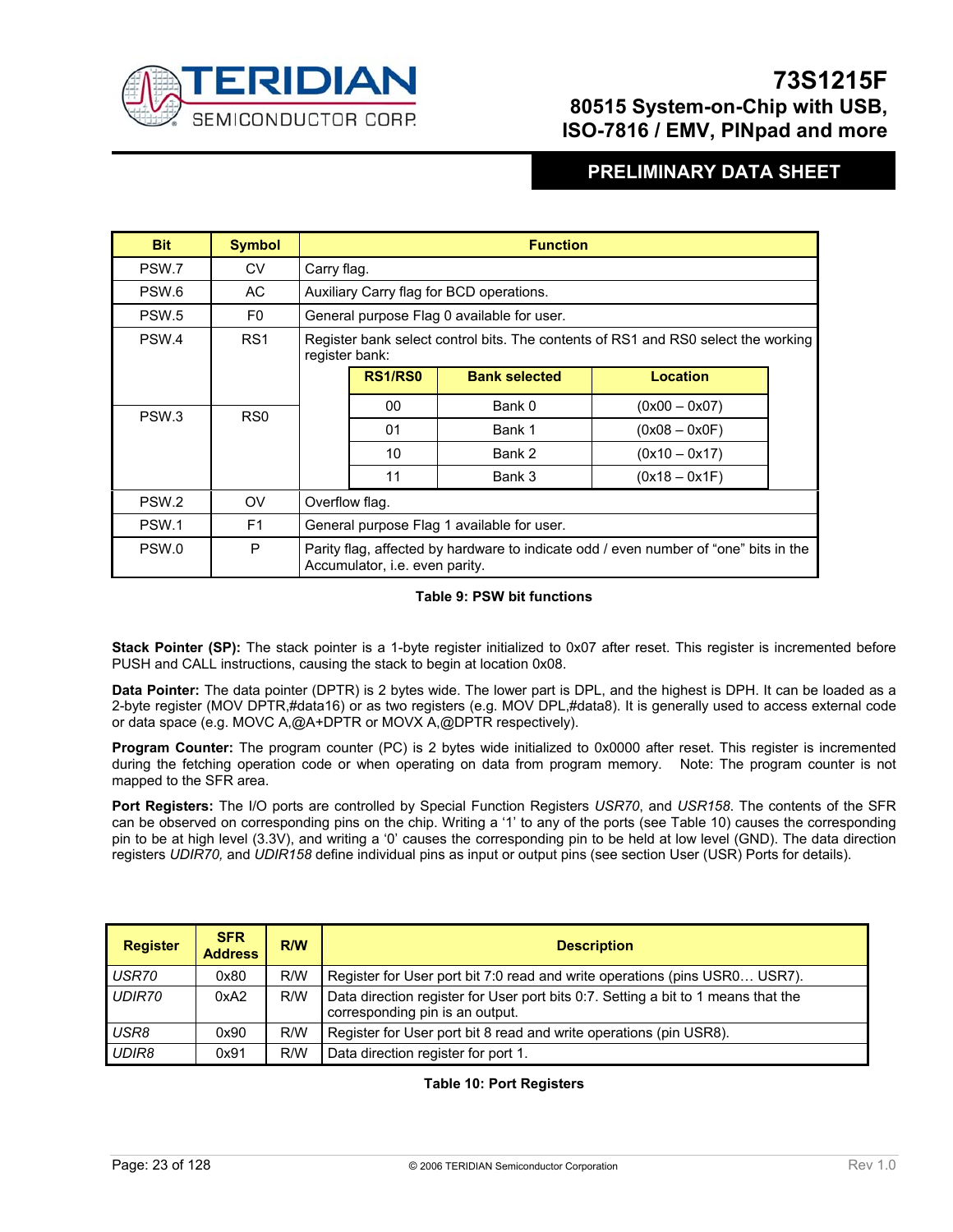

### **PRELIMINARY DATA SHEET**

All ports on the chip are bi-directional. Each of them consists of a Latch (SFR 'USR70' to 'USR8'), an output driver, and an input buffer, therefore the MPU can output or read data through any of these ports if they are not used for alternate purposes.

#### **Instruction Set**

All instructions of the generic 8051 microcontroller are supported. A complete list of the instruction set and of the associated op-codes is contained in the 12XX Software User's Guide (SUG).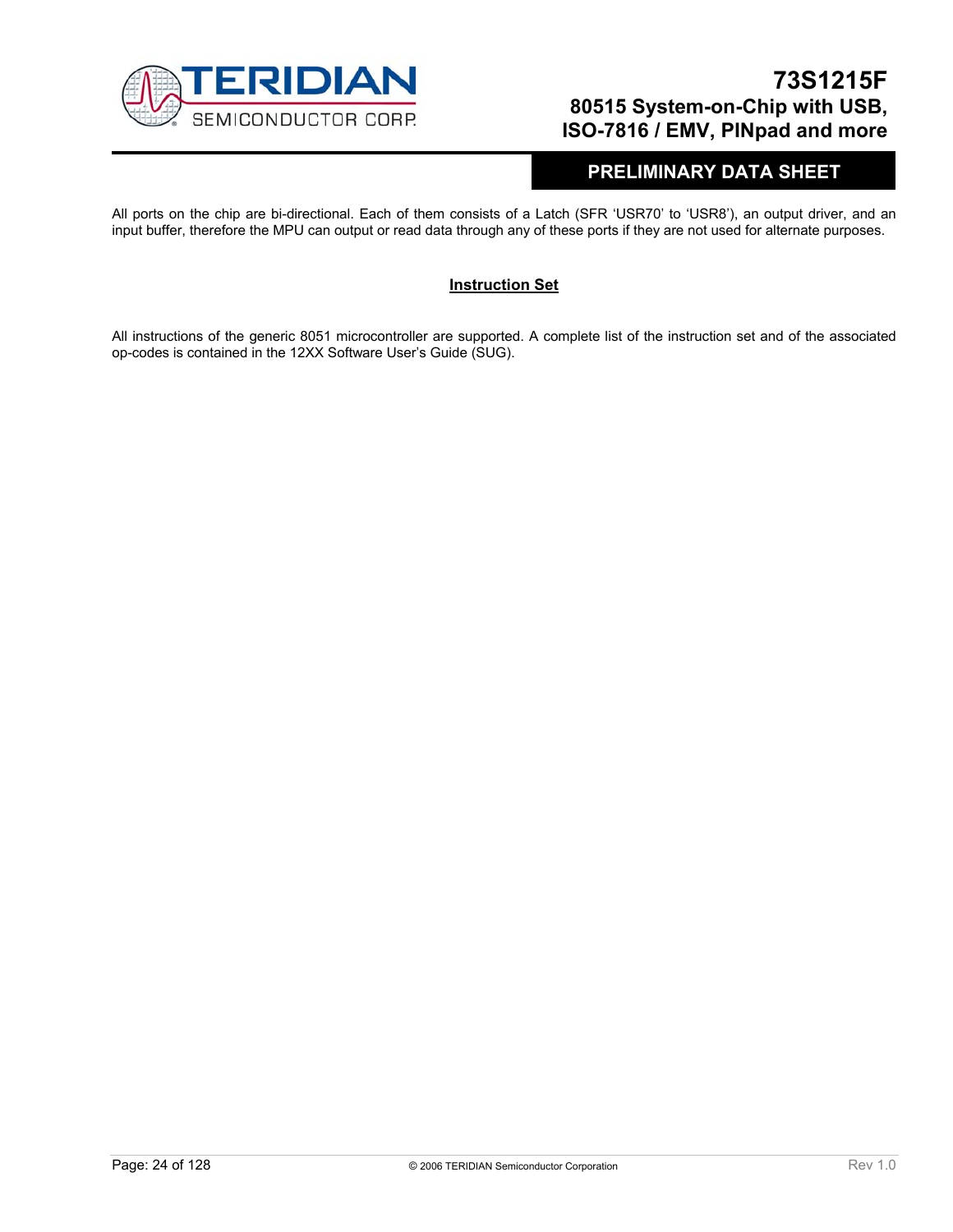

### **PRELIMINARY DATA SHEET**

#### **Peripheral Descriptions**

#### **Oscillator and Clock Generation**

The 73S1215F has two oscillator circuits; one for the main CPU clock and another for the RTC. The main oscillator circuit is designed to operate with multiple crystals or external clock frequencies. An internal divider working in conjunction with a PLL and VCO needs to provide a 96MHz internal clock within the 73S1215F. 96 MHz is the required frequency for proper operation of specific peripheral blocks such as the USB, specific timers, ISO-7816 UART and interfaces, Step-up converter, and keypad. The clock generation and control circuits are shown in Figure 4.



**Figure 3: Clock Generation and Control Circuits**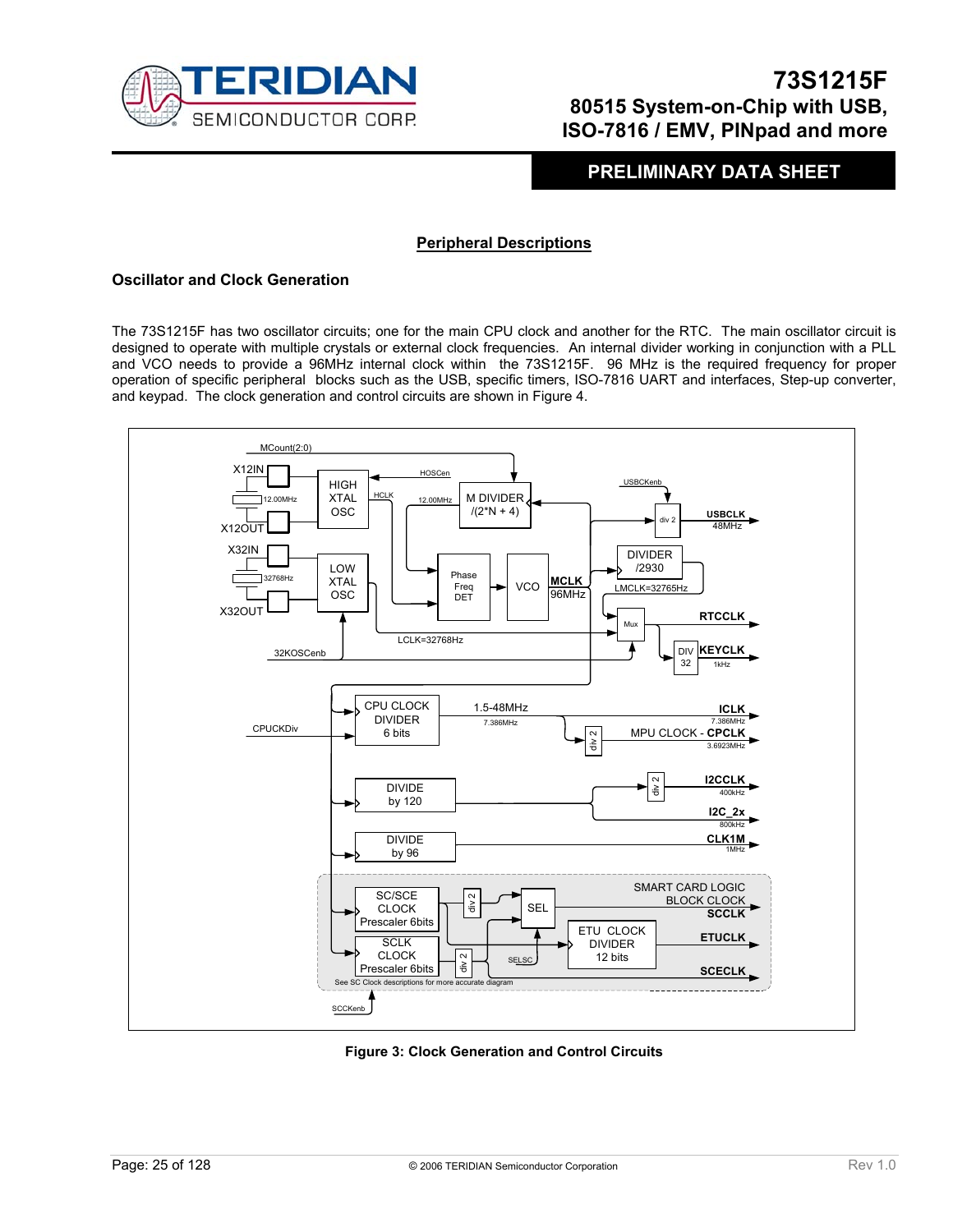

### **PRELIMINARY DATA SHEET**

The master clock control register enables different sections of the clock circuitry and specifies the value of the VCO Mcount divider. The MCLK must be configured to operate at 96MHz to insure proper operation of some of the peripheral blocks according to the following formula:

 $MCLK = (Mcount * 2 + 4) * F<sub>XTAL</sub> = 96MHz$ 

Mcount is configured in the MCLKCtl register must be bound between a value of 1 to 10. The possible crystal or external clock frequencies are shown in Table 11.

| $F_{XTAL}$ (MHz) | <b>Mcount (N)</b> |
|------------------|-------------------|
| 16.00            | 1                 |
| 12.00            | $\overline{2}$    |
| 9.60             | 3                 |
| 8.00             | 4                 |
| 6.86             | 5                 |
| 6.00             | 6                 |
| 5.33             | 7                 |
| 4.80             | 8                 |
| 4.36             | 9                 |
| 4.00             | 10                |

**Table 11: External clock frequencies and Mcount value combinations available for the main oscillator.** 

#### **Master Clock Control Register (MCLKCtl): 0x8F ← 0x0A**





| <b>Bit</b> | <b>Symbol</b> | <b>Function</b>                                                                                                                                                                                        |
|------------|---------------|--------------------------------------------------------------------------------------------------------------------------------------------------------------------------------------------------------|
| MCLKCtl.7  | <b>HSOEN</b>  | High-speed oscillator disable. When set $= 1$ , disables the high-speed crystal oscillator<br>and VCO/PLL system.                                                                                      |
| MCLKCtl.6  | <b>KBEN</b>   | 1 => Disable the keypad logic clock.                                                                                                                                                                   |
| MCLKCtl.5  | <b>SCEN</b>   | 1 => Disable the smart card logic clock.                                                                                                                                                               |
| MCLKCtl.4  | <b>USBEN</b>  | 1=> Disable the USB logic clock.                                                                                                                                                                       |
| MCLKCtl.3  | 32KFN         | 1=> Disable the 32Khz oscillator. When the 32kHz oscillator is enabled, the RTC is<br>clocked the 32kHz oscillator output. When disabled, the main oscillator provides the<br>32kHz clock for the RTC. |
| MCLKCtl.2  | MCT.2         | This value determines the ratio of the VCO frequency (MCLK) to the high-speed                                                                                                                          |
| MCLKCtl.1  | MCT.1         | crystal oscillator frequency such that:<br>MCLK=(MCount*2 + 4)* $F_{XTAL}$ . The default value is MCount= 2h such that MCLK =                                                                          |
| MCLKCtl.0  | MCT.0         | $(2^*2 + 4)^*12.00MHz = 96MHz.$                                                                                                                                                                        |

**Table 13: The MCLKCtl Register Bit Functions**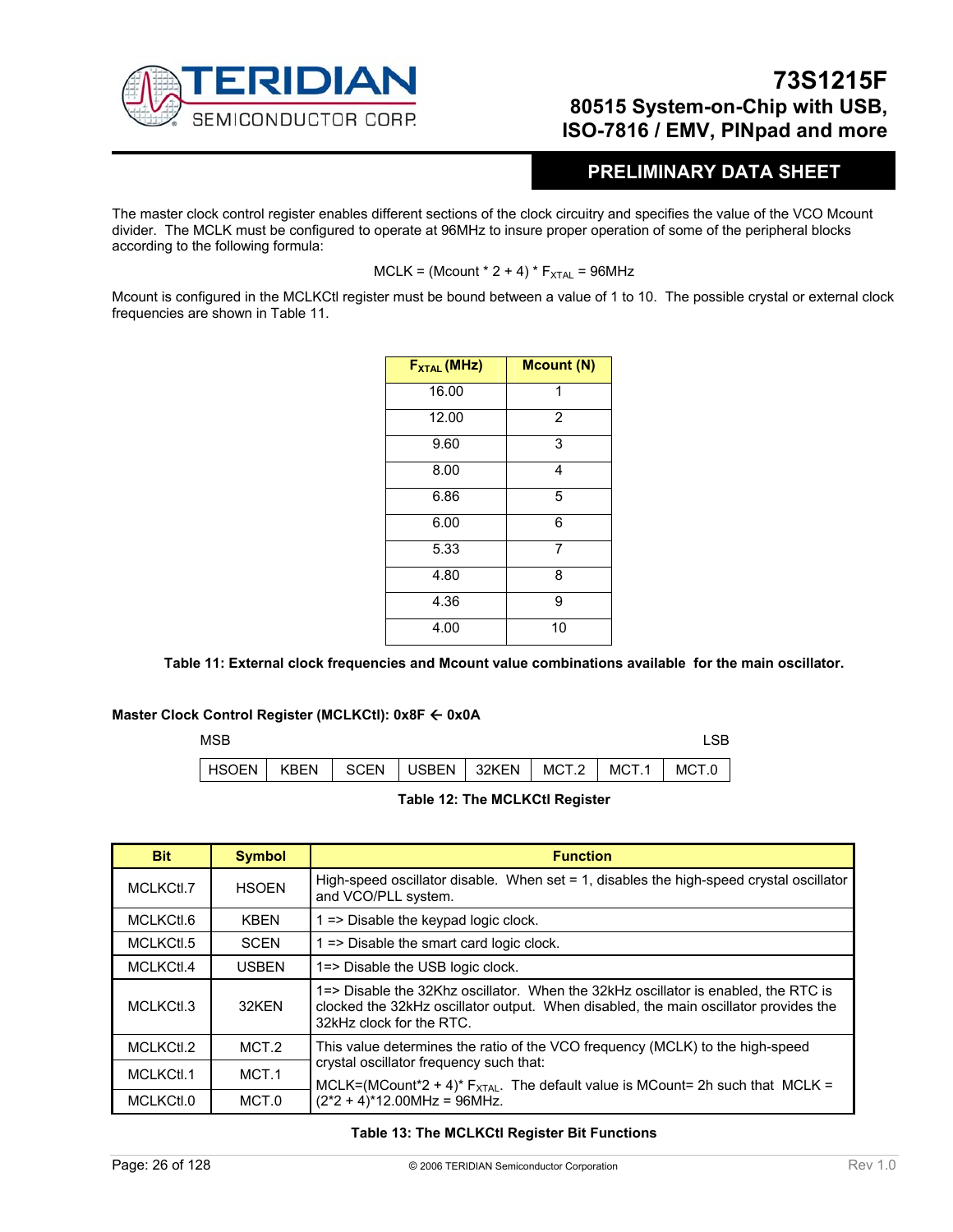

### **PRELIMINARY DATA SHEET**

The MPU clock that drives the CPU core defaults to 3.6923MHz after reset. The MPU clock is scalable by configuring the MPU Clock Control register.

#### **MPU Clock Control Register (MPUCKCtl): 0xFFA1** Å **0x0C**

| M |
|---|

| MSB                      |                          |        |                                   |  |        |
|--------------------------|--------------------------|--------|-----------------------------------|--|--------|
| $\overline{\phantom{0}}$ | $\overline{\phantom{0}}$ | MDIV.5 | MDIV.4   MDIV.3   MDIV.2   MDIV.1 |  | MDIV.0 |

**Table 14: The TCON Register**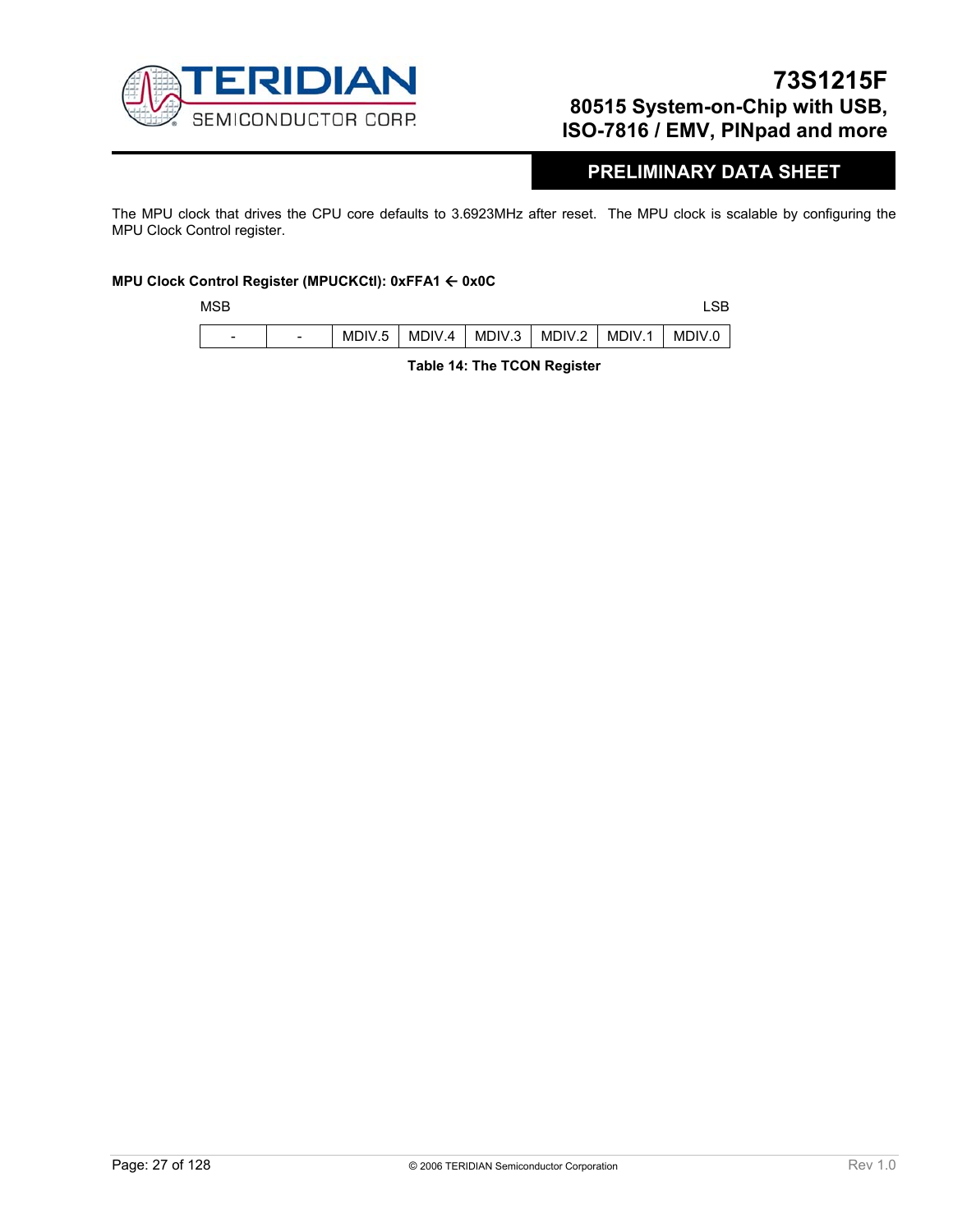

### **PRELIMINARY DATA SHEET**

| <b>Bit</b> | <b>Symbol</b> | <b>Function</b>                                                                                            |
|------------|---------------|------------------------------------------------------------------------------------------------------------|
| MPUCKCtl.7 |               |                                                                                                            |
| MPUCKCtl.6 |               |                                                                                                            |
| MPUCKCtl.5 | MDIV.5        |                                                                                                            |
| MPUCKCtl.4 | MDIV.4        | This value determines the ratio of the MPU master clock frequency to the VCO<br>frequency (MCLK) such that |
| MPUCKCtl.3 | MDIV.3        | MPUCIk = MCLK/ $(2 * (MPUCKDiv(5:0) + 1))$ .                                                               |
| MPUCKCtl.2 | MDIV.2        | Do not use values of 0 or 1 for MPUCKDiv(n).                                                               |
| MPUCKCtl.1 | MDIV.1        | Default is 0Ch to set $CPCLK = 3.6923MHz$ .                                                                |
| MPUCKCtl.0 | MDIV.0        |                                                                                                            |

#### **Table 15: The MCLKCtl Register Bit Functions**

The oscillator circuits are designed to connect directly to standard parallel resonant crystal in a Pierce oscillator configuration. Each side of the crystal should include a 22pF capacitor to ground for both oscillator circuits and a 1M resistor is required across the 12MHz crystal.

The CPU clock is available as an output on pin CPUCLK.



Note: The crystals should be placed as close as possible to the IC, and vias should be avoided.

#### **Figure 4: Oscillator Circuit**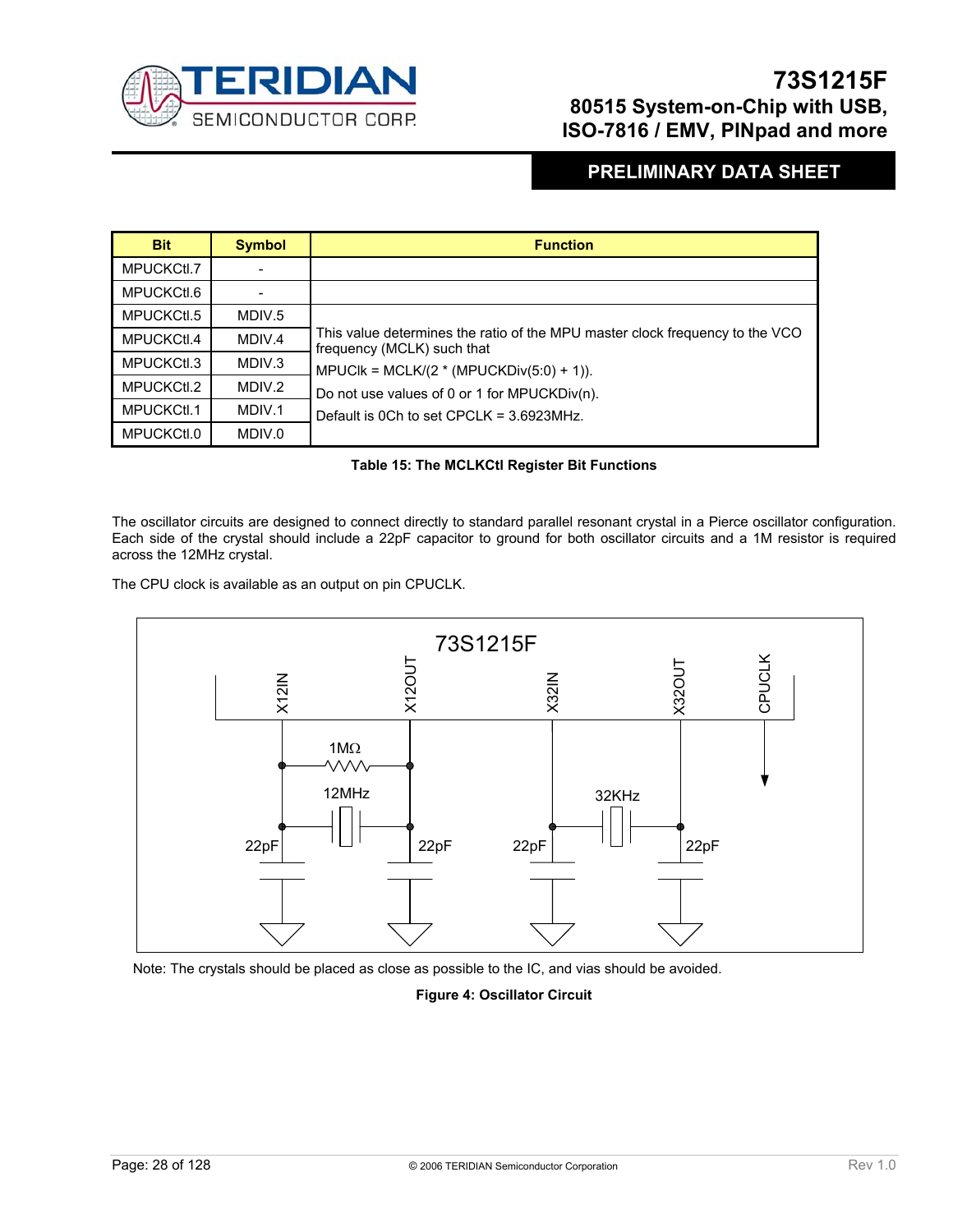

### **PRELIMINARY DATA SHEET**

#### **Power Control Modes**

The 73S1215F contains circuitry to disable portions of the device and place it into lower power standby modes. This is accomplished by either shutting off the power or disabling the clock going to the block. The miscellaneous control registers MISCtl0, MISCtl1 and the master clock control register (MCLKCtl) provide control over the power modes. There is also a device power down mode that will stop the core, clock subsystem and the peripherals connected to it. The PWRDN bit in MISCtl0 will setup the 73S1215F for power down and disable all clocks except the 32kHz oscillator. The power down mode should only be initiated by setting the PWRDN bit in the MISCtl0 register and not by manipulating individual control bits in various registers. Figure 4 shows how the PWRDN bit controls the various functions that comprise power down state.



**Figure 5: Power-Down Control** 

When the PWRDN bit is set, the clock subsystem will provide a delay of 32 MPUCLK cycles to allow the program to set the STOP bit in the PCON register. This delay will enable the program to properly halt the core before the analog circuits shut down (high speed oscillator, VCO/PLL, voltage reference and bias circuitry, etc.). The PDMUX bit in SFR INT5Ctl should be set prior to setting the PWRDN bit in order to configure the wake up interrupt logic. The power down mode is awakened from interrupts connected to external interrupts 0, 4 and 5 (external USR[0:7], smart card, USB, RTC and Keypad). These interrupt sources are OR'ed together and routed through some delay logic into INT0 to provide this functionality. The interrupt will turn on the power to all sections that were shut off and start the clock subsystem. After the clock subsystem clocks start running, the MPUCLK begins to clock a 512 count delay counter. When the counter times out, the interrupt will then be active on INT0 and the program can resume. Figure 6 shows the detailed logic for waking up the 73S1215F from a power down state using these specific interrupt sources. Figure 7 shows the timing associated with the power down mode.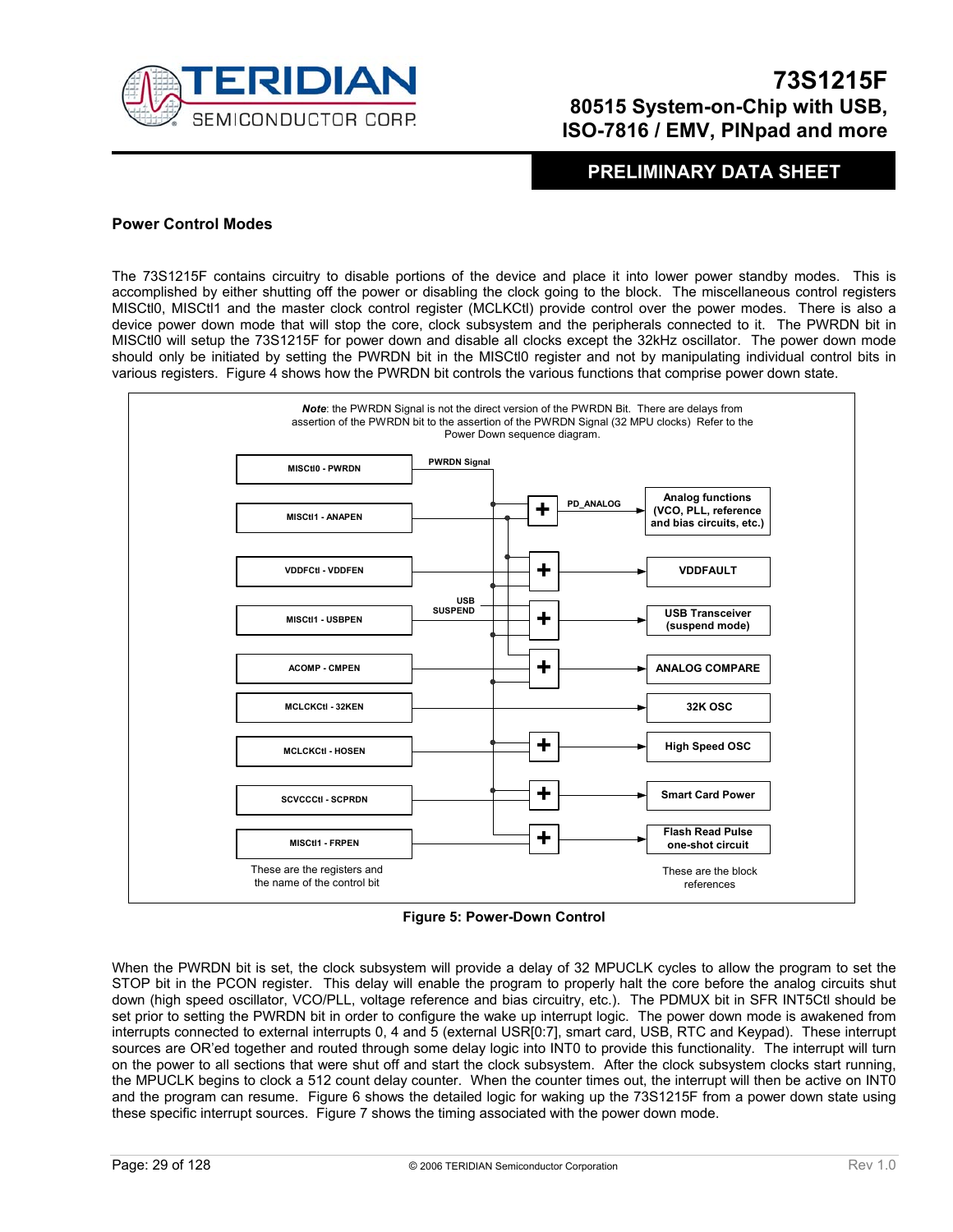

# **PRELIMINARY DATA SHEET**



**Figure 6: Detail of Power-Down Interrupt logic**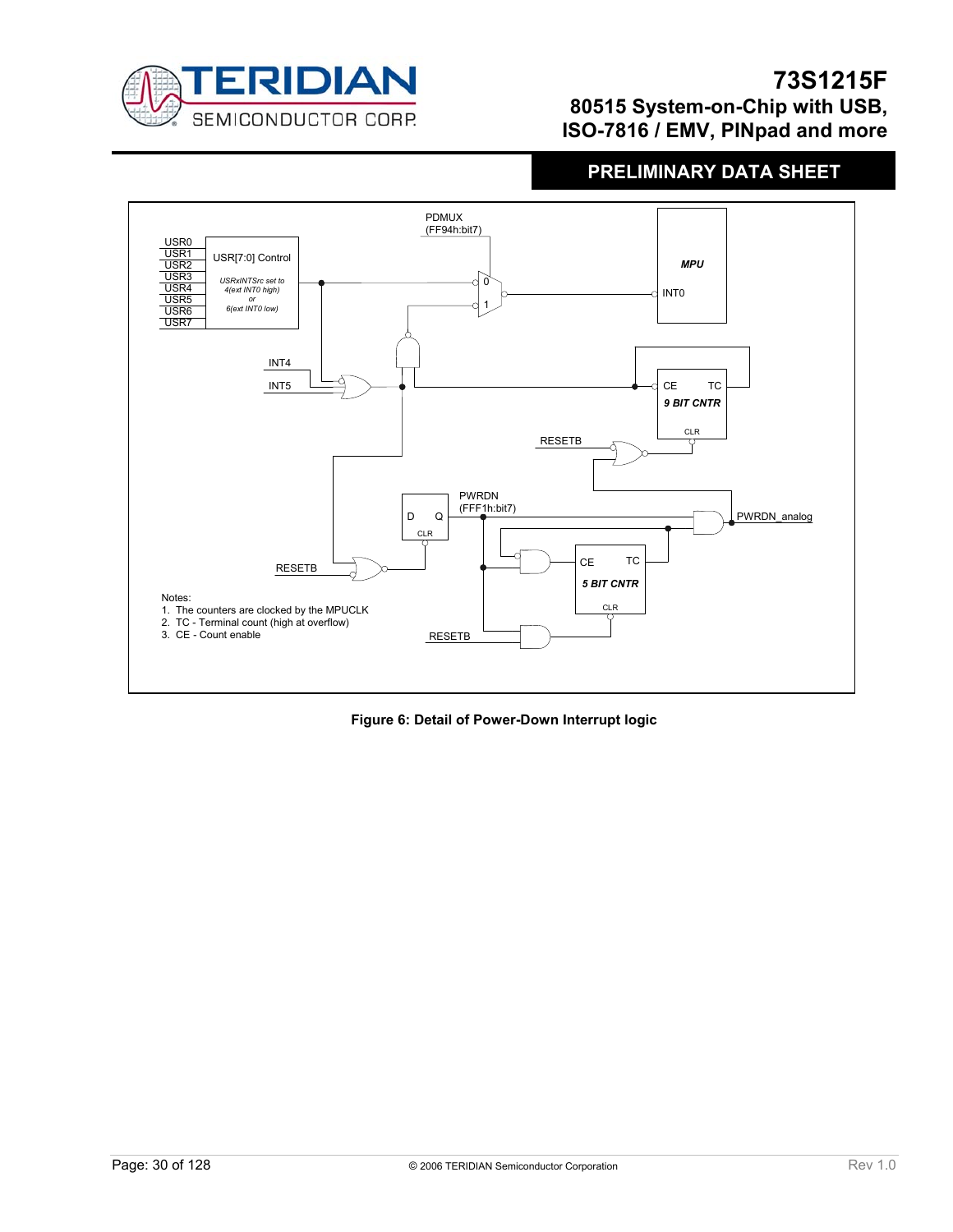

# **PRELIMINARY DATA SHEET**

|                      | text<br>t0                                                                                    |
|----------------------|-----------------------------------------------------------------------------------------------|
| <b>PWRDN BIT</b>     | t1                                                                                            |
| <b>PWRDN SIG</b>     | $\overrightarrow{t4}$<br>$\leftarrow$                                                         |
| <b>EXT. EVENT</b>    |                                                                                               |
| <b>INTO to MPU</b>   | $\leftarrow$ <sup>t7</sup>                                                                    |
| <b>MPU STOP</b>      | $\frac{12}{12}$                                                                               |
| <b>ANALOG Enable</b> | t3<br>t5                                                                                      |
| PLL CLOCKS           |                                                                                               |
|                      | t0: MPU sets PWRDN bit                                                                        |
|                      | t1: 32 MPU clock cycles after t0, the PWRDN SIG is asserted, turning all analog functions OFF |
|                      | t2: MPU executes STOP instruction, must be done prior to t1                                   |
|                      | t3: Analog functions go to OFF condition. No Vref, PLL/VCO, Ibias, etc                        |
|                      | text: An external event (RTC, Keypad, Card event, USB) occurs                                 |
|                      | t4: PWRDN bit and PWRDN signal are cleared by external event                                  |
|                      | t5: High-speed oscillator/PLL/VCO operating                                                   |
|                      | t6: After 512 MPU clock cycles, INT0 to MPU is asserted                                       |
|                      | t7: INTO causes MPU to exit STOP condition                                                    |

**Figure 7: Power-Down Sequencing** 

#### **External Interrupt Control Register (INT5Ctl): 0xFF94** Å **0x00**

| MSB          |                          |               |  |                                     |              | oп           |
|--------------|--------------------------|---------------|--|-------------------------------------|--------------|--------------|
| <b>PDMUX</b> | $\overline{\phantom{0}}$ | <b>RTCIEN</b> |  | <b>I RTCINT I USBIEN I USBINT I</b> | <b>KPIFN</b> | <b>KPINT</b> |

**Table 16: The INT5Ctl Register**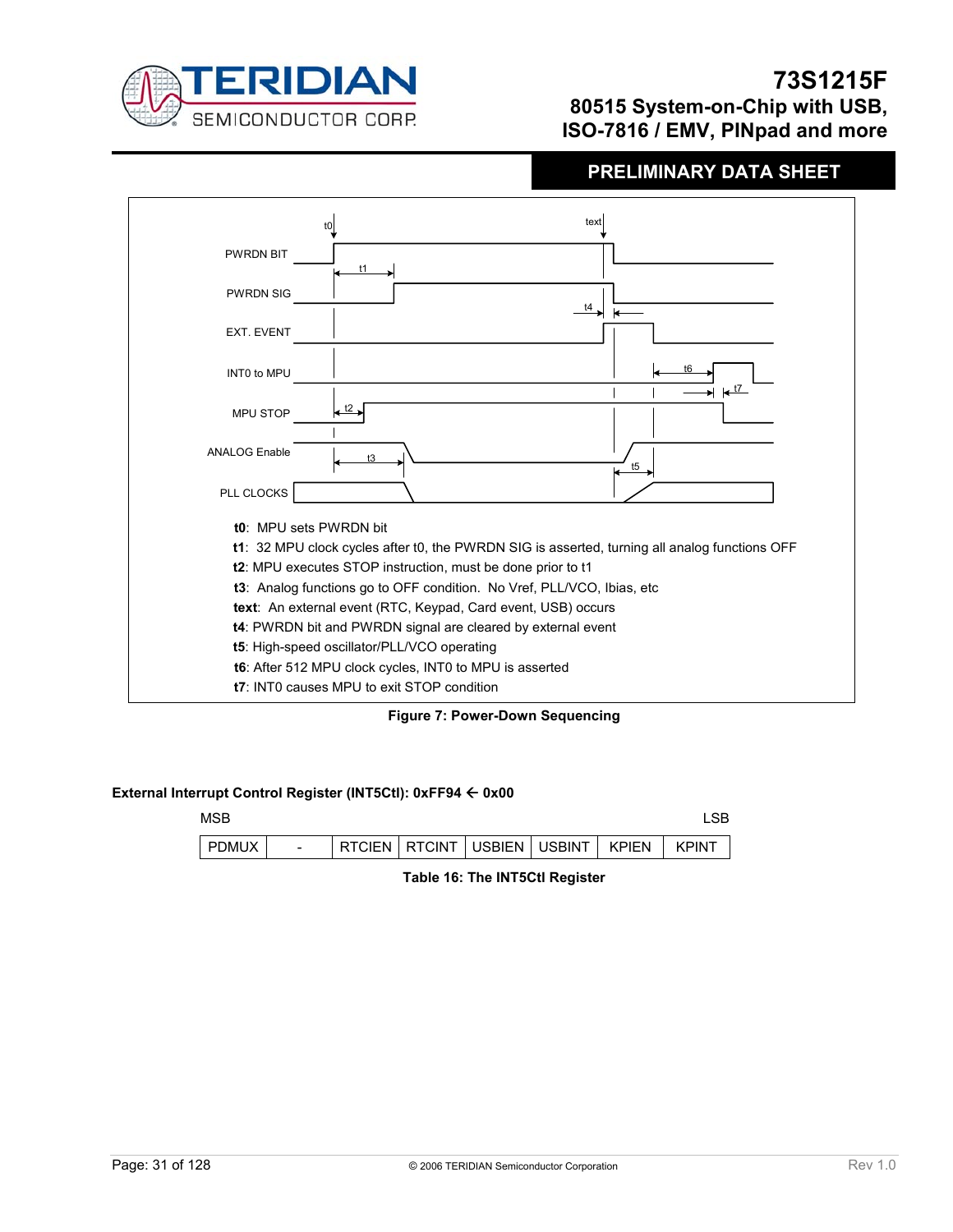

# **PRELIMINARY DATA SHEET**

| <b>Bit</b> | <b>Symbol</b> | <b>Function</b>                                                                                                                                                                                                                                                                                                                                                                                                                                                                                                                     |
|------------|---------------|-------------------------------------------------------------------------------------------------------------------------------------------------------------------------------------------------------------------------------------------------------------------------------------------------------------------------------------------------------------------------------------------------------------------------------------------------------------------------------------------------------------------------------------|
| INT5Ctl.7  | <b>PDMUX</b>  | When set=1, enables interrupts from USB, RTC, Keypad (normally going to<br>int5), Smart Card interrupts (normally going to int4), or USR(7:0) pins (int0) to<br>cause interrupt on int0. The assertion of the interrupt to int0 is delayed by 512<br>MPU clocks to allow the analog circuits, including the clock system, to stabilize.<br>This bit must be set prior to asserting the PWRDN bit in order to properly<br>configure the interrupts that will wake up the circuit. This bit is reset=0 when<br>this register is read. |
| INT5Ctl.6  |               |                                                                                                                                                                                                                                                                                                                                                                                                                                                                                                                                     |
| INT5Ctl.5  | <b>RTCIEN</b> | RTC interrupt enable.                                                                                                                                                                                                                                                                                                                                                                                                                                                                                                               |
| INT5Ctl.4  | <b>RTCINT</b> | RTC interrupt flag.                                                                                                                                                                                                                                                                                                                                                                                                                                                                                                                 |
| INT5Ctl.3  | <b>USBIEN</b> | USB interrupt enable.                                                                                                                                                                                                                                                                                                                                                                                                                                                                                                               |
| INT5Ctl.2  | <b>USBINT</b> | USB interrupt flag.                                                                                                                                                                                                                                                                                                                                                                                                                                                                                                                 |
| INT5Ctl.1  | <b>KPIFN</b>  | Keypad interrupt enable.                                                                                                                                                                                                                                                                                                                                                                                                                                                                                                            |
| INT5Ctl.0  | <b>KPINT</b>  | Keypad interrupt flag.                                                                                                                                                                                                                                                                                                                                                                                                                                                                                                              |

#### **Table 17: The INT5Ctl Register Bit Functions**

#### **Miscellaneous Control Register 0 (MISCtl0): 0xFFF1** Å **0x00**



#### **Table 18: The MISCtl0 Register**

| <b>Bit</b>             | <b>Symbol</b> | <b>Function</b>                                                                                                                                                                                                                                                                                                                                                                                                                                                                                                           |
|------------------------|---------------|---------------------------------------------------------------------------------------------------------------------------------------------------------------------------------------------------------------------------------------------------------------------------------------------------------------------------------------------------------------------------------------------------------------------------------------------------------------------------------------------------------------------------|
| MISCtI <sub>0.7</sub>  | <b>PWRDN</b>  | This bit sets the circuit into a low-power condition. All analog (high speed<br>oscillator and VCO/PLL) functions are disabled 32 MPU clock cycles after this bit<br>is set=1. This allows time for the next instruction to set the STOP bit in the<br>PCON register to stop the CPU core. The RTC will stay active if it is set to<br>operate from the 32kHz oscillator. The MPU is not operative in this mode. When<br>set, this bit overrides the individual control bits that otherwise control power<br>consumption. |
| MISCtI0.6              |               |                                                                                                                                                                                                                                                                                                                                                                                                                                                                                                                           |
| MISCtI <sub>0.5</sub>  |               |                                                                                                                                                                                                                                                                                                                                                                                                                                                                                                                           |
| MISC <sub>tIO.4</sub>  |               |                                                                                                                                                                                                                                                                                                                                                                                                                                                                                                                           |
| MISCtI <sub>0.3</sub>  |               |                                                                                                                                                                                                                                                                                                                                                                                                                                                                                                                           |
| MISC <sub>tio</sub> .2 |               |                                                                                                                                                                                                                                                                                                                                                                                                                                                                                                                           |
| MISC <sub>tio</sub> .1 | <b>SLPBK</b>  | UART loop back testing mode.                                                                                                                                                                                                                                                                                                                                                                                                                                                                                              |
| MISCtI <sub>0.0</sub>  | SSEL          | Serial port pins select.                                                                                                                                                                                                                                                                                                                                                                                                                                                                                                  |

#### **Table 19: The MISCtl0 Bit Functions**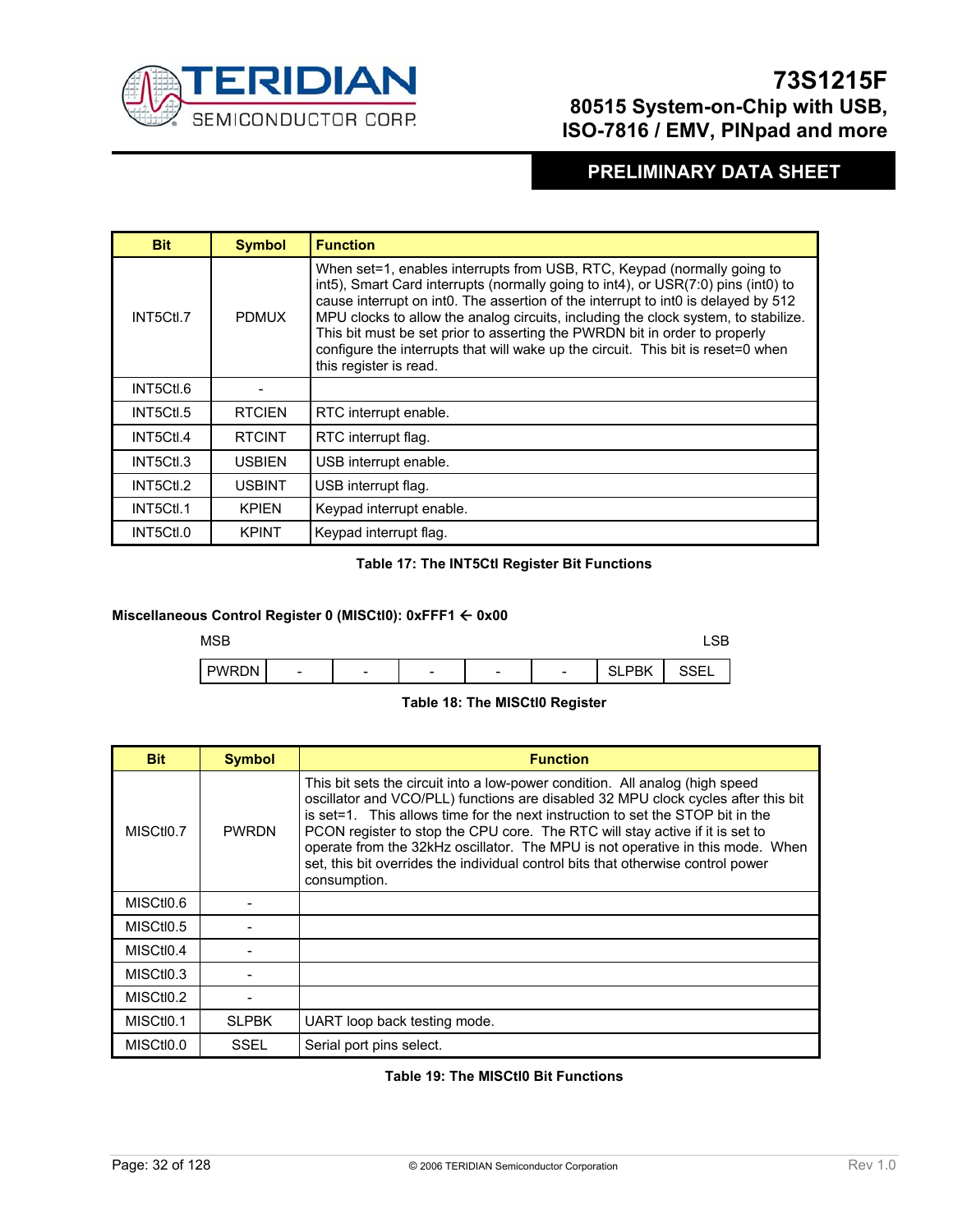

# **PRELIMINARY DATA SHEET**

#### **Miscellaneous Control Register 1 (MISCtl1): 0xFFF2** Å **0x10**

| <b>MSB</b>               |                          |              |        |                          |                          |  |
|--------------------------|--------------------------|--------------|--------|--------------------------|--------------------------|--|
| $\overline{\phantom{0}}$ | $\overline{\phantom{0}}$ | <b>FRPFN</b> | FLSH66 | $\overline{\phantom{0}}$ | ANAPEN   USBPEN   USBCON |  |

#### **Table 20: The MISCtl1 Register**

| <b>Bit</b>             | <b>Symbol</b>      | <b>Function</b>                                                                                                                                                                                                                                                                                                                                                                                                                           |
|------------------------|--------------------|-------------------------------------------------------------------------------------------------------------------------------------------------------------------------------------------------------------------------------------------------------------------------------------------------------------------------------------------------------------------------------------------------------------------------------------------|
| MISCt <sub>1.7</sub>   |                    |                                                                                                                                                                                                                                                                                                                                                                                                                                           |
| MISCtI <sub>1.6</sub>  |                    |                                                                                                                                                                                                                                                                                                                                                                                                                                           |
| MISC <sub>t11.5</sub>  | <b>FRPFN</b>       | Flash Read Pulse enable (low). If FRPEN=1, the Flash Read signal is<br>passed through with no change. When FRPEN=0 a one-shot circuit that<br>shortens the Flash Read signal is enabled to save power. The Flash<br>Read pulse will shorten to 40 or 66ns (approx based on the setting of the<br>FLSH66 bit) in duration, regardless of the MPU clock rate. For MPU<br>clock frequencies greater than 10MHz, this bit should be set high. |
| MISCtI1.4              | FLSH <sub>66</sub> | When high, creates a 66ns Flash read pulse, otherwise creates a 40ns<br>read pulse when FRPEN is set.                                                                                                                                                                                                                                                                                                                                     |
| MISC <sub>t1</sub> 1.3 |                    |                                                                                                                                                                                                                                                                                                                                                                                                                                           |
| MISC <sub>t11</sub> .2 | ANAPFN*            | 0= Enable the analog functions that generate VREF and bias current<br>functions. Setting high will turn off the VPD regulator and VCO/PLL<br>functions.                                                                                                                                                                                                                                                                                   |
| MISC <sub>t11</sub> .1 | <b>USBPEN</b>      | 0= Enable the USB differential transceiver.                                                                                                                                                                                                                                                                                                                                                                                               |
| MISCt <sub>1.0</sub>   | <b>USBCON</b>      | USB pull-up resistor connect enable.                                                                                                                                                                                                                                                                                                                                                                                                      |

\*Note: The ANAPEN bit should never be set under normal circumstances. Power down control should only be initiated via use of the PWRDN bit in MISCtl0.

#### **Table 21: The MISCtl0 Bit Functions.**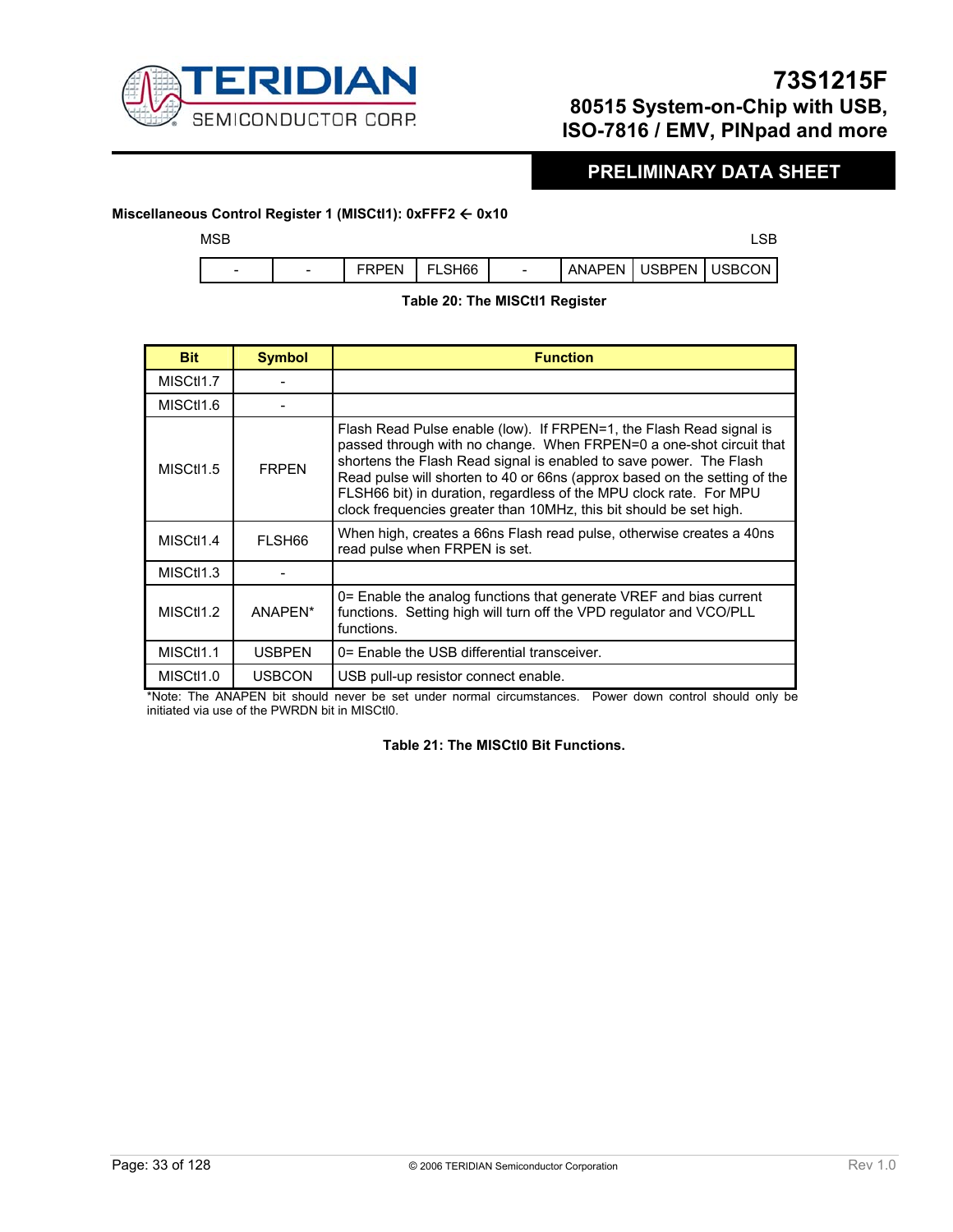

### **PRELIMINARY DATA SHEET**

#### **Master Clock Control Register (MCLKCtl): 0x8F ← 0x0A**

 $MSB$  respectively. The contract of the contract of the contract of the contract of the contract of the contract of the contract of the contract of the contract of the contract of the contract of the contract of the contra

|  | HSOEN   KBEN   SCEN   USBEN   32KEN   MCT.2   MCT.1   MCT.0 |  |  |
|--|-------------------------------------------------------------|--|--|

#### **Table 22: The MCLKCtl Register**

| <b>Bit</b> | <b>Symbol</b> | <b>Function</b>                                                                                                                                                                                                     |
|------------|---------------|---------------------------------------------------------------------------------------------------------------------------------------------------------------------------------------------------------------------|
| MCLKCtl.7  | HSOEN*        | High-speed oscillator enable. When set = 1, disables the high-speed crystal<br>oscillator and VCO/PLL system. This bit is not changed when the PWRDN bit is<br>set but the oscillator/VCO/PLL is disabled.          |
| MCLKCtl.6  | <b>KBEN</b>   | 1 => Disable the keypad logic clock. This bit is not changed in PWRDN mode<br>but the function is disabled.                                                                                                         |
| MCLKCtl.5  | <b>SCEN</b>   | 1 => Disable the smart card logic clock. This bit is not changed in PWRDN<br>mode but the function is disabled. Interrupt logic for card insertion/removal<br>remains operable even with smart card clock disabled. |
| MCLKCtl.4  | <b>USBEN</b>  | 1=> Disable the USB logic clock. This bit is not changed in PWRDN mode but<br>the function is disabled.                                                                                                             |
| MCLKCtl.3  | 32KFN         | 1=> Disable the 32Khz oscillator. This function is not affected by PWRDN<br>mode.                                                                                                                                   |
| MCLKCtl.2  | MCT.2         | This value determines the ratio of the VCO frequency (MCLK) to the high-speed                                                                                                                                       |
| MCLKCtl.1  | MCT.1         | crystal oscillator frequency such that:<br>$MCLK = (MCount*2 + 4)*Fxtal$ . The default value is MCount = 2h such that                                                                                               |
| MCLKCtl.0  | MCT.0         | $MCLK = (2*2 + 4)*12.00MHz = 96MHz.$                                                                                                                                                                                |

\*Note: The HSOEN bit should never be set under normal circumstances. Power down control should only be initiated via use of the PWRDN bit in MISCtl0.

#### **Table 23: The MCLKCtl Register Bit Functions**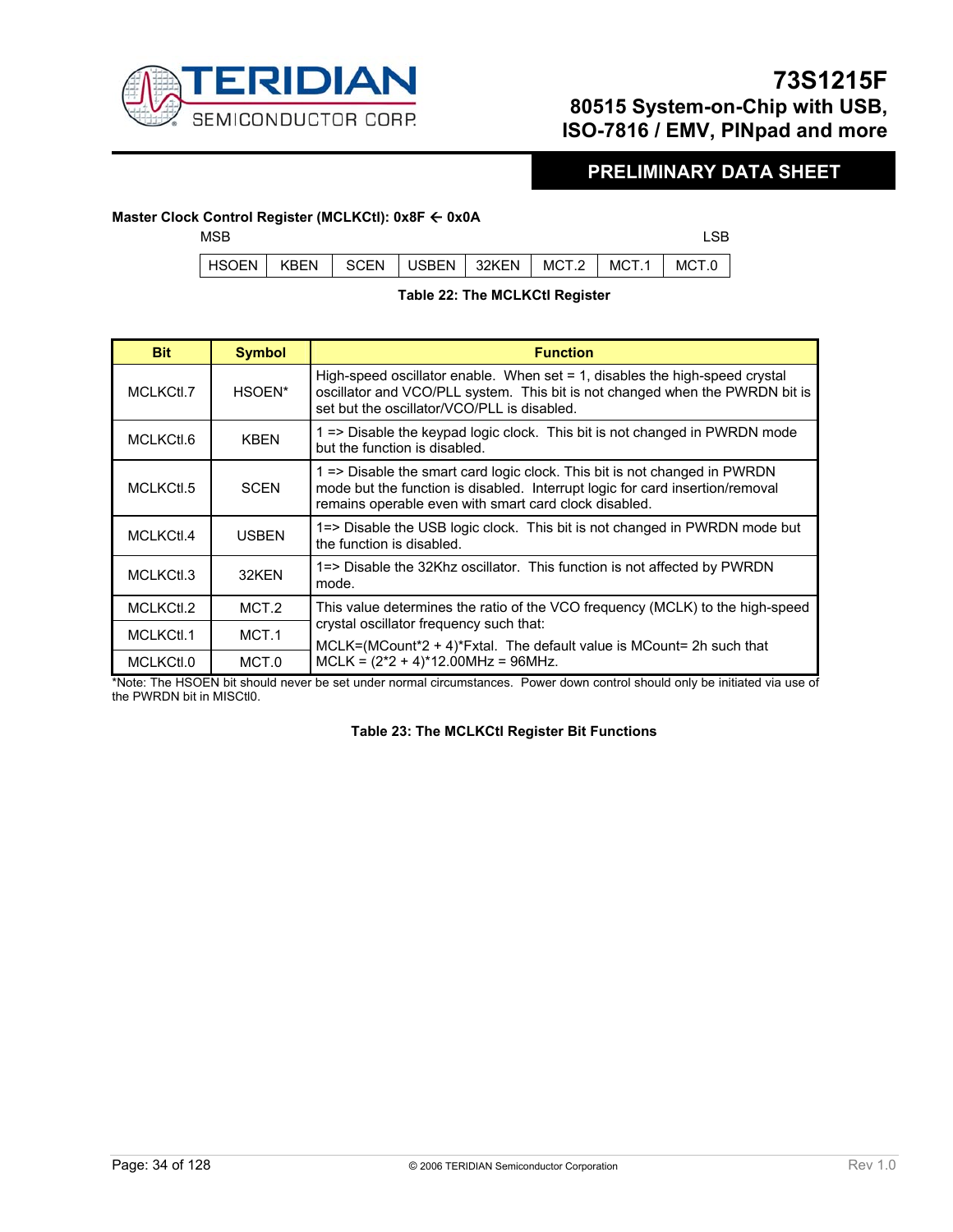

## **PRELIMINARY DATA SHEET**

#### **Power Control Register 0 (PCON): 0x87 ← 0x00**

The SMOD bit used for the baud rate generator is setup via this register.

| MSB         |                          |                          |                          |                 |     |             | 0 <sub>D</sub><br>∟ວ⊳ |
|-------------|--------------------------|--------------------------|--------------------------|-----------------|-----|-------------|-----------------------|
| <b>SMOD</b> | $\overline{\phantom{a}}$ | $\overline{\phantom{a}}$ | $\overline{\phantom{a}}$ | GF <sub>1</sub> | GF0 | <b>STOP</b> | DLE                   |

### **Table 24: The PCON Register**

| <b>Bit</b>        | <b>Symbol</b>   | <b>Function</b>                      |  |
|-------------------|-----------------|--------------------------------------|--|
| PCON.7            | <b>SMOD</b>     | If SM0D=1, the baud rate is doubled. |  |
| PCON.6            |                 |                                      |  |
| PCON.5            |                 | ۰                                    |  |
| PCON.4            |                 |                                      |  |
| PCON <sub>3</sub> | GF <sub>1</sub> | General purpose flag 1               |  |
| PCON.2            | GF <sub>0</sub> | General purpose flag 1               |  |
| PCON.1            | <b>STOP</b>     | Sets CPU to Stop mode                |  |
| PCON.0            | <b>IDLE</b>     | Sets CPU to Idle mode                |  |

**Table 25: The MISCtl0 Bit Functions**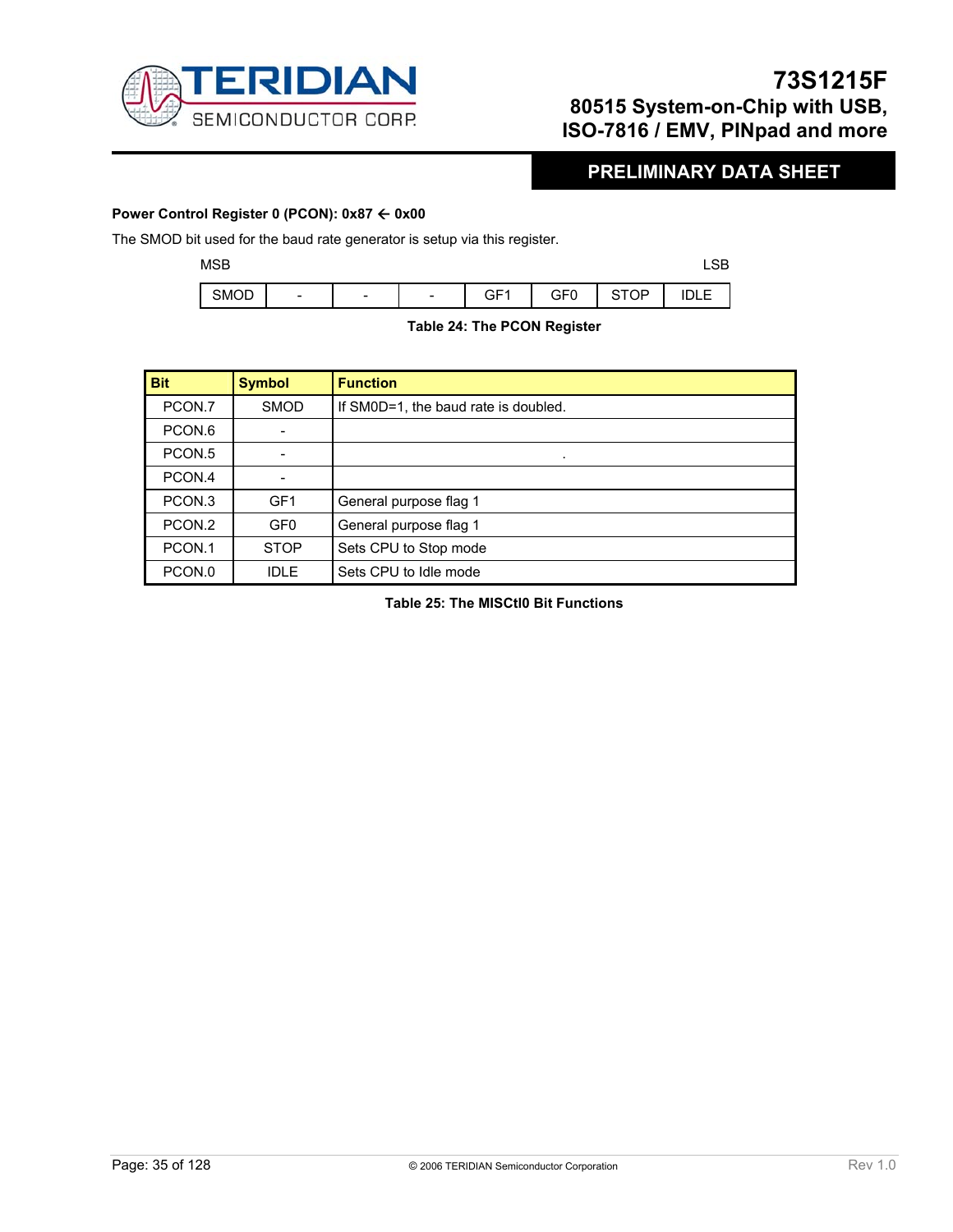

### **PRELIMINARY DATA SHEET**

#### **Interrupts**

The 80515 core provides 10 interrupt sources with four priority levels. Each source has its own request flag(s) located in a special function register (TCON, IRCON, and SCON). Each interrupt requested by the corresponding flag can be individually enabled or disabled by the enable bits in SFRs IEN0, IEN1, and IEN2. Some of the 10 sources are multiplexed in order to expand the number of interrupt sources. These will be described in more detail in the respective sections.

External interrupts are the interrupts external to the 80515 core, i.e. signals that originate in other parts of the 73S1215F, for example the USB interface, USR I/O, RTC, smart card interface, analog comparators, etc. The external interrupt configuration is shown in Figure.



#### **Figure 8: External Interrupt Configuration**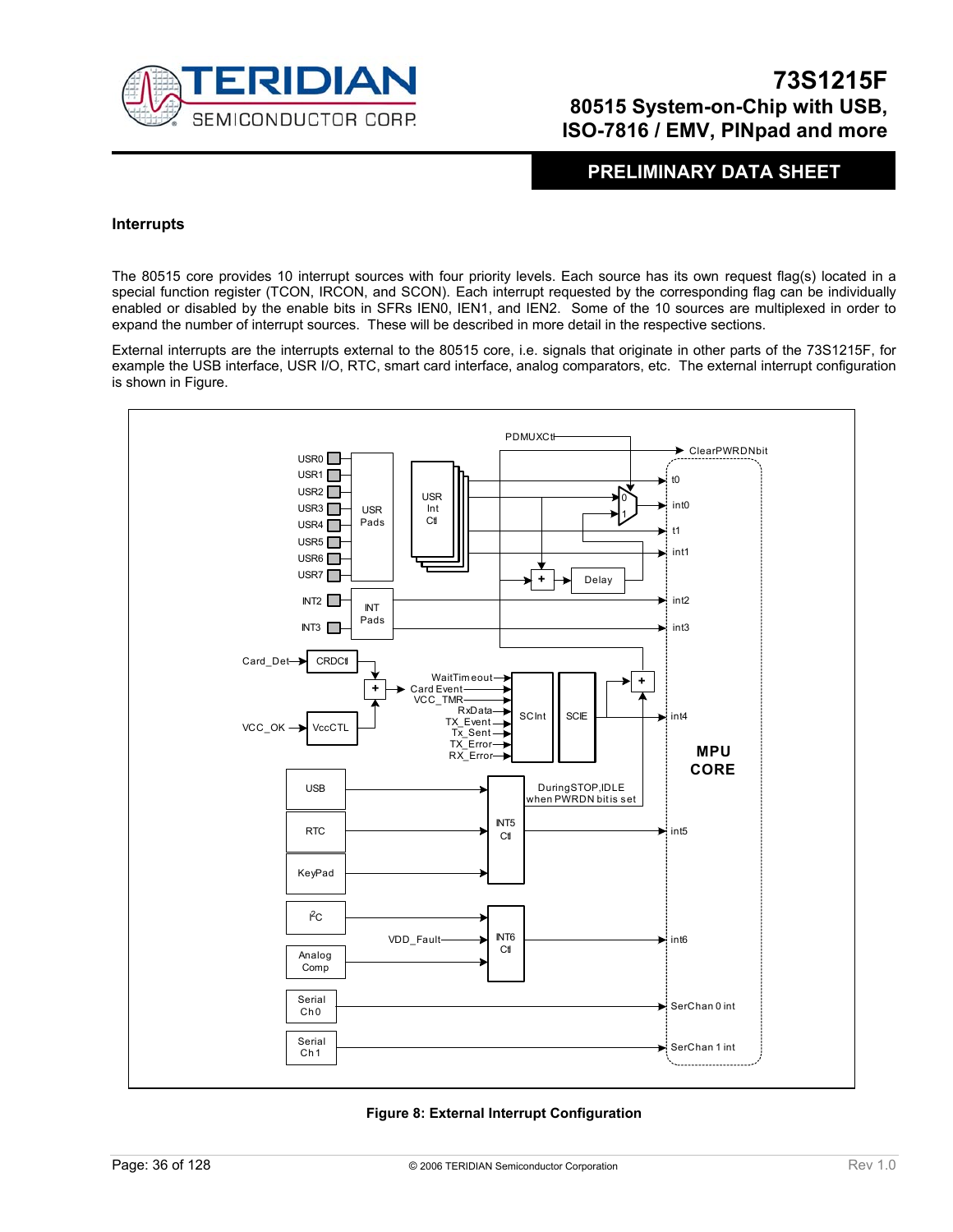

### **PRELIMINARY DATA SHEET**

**Interrupt Overview:** When an interrupt occurs, the MPU will vector to the predetermined address as shown in Table 45. Once the interrupt service has begun, it can only be interrupted by a higher priority interrupt. The interrupt service is terminated by a return from instruction, "RETI". When an RETI is performed, the processor will return to the instruction that would have been next when the interrupt occurred.

When the interrupt condition occurs, the processor will also indicate this by setting a flag bit. This bit is set regardless of whether the interrupt is enabled or disabled. Each interrupt flag is sampled once per machine cycle, then samples are polled by the hardware. If the sample indicates a pending interrupt when the interrupt is enabled, then the interrupt request flag is set. On the next instruction cycle, the interrupt will be acknowledged by hardware forcing an LCALL to the appropriate vector address.

Interrupt response will require a varying amount of time depending on the state of the MPU when the interrupt occurs. If the MPU is performing an interrupt service with equal or greater priority, the new interrupt will not be invoked. In other cases, the response time depends on the current instruction. The fastest possible response to an interrupt is 7 machine cycles. This includes one machine cycle for detecting the interrupt and six cycles to perform the LCALL.

#### Special Function Registers for Interrupts:

### **Interrupt Enable 0 register (IEN0): 0xA8** Å **0x00**

| <b>MSB</b> |     |                          |            |                        |     |                                |                 |
|------------|-----|--------------------------|------------|------------------------|-----|--------------------------------|-----------------|
| EAL        | WDT | $\overline{\phantom{a}}$ | ron<br>∟ບບ | ET <sup>4</sup><br>- 1 | EX1 | —— <i>—</i><br><u>ь</u><br>ᆮlU | EX <sub>0</sub> |

#### **Table 26: The IEN0 Register**

| <b>Bit</b>         | <b>Symbol</b>   | <b>Function</b>                                 |  |  |  |
|--------------------|-----------------|-------------------------------------------------|--|--|--|
| IEN0.7             | <b>EAL</b>      | $EAL = 0 -$ disable all interrupts.             |  |  |  |
| IEN0.6             | <b>WDT</b>      | Not used for interrupt control.                 |  |  |  |
| IEN0.5             |                 |                                                 |  |  |  |
| IEN <sub>0.4</sub> | ES0             | $ES0 = 0$ – disable serial channel 0 interrupt. |  |  |  |
| IEN0.3             | ET <sub>1</sub> | $ET1 = 0$ – disable timer 1 overflow interrupt. |  |  |  |
| IFN <sub>0.2</sub> | EX <sub>1</sub> | $EX1 = 0$ – disable external interrupt 1.       |  |  |  |
| IEN <sub>0.1</sub> | ET <sub>0</sub> | $ET0 = 0$ – disable timer 0 overflow interrupt. |  |  |  |
| IEN0.0             | EX <sub>0</sub> | $EX0 = 0$ – disable external interrupt 0.       |  |  |  |

**Table 27: The IEN0 Bit Functions**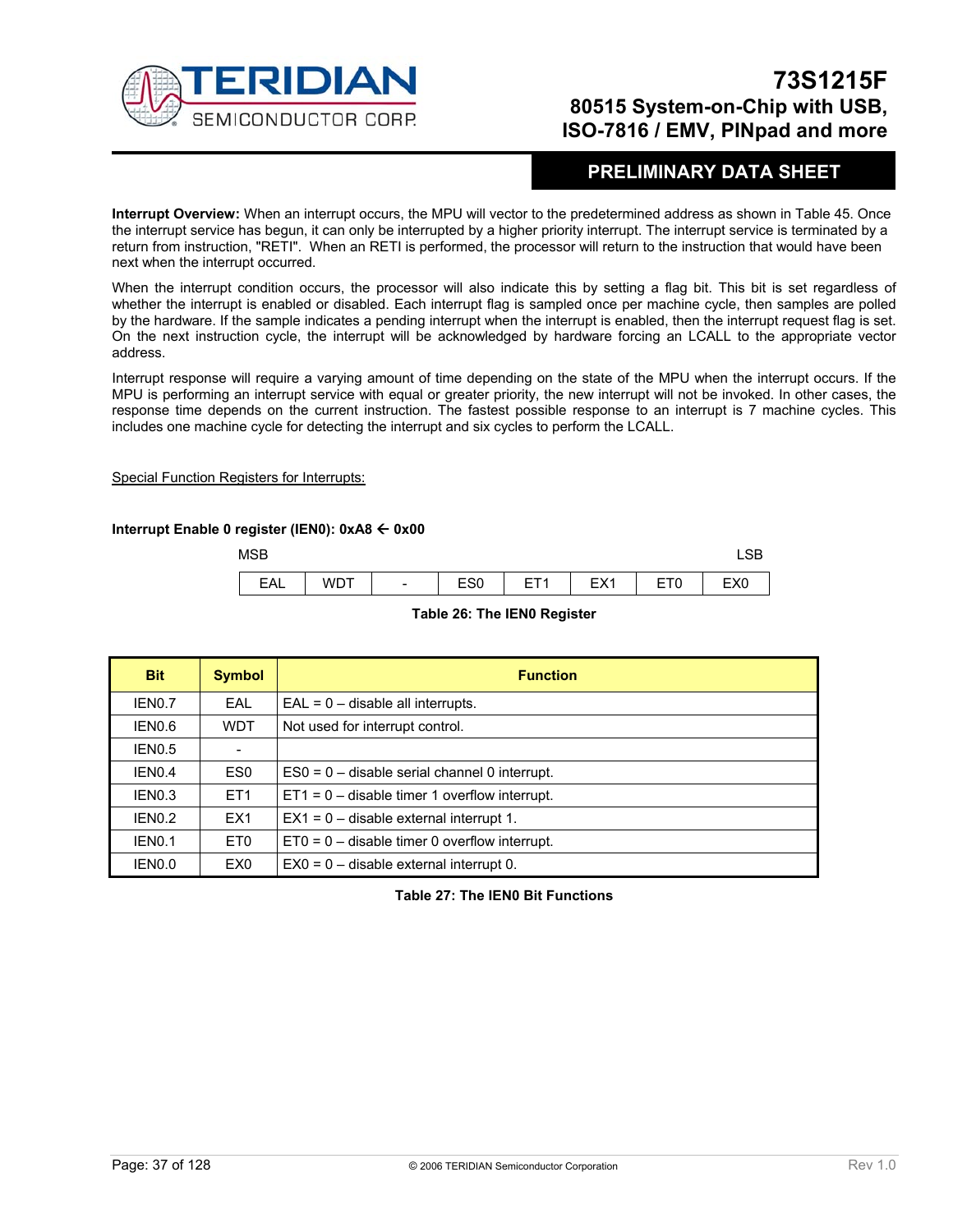

### **PRELIMINARY DATA SHEET**

### **Interrupt Enable 1 Register (IEN1): 0xB8** Å **0x00**



### **Table 28: The IEN1 Register**

| <b>Bit</b>         | <b>Symbol</b>   | <b>Function</b>                           |
|--------------------|-----------------|-------------------------------------------|
| <b>IEN1.7</b>      |                 |                                           |
| IEN <sub>1.6</sub> | <b>SWDT</b>     | Not used for interrupt control.           |
| <b>IEN1.5</b>      | EX6             | $EX6 = 0$ – disable external interrupt 6. |
| <b>IEN1.4</b>      | EX <sub>5</sub> | $EX5 = 0$ – disable external interrupt 5. |
| IEN <sub>1.3</sub> | EX4             | $EX4 = 0$ – disable external interrupt 4. |
| IEN <sub>1.2</sub> | EX <sub>3</sub> | $EX3 = 0$ – disable external interrupt 3. |
| <b>IEN1.1</b>      | EX <sub>2</sub> | $EX2 = 0$ – disable external interrupt 2. |
| <b>IEN1.0</b>      |                 |                                           |

### **Table 29: The IEN1 Bit Functions**

### **Interrupt Enable 2 register (IEN2): 0x9A** Å **0x00**



### **Table 30: The IEN2 Register**

| <b>Bit</b> | <b>Symbol</b>   | <b>Function</b>                             |
|------------|-----------------|---------------------------------------------|
| IEN2.0     | ES <sub>1</sub> | ES1 = 0 - disable serial channel interrupt. |

**Table 31: The IEN2 Bit Functions**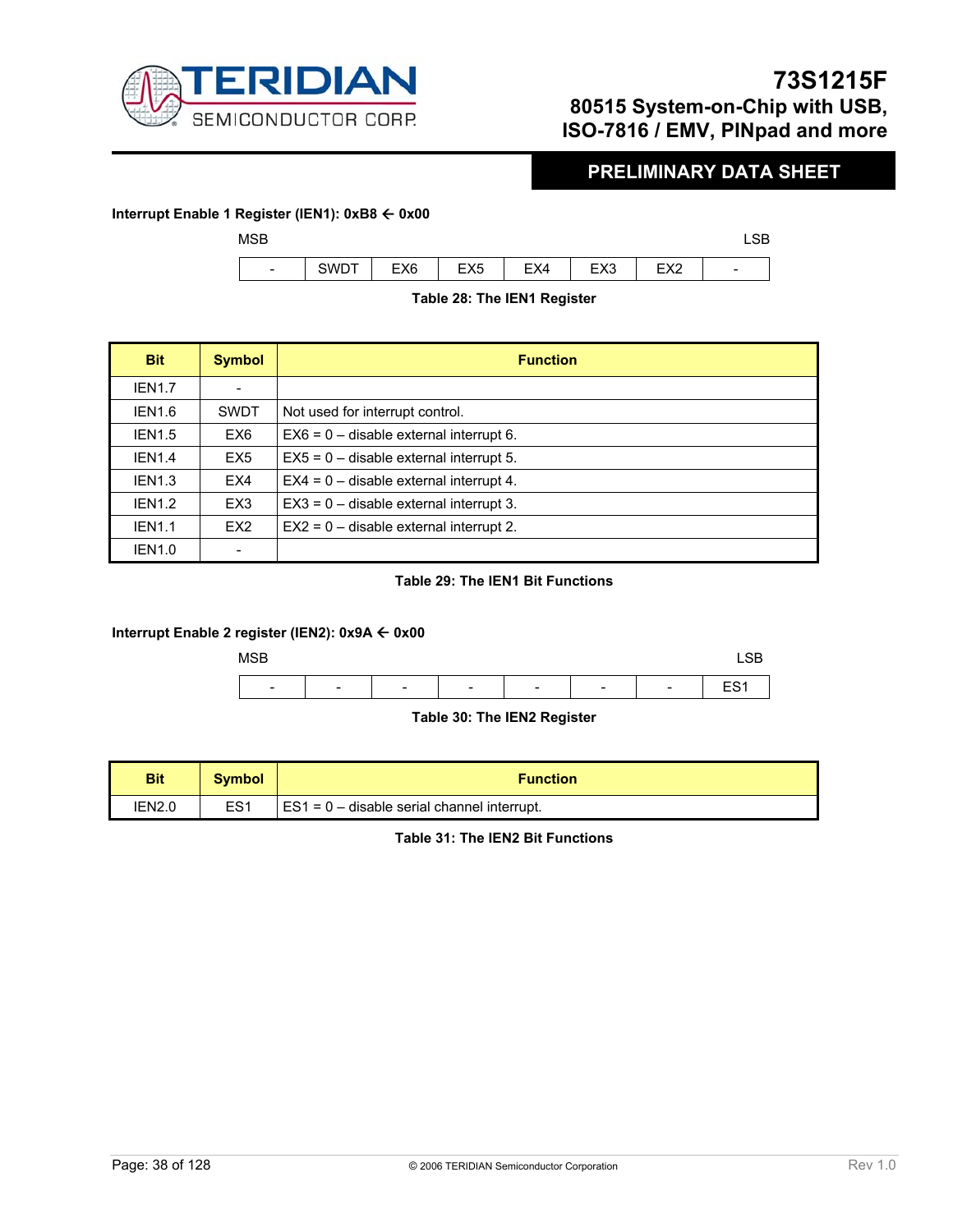

### **PRELIMINARY DATA SHEET**

### **Timer/Counter Control register (TCON): 0x88** Å **0x00**   $MSB$  and  $MSB$  and  $MSB$  and  $MSB$  and  $MSB$  and  $MSB$  and  $MSB$  and  $MSB$  and  $MSB$  and  $MSB$  and  $MSB$  and  $MSB$  and  $MSB$  and  $MSB$  and  $MSB$  and  $MSB$  and  $MSB$  and  $MSB$  and  $MSB$  and  $MSB$  and  $MSB$  and  $MSB$  and  $MSB$  and  $MSB$  and  $MSB$  TF1 | TR1 | TF0 | TR0 | IE1 | IT1 | IE0 | IT0

### **Table 32: The TCON Register**

| <b>Bit</b>         | <b>Symbol</b>   | <b>Function</b>                                                                                                                                   |
|--------------------|-----------------|---------------------------------------------------------------------------------------------------------------------------------------------------|
| TCON.7             | TF <sub>1</sub> | Timer 1 overflow flag.                                                                                                                            |
| TCON.6             | TR <sub>1</sub> | Not used for interrupt control.                                                                                                                   |
| TCON <sub>.5</sub> | TF <sub>0</sub> | Timer 0 overflow flag.                                                                                                                            |
| TCON.4             | TR <sub>0</sub> | Not used for interrupt control.                                                                                                                   |
| TCON <sub>3</sub>  | IF1             | Interrupt 1 edge flag is set by hardware when the falling edge on external interrupt<br>int1 is observed. Cleared when an interrupt is processed. |
| TCON.2             | IT1             | Interrupt 1 type control bit. Selects either the falling edge or low level on input pin to<br>cause an interrupt.                                 |
| TCON.1             | IE0             | Interrupt 0 edge flag is set by hardware when the falling edge on external interrupt<br>int0 is observed. Cleared when an interrupt is processed. |
| TCON.0             | IT0             | Interrupt 0 type control bit. Selects either the falling edge or low level on input pin to<br>cause interrupt.                                    |

### **Table 33: The TCON Bit Functions**

### **Timer/Interrupt 2 Control Register (T2CON): 0xC8** Å **0x00**



**Table 34: The T2CON Register**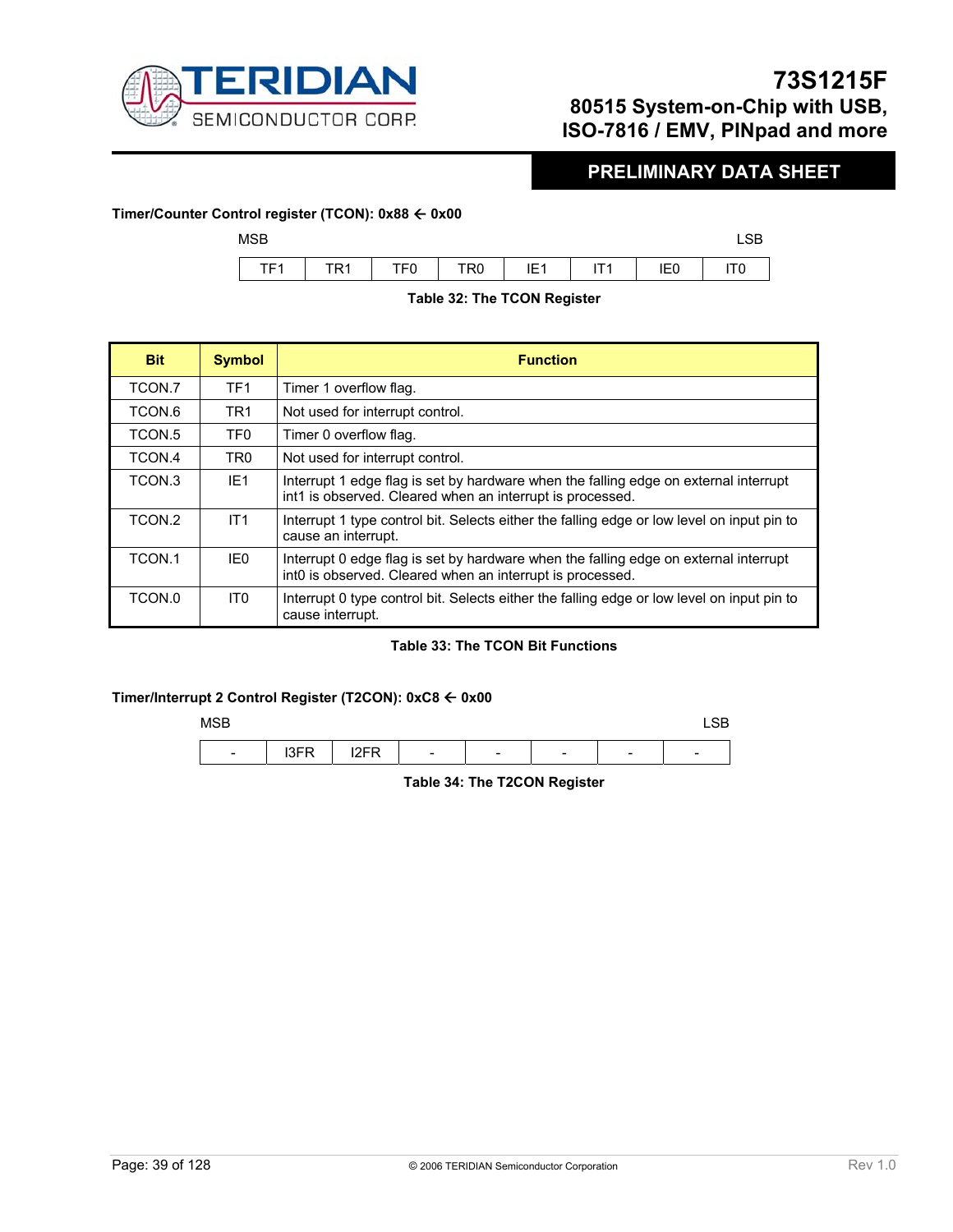

### **PRELIMINARY DATA SHEET**

| <b>Bit</b>                       | <b>Symbol</b>     | <b>Function</b>                                                                                                                                                          |
|----------------------------------|-------------------|--------------------------------------------------------------------------------------------------------------------------------------------------------------------------|
| T <sub>2</sub> CON.7             |                   |                                                                                                                                                                          |
| T <sub>2</sub> CON.6             | 13FR              | External interrupt 3 failing/rising edge flag.<br>I3FR = 0 external interrupt 3 negative transition active.<br>I3FR = 1 external interrupt 3 positive transition active. |
| T <sub>2</sub> CON <sub>.5</sub> | I <sub>2</sub> FR | External interrupt 3 failing/rising edge flag.<br>I2FR = 0 external interrupt 3 negative transition active.<br>I2FR = 1 external interrupt 3 positive transition active. |
| T <sub>2</sub> CON <sub>.4</sub> |                   |                                                                                                                                                                          |
| T <sub>2</sub> CON <sub>3</sub>  |                   |                                                                                                                                                                          |
| T <sub>2</sub> CON <sub>2</sub>  |                   |                                                                                                                                                                          |
| T <sub>2</sub> CON <sub>.1</sub> |                   |                                                                                                                                                                          |
| T <sub>2</sub> CON.0             |                   |                                                                                                                                                                          |

### **Table 35: The T2CON Register Bit Functions**

### **Interrupt Request register (IRCON): 0xC0** Å **0x00**



### **Table 36: The IRCON Register**

| <b>Bit</b> | <b>Symbol</b>    | <b>Function</b>            |
|------------|------------------|----------------------------|
| IRCON.7    |                  |                            |
| IRCON.6    |                  |                            |
| IRCON.5    | IEX6             | External interrupt 6 flag. |
| IRCON.4    | IEX <sub>5</sub> | External interrupt 5 flag. |
| IRCON.3    | IEX4             | External interrupt 4 flag. |
| IRCON.2    | IEX3             | External interrupt 3 flag. |
| IRCON.1    | IEX <sub>2</sub> | External interrupt 2 flag. |
| IRCON.0    |                  |                            |

### **Table 37: The IRCON Bit Functions**

### External Interrupts

The external interrupts (external to the CPU core) are connected as shown in Table 38. Interrupts with multiple sources are OR'ed together and individual interrupt source control is provided in XRAM SFRs to mask the individual interrupt sources and provide the corresponding interrupt flags. Multifunction USR [7:0] pins control Interrupts 0 and 1. Dedicated external interrupt pins INT2 and INT3 control interrupts 2 and 3. The polarity of interrupts 2 and 3 is programmable in the MPU. Interrupts 4, 5 and 6 have multiple peripheral sources and are multiplexed to one of these three interrupts. The peripheral functions will be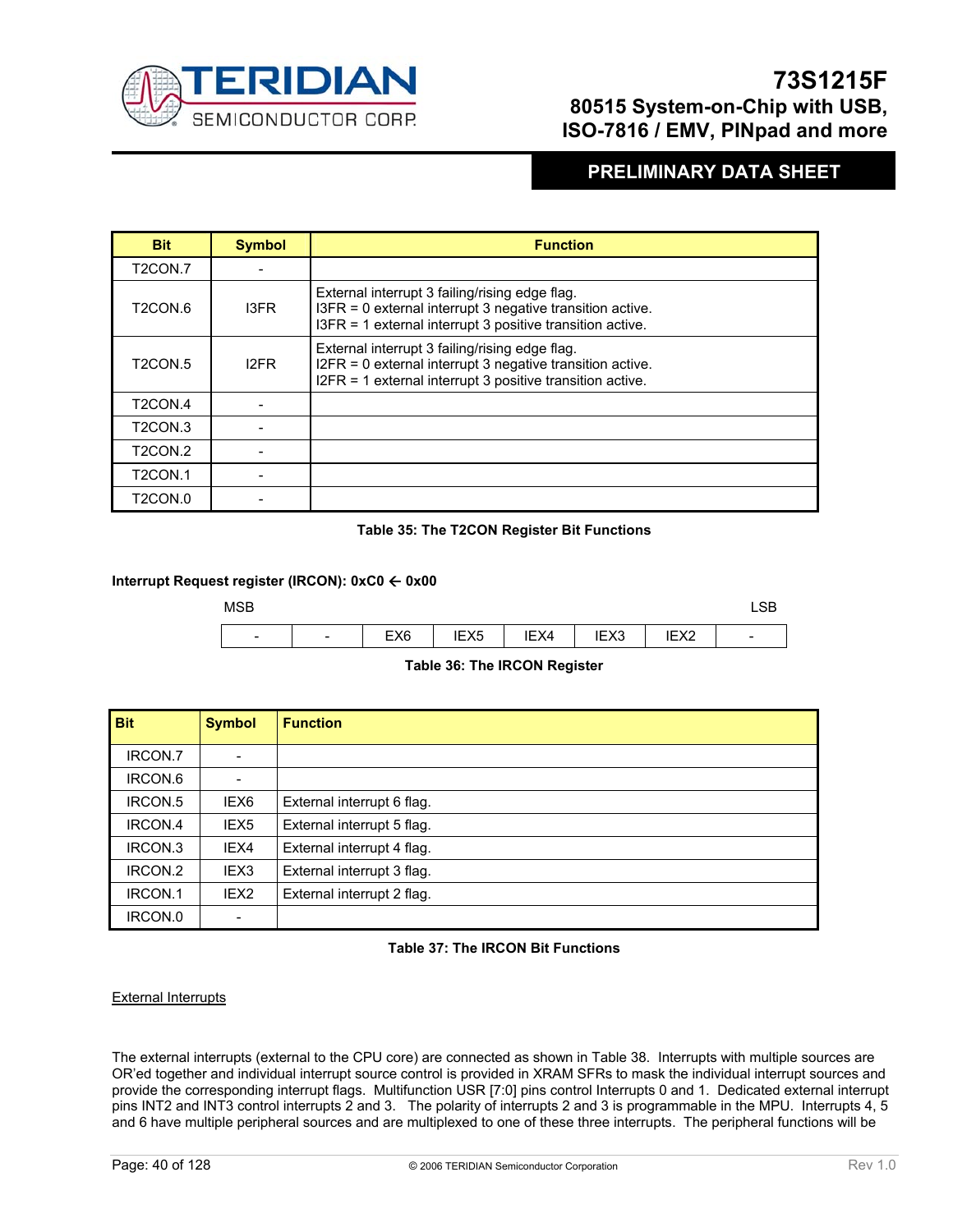

### **PRELIMINARY DATA SHEET**

described in subsequent sections. Generic 80515 MPU literature states that interrupts 4 through 6 are defined as rising edge sensitive. Thus, the hardware signals attached to interrupts 4, 5 and 6 are converted to rising edge level by the hardware.

SFR (special function register) enable bits must be set to permit any of these interrupts to occur. Likewise, each interrupt has its own flag bit that is set by the interrupt hardware and is reset automatically by the MPU interrupt handler.

| <b>External</b><br><b>Interrupt</b> | <b>Connection</b>                   | <b>Polarity</b> | <b>Flag Reset</b> |
|-------------------------------------|-------------------------------------|-----------------|-------------------|
| 0                                   | USR I/O High Priority               | see USRxINTSrc  | Automatic         |
| 1                                   | USR I/O Low Priority                | see USRxINTSrc  | Automatic         |
| $\overline{2}$                      | External Interrupt Pin INT2         | Edge selectable | Automatic         |
| 3                                   | External Interrupt Pin INT3         | Edge selectable | Automatic         |
| 4                                   | Smart Card Interrupts               | N/A             | Automatic         |
| 5                                   | USB, RTC and Keypad                 | N/A             | Automatic         |
| 6                                   | $I2C$ , $V_{DD}$ Fault, Analog Comp | N/A             | Automatic         |

Note 1: Interrupts 4, 5 and 6 have multiple interrupt sources and the flag bits are cleared upon reading of the corresponding register. To prevent any interrupts from being ignored, the register containing multiple interrupt flags should be stored temporary to allow each interrupt flag to be tested separately to see which interrupt(s) is/are pending.

### **Table 38: External MPU Interrupts**

| <b>Enable Bit</b> | <b>Description</b>          | <b>Flag Bit</b>  | <b>Description</b>        |
|-------------------|-----------------------------|------------------|---------------------------|
| EX0               | Enable external interrupt 0 | IE0              | External interrupt 0 flag |
| EX <sub>1</sub>   | Enable external interrupt 1 | IE <sub>1</sub>  | External interrupt 1 flag |
| EX <sub>2</sub>   | Enable external interrupt 2 | IEX <sub>2</sub> | External interrupt 2 flag |
| EX3               | Enable external interrupt 3 | IEX <sub>3</sub> | External interrupt 3 flag |
| EX4               | Enable external interrupt 4 | IEX4             | External interrupt 4 flag |
| EX <sub>5</sub>   | Enable external interrupt 5 | IEX <sub>5</sub> | External interrupt 5 flag |
| EX6               | Enable external interrupt 6 | IEX6             | External interrupt 6 flag |

### **Table 39: Control Bits for External Interrupts**

### Power Down Interrupt Logic

The 73S1215F contains special interrupt logic to allow INT0 to wake up the CPU from a power down (CPU STOP) state. See the power control modes section for details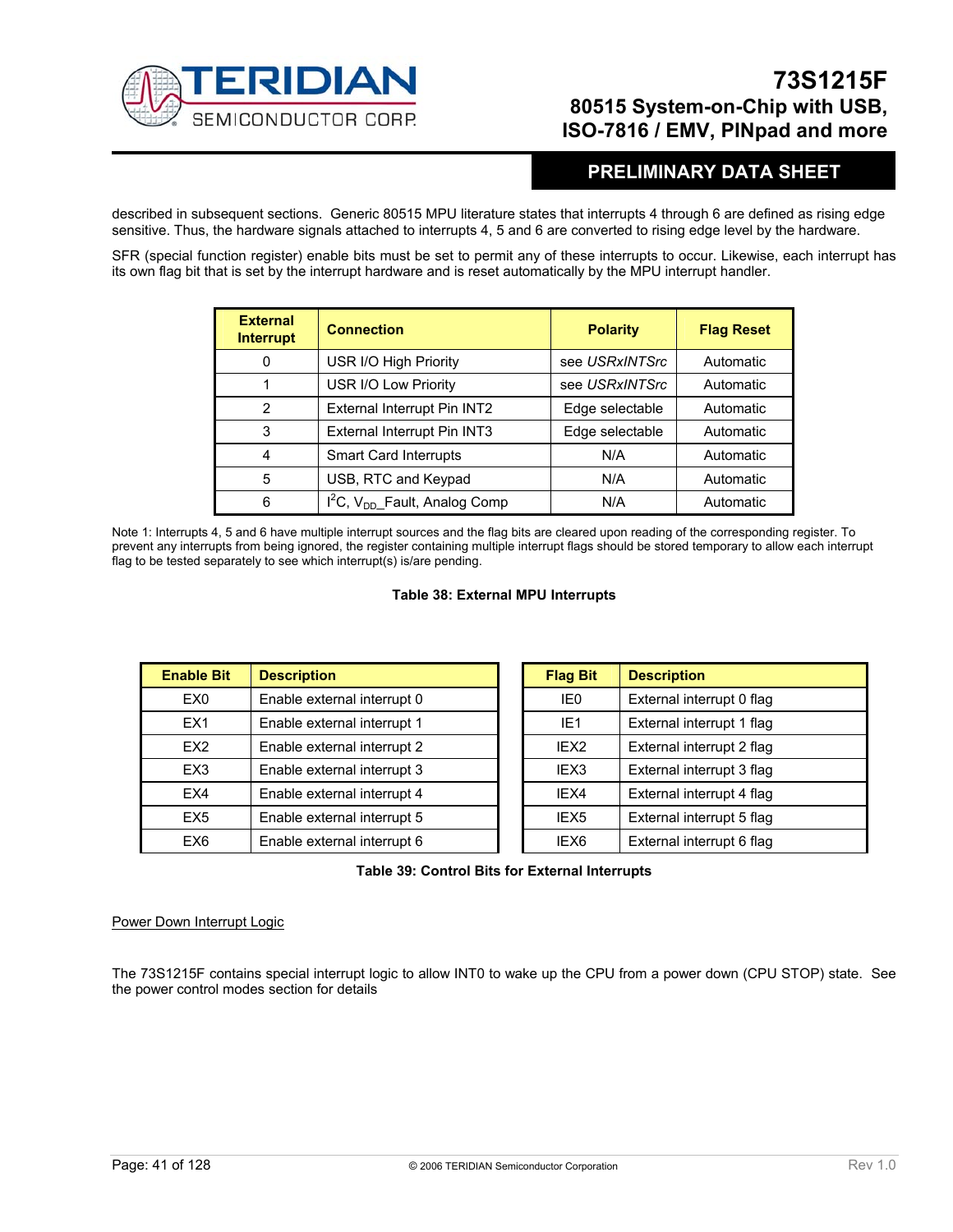

### **PRELIMINARY DATA SHEET**

### **Interrupt Priority Level Structure**

All interrupt sources are combined in groups, as shown in Table 40:

| <b>Group</b> |                            |                            |                      |
|--------------|----------------------------|----------------------------|----------------------|
| $\bf{0}$     | External interrupt 0       | Serial channel 1 interrupt |                      |
|              | Timer 0 interrupt          |                            | External interrupt 2 |
| 2            | External interrupt 1       |                            | External interrupt 3 |
| 3            | Timer 1 interrupt          |                            | External interrupt 4 |
|              | Serial channel 0 interrupt |                            | External interrupt 5 |
| 5            |                            |                            | External interrupt 6 |

#### **Table 40: Priority Level Groups**

Each group of interrupt sources can be programmed individually to one of four priority levels by setting or clearing one bit in the special function register IP0 and one in IP1. If requests of the same priority level are received simultaneously, an internal polling sequence as per Table 44 determines which request is serviced first.

IEN enable bits must be set to permit any of these interrupts to occur. Likewise, each interrupt has its own flag bit that is set by the interrupt hardware and is reset automatically by the MPU interrupt handler.

### **Interrupt Priority 0 Register (IP0): 0xA9 ← 0x00**

| <b>MSB</b>                                     |             |                   |                   |                   |                   |                   |                   |
|------------------------------------------------|-------------|-------------------|-------------------|-------------------|-------------------|-------------------|-------------------|
| $- -$                                          | <b>WDTS</b> | IP <sub>0.5</sub> | IP <sub>0.4</sub> | IP <sub>0.3</sub> | IP <sub>0.2</sub> | IP <sub>0.1</sub> | IP <sub>0.0</sub> |
| Note: WDTS is not used for interrupt controls. |             |                   |                   |                   |                   |                   |                   |

#### **Table 41: The IP0 Register:**

### **Interrupt Priority 1 Register (IP1): 0xB9** Å **0x00**

| <b>MSB</b>               |                          |       |       |       |       |       |       |
|--------------------------|--------------------------|-------|-------|-------|-------|-------|-------|
| $\overline{\phantom{0}}$ | $\overline{\phantom{a}}$ | IP1.5 | IP1.4 | IP1.3 | IP1.2 | IP1.1 | IP1.0 |

#### **Table 42: The IP1 Register:**

| IP1.x | IP0.x | <b>Priority Level</b> |  |
|-------|-------|-----------------------|--|
|       |       | Level0 (lowest)       |  |
|       |       | Level1                |  |
|       |       | Level <sub>2</sub>    |  |
|       |       | Level3 (highest)      |  |

### **Table 43: Priority Levels**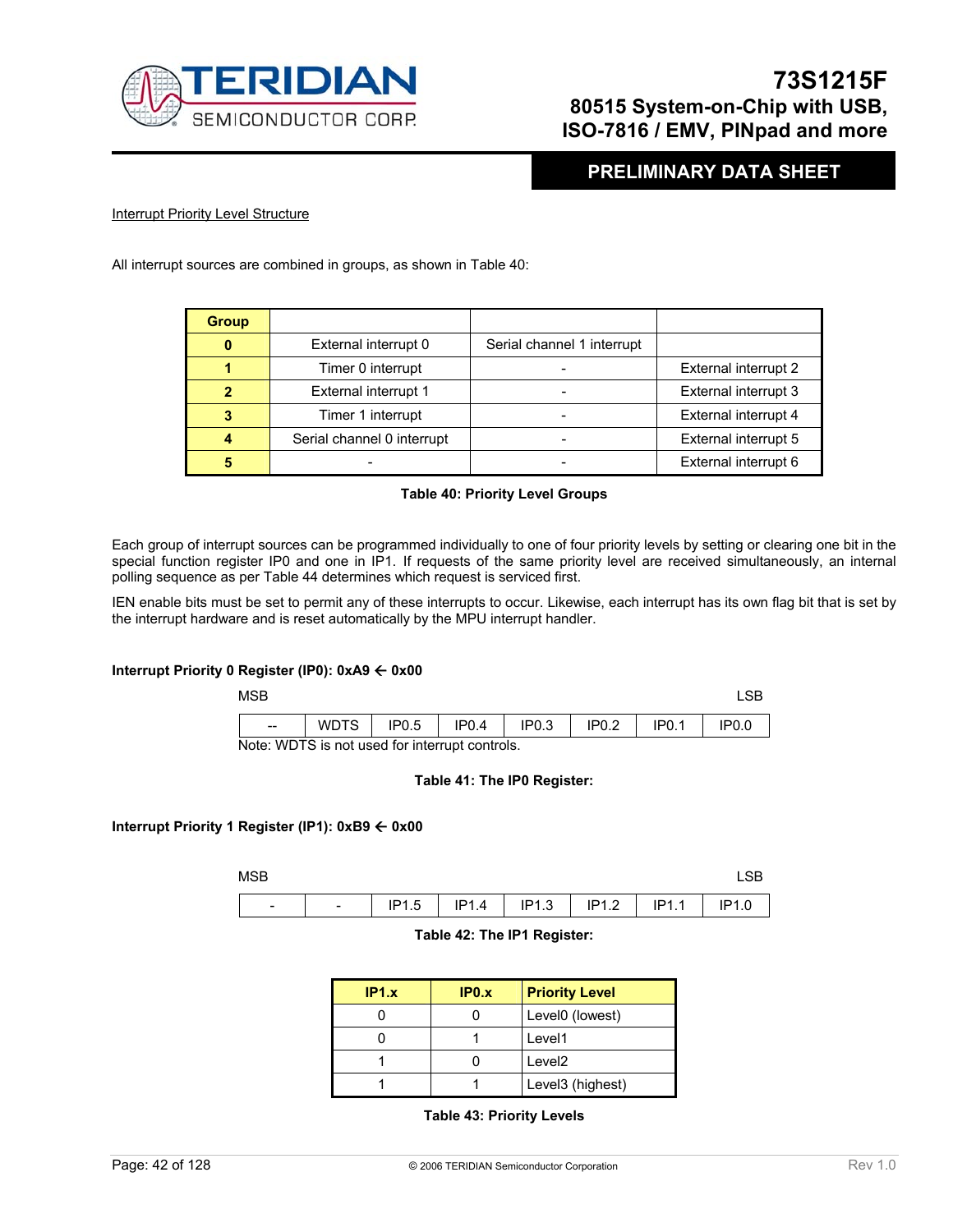

## **PRELIMINARY DATA SHEET**

| External interrupt 0       |                  |
|----------------------------|------------------|
| Serial channel 1 interrupt |                  |
| Timer 0 interrupt          |                  |
| External interrupt 2       |                  |
| External interrupt 1       | Polling sequence |
| External interrupt 3       |                  |
| Timer 1 interrupt          |                  |
| Serial channel 0 interrupt |                  |
| External interrupt 4       |                  |
| External interrupt 5       |                  |
| External interrupt 6       |                  |

### **Table 44: Interrupt Polling Sequence**

### Interrupt Sources and Vectors

Table 45 shows the interrupts with their associated flags and vector addresses.

| <b>Interrupt Request Flag</b> | <b>Description</b>         | <b>Interrupt Vector Address</b> |
|-------------------------------|----------------------------|---------------------------------|
| N/A                           | Chip Reset                 | 0x0000                          |
| IE <sub>0</sub>               | External interrupt 0       | 0x0003                          |
| TF <sub>0</sub>               | Timer 0 interrupt          | 0x000B                          |
| IE <sub>1</sub>               | External interrupt 1       | 0x0013                          |
| TF <sub>1</sub>               | Timer 1 interrupt          | 0x001B                          |
| RIO/TIO                       | Serial channel 0 interrupt | 0x0023                          |
| RI1/T11                       | Serial channel 1 interrupt | 0x0083                          |
| IEX <sub>2</sub>              | External interrupt 2       | 0x004B                          |
| IEX <sub>3</sub>              | External interrupt 3       | 0x0053                          |
| IEX4                          | External interrupt 4       | 0x005B                          |
| IEX <sub>5</sub>              | External interrupt 5       | 0x0063                          |
| IEX6                          | External interrupt 6       | 0x006B                          |

**Table 45: Interrupt Vectors**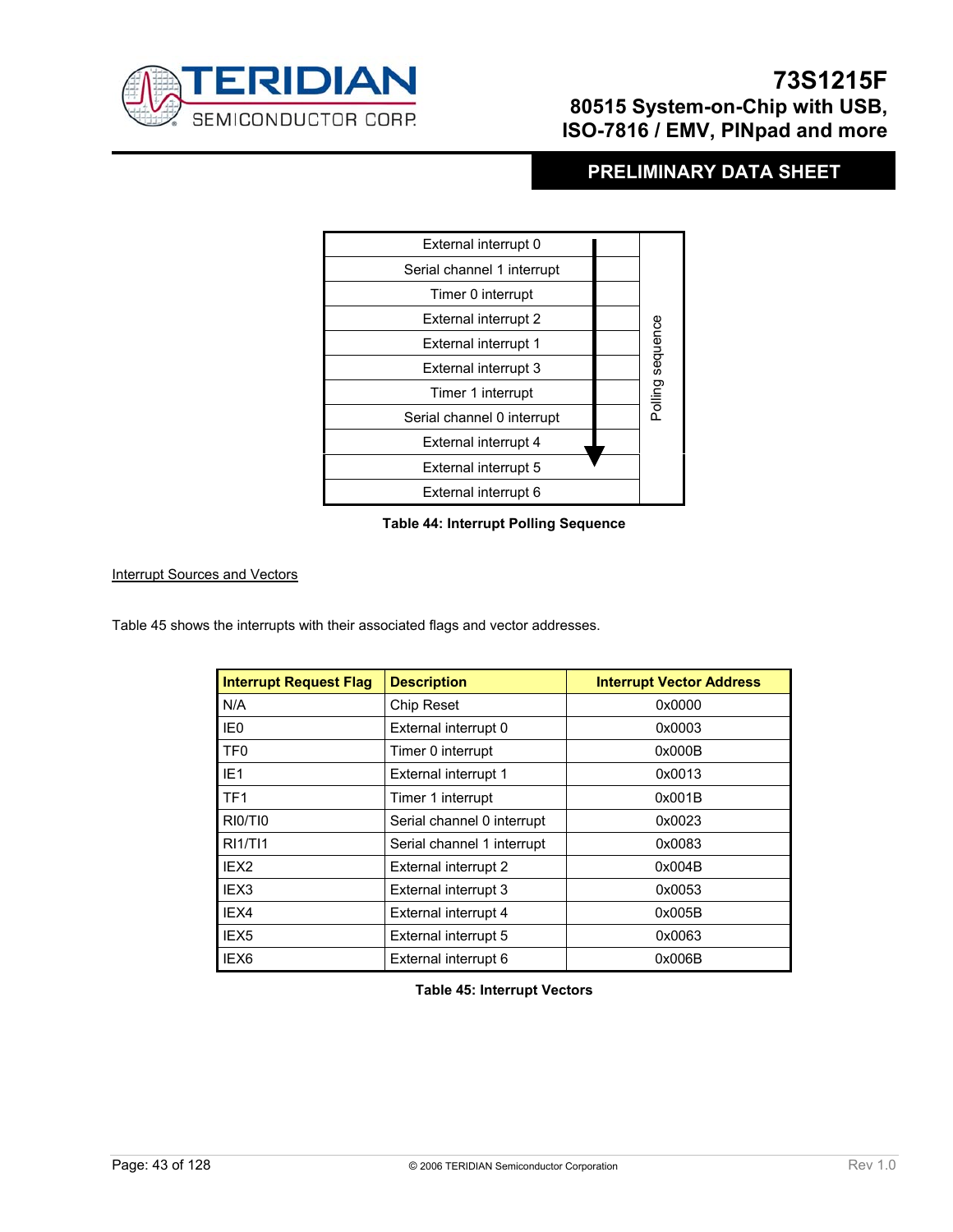

### **PRELIMINARY DATA SHEET**

### **UART**

The 80515 core of the 73S1215F includes two separate UARTs that can be programmed to communicate with a host. The 73S1215F can only connect one UART at a time since there is only one set of TX and Rx pins. The MISCtl0 register is used to select which UART is connected to the TX and RX pins. Each UART has a different set of operating modes that the user can select according to their needs. The UART is a dedicated 2-wire serial interface, which can communicate with an external host processor at up to 115,200 bits/s. The TX and RX pins operate at the  $V_{DD}$  supply voltage levels and should never exceed 3.6V. The operation of each pin is as follows:

**RX**: Serial input data is applied at this pin. Conforming to RS-232 standard, the bytes are input LSB first. The voltage applied at RX must not exceed 3.6V.

**TX**: This pin is used to output the serial data. The bytes are output LSB first.

The 73S1215F has several UART-related read/write registers. All UART transfers are programmable for parity enable, parity select, 2 stop bits/1 stop bit and XON/XOFF options for variable communication baud rates from 300 to 115200 bps. Table 42 shows the selectable UART operation modes and table 43 shows how the baud rates are calculated.

|        | <b>UART 0</b>                                                                                                 | <b>UART1</b>                                                                                   |
|--------|---------------------------------------------------------------------------------------------------------------|------------------------------------------------------------------------------------------------|
| Mode 0 | N/A                                                                                                           | Start bit, 8 data bits, parity, stop bit, variable<br>baud rate (internal baud rate generator) |
| Mode 1 | Start bit, 8 data bits, stop bit, variable baud<br>rate (internal baud rate generator or timer 1)             | Start bit, 8 data bits, stop bit, variable baud rate<br>(internal baud rate generator)         |
| Mode 2 | Start bit, 8 data bits, parity, stop bit, fixed<br>baud rate 1/32 or 1/64 of f <sub>CKMPU</sub>               | N/A                                                                                            |
| Mode 3 | Start bit, 8 data bits, parity, stop bit, variable<br>baud rate (internal baud rate generator or<br>timer $1$ | N/A                                                                                            |

Note: Parity of serial data is available through the P flag of the accumulator. Seven-bit serial modes with parity, such as those used by the FLAG protocol, can be simulated by setting and reading bit 7 of 8-bit output data. Seven-bit serial modes without parity can be simulated by setting bit 7 to a constant 1. 8-bit serial modes with parity can be simulated by setting and reading the<br>9<sup>th</sup> bit, using the control bits S0CON3 and S1CON3 in the S0COn and S1CON SFRs.

#### **Table 46: UART Modes**

|                           | <b>Using Timer 1</b>                                       | <b>Using Internal Baud Rate Generator</b>                                 |
|---------------------------|------------------------------------------------------------|---------------------------------------------------------------------------|
| <b>Serial Interface 0</b> | 2 <sup>smod</sup> * f <sub>CKMPU</sub> / (384 * (256-TH1)) | $2^{\text{smooth}}$ * f <sub>CKMPU</sub> /(64 * (2 <sup>10</sup> -S0REL)) |
| <b>Serial Interface 1</b> | N/A                                                        | $f_{CKMPU}/(32 * (2^{10} - S1REL))$                                       |

Note: S0REL (9:0) and S1REL (9:0) are 10-bit values derived by combining bits from the respective timer reload registers SxRELH (bits 1:0) and SxRELL (bits 7:0). TH1 is the high byte of timer 1. The SMOD bit is located in the PCON SFR.

#### **Table 47: Baud Rate Generation**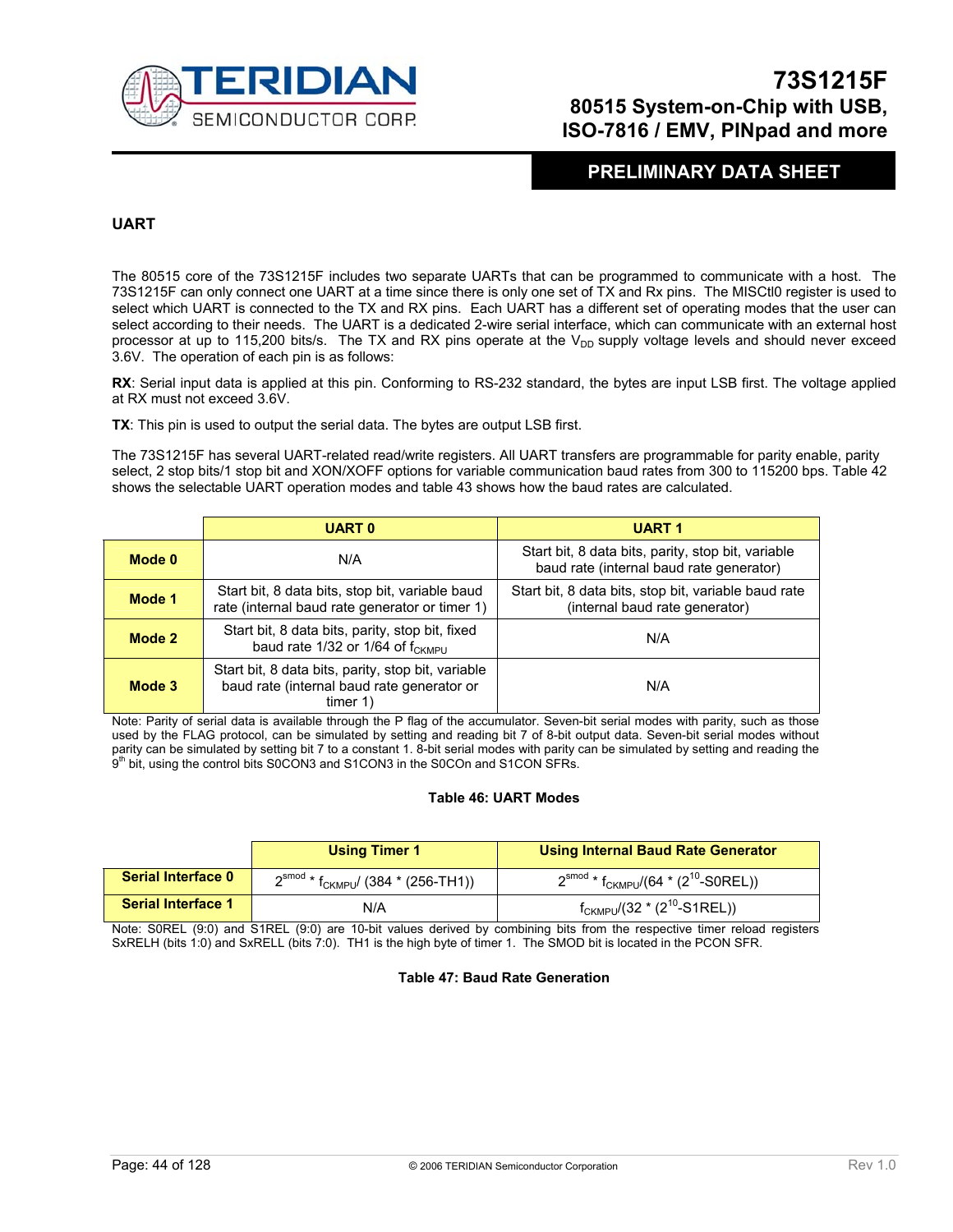

### **PRELIMINARY DATA SHEET**

### **Power Control Register 0 (PCON): 0x87 ← 0x00**

The SMOD bit used for the baud rate generator is setup via this register.



### **Table 48: The PCON Register**

| <b>Bit</b>         | <b>Symbol</b>   | <b>Function</b>                      |
|--------------------|-----------------|--------------------------------------|
| PCON.7             | <b>SMOD</b>     | If SM0D=1, the baud rate is doubled. |
| PCON.6             |                 |                                      |
| PCON <sub>.5</sub> |                 |                                      |
| PCON.4             |                 |                                      |
| PCON <sub>.3</sub> | GF <sub>1</sub> | General purpose flag 1               |
| PCON.2             | GF <sub>0</sub> | General purpose flag 1               |
| PCON.1             | <b>STOP</b>     | Sets CPU to Stop mode                |
| PCON.0             | IDI F           | Sets CPU to Idle mode                |

### **Table 49: The MISCtl0 Bit Functions**

### **Baud Rate Control Register 0 (BRCON): 0xD8** Å **0x00**

The BSEL bit used to enable the baud rate generator is setup via this register.

 $MSB$  respectively. The contract of the contract of the contract of the contract of the contract of the contract of the contract of the contract of the contract of the contract of the contract of the contract of the contra



### **Table 50: The BRCON Register**

| <b>Bit</b> | <b>Symbol</b> | <b>Function</b>                                                                                           |
|------------|---------------|-----------------------------------------------------------------------------------------------------------|
| BRCON.7    | <b>BSEL</b>   | If BSEL =1, the baud rate is derived using timer 1. If BSEL=1 the baud<br>rate generator circuit is used. |
| BRCON.6    |               |                                                                                                           |
| BRCON.5    |               |                                                                                                           |
| BRCON.4    |               |                                                                                                           |
| BRCON.3    |               |                                                                                                           |
| BRCON.2    |               |                                                                                                           |
| BRCON.1    |               |                                                                                                           |
| BRCON.0    |               |                                                                                                           |

### **Table 51: The BRCON Bit Functions**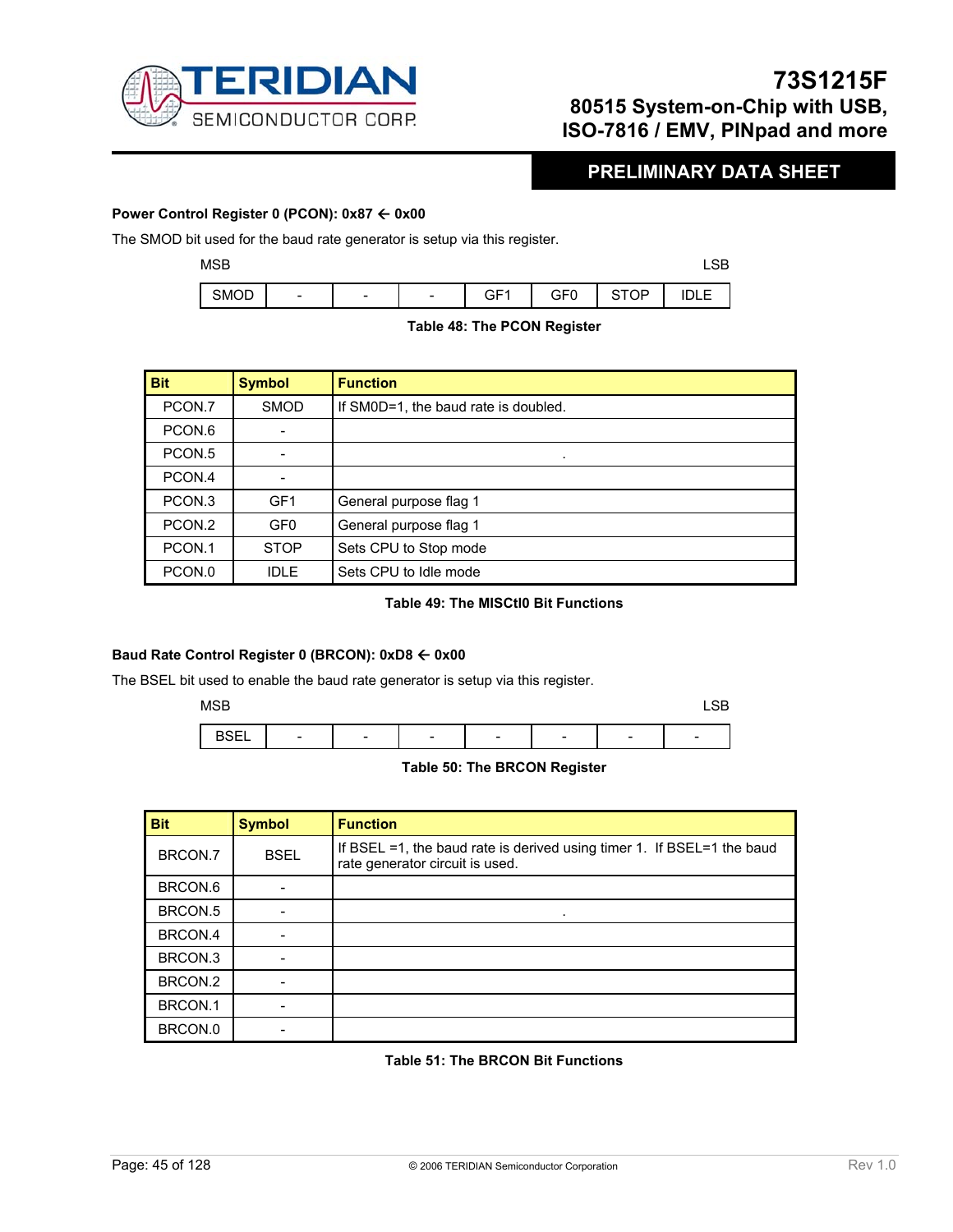

### **PRELIMINARY DATA SHEET**

### **Miscellaneous Control Register 0 (MISCtl0): 0xFFF1** Å **0x00**

Transmit and receive (TX and RX) pin selection and loop back test configuration are setup via this register.

 $MSB$  respectively. The contract of the contract of the contract of the contract of the contract of the contract of the contract of the contract of the contract of the contract of the contract of the contract of the contra

| ---<br><b>PWR</b><br>⊣חר | - | - | - | - | שפנ<br>- 1 | $\cap$<br>◡∟ |
|--------------------------|---|---|---|---|------------|--------------|
|                          |   |   |   |   |            |              |

| <b>Bit</b>             | <b>Symbol</b> | <b>Function</b>   |             |                                                                                                                                |
|------------------------|---------------|-------------------|-------------|--------------------------------------------------------------------------------------------------------------------------------|
| MISCtI <sub>0.7</sub>  | <b>PWRDN</b>  |                   |             | This bit places the 1215F into a power down state.                                                                             |
| MISCtI <sub>0.6</sub>  |               |                   |             |                                                                                                                                |
| MISCtI <sub>0.5</sub>  |               |                   |             |                                                                                                                                |
| MISCtI <sub>0.4</sub>  |               |                   |             |                                                                                                                                |
| MISC <sub>tio</sub> .3 |               |                   |             |                                                                                                                                |
| MISCtI <sub>0.2</sub>  |               |                   |             |                                                                                                                                |
|                        |               |                   |             | 1= UART loop back testing mode. The pins TXD and RXD are to be<br>connected together externally (with SLPBK =1) and therefore: |
|                        |               | <b>SLPBK</b>      | <b>SSEL</b> | Mode                                                                                                                           |
| MISCtIO.1              | SI PBK        | $\Omega$          | 0           | normal using Serial 0                                                                                                          |
|                        |               | $\Omega$          | 1           | normal using Serial 1                                                                                                          |
|                        |               |                   | $\Omega$    | Serial 0 TX feeds Serial 1 RX                                                                                                  |
|                        |               |                   | 1           | Serial 1 TX feeds Serial 0 RX                                                                                                  |
| MISCtI <sub>0.0</sub>  | SSEL          | RXD and TXD pins. |             | Selects either Serial 1 if set =1 or Serial 0 if set = 0 to be connected to                                                    |

### **Table 52: The MISCtl0 Register**

### **Table 53: The MISCtl0 Bit Functions**

### Serial Interface 0

The Serial Interface 0 can operate in 4 modes:

#### • **Mode 0**

Pin RX serves as input and output. TX outputs the shift clock. 8 bits are transmitted with LSB first. The baud rate is fixed at 1/12 of the crystal frequency. Reception is initialized in Mode 0 by setting the flags in S0CON as follows: RI0 = 0 and REN0 = 1. In other modes, a start bit when REN0 = 1 starts receiving serial data

### • **Mode 1**

Pin RX serves as input, and TX serves as serial output. No external shift clock is used, 10 bits are transmitted: a start bit (always 0), 8 data bits (LSB first), and a stop bit (always 1). On receive, a start bit synchronizes the transmission, 8 data bits are available by reading S0BUF, and stop bit sets the flag RB80 in the Special Function Register S0CON. In mode 1 either internal baud rate generator or timer 1 can be use to specify baud rate.

#### • **Mode 2**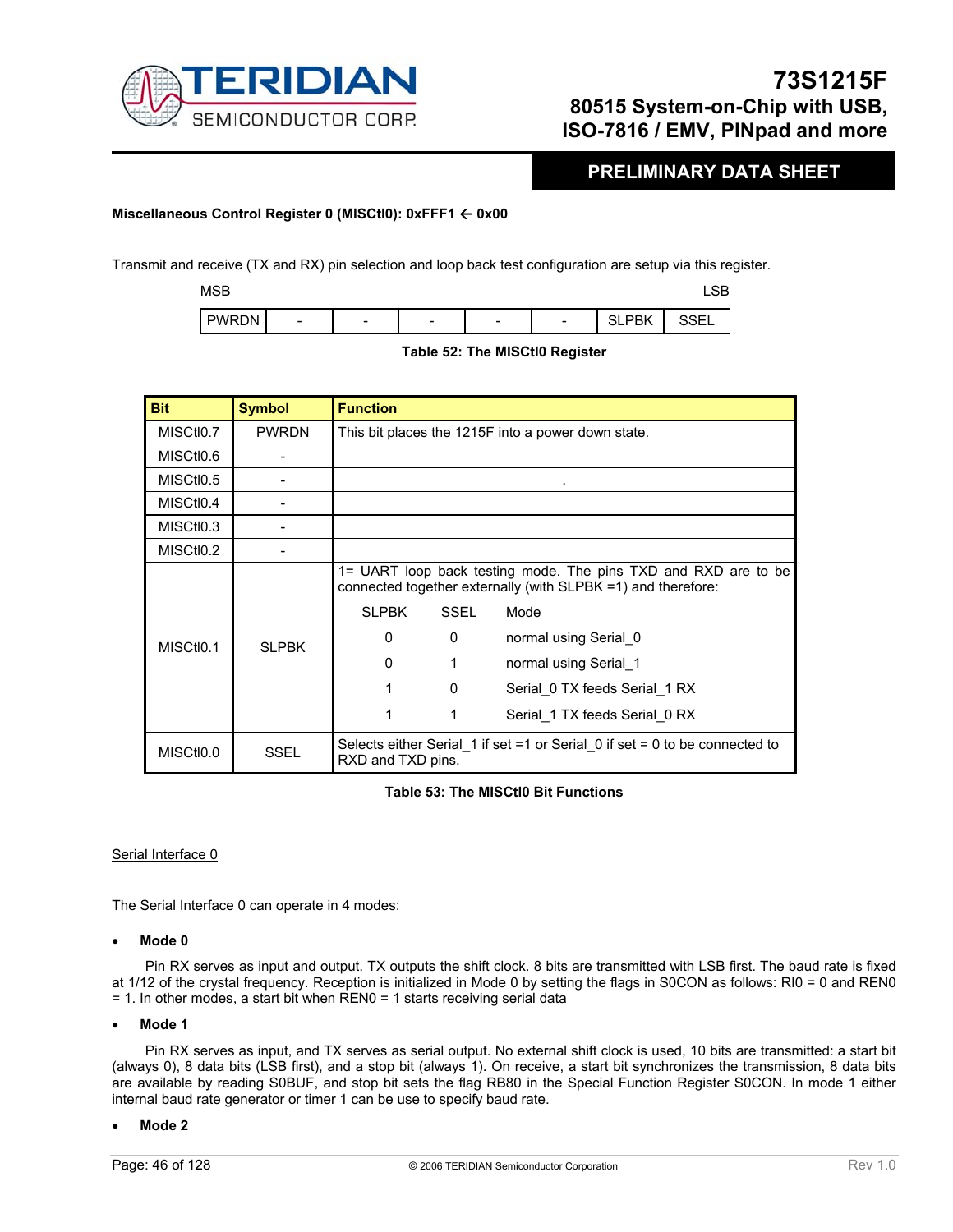

### **PRELIMINARY DATA SHEET**

This mode is similar to Mode 1, with two differences. The baud rate is fixed at 1/32 or 1/64 of oscillator frequency and 11 bits are transmitted or received: a start bit (0), 8 data bits (LSB first), a programmable 9th bit, and a stop bit (1). The 9th bit can be used to control the parity of the serial interface: at transmission, bit TB80 in S0CON is output as the 9th bit, and at receive, the 9th bit affects RB80 in Special Function Register S0CON.

#### • **Mode 3**

The only difference between Mode 2 and Mode 3 is that in Mode 3 either internal baud rate generator or timer 1 can be use to specify baud rate.

The S0BUF register is used to read/write data to/from the serial 0 interface.

#### **Serial Interface 0 Control Register (S0CON): 0x9B ← 0x00**

Transmit and receive data are transferred via this register.

 $MSB$  respectively. The contract of the contract of the contract of the contract of the contract of the contract of the contract of the contract of the contract of the contract of the contract of the contract of the contra

| SM0 | SM1 | <b>SM20</b> | REN0 | TB80 | <b>RB80</b> | TI0 | RIO |
|-----|-----|-------------|------|------|-------------|-----|-----|



| <b>Bit</b> | <b>Symbol</b>    | <b>Function</b>                                                                                                                                                                     |                                                                                                                |                 |                 |  |  |
|------------|------------------|-------------------------------------------------------------------------------------------------------------------------------------------------------------------------------------|----------------------------------------------------------------------------------------------------------------|-----------------|-----------------|--|--|
| S0CON.7    | SM <sub>0</sub>  |                                                                                                                                                                                     | These two bits set the UART0 mode:                                                                             |                 |                 |  |  |
|            |                  | <b>Mode</b>                                                                                                                                                                         | <b>Description</b>                                                                                             | SM <sub>0</sub> | SM <sub>1</sub> |  |  |
|            |                  | 0                                                                                                                                                                                   | N/A                                                                                                            | $\Omega$        | $\Omega$        |  |  |
| S0CON.6    | SM <sub>1</sub>  |                                                                                                                                                                                     | 8-bit UART                                                                                                     | $\Omega$        |                 |  |  |
|            |                  | 2                                                                                                                                                                                   | 9-bit UART                                                                                                     |                 | 0               |  |  |
|            |                  | 3                                                                                                                                                                                   | 9-bit UART                                                                                                     |                 |                 |  |  |
| S0CON.5    | <b>SM20</b>      | Enables the inter-processor communication feature.                                                                                                                                  |                                                                                                                |                 |                 |  |  |
| S0CON.4    | REN <sub>0</sub> | If set, enables serial reception. Cleared by software to disable reception.                                                                                                         |                                                                                                                |                 |                 |  |  |
| S0CON.3    | TB80             | The 9 <sup>th</sup> transmitted data bit in Modes 2 and 3. Set or cleared by the<br>MPU, depending on the function it performs (parity check, multiprocessor<br>communication etc.) |                                                                                                                |                 |                 |  |  |
| S0CON.2    | <b>RB80</b>      | In Modes 2 and 3 it is the $9th$ data bit received. In Mode 1, if SM20 is 0,<br>RB80 is the stop bit. In Mode 0 this bit is not used. Must be cleared by<br>software                |                                                                                                                |                 |                 |  |  |
| S0CON.1    | TI0              | Transmit interrupt flag, set by hardware after completion of a serial<br>transfer. Must be cleared by software.                                                                     |                                                                                                                |                 |                 |  |  |
| SOCON.0    | R <sub>I0</sub>  |                                                                                                                                                                                     | Receive interrupt flag, set by hardware after completion of a serial<br>reception. Must be cleared by software |                 |                 |  |  |

**Table 55: The S0CON Bit Functions**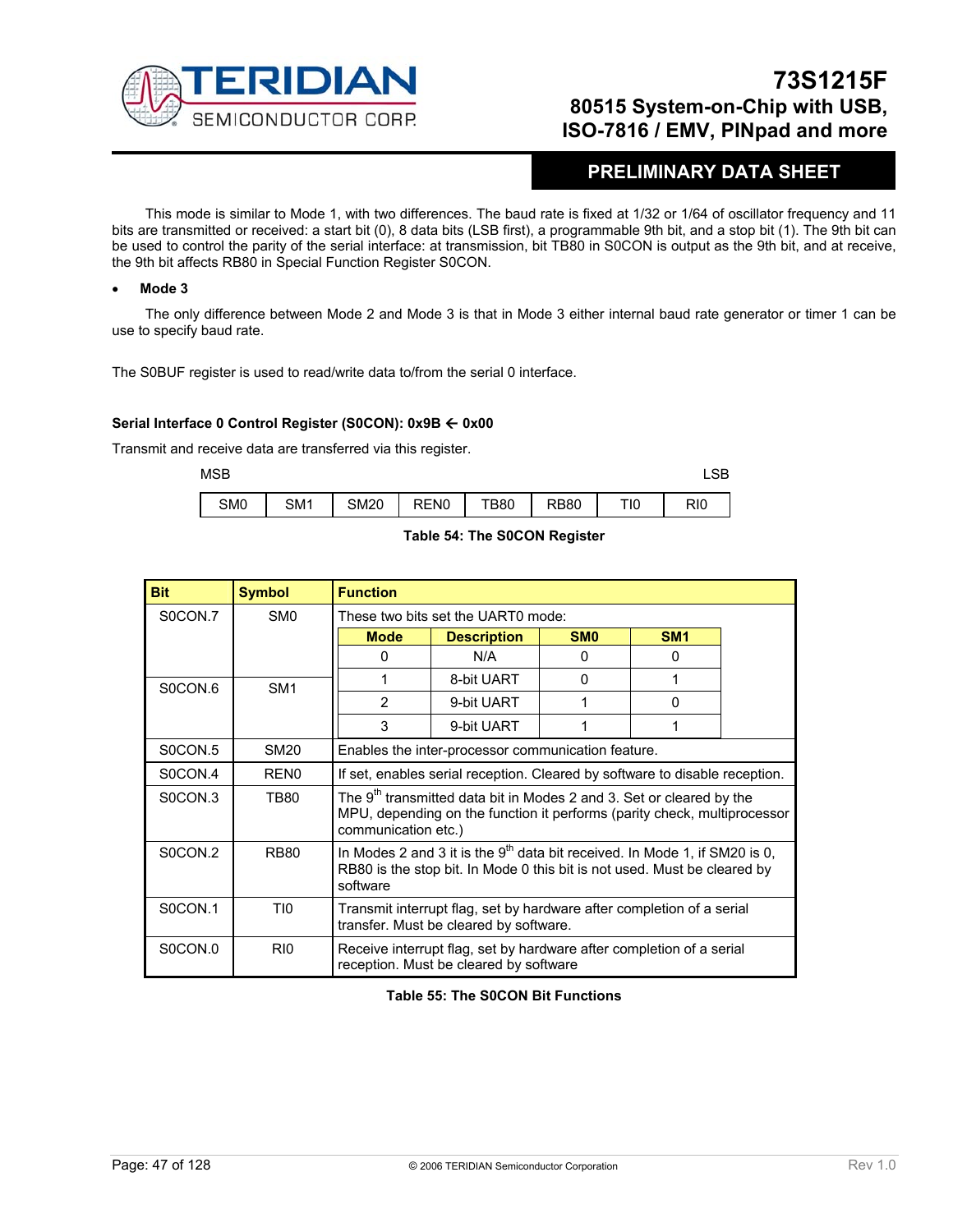

### **PRELIMINARY DATA SHEET**

### Serial Interface 1

The Serial Interface 1 can operate in 2 modes:

#### • **Mode A**

This mode is similar to Mode 2 and 3 of Serial interface 0, 11 bits are transmitted or received: a start bit (0), 8 data bits (LSB first), a programmable 9th bit, and a stop bit (1). The 9th bit can be used to control the parity of the serial interface: at transmission, bit TB81 in S1CON is outputted as the 9th bit, and at receive, the 9th bit affects RB81 in Special Function Register S1CON. The only difference between Mode 3 and A is that in Mode A only internal baud rate generator can be use to specify baud rate.

#### • **Mode B**

This mode is similar to Mode 1 of Serial interface 0. Pin RX serves as input, and TX serves as serial output. No external shift clock is used, 10 bits are transmitted: a start bit (always 0), 8 data bits (LSB first), and a stop bit (always 1). On receive, a start bit synchronizes the transmission, 8 data bits are available by reading S1BUF, and stop bit sets the flag RB81 in the Special Function Register S1CON. In mode 1 internal baud rate generator is use to specify the baud rate.

The S1BUF register is used to read/write data to/from the serial 1 interface.

### **Serial Interface Control Register (S1CON): 0x9B ← 0x00**

The function of the serial port depends on the setting of the Serial Port Control Register S1CON.

| <b>MSB</b> |                          |             |      |             |             |         |     |  |
|------------|--------------------------|-------------|------|-------------|-------------|---------|-----|--|
| <b>SM</b>  | $\overline{\phantom{a}}$ | <b>SM21</b> | REN1 | <b>TB81</b> | <b>RB81</b> | ᅮᇅ<br>. | RI1 |  |

#### **Table 56: The S1CON register**

| <b>Bit</b>                       | <b>Symbol</b>    | <b>Function</b>                                                                                                                                                              |                                                                             |                                        |                                                                      |  |  |
|----------------------------------|------------------|------------------------------------------------------------------------------------------------------------------------------------------------------------------------------|-----------------------------------------------------------------------------|----------------------------------------|----------------------------------------------------------------------|--|--|
| S <sub>1</sub> CON <sub>.7</sub> | <b>SM</b>        |                                                                                                                                                                              | Sets the UART operation mode.                                               |                                        |                                                                      |  |  |
|                                  |                  | <b>SM</b>                                                                                                                                                                    | <b>Baud Rate</b><br><b>Mode</b><br><b>Description</b>                       |                                        |                                                                      |  |  |
|                                  |                  | 0                                                                                                                                                                            | A                                                                           | 9-bit UART                             | variable                                                             |  |  |
|                                  |                  |                                                                                                                                                                              | <sub>B</sub>                                                                | 8-bit UART                             | variable                                                             |  |  |
| S <sub>1</sub> CON <sub>.6</sub> |                  |                                                                                                                                                                              |                                                                             |                                        |                                                                      |  |  |
| S <sub>1</sub> CON <sub>5</sub>  | SM21             |                                                                                                                                                                              | Enables the inter-processor communication feature.                          |                                        |                                                                      |  |  |
| S <sub>1</sub> CON <sub>.4</sub> | REN <sub>1</sub> |                                                                                                                                                                              | If set, enables serial reception. Cleared by software to disable reception. |                                        |                                                                      |  |  |
| S <sub>1</sub> CON <sub>3</sub>  | <b>TB81</b>      | The 9 <sup>th</sup> transmitted data bit in Mode A. Set or cleared by the MPU,<br>depending on the function it performs (parity check, multiprocessor<br>communication etc.) |                                                                             |                                        |                                                                      |  |  |
| S <sub>1</sub> CON <sub>2</sub>  | <b>RB81</b>      | In Mode B, if sm21 is 0, rb81 is the stop bit. Must be cleared by software                                                                                                   |                                                                             |                                        |                                                                      |  |  |
| S <sub>1</sub> CON <sub>.1</sub> | T <sub>11</sub>  | Transmit interrupt flag, set by hardware after completion of a serial transfer.<br>Must be cleared by software.                                                              |                                                                             |                                        |                                                                      |  |  |
| S <sub>1</sub> CON <sub>.0</sub> | R <sub>11</sub>  |                                                                                                                                                                              |                                                                             | reception. Must be cleared by software | Receive interrupt flag, set by hardware after completion of a serial |  |  |

#### **Table 57: The S1CON Bit Functions**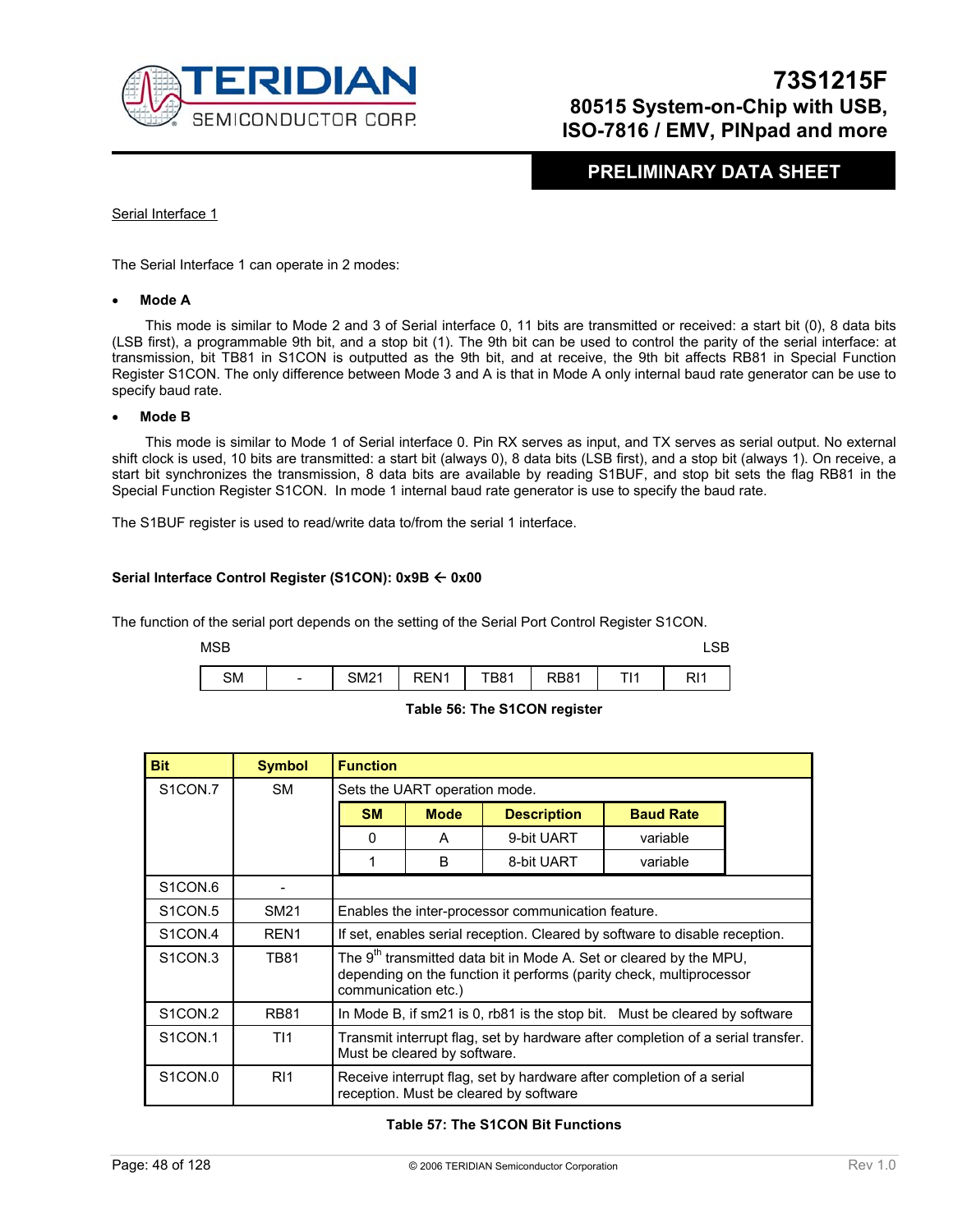

## **PRELIMINARY DATA SHEET**

**Multiprocessor operation mode:** The feature of receiving 9 bits in Modes 2 and 3 of Serial Interface 0 or in Mode A of Serial Interface 1 can be used for multiprocessor communication. In this case, the slave processors have bit SM20 in S0CON or SM21 in S1CON set to 1. When the master processor outputs slave's address, it sets the 9th bit to 1, causing a serial port receive interrupt in all the slaves. The slave processors compare the received byte with their network address. If there is a match, the addressed slave will clear SM20 or SM21 and receive the rest of the message, while other slaves will leave the SM20 or SM21 bit unaffected and ignore this message. After addressing the slave, the host will output the rest of the message with the 9th bit set to 0, so no serial port receive interrupt will be generated in unselected slaves.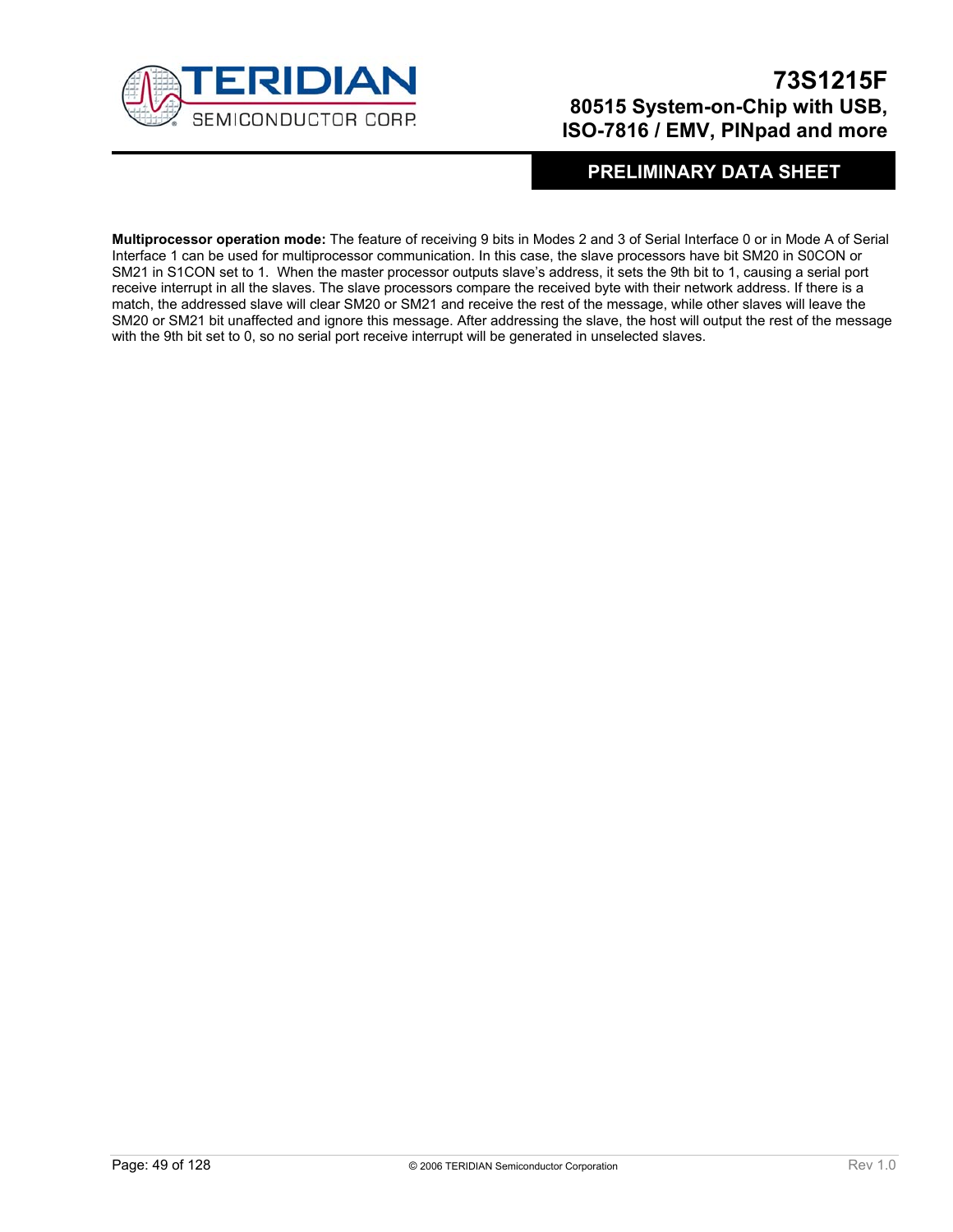

### **PRELIMINARY DATA SHEET**

### **Timers and Counters**

The 80515 has two 16-bit timer/counter registers: Timer 0 and Timer 1. These registers can be configured for counter or timer operations.

In timer mode, the register is incremented every machine cycle meaning that it counts up after every 12 periods of the MPU clock signal.

In counter mode, the register is incremented when the falling edge is observed at the corresponding input signal T0 or T1 (T0 and T1 are the timer gating inputs derived from USR[0:7] pins, see the USR Ports section). Since it takes 2 machine cycles to recognize a 1-to-0 event, the maximum input count rate is 1/2 of the oscillator frequency. There are no restrictions on the duty cycle, however to ensure proper recognition of 0 or 1 state, an input should be stable for at least 1 machine cycle.

Four operating modes can be selected for Timer 0 and Timer 1. Two Special Function Registers (TMOD and TCON) are used to select the appropriate mode.

The Timer 0 load registers are designated as TL0 and TH0 and the Timer 1 load registers are designated as TL1 and TH1.

#### **Timer/Counter Mode Control register (TMOD): 0x89** Å **0x00**



#### **Table 58: The TMOD Register**

Bits TR1 and TR0 start their associated timers when set.

| <b>Bit</b>       | <b>Symbol</b> | <b>Function</b>                                                                                                                                                                                                                                                                                                 |
|------------------|---------------|-----------------------------------------------------------------------------------------------------------------------------------------------------------------------------------------------------------------------------------------------------------------------------------------------------------------|
| TMOD.7<br>TMOD.3 | Gate          | If set, enables external gate control (USR pin(s) connected to T0 or T1 for<br>Counter 0 or 1, respectively). When T0 or T1 is high, and TRx bit is set (see<br>TCON register), a counter is incremented every falling edge on T0 or T1 input pin.<br>If not set, the TRx bit controls the corresponding timer. |
| TMOD.6<br>TMOD.2 | C/T           | Selects Timer or Counter operation. When set to 1, the counter operation is<br>performed based on the falling edge of T0 or T1. When cleared to 0, the<br>corresponding register will function as a timer.                                                                                                      |
| TMOD.5<br>TMOD.1 | M1            | Selects the mode for Timer/Counter 0 or Timer/Counter 1, as shown in TMOD<br>description.                                                                                                                                                                                                                       |
| TMOD.4<br>TMOD.0 | M0            | Selects the mode for Timer/Counter 0 or Timer/Counter 1, as shown in TMOD<br>description.                                                                                                                                                                                                                       |

### **Table 59: TMOD Register Bit Description**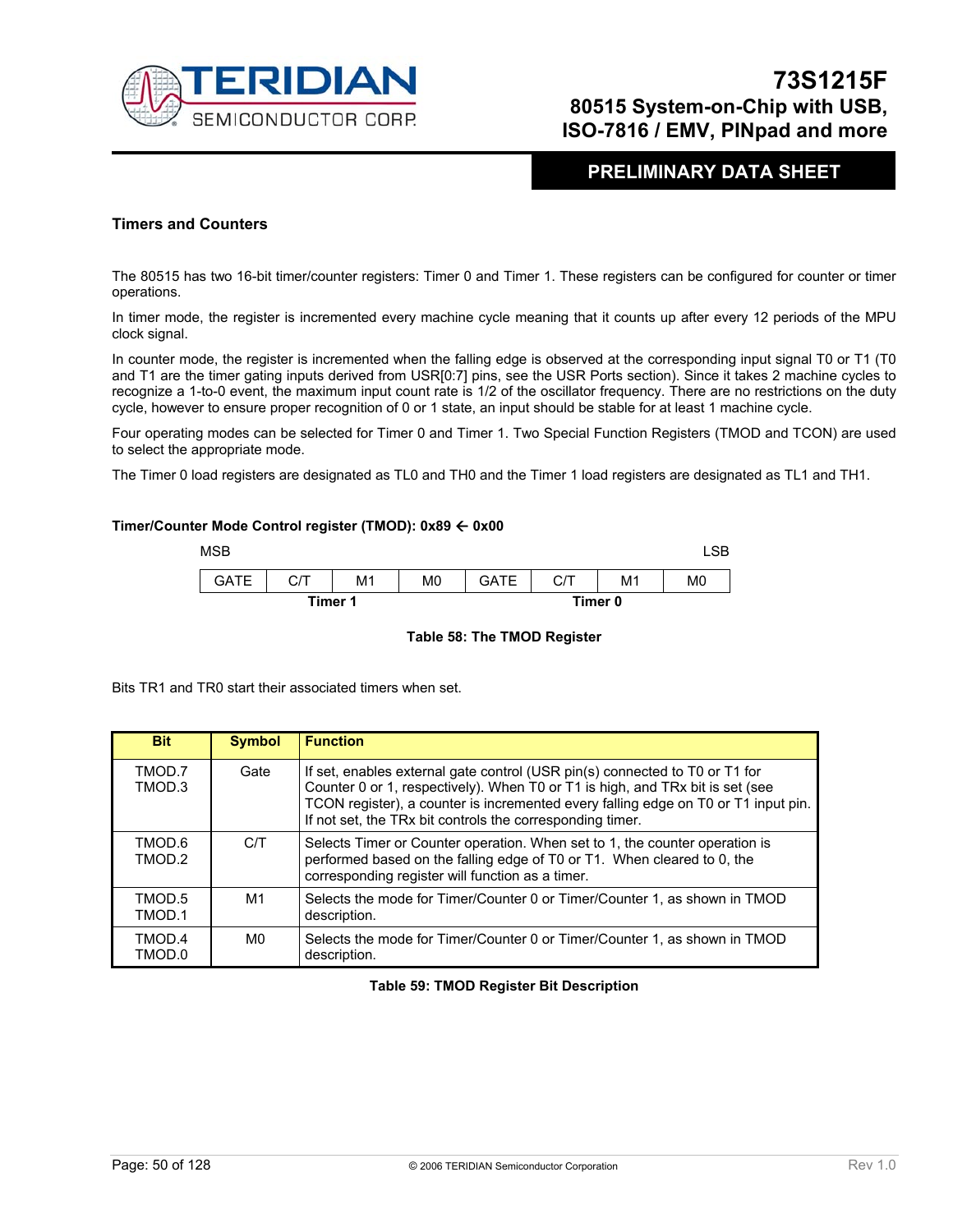

### **PRELIMINARY DATA SHEET**

| M1 | M <sub>0</sub> | <b>Mode</b> | <b>Function</b>                                                                                                                                             |
|----|----------------|-------------|-------------------------------------------------------------------------------------------------------------------------------------------------------------|
|    |                | Mode 0      | 13-bit Counter/Timer.                                                                                                                                       |
|    |                | Mode 1      | 16-bit Counter/Timer.                                                                                                                                       |
|    |                | Mode2       | 8-bit auto-reload Counter/Timer                                                                                                                             |
|    |                | Mode3       | If Timer 1 M1 and M0 bits are set to '1', Timer 1 stops. If Timer 0 M1 and M0<br>bits are set to '1', Timer 0 acts as two independent 8-bit Timer/Counters. |

**Table 60: Timers/Counters Mode Description** 

#### **Mode 0**

Putting either timer/counter into mode 0 configures it as an 8-bit timer/counter with a divide-by-32 prescaler. In this mode, the timer register is configured as a 13-bit register. As the count rolls over from all 1's to all 0's, it sets the timer overflow flag TF0. The overflow flag TF0 then can be used to request an interrupt. The counted input is enabled to the timer when  $TRx = 1$  and either GATE = 0 or  $TX = 1$  (setting GATE = 1 allows the timer to be controlled by external input TX, to facilitate pulse width measurements). TRx are control bits in the special function register TCON; GATE is in TMOD. The 13-bit register consists of all 8 bits of TH1 and the lower 5 bits of TL0. The upper 3 bits of TL0 are indeterminate and should be ignored. Setting the run flag (TRx) does not clear the registers. Mode 0 operation is the same for timer 0 as for timer 1.

### **Mode 1**

Mode 1 is the same as mode 0, except that the timer register is run with all 16 bits.

### **Mode 2**

Mode 2 configures the timer register as an 8-bit counter (TLx) with automatic reload. The overflow from TLx not only sets TFx, but also reloads TLx with the contents of THx, which is preset by software. The reload leaves THx unchanged.

#### **Mode 3**

Mode 3 has different effects on timer 0 and timer 1. Timer 1 in mode 3 simply holds its count. The effect is the same as setting TR1 = 0. Timer 0 in mode 3 establishes TL0 and TH0 as two separate counters. TL0 uses the timer 0 control bits: C/T, GATE, TR0, INT0, and TF0. TH0 is locked into a timer function (counting machine cycles) and takes over the use of TR1 and TF1 from timer 1. Thus, TH0 now controls the "timer 1" interrupt. Mode 3 is provided for applications requiring an extra 8-bit timer or counter. When timer 0 is in mode 3, timer 1 can be turned on and off by switching it out of and into its own mode 3, or can still be used by the serial channel as a baud rate generator, or in fact, in any application not requiring an interrupt from timer 1 itself.

### **Timer/Counter Control Register (TCON): 0x88** Å **0x00**

| <b>MSB</b>             |     |     |                 |                 |          |                 | $\cap$            |  |
|------------------------|-----|-----|-----------------|-----------------|----------|-----------------|-------------------|--|
| TE <sub>1</sub><br>. . | TR1 | TF0 | TR <sub>0</sub> | IE <sub>1</sub> | ITA<br>. | IE <sub>0</sub> | <b>س-</b><br>,, , |  |

**Table 61: The TCON Register**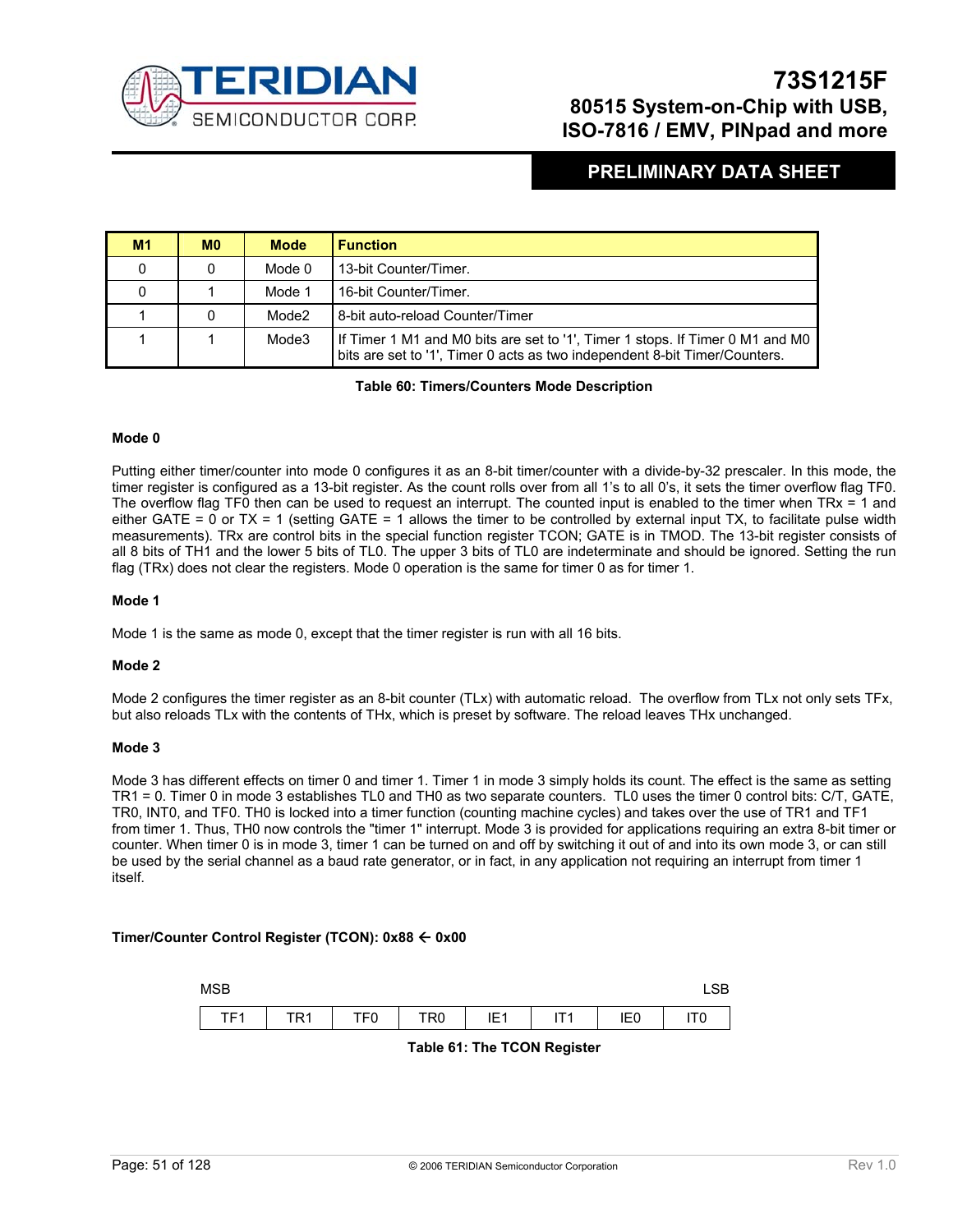

### **PRELIMINARY DATA SHEET**

| <b>Bit</b>        | <b>Symbol</b>   | <b>Function</b>                                                                                                                                                              |
|-------------------|-----------------|------------------------------------------------------------------------------------------------------------------------------------------------------------------------------|
| TCON.7            | TF <sub>1</sub> | The Timer 1 overflow flag is set by hardware when Timer 1 overflows. This flag<br>can be cleared by software and is automatically cleared when an interrupt is<br>processed. |
| TCON.6            | TR <sub>1</sub> | Timer 1 Run control bit. If cleared, Timer 1 stops.                                                                                                                          |
| TCON.5            | TF <sub>0</sub> | Timer 0 overflow flag set by hardware when Timer 0 overflows. This flag can be<br>cleared by software and is automatically cleared when an interrupt is processed.           |
| TCON.4            | TR <sub>0</sub> | Timer 0 Run control bit. If cleared, Timer 0 stops.                                                                                                                          |
| TCON <sub>3</sub> | IE <sub>1</sub> | External Interrupt 1 edge flag.                                                                                                                                              |
| TCON.2            | IT <sub>1</sub> | External interrupt 1 type control bit.                                                                                                                                       |
| TCON.1            | IE0             | External Interrupt 0 edge flag.                                                                                                                                              |
| TCON.0            | IT0             | External Interrupt 0 type control bit.                                                                                                                                       |

### **Table 62: The TCON Register Bit Functions**

### **WD Timer (Software Watchdog Timer)**

The software watchdog timer is a 16-bit counter that is incremented once every 24 or 384 clock cycles. After a reset, the watchdog timer is disabled and all registers are set to zero. The watchdog consists of a 16-bit counter (WDT), a reload register (WDTREL), prescalers (by 2 and by 16), and control logic. Once the watchdog starts, it cannot be stopped unless the internal reset signal becomes active.

#### **Note: It is recommended to use the hardware watchdog timer instead of the software watchdog timer (refer to the RTC description).**

**WD Timer Start Procedure:** The WDT is started by setting the SWDT flag. When the WDT register enters the state 0x7CFF, an asynchronous WDTS signal will become active. The signal WDTS sets bit 6 in the IP0 register and requests a reset state. WDTS is cleared either by the reset signal or by changing the state of the WDT timer.

**Refreshing the WD Timer:** The watchdog timer must be refreshed regularly to prevent the reset request signal from becoming active. This requirement imposes an obligation on the programmer to issue two instructions. The first instruction sets WDT and the second instruction sets SWDT. The maximum delay allowed between setting WDT and SWDT is 12 clock cycles. If this period has expired and SWDT has not been set, WDT is automatically reset, otherwise the watchdog timer is reloaded with the content of the WDTREL register and WDT is automatically reset.

### **Interrupt Enable 0 Register (IEN0): 0xA8** Å **0x00**

| MSB |            |                        |                 |                 |                 |                 |                 |  |
|-----|------------|------------------------|-----------------|-----------------|-----------------|-----------------|-----------------|--|
| EAL | <b>WDT</b> | FT <sub>2</sub><br>$-$ | ES <sub>0</sub> | FT <sub>1</sub> | EX <sub>1</sub> | ET <sub>0</sub> | EX <sub>0</sub> |  |

**Table 63: The IEN0 Register**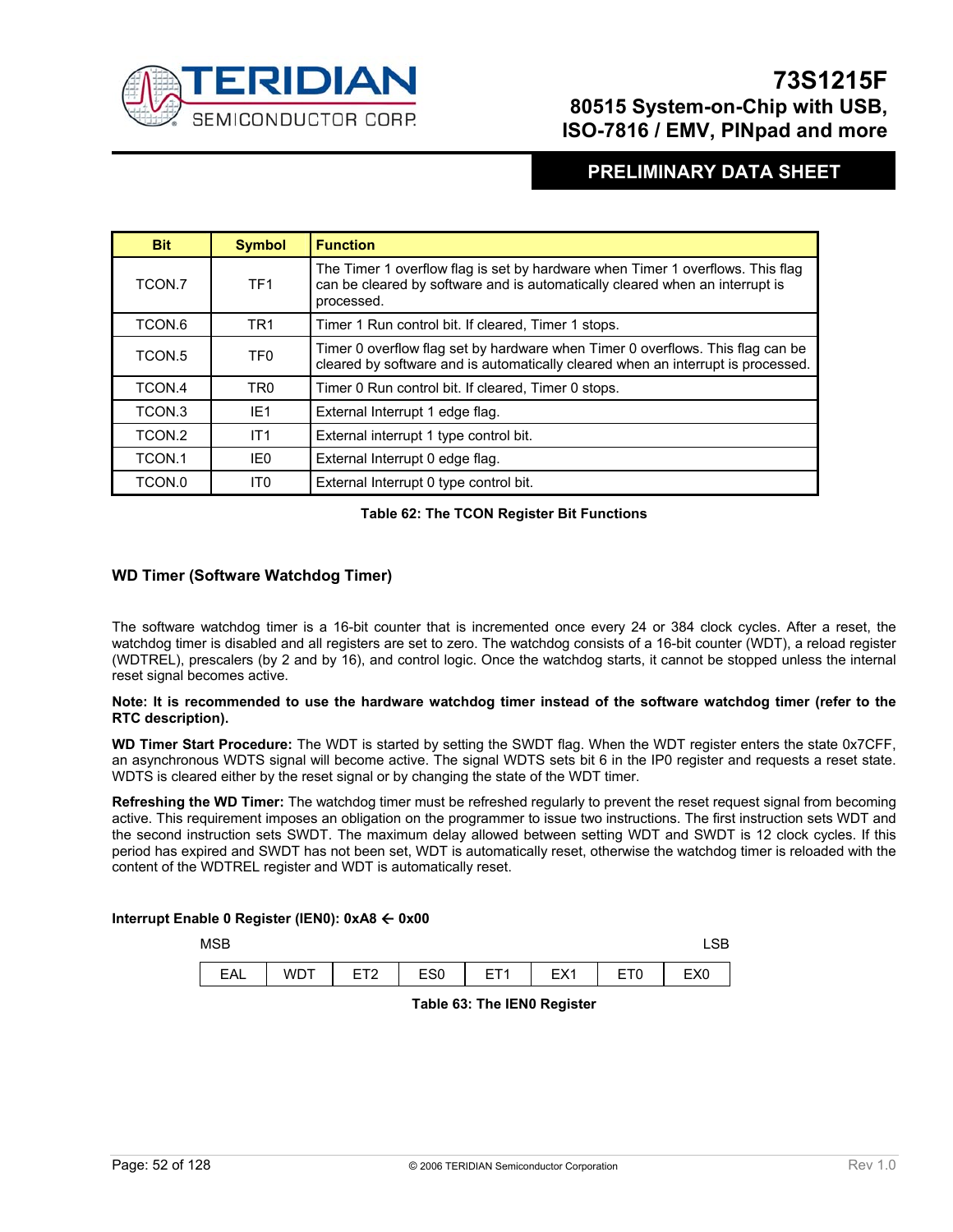

### **PRELIMINARY DATA SHEET**

| <b>Bit</b>         | <b>Symbol</b>   | <b>Function</b>                                                                                                                                                                                                           |
|--------------------|-----------------|---------------------------------------------------------------------------------------------------------------------------------------------------------------------------------------------------------------------------|
| IEN0.7             | FAI             | $EAL = 0 -$ disable all interrupts.                                                                                                                                                                                       |
| IEN0.6             | <b>WDT</b>      | Watchdog timer refresh flag.                                                                                                                                                                                              |
|                    |                 | Set to initiate a refresh of the watchdog timer. Must be set directly before SWDT is<br>set to prevent an unintentional refresh of the watchdog timer. WDT is reset by<br>hardware 12 clock cycles after it has been set. |
| IEN0.5             |                 |                                                                                                                                                                                                                           |
| IEN <sub>0.4</sub> | ES <sub>0</sub> | $ES0 = 0$ – disable serial channel 0 interrupt.                                                                                                                                                                           |
| IEN <sub>0.3</sub> | ET <sub>1</sub> | $ET1 = 0$ – disable timer 1 overflow interrupt.                                                                                                                                                                           |
| IFN <sub>0.2</sub> | FX1             | $EX1 = 0$ – disable external interrupt 1.                                                                                                                                                                                 |
| IEN <sub>0.1</sub> | ET <sub>0</sub> | $ET0 = 0$ – disable timer 0 overflow interrupt.                                                                                                                                                                           |
| IEN0.0             | EX0             | $EX0 = 0$ – disable external interrupt 0.                                                                                                                                                                                 |

### **Table 64: The IEN0 Bit Functions**

### **Interrupt Enable 1 Register (IEN1): 0xB8** Å **0x00**



### **Table 65: The IEN1 Register**

| <b>Bit</b>         | <b>Symbol</b>   | <b>Function</b>                                                                                                                                                                                                                           |
|--------------------|-----------------|-------------------------------------------------------------------------------------------------------------------------------------------------------------------------------------------------------------------------------------------|
| <b>IEN1.7</b>      |                 |                                                                                                                                                                                                                                           |
| <b>IEN1.6</b>      | <b>SWDT</b>     | Watchdog timer start/refresh flag. Set to activate/refresh the watchdog timer. When<br>directly set after setting WDT, a watchdog timer refresh is performed. Bit SWDT is<br>reset by the hardware 12 clock cycles after it has been set. |
| <b>IEN1.5</b>      | EX6             | $EX6 = 0$ – disable external interrupt 6.                                                                                                                                                                                                 |
| <b>IEN1.4</b>      | EX <sub>5</sub> | $EX5 = 0$ – disable external interrupt 5.                                                                                                                                                                                                 |
| <b>IEN1.3</b>      | EX4             | $EX4 = 0$ – disable external interrupt 4.                                                                                                                                                                                                 |
| IFN <sub>1.2</sub> | EX <sub>3</sub> | $EX3 = 0$ – disable external interrupt 3.                                                                                                                                                                                                 |
| IFN <sub>1.1</sub> | FX <sub>2</sub> | $EX2 = 0$ – disable external interrupt 2.                                                                                                                                                                                                 |
| <b>IEN1.0</b>      |                 |                                                                                                                                                                                                                                           |

### **Table 66: The IEN1 Bit Functions**

### **Interrupt Priority 0 Register (IP0): 0xA9** Å **0x00**



**Table 67: The IP0 Register**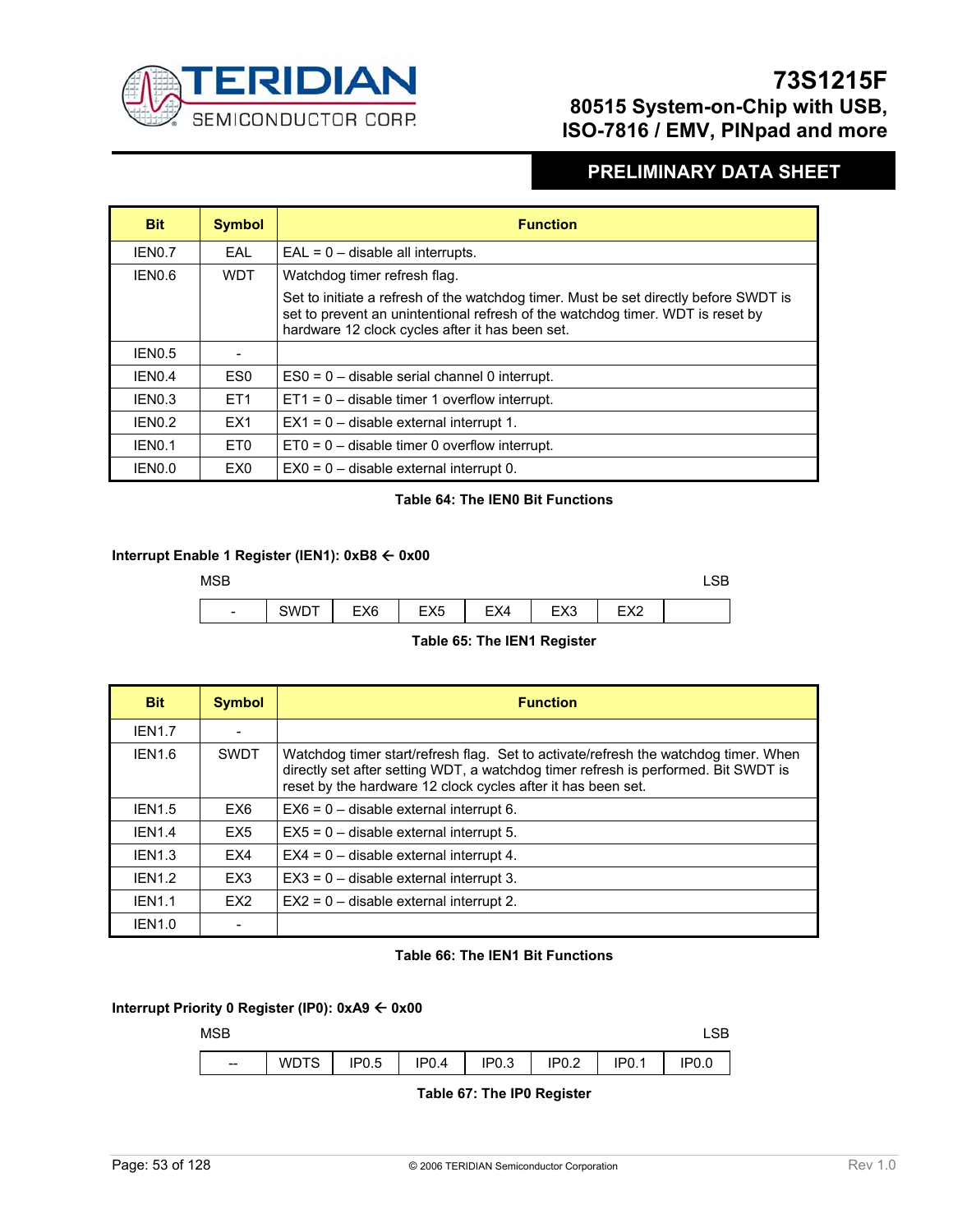

### **PRELIMINARY DATA SHEET**

| <b>Bit</b>        | <b>Symbol</b> | <b>Function</b>                                                                                                                                                                                                                                                                                                            |
|-------------------|---------------|----------------------------------------------------------------------------------------------------------------------------------------------------------------------------------------------------------------------------------------------------------------------------------------------------------------------------|
| IP <sub>0.6</sub> | <b>WDTS</b>   | Watchdog timer status flag. Set when the watchdog timer has expired. The<br>internal reset will be generated, but this bit will not be cleared by the reset. This<br>allows the user program to determine if the watchdog timer caused the reset to<br>occur and respond accordingly. Can be read and cleared by software. |

### **Table 68: The IP0 bit Functions**

Note: The remaining bits in the IP0 register are not used for watchdog control.

### **Watchdog Timer Reload Register (WDTREL): 0x86 ← 0x00**

 $MSB$  respectively. The contract of the contract of the contract of the contract of the contract of the contract of the contract of the contract of the contract of the contract of the contract of the contract of the contra WDPSEL | WDREL6 | WDREL5 | WDREL4 | WDREL3 | WDREL2 | WDREL1 | WDREL0

### **Table 69: The WDTREL Register**

| <b>Bit</b>                 | <b>Symbol</b> | <b>Function</b>                                                                                                                                                                  |
|----------------------------|---------------|----------------------------------------------------------------------------------------------------------------------------------------------------------------------------------|
| WDTREL.7                   | <b>WDPSEL</b> | Prescaler select bit. When set, the watchdog is clocked through an additional<br>divide-by-16 prescaler                                                                          |
| WDTREL.6<br>to<br>WDTREL.0 | WDREL6-0      | Seven bit reload value for the high-byte of the watchdog timer. This value is<br>loaded to the WDT when a refresh is triggered by a consecutive setting of bits<br>WDT and SWDT. |

### **Table 70: The WDTREL Bit Functions**

### **User (USR) Ports**

The 73S1215F includes 9 pins of general purpose digital I/O (GPIO). On reset or power-up, all USR pins are inputs until they are configured for the desired direction. The pins are configured and controlled by the *USR* and *UDIR* SFRs. Each pin declared as USR can be configured independently as an input or output with the bits of the *UDIRn* registers. Table 71 lists the direction registers and configurability associated with each group of USR pins. USR pins 0 to 7 are multiple use pins that can be used for general purpose I/O, external interrupts and timer control. Table 72 shows the configuration for a *USR* pin through its associated bit in its *UDIR* register. Values read from and written into the GPIO ports use the data registers *USR70* and *USR8*.

| <b>USR Pin Group</b> | Type      | <b>Direction</b><br><b>Register</b><br><b>Name</b> | <b>Direction</b><br><b>Register</b><br>(SFR)<br><b>Location</b> | <b>Data</b><br><b>Register</b><br><b>Name</b> | Data Re-<br>gister<br>(SFR)<br><b>Location</b> |
|----------------------|-----------|----------------------------------------------------|-----------------------------------------------------------------|-----------------------------------------------|------------------------------------------------|
| USR 0USR 7           | Multi-use | <b>UDIR70</b>                                      | 0x91 [7:0]                                                      | USR70                                         | 0x90 [7:0]                                     |
| USR 8                | GPIO only | UDIR8                                              | 0xA1 [0]                                                        | USR8                                          | 0xA0 [0]                                       |

### **Table 71: Direction Registers and Internal Resources for DIO Pin Groups**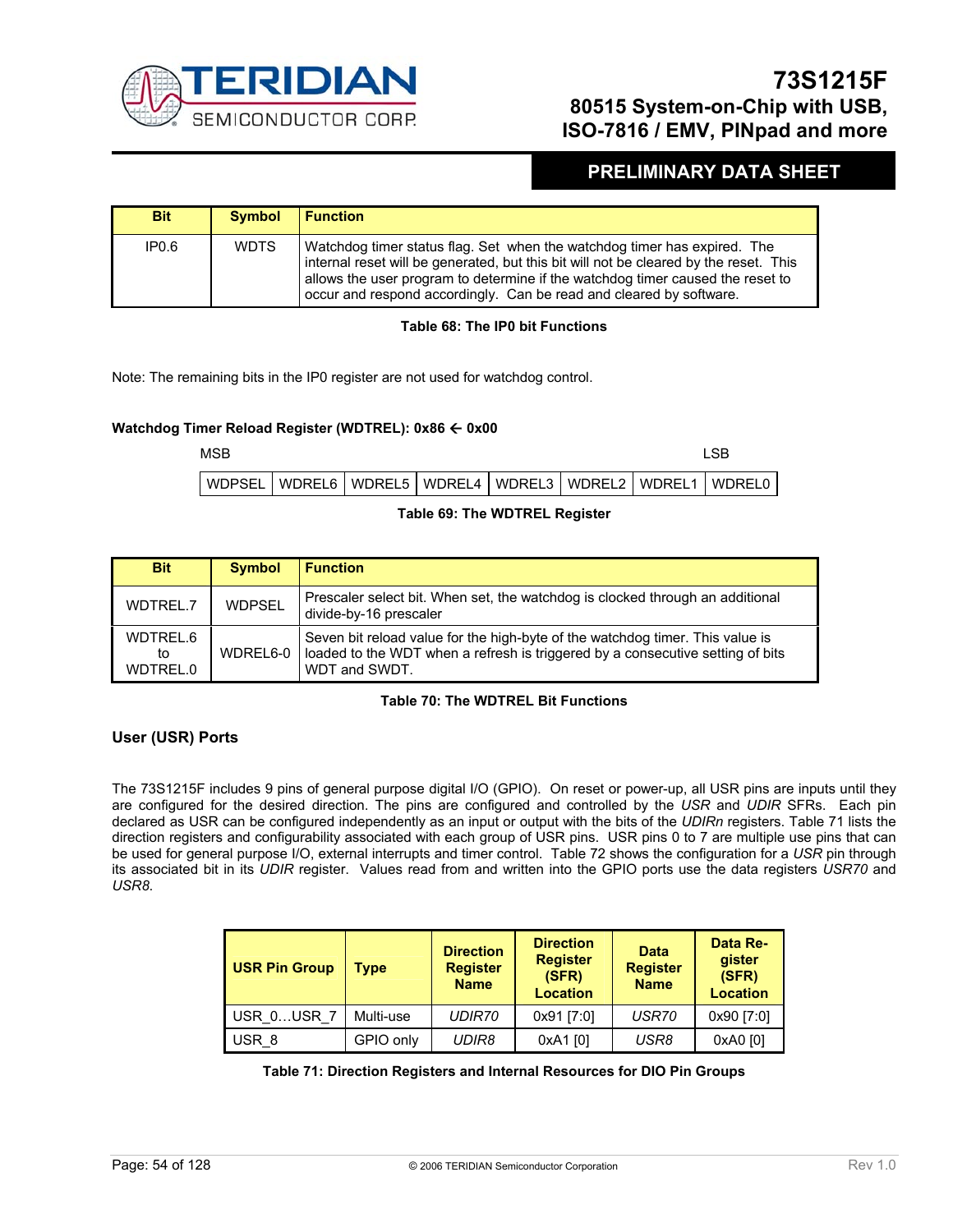

### **PRELIMINARY DATA SHEET**

|                         | <b>UDIR bit</b> |        |
|-------------------------|-----------------|--------|
|                         |                 |        |
| <b>USR Pin Function</b> | input           | output |

### **Table 72:** *UDIR* **Control Bit**

Four XRAM SFR registers (USRIntTCtI0, USRIntTCtI1, USRIntTCtI2, and USRIntTCtI3) control the use of the USR [7:0] pins. Each of the USR [7:0] pins can be configured as GPIO or individually be assigned an internal resource such as an interrupt or a timer/counter control. Each of the four registers contain two 3-bit configuration words named UxIS (where x corresponds to the USR pin). The control resources selectable for the USR pins are listed in . If more than one input is connected to the same resource, the resources are combined using a logical OR.

| <b>UxIS Value</b> | <b>Resource Selected for USRx Pin</b>      |  |  |  |  |
|-------------------|--------------------------------------------|--|--|--|--|
|                   | None                                       |  |  |  |  |
| 1                 | None                                       |  |  |  |  |
| $\overline{2}$    | T0 (counter0 gate/clock)                   |  |  |  |  |
| 3                 | T1 (counter1 gate/clock)                   |  |  |  |  |
| 4                 | Interrupt 0 rising edge/high level on USRx |  |  |  |  |
| 5                 | Interrupt 1 rising edge/high level on USRx |  |  |  |  |
| 6                 | Interrupt 0 falling edge/low level on USRx |  |  |  |  |
|                   | Interrupt 1 falling edge/low level on USRx |  |  |  |  |

Note: x denotes the corresponding USR pin. Interrupt edge or level control is assigned in the IT0 and IT1 bits in the TCON register.

#### **Table 73: Selectable Controls using the UxIS Bits**

#### **External Interrupt Control Register (USRIntTCtl0)**

| MSB                      |        |                       |                          |               |                                                                                                                                                                                                                                                       |           |
|--------------------------|--------|-----------------------|--------------------------|---------------|-------------------------------------------------------------------------------------------------------------------------------------------------------------------------------------------------------------------------------------------------------|-----------|
| $\hspace{0.05cm} \ldots$ | U1IS.6 | $ $ U1IS.5 $ $ U1IS.4 | $\overline{\phantom{a}}$ | <b>U0IS.2</b> | <b>U0IS.1</b><br><b>The Contract of the Contract of the Contract of the Contract of the Contract of the Contract of the Contract of the Contract of the Contract of the Contract of the Contract of the Contract of the Contract of the Contract </b> | $U0$ IS.0 |

#### **Table 74: The USRIntTCtl0 Register:**

### **External Interrupt Control Register (USRIntTCtl1)**

| <b>MSB</b> |                   |                |                          |        |        | _SE    |
|------------|-------------------|----------------|--------------------------|--------|--------|--------|
| $-$        | $U3IS.6$ $U3IS.5$ | $\vert$ U3IS.4 | $\overline{\phantom{a}}$ | U2IS.2 | U2IS.1 | U2IS.0 |

#### **Table 75: The USRIntTCtl0 Register:**

### **External Interrupt Control Register (USRIntTCtl2)**

| <b>MSB</b> |                          |        |                          |  |
|------------|--------------------------|--------|--------------------------|--|
| $--$       | U5IS.6   U5IS.5   U5IS.4 | $\sim$ | U4IS.2   U4IS.1   U4IS.0 |  |

#### **Table 76: The USRIntTCtl0 Register:**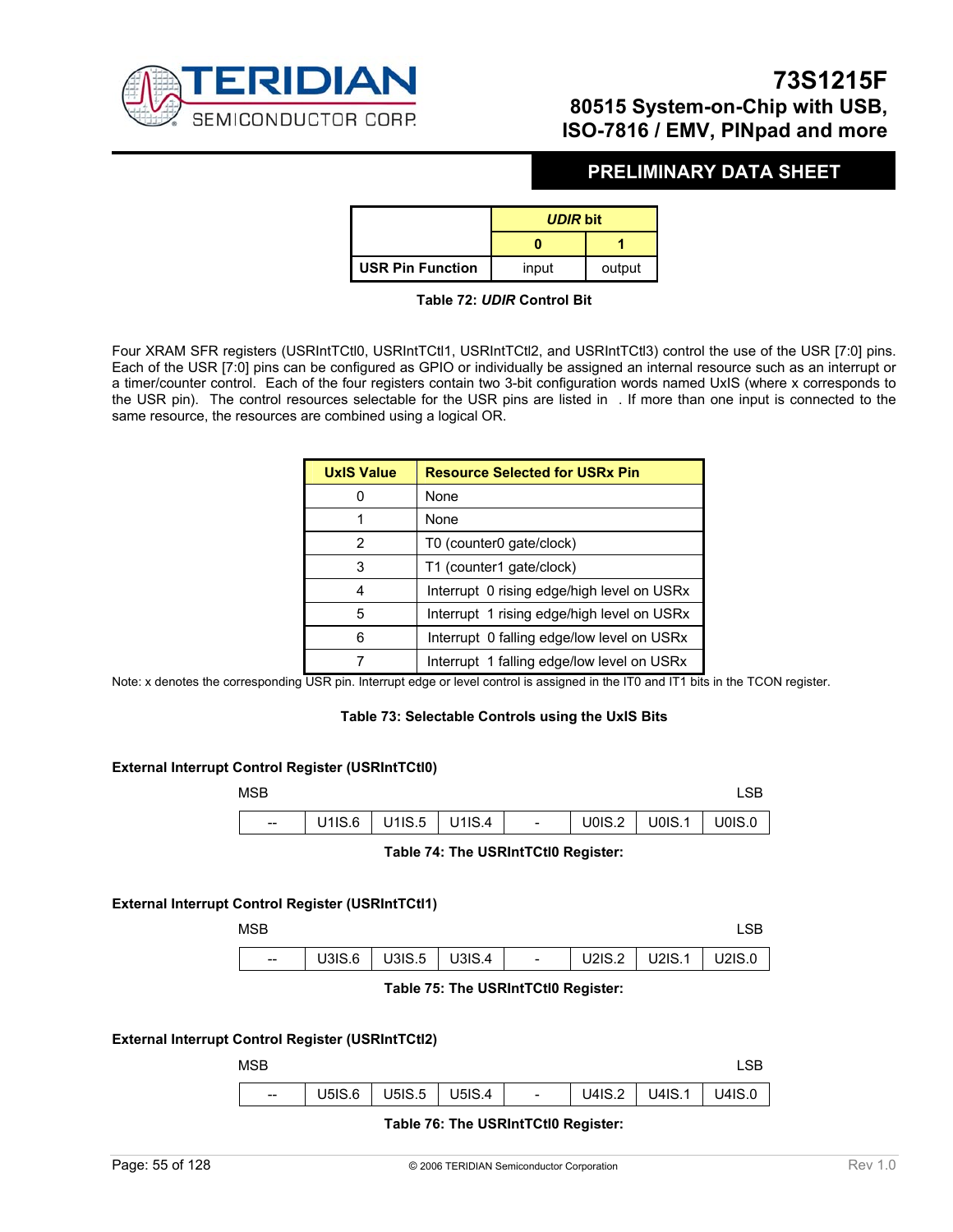

## **PRELIMINARY DATA SHEET**

### **External Interrupt Control Register (USRIntTCtl3)**

 $\overline{\phantom{a}}$ 

| MSB                                   |                          |  |        |                 | LSB |
|---------------------------------------|--------------------------|--|--------|-----------------|-----|
| $\hspace{0.05cm}$ – $\hspace{0.05cm}$ | U7IS.6   U7IS.5   U7IS.4 |  | U6IS.2 | U6IS.1   U6IS.0 |     |

**Table 77: The USRIntTCtl0 Register:**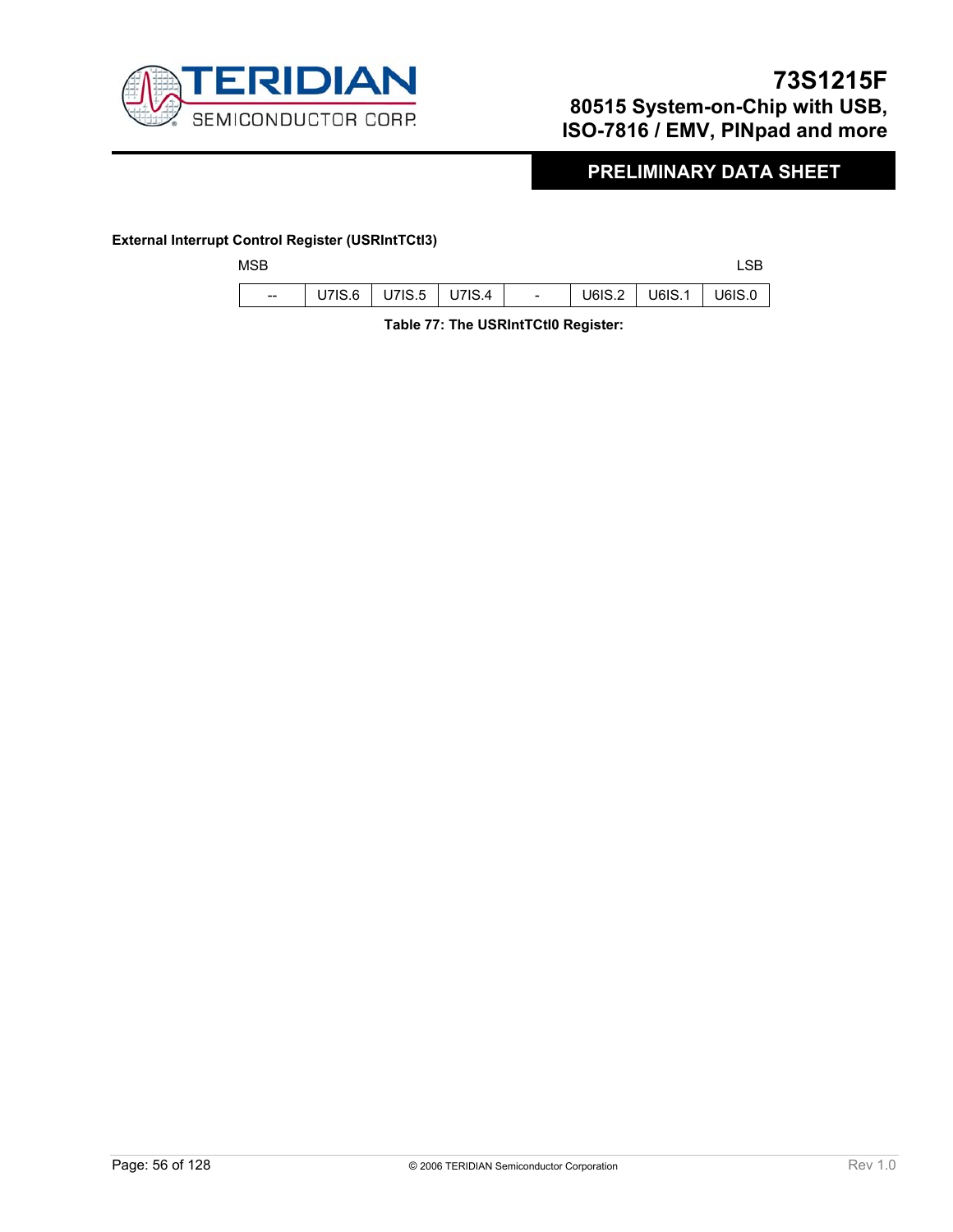

### **PRELIMINARY DATA SHEET**

### **Real-Time Clock with Hardware Watchdog (RTC)**

Figure 5 shows the block diagram of the Real Time Clock. The RTC block uses the 32768Hz oscillator signal and divider logic to produce 0.5-second time marks. The time marks are used to create interrupts at intervals from 0.5 seconds to 8 seconds as selected by RTC Interval (RTCINV(2:0)). The 32768Hz oscillator can be disabled but is intended to operate at all times and in all power consumption modes.

If a 32kHz crystal is not provided, the 32 kHz oscillator should be disabled and the RTC will operate from MCLK (96MHz) divided by 2930 (refer to the oscillator and clock generation section). The clock generated by the high speed oscillator will not yield exactly 32768 Hz, but a frequency of approximately 32764.505119 Hz. This yields a negative 106.6 PPM (1 / 9375) error with respect to 32768Hz. The RTC circuit provides hardware to compensate for this error by providing an offset circuit that will adjust the RTC counter.



**Figure 9: Real Time Clock Block Diagram.**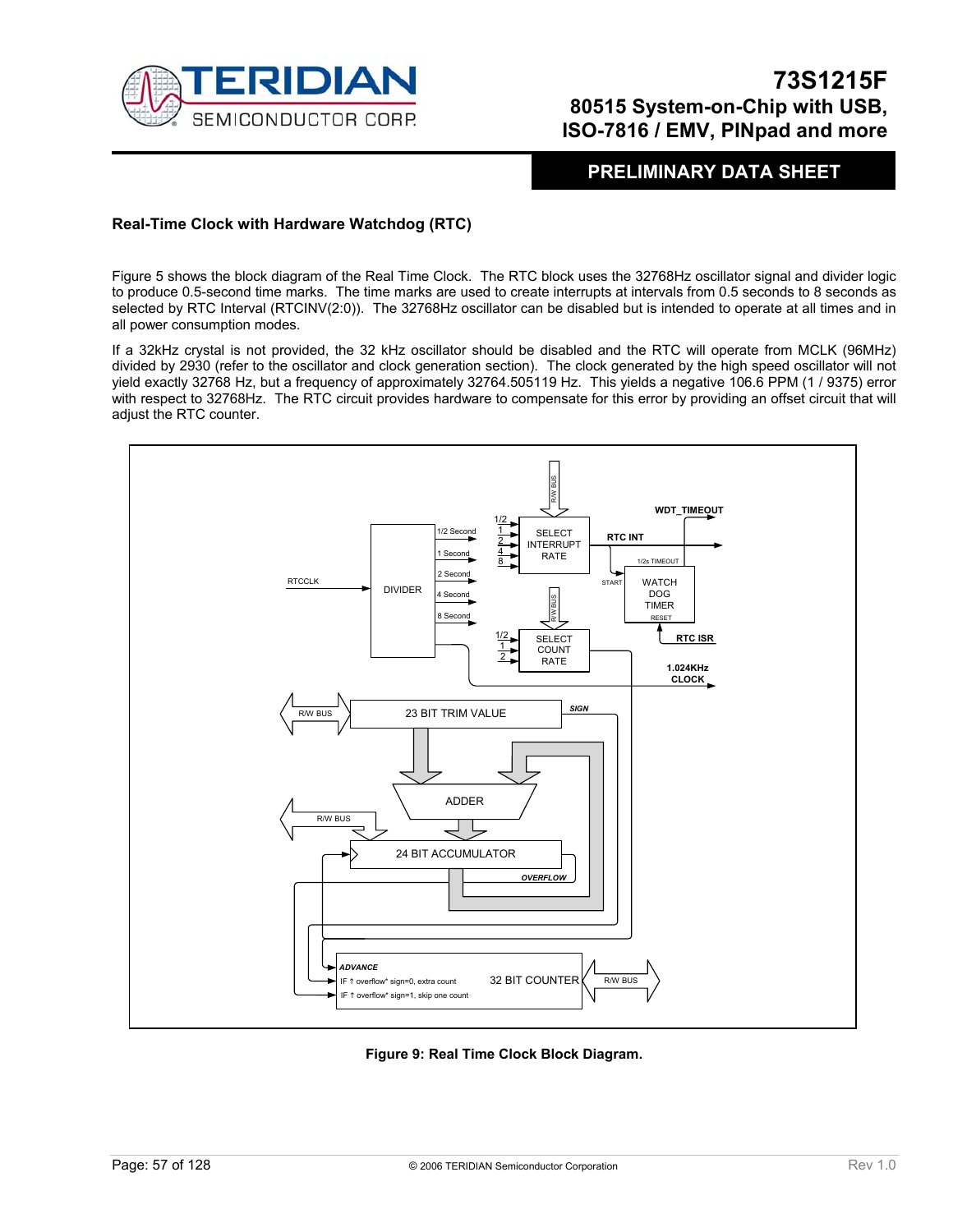

### **PRELIMINARY DATA SHEET**

A 32-bit RTC counter is clocked by a selectable clock (1/2, 1, 2 second) to measure time. A trimming function is provided such that a trim value is accumulated in a 24-bit accumulator at the same rate as the RTC counter. The trim value is sign magnitude number. When the accumulator reaches overflow, it will advance the counter one additional count if the trim value is positive, or prevent the counter from advancing one count if the trim value is negative. This mechanism allows the RTC counter to be adjusted to keep accurate time with a minimum 0.5 second resolution. When using the high speed oscillator, the RTC counter wants to have an extra count added every 9375 seconds to keep the RTC counter at the proper time. If the one second RTC counter rate is used, the RTC Trim value should be set to 0x6FD (1789 decimal). This value is derived by taking the resolution of the 24 bit accumulator ( $2 \text{ A } 24 = 16777216$ ) and dividing this by 9375. This means the RTC accumulator will overflow every 9375 seconds and will cause the RTC counter to advance by 2 when the accumulator overflow occurs, thus bringing the RTC count to the proper time.

In addition to the basic software watchdog timer included in the 80515 MPU, an independent, robust, fixed-duration, hardware watchdog timer (WDT) is included with the 73S1215F RTC. The Watch Dog timer will give the MPU 1/2 second to respond to the RTC Interrupt. If the processor does not perform an RTC Interrupt service, a full RESET will be performed. The RTC interrupt is connected to the core interrupt "external interrupt 5" signal. The RTC interrupt must be enabled to obtain the watchdog timer function. Note: if the power down mode doesn't want the watchdog to wake up the MPU, the RTC interrupt should be masked before entering the power down mode.

#### **Real Time Clock Control Register (RTCCtl)**

| MSB |  |                                                      |  |  |  |
|-----|--|------------------------------------------------------|--|--|--|
|     |  | RTCLD   CTSEL.1   CTSEL.0   RINT.2   RINT.1   RINT.0 |  |  |  |

| <b>Bit</b> | <b>Symbol</b>     | <b>Function</b>                                                                                                          |
|------------|-------------------|--------------------------------------------------------------------------------------------------------------------------|
| RTCCtl.7   |                   |                                                                                                                          |
| RTCCtl.6   |                   |                                                                                                                          |
| RTCCtl.5   | <b>RTCLD</b>      | When set, RTC parameters (RTC Count, RTC Accumulator, and RTC Trim) are<br>loaded at the next 32kHz clock positive edge. |
| RTCCtl.4   | CTSEL.1           | Selects the time value that is counted by the real time clock:<br>$0x - 1$ second (default)                              |
| RTCCtl.3   | CTSEL.0           | $10 - \frac{1}{2}$ second<br>$11 - 2$ seconds                                                                            |
| RTCCtl.2   | RINT <sub>2</sub> | RTC interrupt internal selection bits: (listed as bits 2,1,0)<br>$100 - 0.5$ second                                      |
| RTCCtl.1   | RINT.1            | $0xx - 1$ second (default)<br>$101 - 2$ seconds                                                                          |
| RTCCtl.0   | RINT.0            | $110 - 4$ seconds<br>$111 - 8$ seconds                                                                                   |

### **Table 78: The RTCCtl Register**

### **Table 79: The RTCCtl Register Bit Functions**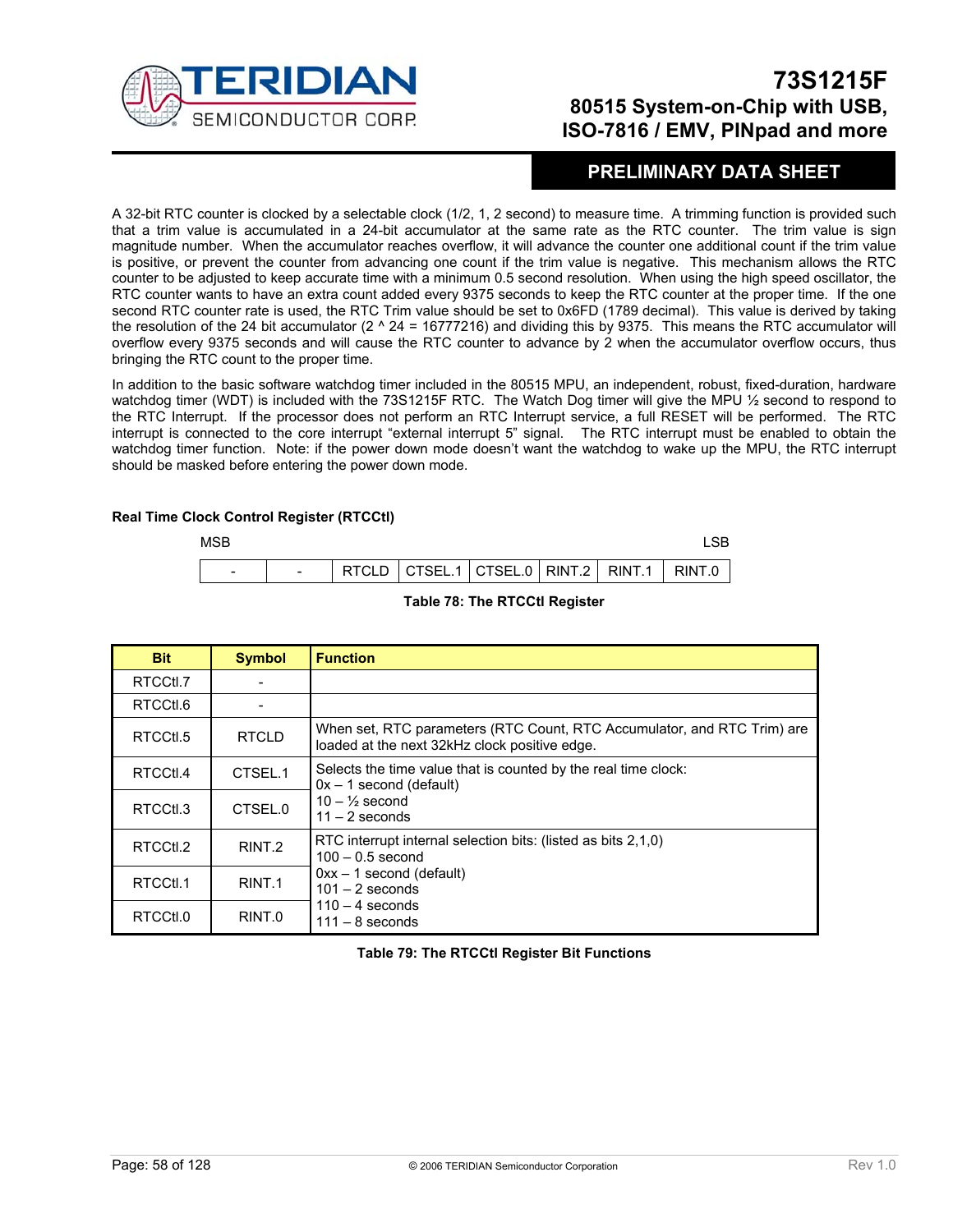

## **PRELIMINARY DATA SHEET**

There are 3 sets of registers to load the RTC 24-bit accumulator, 32-bit counter and 23 bit-trim registers. The registers are loaded when the RTCLD bit is set in RTCCtl.

RTC Counter:

| Register | RTCCnt <sub>3</sub> | RTCCnt <sub>2</sub> | RTCCnt1      | RTCCnt <sub>0</sub> |  |
|----------|---------------------|---------------------|--------------|---------------------|--|
|          | RTCCnt[31:24]       | RTCCnt[23:16]       | RTCCnt[15:8] | RTCCnt[7:0]         |  |

### **Table 80: The 32-bit RTC Counter**

RTC Accumulator:

| Register | RTCACC <sub>2</sub> | <b>RTCACC1</b> | RTCACC <sub>0</sub> |
|----------|---------------------|----------------|---------------------|
|          | RTCACC [23:16]      | RTCACC [15:8]  | RTCACC [7:0]        |

### **Table 81: The 24-bit RTC Accumulator**

RTC Trim (24 bit sign magnitude value):

| Register | RTCTrim2        | RTCTrim1              | RTCTrim0      |  |
|----------|-----------------|-----------------------|---------------|--|
|          | RTCTrim [23:16] | <b>RTCTrim [15:8]</b> | RTCTrim [7:0] |  |

### **Table 82: The 24-bit RTC Trim**

### **External Interrupt Control Register (INT5Ctl): 0xFF94** Å **0x00**

| MSB       |                          |                                                 |  |  |  |
|-----------|--------------------------|-------------------------------------------------|--|--|--|
| I PDMUX I | $\overline{\phantom{a}}$ | FRICIEN ERTCINT FUSBIEN FUSBINT F KPIEN F KPINT |  |  |  |

### **Table 83: The INT5Ctl Register**

| <b>Bit</b> | <b>Symbol</b> | <b>Function</b>                                                                                 |
|------------|---------------|-------------------------------------------------------------------------------------------------|
| INT5Ctl.7  | <b>PDMUX</b>  | Power down multiplexer control.                                                                 |
| INT5Ctl.6  |               |                                                                                                 |
| INT5Ctl.5  | <b>RTCIEN</b> | When set =1, enables RTC interrupt.                                                             |
| INT5Ctl.4  | <b>RTCINT</b> | When set =1, indicates interrupt from Real Time Clock function. Cleared on<br>read of register. |
| INT5Ctl.3  | <b>USBIEN</b> | USB interrupt enable.                                                                           |
| INT5Ctl.2  | <b>USBINT</b> | USB interrupt flag.                                                                             |
| INT5Ctl.1  | <b>KPIFN</b>  | Keypad interrupt enable.                                                                        |
| INT5Ctl.0  | <b>KPINT</b>  | Keypad interrupt flag.                                                                          |

### **Table 84: The INT5Ctl Register Bit Functions**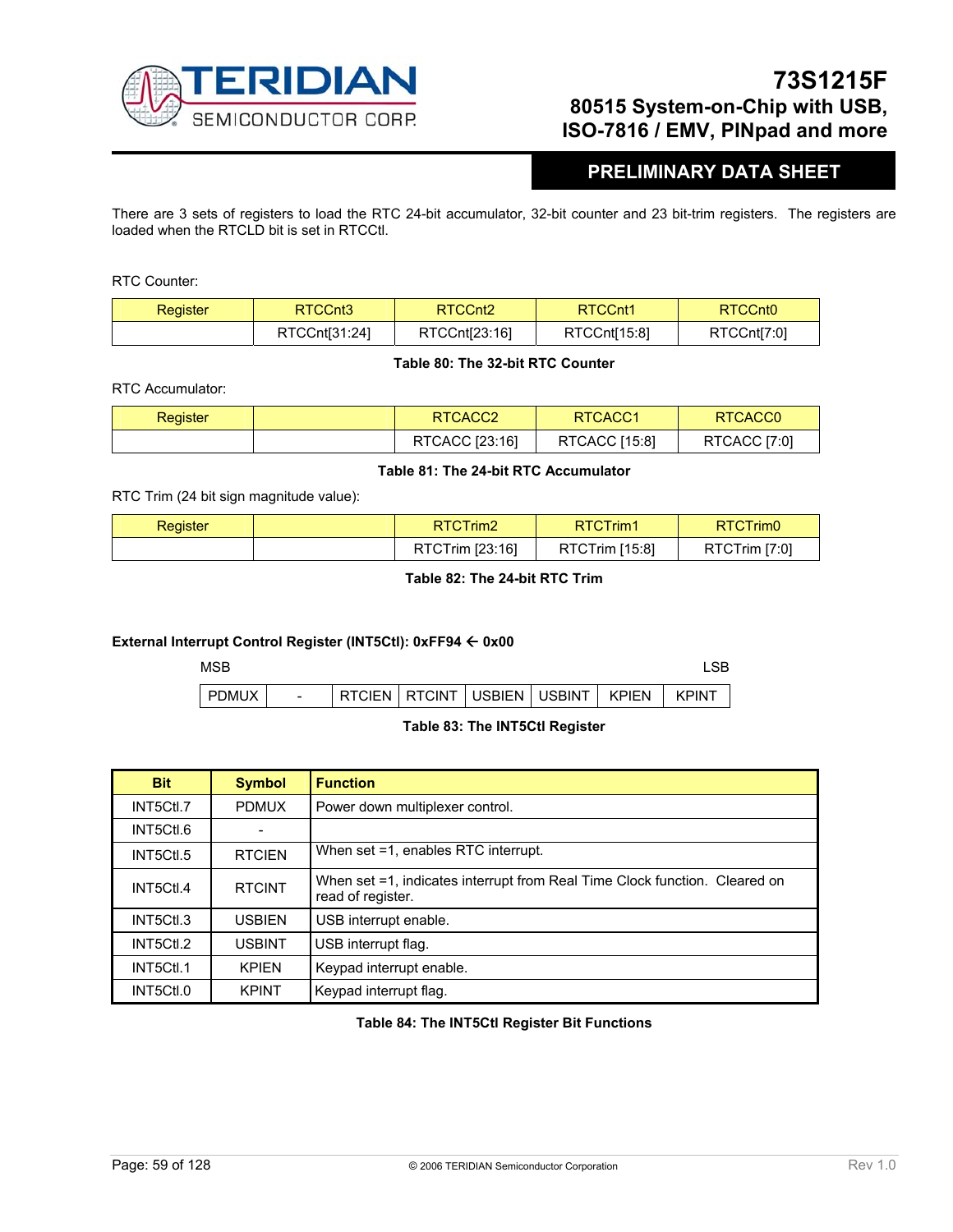

### **PRELIMINARY DATA SHEET**

### **Analog Voltage Comparator**

The 73S1215F includes a programmable comparator that is connected to the ANA\_IN pin. The comparator can be configured to trigger an interrupt if the input voltage rises above or falls below a selectable threshold voltage. The comparator will disable the interrupt for a short period of time after modifying the comparator control register to guard against any false interrupt that might be generated when the comparator is modified and built-in hysteresis prevents the comparator from repeatedly responding to low-amplitude noise. The maximum voltage on the ANA\_IN pad should be less than 3 volts. An external resistor divider is required for detecting voltages greater than 3.0 volts. Interrupt control is handled in the INT6Ctl register

### **Analog Compare Control Register (ACOMP): 0xFFD0** Å **0x00**





| <b>Bit</b>         | <b>Symbol</b>     | <b>Function</b>                                                                                                                                                                                       |  |  |  |  |
|--------------------|-------------------|-------------------------------------------------------------------------------------------------------------------------------------------------------------------------------------------------------|--|--|--|--|
| ACOMP.7            | ANALVL            | When read, indicates whether the input level is above or below the threshold.<br>This is a real time value and is not latched, so it may change from the time of<br>the interrupt trigger until read. |  |  |  |  |
| ACOMP.6            |                   |                                                                                                                                                                                                       |  |  |  |  |
| ACOMP.5            | <b>ONCHG</b>      | If set, the Ana interrupt is invoked on any change above or below the threshold,<br>bit 4 is ignored.                                                                                                 |  |  |  |  |
| ACOMP.4            | CPOL              | If set = 1, Ana_interrupt is invoked when signal rises above selected threshold.<br>If set = 0, Ana interrupt is invoked when signal goes below selected threshold<br>(default).                      |  |  |  |  |
| ACOMP <sub>3</sub> | <b>CMPEN</b>      | Enables power to the analog comparator. $1 =$ Enabled. $0 =$ Disabled (default).                                                                                                                      |  |  |  |  |
| ACOMP.2            | TSFL <sub>2</sub> | Sets the voltage threshold for comparison to the voltage on pin ANA IN.<br>Thresholds are as follows:<br>$000 - 1.00V$                                                                                |  |  |  |  |
| ACOMP.1            | TSEL.1            | $001 - 1.24V$<br>$010 - 1.40V$<br>$011 - 1.50V$<br>$100 - 1.75V$                                                                                                                                      |  |  |  |  |
| ACOMP.0            | TSEL.0            | $101 - 2.00V$<br>$110 - 2.30V$<br>$111 - 2.50V$                                                                                                                                                       |  |  |  |  |

### **Table 86: The ACOMP Register Bit Functions**

### **External Interrupt Control Register (INT6Ctl): 0xFF95** Å **0x00**



### **Table 87: The INT6Ctl Register**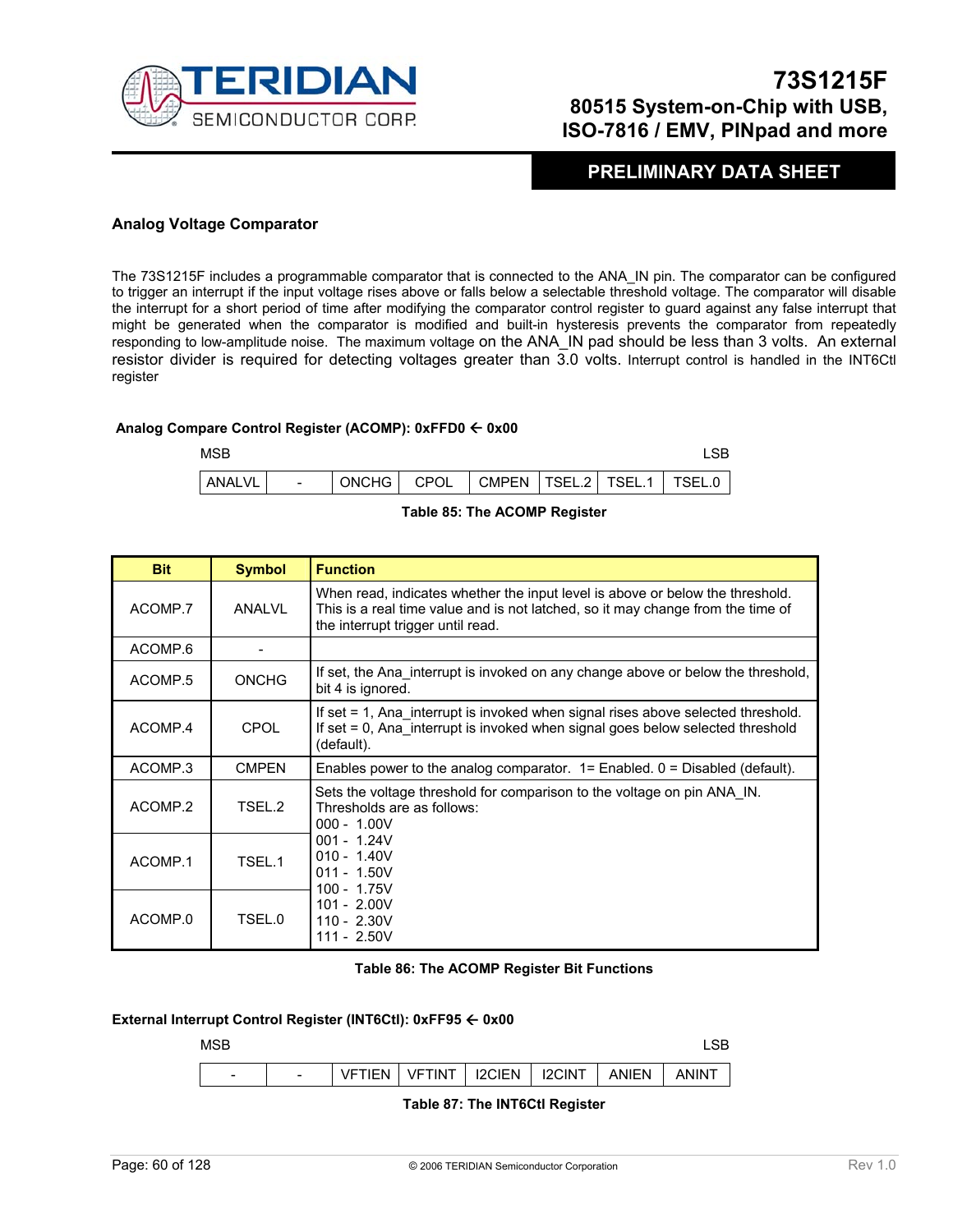

## **PRELIMINARY DATA SHEET**

| <b>Bit</b> | <b>Symbol</b> | <b>Function</b>                                                                                                                                               |
|------------|---------------|---------------------------------------------------------------------------------------------------------------------------------------------------------------|
| INT6Ctl.7  |               |                                                                                                                                                               |
| INT6Ctl.6  |               |                                                                                                                                                               |
| INT6Ctl.5  | <b>VFTIEN</b> | VDD fault interrupt enable                                                                                                                                    |
| INT6Ctl.4  | <b>VFTINT</b> | VDD fault interrupt flag                                                                                                                                      |
| INT6Ctl.3  | <b>I2CIEN</b> | $I2C$ interrupt enabled                                                                                                                                       |
| INT6Ctl.2  | <b>I2CINT</b> | $I2C$ interrupt flag                                                                                                                                          |
| INT6Ctl.1  | <b>ANIEN</b>  | If ANIEN=1 Analog Compare event interrupt is enabled. When masked<br>(ANIEN=0), ANINT (bit 0) may be set, but no interrupt is generated                       |
| INT6Ctl.0  | <b>ANINT</b>  | (Read Only) Set when the selected ANA IN signal changes with respect to the<br>selected threshold if Compare Enable is asserted. Cleared on read of register. |

**Table 88: The INT6Ctl Register Bit Functions**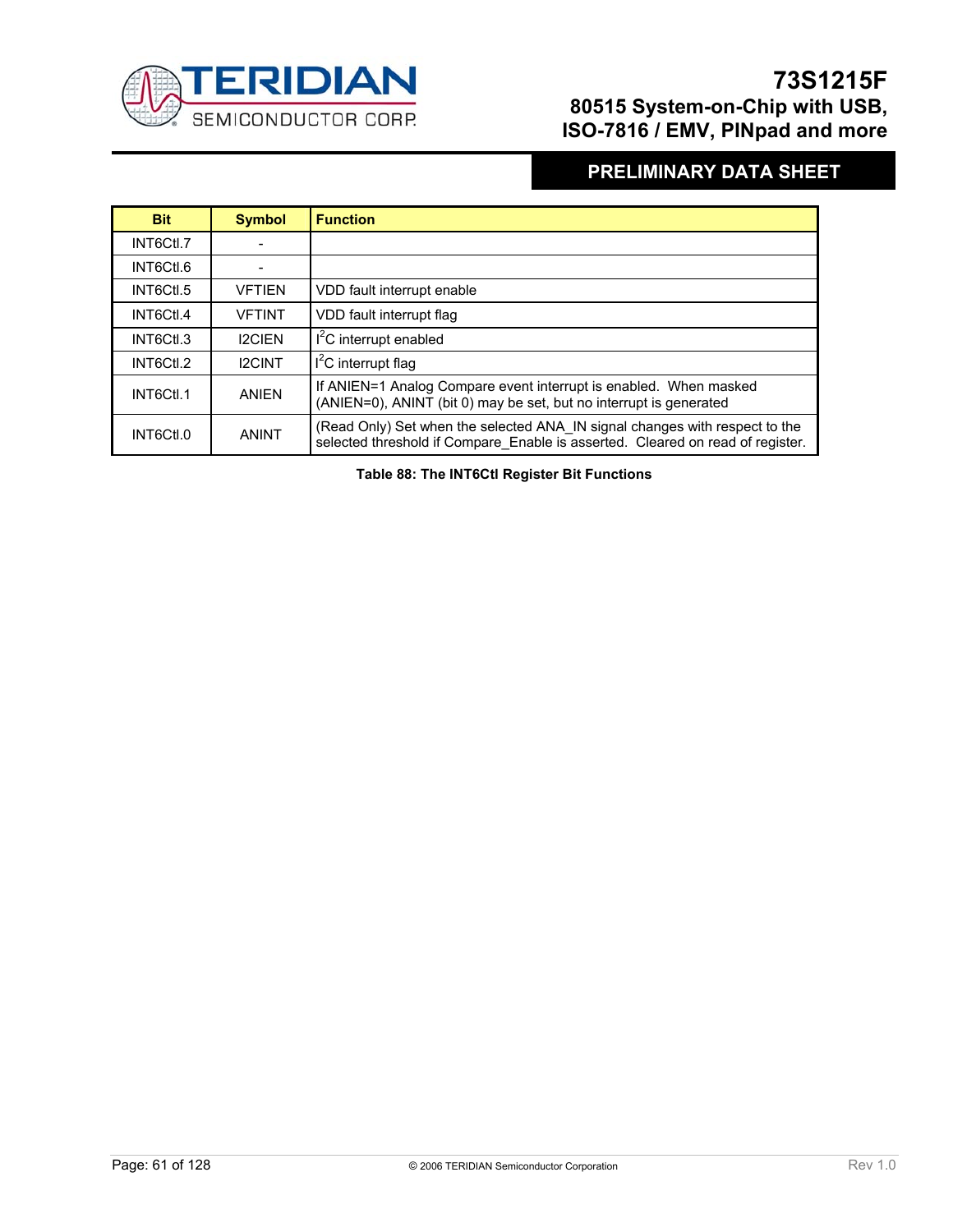

### **PRELIMINARY DATA SHEET**

### **LED Drivers**

The 1215F provides four dedicated output pins for driving LED outputs. The LED driver pins can be configured as current sources that will pull to ground to drive LEDs that are connected to VDD without the need for external current limiting resistors. These pins may be used as general purpose outputs with the programmed pull-down current and a strong (CMOS) pull-up, if enabled. The analog block must be enabled when these outputs are being used to drive the selected output current.

The pins can be used as inputs with consideration of the programmed output current and level. The register bit when read, indicates the state of the pin.

#### **LED Control Register (LEDCtl): 0xFFF3** Å **0xFF**



### **Table 89: The LEDCtl Register**

| <b>Bit</b> | <b>Symbol</b> | <b>Function</b>                                                                                             |
|------------|---------------|-------------------------------------------------------------------------------------------------------------|
| LEDCtl.7   |               |                                                                                                             |
| LEDCtl.6   | <b>LPUEN</b>  | $0 =$ Pull-ups are enabled for all of the LED pins.                                                         |
| LEDCtl.5   | ISET.1        | These two bits control the drive current (to ground) for all of the LED driver pins.<br>Current levels are: |
|            |               | $00 = 0$ ma(off),                                                                                           |
|            |               | $01 = 2ma$ .                                                                                                |
| LEDCtl.4   | ISET.0        | $10 = 4$ ma,                                                                                                |
|            |               | $11 = 10ma$                                                                                                 |
| LEDCtl.3   | LEDD3         | Write data controls output level of pin LED3. Read will report level of pin LED3.                           |
| LEDCtl.2   | LEDD2         | Write data controls output level of pin LED2. Read will report level of pin LED2.                           |
| LEDCtl.1   | LEDD1         | Write data controls output level of pin LED1. Read will report level of pin LED1.                           |
| LEDCtl.0   | LEDD0         | Write data controls output level of pin LED0. Read will report level of pin LED0.                           |

**Table 90: The LEDCtl Register Bit Functions**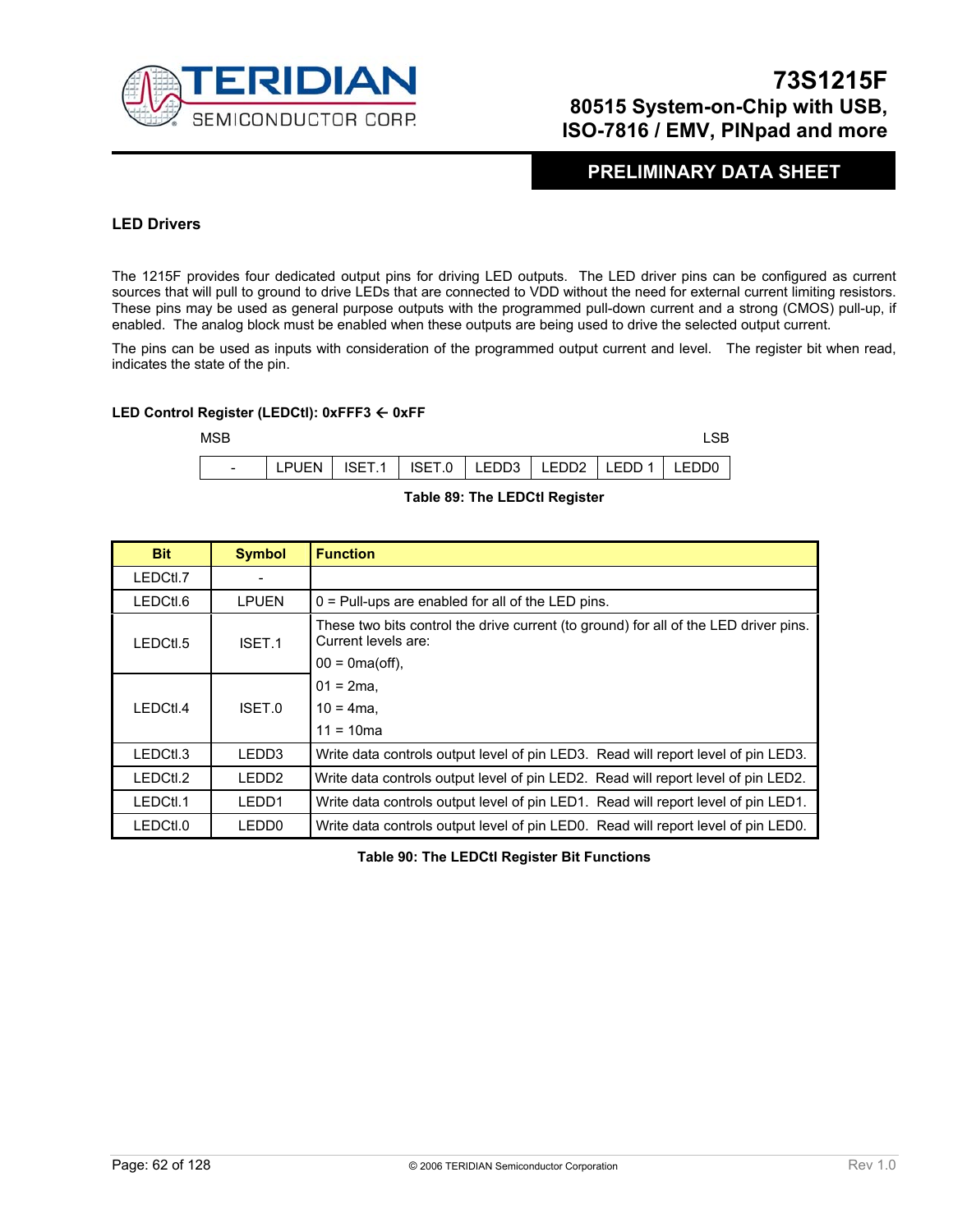

### **PRELIMINARY DATA SHEET**

### **I 2 C Master Interface**

The 72S1215F includes a dedicated fast mode, 400kHz  $1^2C$  Master interface. The  $1^2C$  interface can read or write 1 or 2 bytes of data per data transfer frame. The MPU communicates with the interface through six dedicated SFR registers: Device Address (*DAR),* Write Data (*WDR*), Secondary Write Data (*SWDR*), Read Data (*RDR*), Secondary Read Data (*SRDR*) and Control and Status (*CSR*). The DAR register is used to set up the slave address and specify if the transaction is a read or write operation. The CSR register sets up, starts the transaction and reports any errors that may occur. When the I<sup>2</sup>C transaction is complete, the  $1^2C$  interrupt is reported via external interrupt 6. The  $1^2C$  interrupt is automatically de-asserted when a subsequent I<sup>2</sup>C transaction is started. The I<sup>2</sup>C interface uses a 400kHz clock from the time-base circuits.

### <sup>2</sup>C Write Sequence

To write data on the  $I^2C$  Master Bus, the 80515 has to program the following registers according to the following sequence:

- 1. Write slave device address to Device Address register (DAR). The data contains 7 bits for the slave device address and 1 bit of op-code. The op-code bit should be written with a '0' to indicate a write operation.
- 2. Write data to Write Data register (WDR). This data will be transferred to the slave device.
- 3. If writing 2 bytes, set bit 0 of the Control and Status register (CSR) and load the second data byte to Secondary Write Data register (SWDR).
- 4. Set bit 1 of the CSR register to start  $I^2C$  Master Bus.
- 5. Wait for  $I^2C$  interrupt to be asserted. It indicates that the write on  $I^2C$  Master Bus is done. Refer to information about the INT6Ctl, IEN1 and IRCON register for masking and flag operation.

The following diagram shows the timing of the  $I<sup>2</sup>C$  write mode: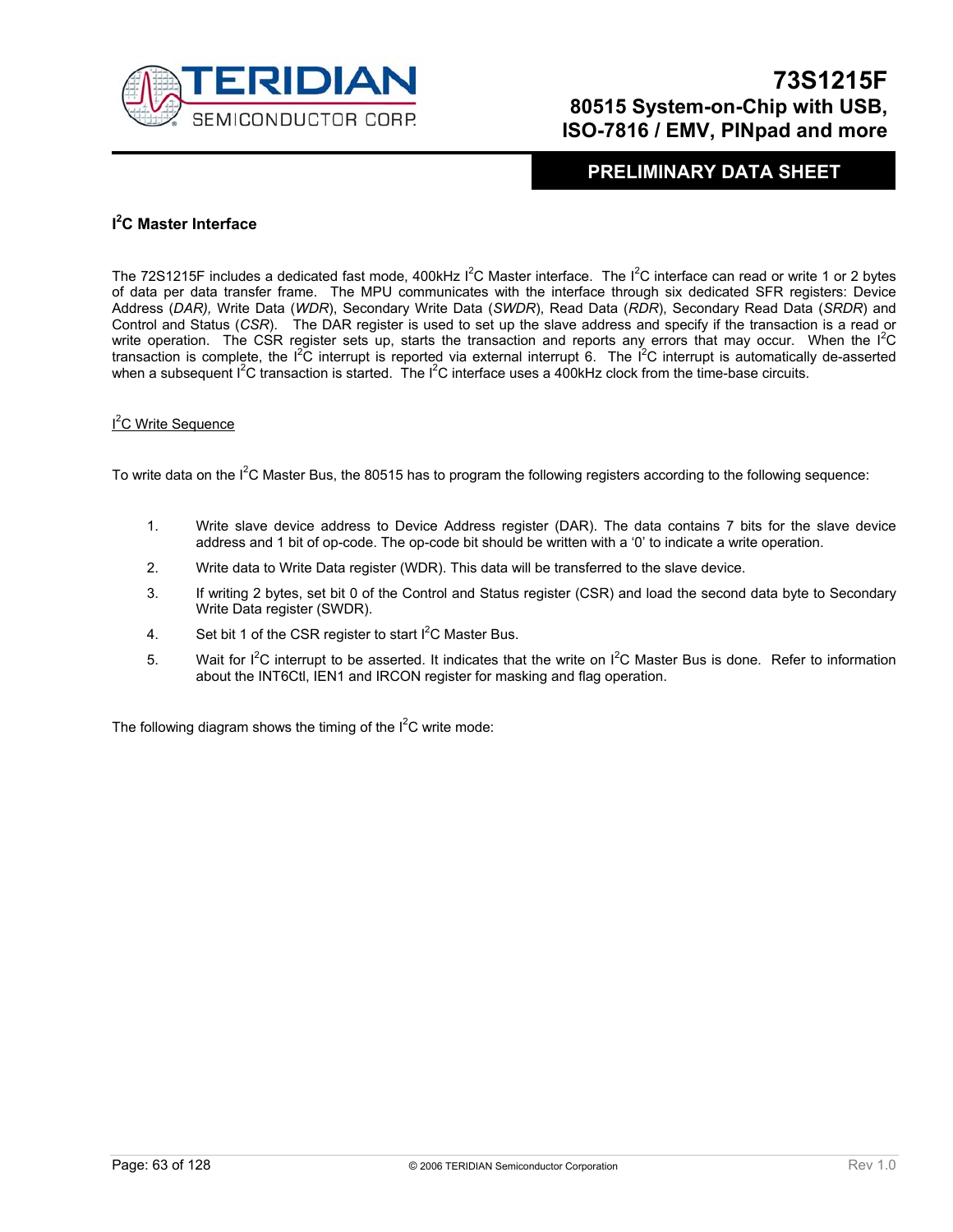

## **PRELIMINARY DATA SHEET**



**Figure 10 I2 C Write Mode Operation** 

### <sup>2</sup>C Read Sequence

To read data on the  $I^2C$  Master Bus from a slave device, the 80515 has to program the following registers in this sequence:

- 6. Write slave device address to Device Address register. The data contains 7 bits device address and 1 bit of opcode. The op-code bit should be written with a '1'.
- 7. Write control data to Control and Status register. Write a '1' to bit 1 to start  $I^2C$  Master Bus. Also write a '1' to bit 0 if the Test Read Data register is to be captured from the  $I<sup>2</sup>C$  Slave device.
- 8. Wait for  $I^2C$  interrupt to be asserted. It indicates that the read operation on the  $I^2C$  bus is done. Refer to information about the INT6Ctl, IEN1 and IRCON registers for masking and flag operation.
- 9. Read data from the Read Data register.
- 10. Read data from Test Read Data register if bit 0 of Control and Status register is written with a '1'.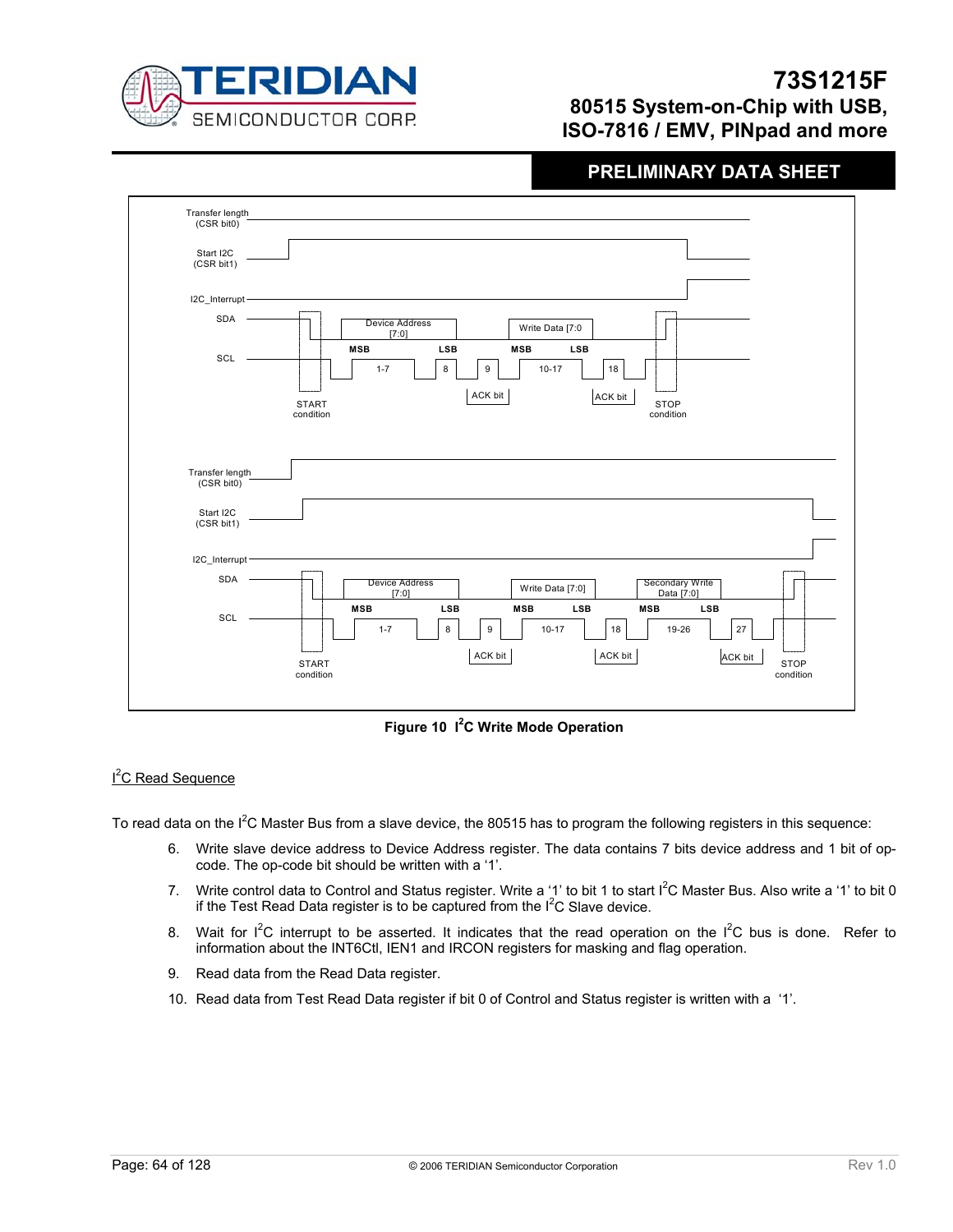

## **PRELIMINARY DATA SHEET**

The following diagram shows the timing of the  $I^2C$  read mode:

| Transfer length<br>(CSR bit0) |                                                                                               |
|-------------------------------|-----------------------------------------------------------------------------------------------|
| Start I2C<br>(CSR bit1)       |                                                                                               |
| I2c_Interrupt -               |                                                                                               |
| <b>SDA</b>                    | <b>Device Address</b><br>Read Data [7:0<br>[7:0]                                              |
| SCL                           | <b>LSB</b><br><b>MSB</b><br><b>LSB</b><br><b>MSB</b><br>8<br>$1 - 7$<br>$10 - 17$<br>9<br>18  |
|                               | ACK bit<br>No ACK bit<br><b>STOP</b><br><b>START</b><br>condition<br>condition                |
| Transfer length<br>(CSR bit0) |                                                                                               |
| Start I2C<br>(CSR bit1)       |                                                                                               |
| I2c_Interrupt                 |                                                                                               |
| <b>SDA</b>                    | <b>Device Address</b><br>Secondary Read<br>Read Data [7:0]<br>[7:0]<br>Data[7:0]              |
| <b>SCL</b>                    | <b>MSB</b><br>LSB<br><b>MSB</b><br>LSB<br>$1 - 7$<br>8<br>9<br>27<br>$10 - 17$<br>18<br>19-26 |
|                               | ACK bit<br>ACK bit<br>$ND$ ACK bit<br><b>STOP</b><br><b>START</b><br>condition<br>condition   |

**Figure 11 I<sup>2</sup>C Read Operation** 

### **Device Address Register (DAR): 0xFF80** Å **0x00**

| DVADR.6   DVADR.5   DVADR.4   DVADR.3   DVADR.2   DVADR.1   DVADR.0      I2CRW | <b>MSB</b> |  |  |  | -SB |
|--------------------------------------------------------------------------------|------------|--|--|--|-----|
|                                                                                |            |  |  |  |     |

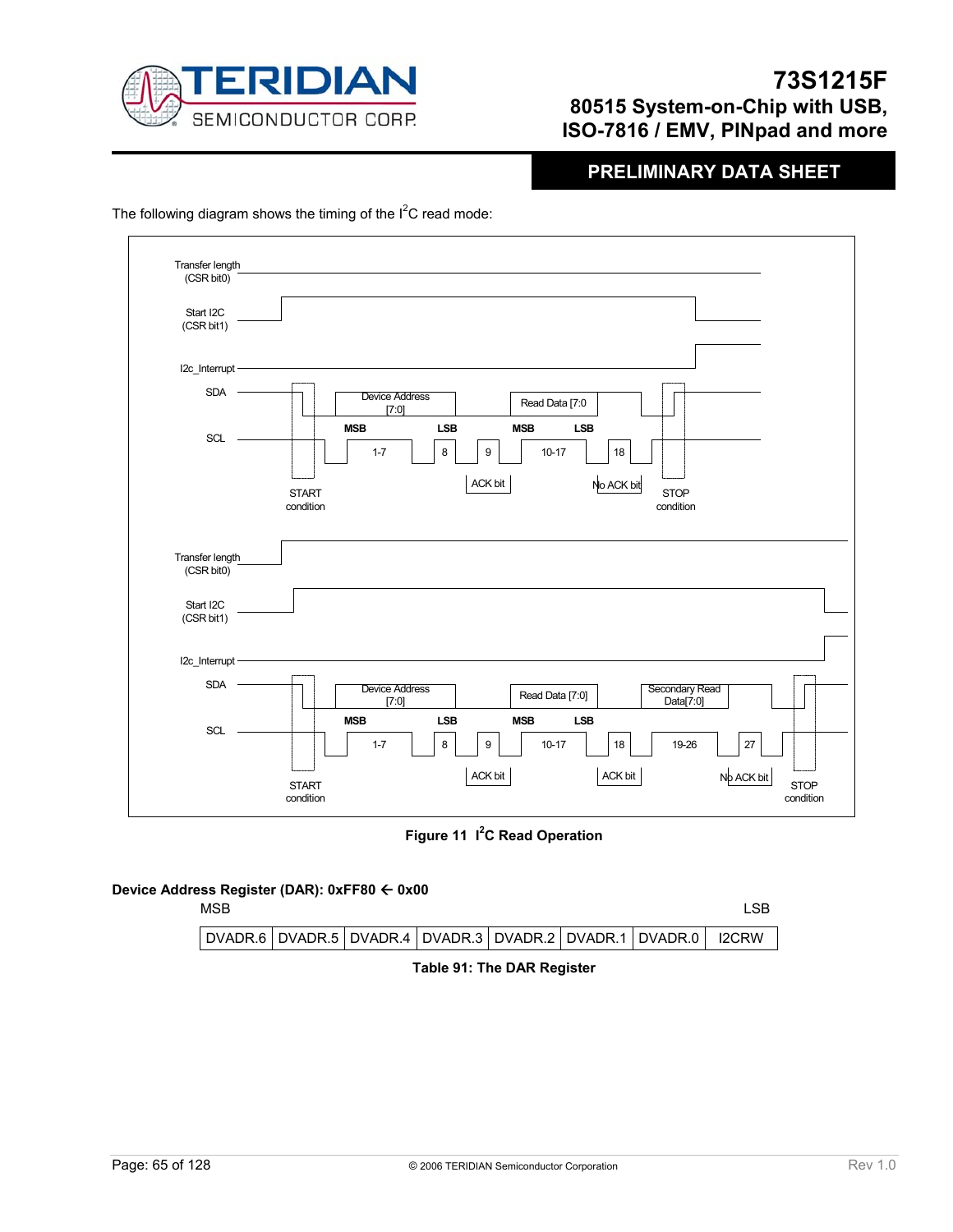

### **PRELIMINARY DATA SHEET**

| <b>Bit</b>       | <b>Symbol</b> | <b>Function</b>                                                |
|------------------|---------------|----------------------------------------------------------------|
| DAR.7            |               |                                                                |
| DAR.6            |               |                                                                |
| DAR.5            |               |                                                                |
| DAR.4            | DVADR [0:6]   | Slave device address.                                          |
| DAR <sub>3</sub> |               |                                                                |
| DAR.2            |               |                                                                |
| DAR.1            |               |                                                                |
| DAR.0            | <b>I2CRW</b>  | If set=0, the transaction is a write operation. If set=1, read |

### **Table 92: The DAR Register Bit Functions**

### **I2C Control and Status Register (CSR): 0xFF85 ← 0x00**



### **Table 93: The CSR Register**

| <b>Bit</b>        | <b>Symbol</b> | <b>Function</b>                                                                                                                                                                                                                                                                                       |
|-------------------|---------------|-------------------------------------------------------------------------------------------------------------------------------------------------------------------------------------------------------------------------------------------------------------------------------------------------------|
| CSR.7             |               |                                                                                                                                                                                                                                                                                                       |
| CSR.6             |               |                                                                                                                                                                                                                                                                                                       |
| CSR <sub>.5</sub> |               |                                                                                                                                                                                                                                                                                                       |
| CSR.4             |               |                                                                                                                                                                                                                                                                                                       |
| CSR <sub>3</sub>  |               |                                                                                                                                                                                                                                                                                                       |
| CSR <sub>.2</sub> | <b>AKERR</b>  | Set to '1' if acknowledge bit from Slave Device is not '0'. Automatically reset<br>when the new bus transaction is started.                                                                                                                                                                           |
| CSR.1             | <b>I2CST</b>  | Write a '1' to start I <sup>2</sup> C transaction. Automatically reset to '0' when the bus<br>transaction is done. This bit should be treated as a "busy" indicator on reading.<br>If it is high, the serial read/write operations are not completed and no new<br>address or data should be written. |
| CSR.0             | <b>I2CLEN</b> | Set to '1' for 2 byte read or write operations. Set to '1' for 1 byte operations.                                                                                                                                                                                                                     |

### **Table 94: The CSR Register Bit Functions**

### **External Interrupt Control Register (INT6Ctl): 0xFF95** Å **0x00**



**Table 95: The INT6Ctl Register**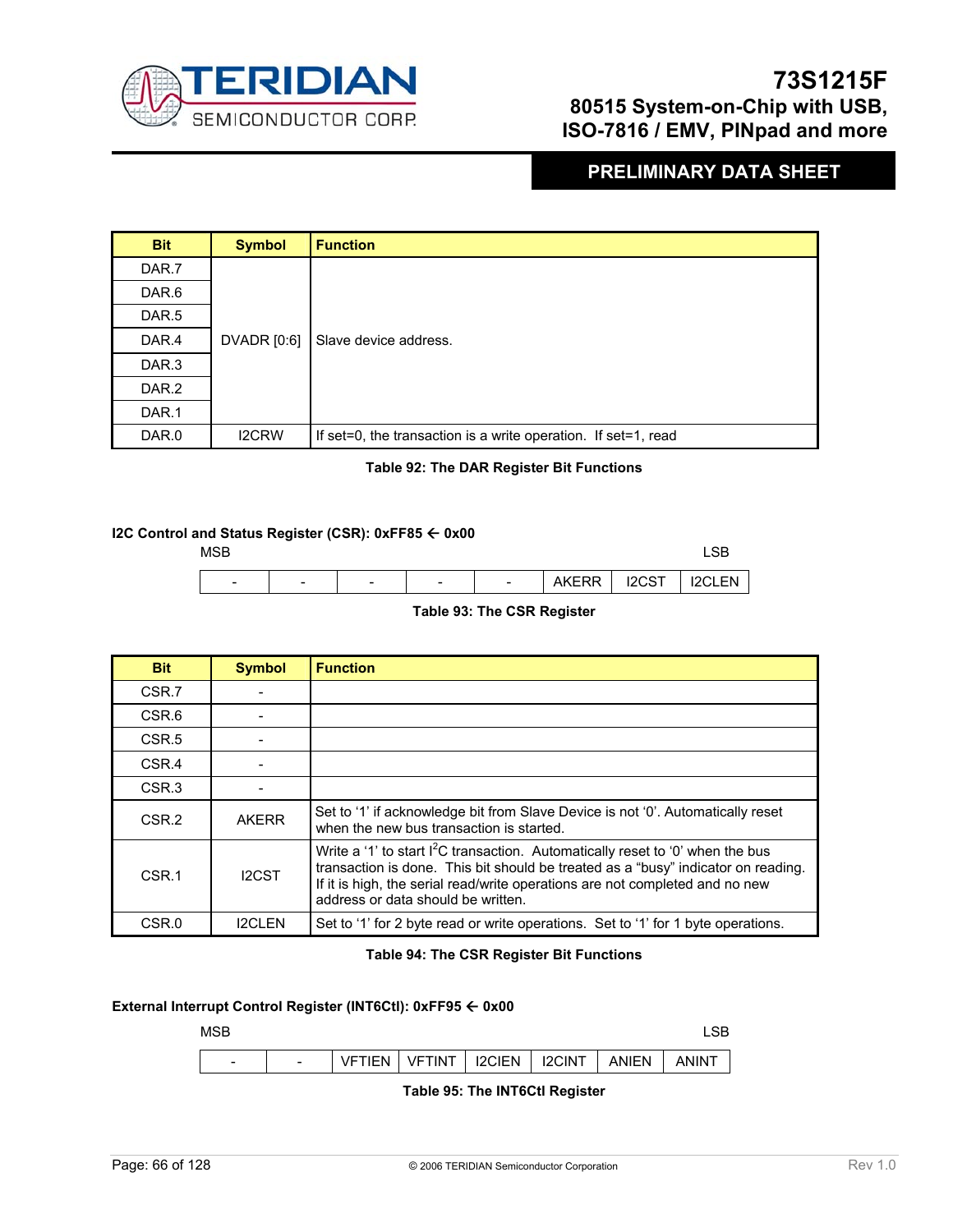

## **PRELIMINARY DATA SHEET**

| <b>Bit</b> | <b>Symbol</b> | <b>Function</b>                                                                                                            |
|------------|---------------|----------------------------------------------------------------------------------------------------------------------------|
| INT6Ctl.7  |               |                                                                                                                            |
| INT6Ctl.6  |               |                                                                                                                            |
| INT6Ctl.5  | <b>VFTIEN</b> | VDD fault interrupt enable                                                                                                 |
| INT6Ctl.4  | <b>VFTINT</b> | VDD fault interrupt flag                                                                                                   |
| INT6Ctl.3  | <b>I2CIEN</b> | When set = 1, the $I^2C$ interrupt is enabled                                                                              |
| INT6Ctl.2  | <b>I2CINT</b> | When set =1, the $I^2C$ transaction has completed. Cleared upon the start of a<br>subsequent l <sup>2</sup> C transaction. |
| INT6Ctl.1  | <b>ANIFN</b>  | Analog compare interrupt enable                                                                                            |
| INT6Ctl.0  | <b>ANINT</b>  | Analog compare interrupt flag                                                                                              |

**Table 96: The INT6Ctl Register Bit Functions**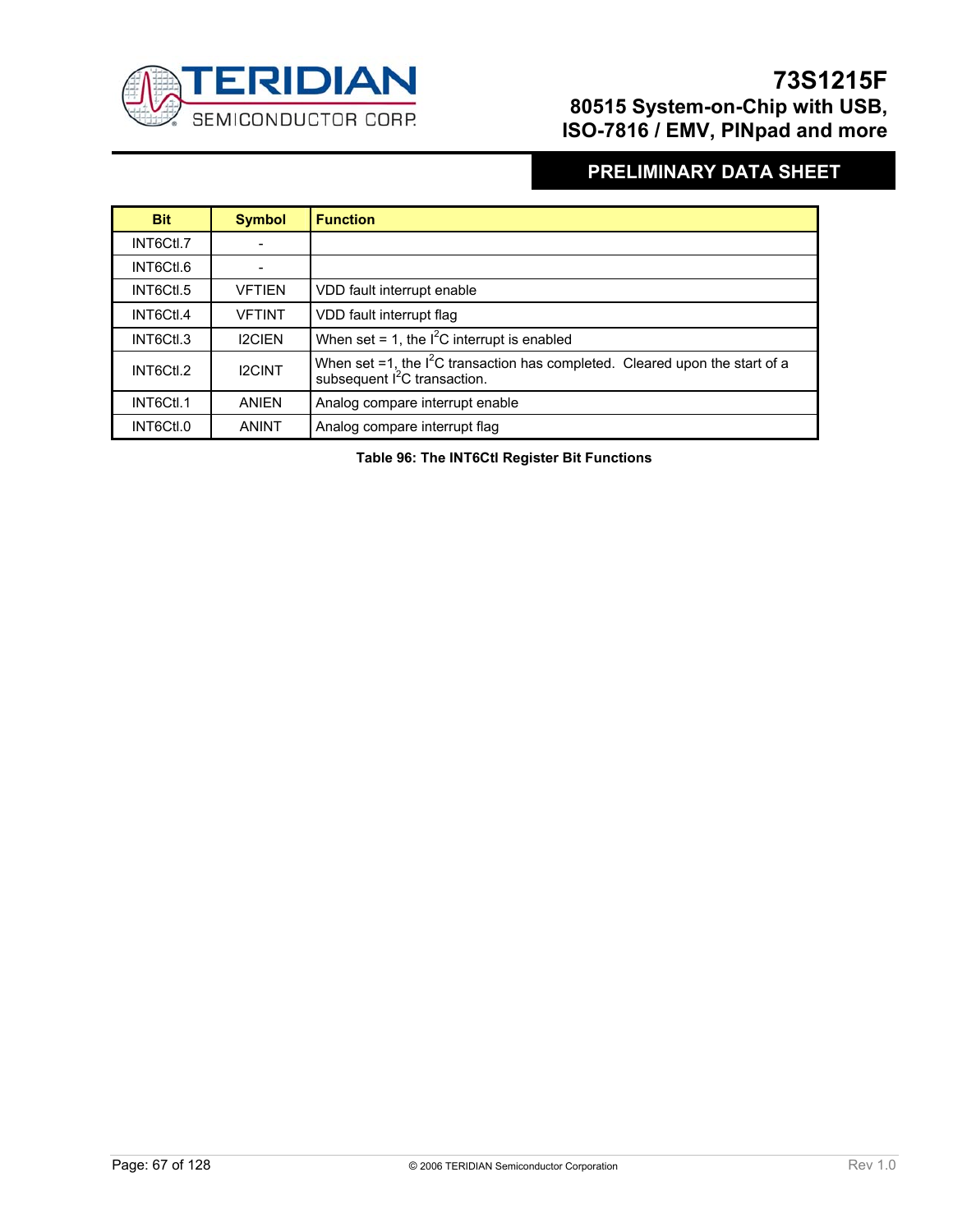

**PRELIMINARY DATA SHEET** 

### **Keypad Interface**

The 73S1215F supports a 30 (5 row x 6 column) button keypad (SPST Mechanical Contact Switches) interface using 11 dedicated I/O pins. Figure 12 shows a simplified block diagram of the keypad interface.



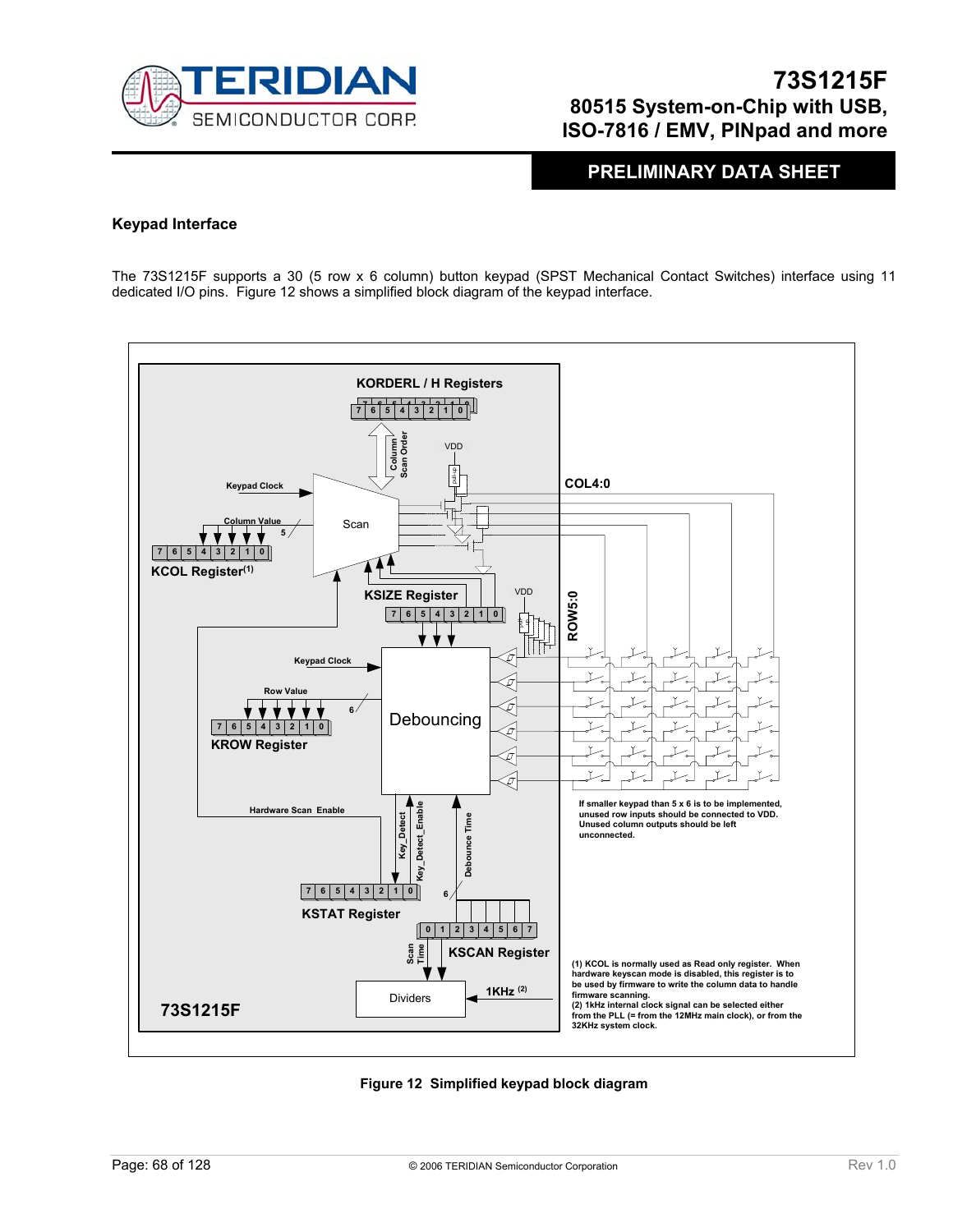

### **PRELIMINARY DATA SHEET**

There are 5 drive lines (outputs) corresponding to columns and 6 sense lines(inputs) corresponding to rows. Hysteresis and pull-ups are provided on all inputs (rows), which eliminate the need for external resistors in the keypad. Key scanning happens by asserting one of the 5 column lines low and looking for a low on a sense line indicating that a key is pressed (switch closed) at the intersection of the drive/sense (col/row) line in the keypad. Key detection is performed by hardware with an incorporated debounce timer. Debouncing time is adjustable through the KSCAN Register. Internal hardware circuitry performs column scanning at an adjustable scanning rate and column scanning order through registers KSCAN and KORDERL / KORDERH. Key scanning is disabled at reset and must be enabled by firmware. When a valid key is detected, an interrupt is generated and the valid value of the pressed key is automatically written into KCOL and KROW registers. The keypad interface uses a 1kHz clock derived from either the 32768Hz crystal or the 12MHz crystal (selection is made external to this block, by setting of the bit 6 – KBEN - in the register MCLKCtl, see oscillator and clock generation section) to carry out scanning and debouncing. The keypad size can be adjusted within KSIZE register.

Normal scanning is performed by hardware when the bit SCNEN is set at 1 in register KSTAT. Figure 13 shows the flowchart of how the hardware scanning operates. In order to minimize power, scanning does not occur until a key-press is detected: Once hardware key scanning is enabled, the hardware drives all column outputs low and waits for a low to be detected on one of the inputs. When a low is detected on any row, and before key scanning starts, the hardware checks that the low level is still detected after a debounce time. The debounce time is defined by firmware in the KSCAN register (bits 7:0, DBTIME). Debounce times from 4ms to 256ms in 4ms increments are supported. If a key is not pressed after the debounce time, the hardware will go back to looking for any input to be low. If a key is confirmed to be pressed, key scanning begins.

Key scanning asserts one of the 5 drive lines (COL 4:0) low and looks for a low on a sense line indicating that a key is pressed at the intersection of the drive/sense line in the keypad. After all sense lines have been checked without a key-press being detected, the next column line is asserted. The time between checking each sense line is the scan time and is defined by firmware in the KSCAN register (bits 0:1 – SCTIME). Scan times from 1ms to 4ms are supported. Scanning order does not affect the scan time. This scanning continues until the entire keypad is scanned. If only one key is pressed, a valid key is detected. Simultaneous key presses are not considered as valid (If two keys are pressed, no key is reported to firmware).

Possible scrambling of the column scan order is provided by means of KORDERL and KORDERH registers that define the order of column scanning. Values in these registers must be updated every time a new keyboard scan order is desired. It is not possible to change the order of scanning the sense lines.

The column and row intersection for the detected valid key are stored in the KCOL and KROW registers. When a valid key is detected an interrupt is generated. Firmware can then read those registers to determine which key had been pressed. After reading the KCOL and KROW registers, the firmware can update the KORDERL / KORDERH registers if a new scan order is needed.

When the SCNEN bit is enabled in the KSTAT register, the KCOL and KROW registers are only updated after a valid key has been identified. The hardware does not wait for the firmware to service the interrupt in order to proceed with the key scanning process. Once the valid key (or invalid key – e.g. two keys pressed) is detected, the hardware waits for the key to be released. Once the key is released, the debounce timer is started. If the key is not still released after the debounce time, the debounce counter starts again. After a key release, all columns will be driven low as before and the process will repeat waiting for any key to be pressed.

When SCNEN bit is disabled, all drive outputs are set to the value in KCOL register. If firmware clears the SCNEN bit in the middle of a key scan, the KCOL register contains the last value stored in there which will then be reflected on the output pins.

A bypass mode is provided so that the firmware can do the key scanning manually (SCNEN bit must be cleared). In bypass mode, the firmware writes/reads the Column and Row registers to perform the key scanning.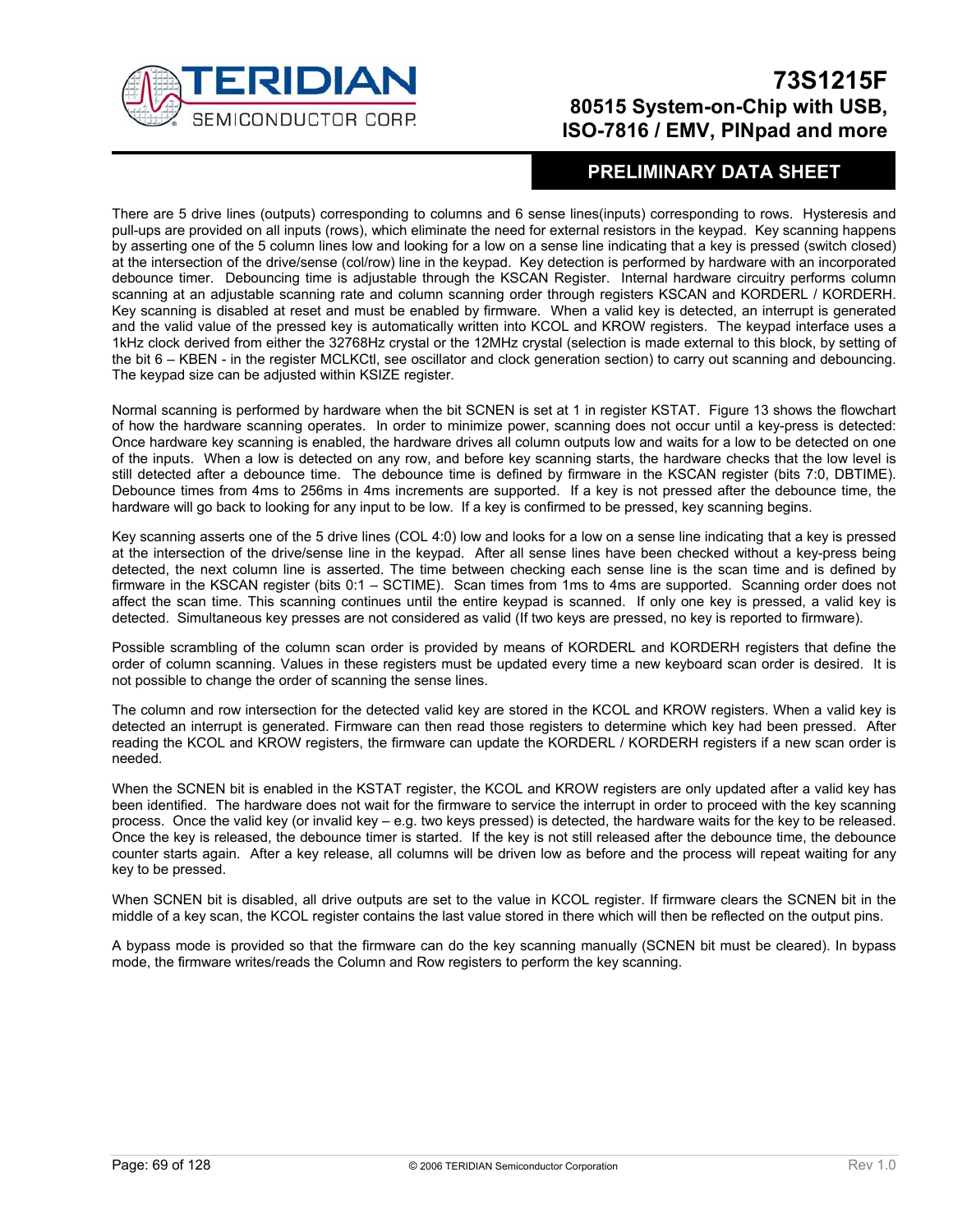





**Figure 13: Keypad interface flow chart**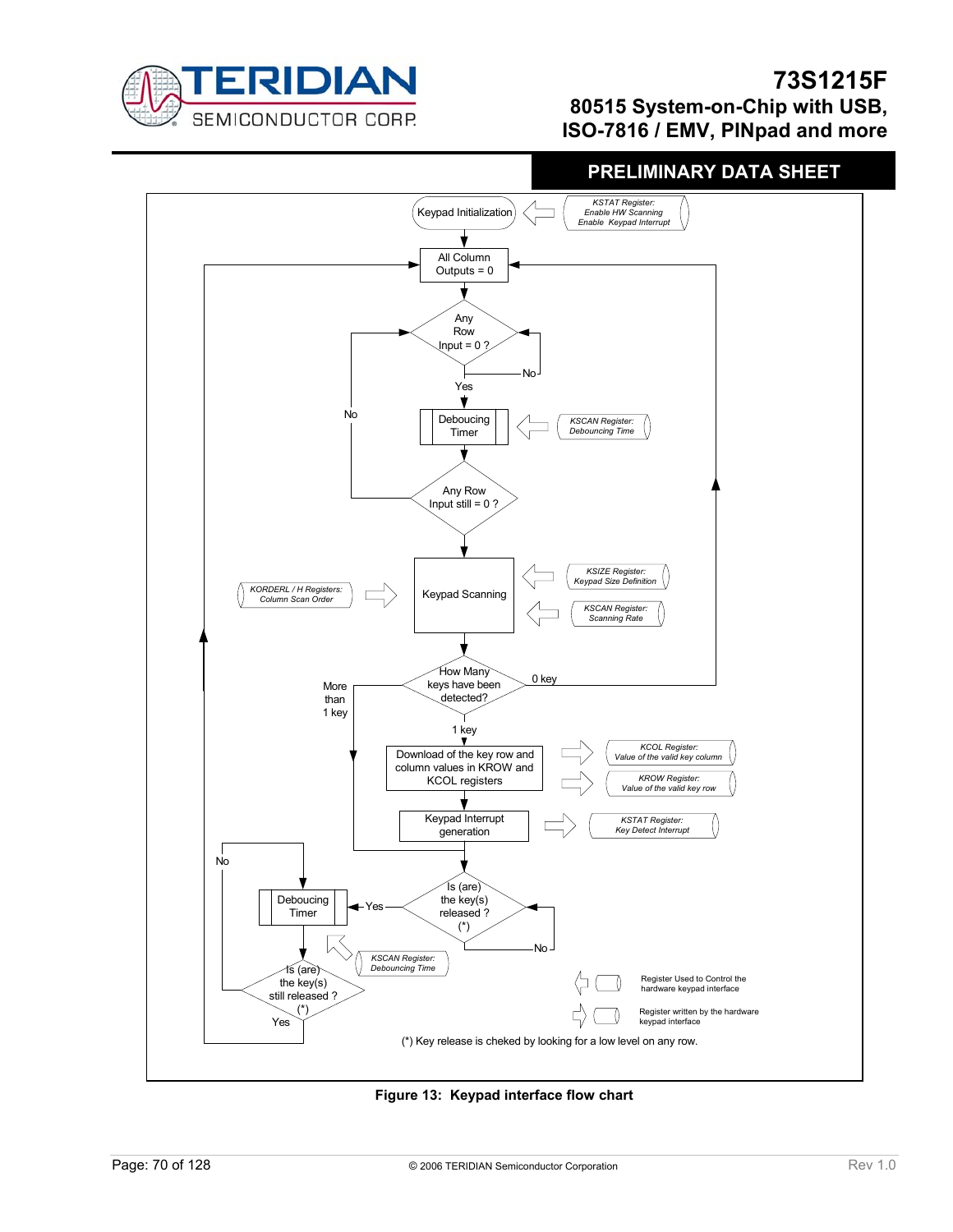

### **PRELIMINARY DATA SHEET**

### **Keypad Column Register (KCOL): 0xD1** Å **0x1F**

| <b>MSB</b>               |                          |  |                                                                                                                         |  |
|--------------------------|--------------------------|--|-------------------------------------------------------------------------------------------------------------------------|--|
| $\overline{\phantom{0}}$ | $\overline{\phantom{a}}$ |  | $\overline{1}$ $\overline{1}$ COL.4 $\overline{1}$ COL.3 $\overline{1}$ COL.2 $\overline{1}$ COL.1 $\overline{1}$ COL.0 |  |
|                          |                          |  |                                                                                                                         |  |

**Table 97: The KCOL Register** 

This register contains the value of the column of a key detected as valid by the hardware. In bypass mode, this register firmware writes directly this register to carry out manual scanning.

| <b>Bit</b> | <b>Symbol</b> | <b>Function</b>                                                                                            |  |  |  |  |
|------------|---------------|------------------------------------------------------------------------------------------------------------|--|--|--|--|
| KCOL.7     |               |                                                                                                            |  |  |  |  |
| KCOL.6     |               |                                                                                                            |  |  |  |  |
| KCOL.5     |               |                                                                                                            |  |  |  |  |
| KCOL.4     | COL.4         | Drive lines bit mapped to corresponding with pins COL(4:0). When a                                         |  |  |  |  |
| KCOL.3     | COL.3         | key is detected firmware reads this register to determine column. In                                       |  |  |  |  |
| KCOL.2     | COL.2         | bypass (S/W keyscan) mode, Firmware writes this register directly.                                         |  |  |  |  |
| KCOL.1     | COL.1         | $0x1E = COL(0)$ low, all others high. $0x0F = COL(4)$ low, all others high.<br>$0x1F = COL(4:0)$ all high. |  |  |  |  |
| KCOL.0     | COL.0         |                                                                                                            |  |  |  |  |

### **Table 98: The KCOL Register Bit Functions**

### **Keypad Row Register (KROW): 0xD2** Å **0x3F**



### **Table 99: The KROW Register**

This register contains the value of the row of a key detected as valid by the hardware. In bypass mode, this register firmware reads directly this register to carry out manual detection.

| <b>Bit</b>        | <b>Symbol</b>    | <b>Function</b>                                                                                                                                                                                                                                                   |  |  |  |  |  |
|-------------------|------------------|-------------------------------------------------------------------------------------------------------------------------------------------------------------------------------------------------------------------------------------------------------------------|--|--|--|--|--|
| KROW.7            |                  |                                                                                                                                                                                                                                                                   |  |  |  |  |  |
| KROW.6            |                  |                                                                                                                                                                                                                                                                   |  |  |  |  |  |
| KROW.5            | ROW.6            |                                                                                                                                                                                                                                                                   |  |  |  |  |  |
| KROW.4            | ROW.4            | Sense lines bit mapped to correspond with pins ROW(5:0). When key                                                                                                                                                                                                 |  |  |  |  |  |
| KROW.3            | ROW.3            | detected, firmware reads this register to determine row. In bypass<br>mode, firmware reads rows and has to determine if there was a key<br>press or not. $0x3E = ROW(0)$ low, all others high. $0x1F = ROW(5)$<br>low, all others high. 0x3F = ROW(5:0) all high. |  |  |  |  |  |
| KROW <sub>2</sub> | ROW <sub>2</sub> |                                                                                                                                                                                                                                                                   |  |  |  |  |  |
| KROW.1            | ROW.1            |                                                                                                                                                                                                                                                                   |  |  |  |  |  |
| KROW.0            | ROW.0            |                                                                                                                                                                                                                                                                   |  |  |  |  |  |

### **Table 100: The KROW Register Bit Functions**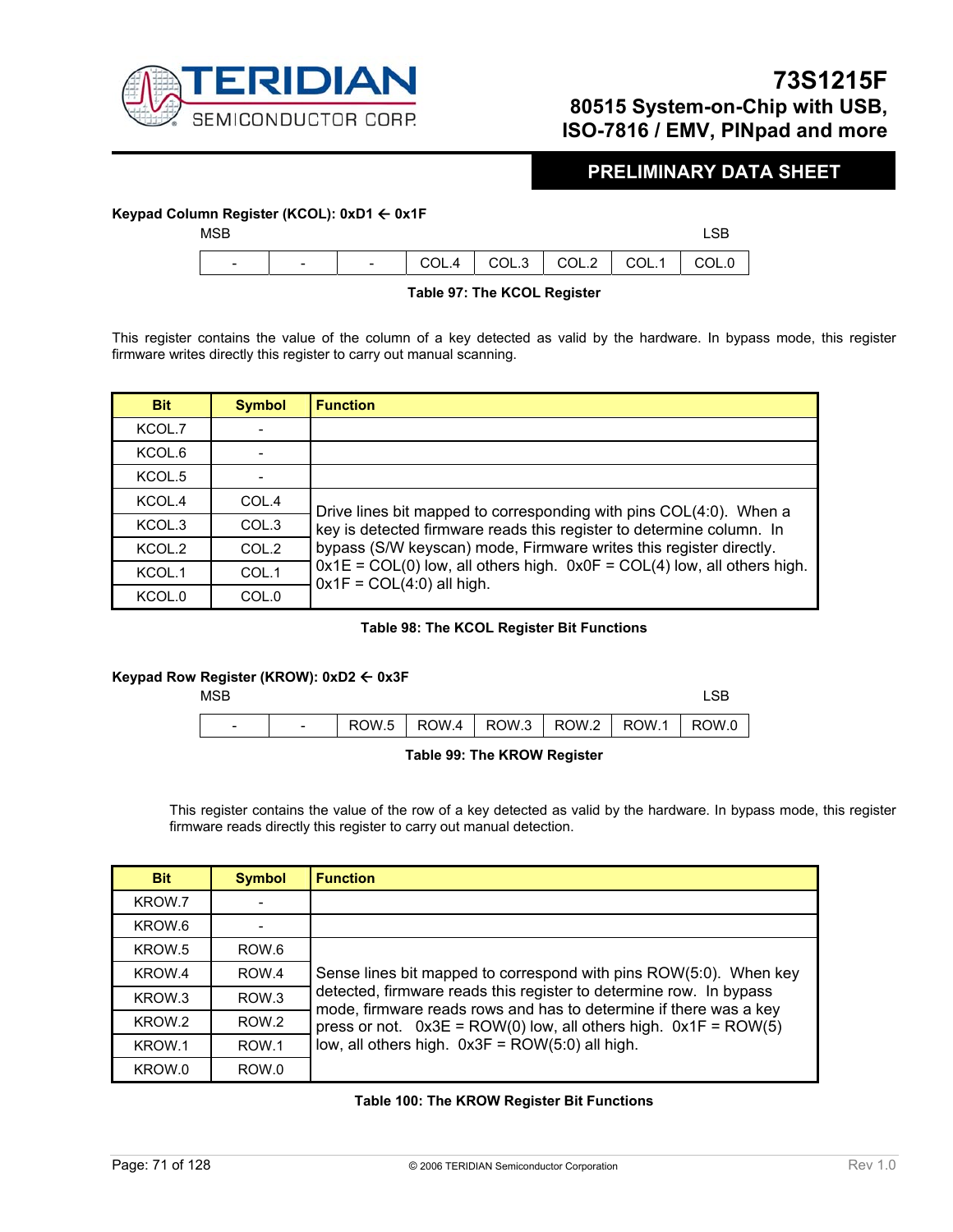

### **PRELIMINARY DATA SHEET**

# **Keypad Scan Time Register (KSCAN): 0xD3 ← 0x00**<br>MSB

| <b>MSB</b> |                                                                                       |  |  |  |
|------------|---------------------------------------------------------------------------------------|--|--|--|
|            | DBTIME.5   DBTIME.4   DBTIME.3   DBTIME.2   DBTIME.1   DBTIME.0   SCTIME.1   SCTIME.0 |  |  |  |
|            |                                                                                       |  |  |  |

### **Table 101: The KSCAN Register**

This register contains the values of scanning time and debouncing time.

| <b>Bit</b> | <b>Symbol</b> | <b>Function</b>                                                                                                                                                          |  |  |
|------------|---------------|--------------------------------------------------------------------------------------------------------------------------------------------------------------------------|--|--|
| KSCAN.7    | DBTIME.5      |                                                                                                                                                                          |  |  |
| KSCAN.6    | DBTIME.4      |                                                                                                                                                                          |  |  |
| KSCAN.5    | DBTIME.3      | De-bounce time in 4ms increments. $1 = 4$ ms De-bounce time,<br>$0x3F = 252ms$ , $0x00 = 256ms$ . Key presses and key releases are<br>de-bounced by this amount of time. |  |  |
| KSCAN.4    | DBTIME.2      |                                                                                                                                                                          |  |  |
| KSCAN.3    | DBTIME.1      |                                                                                                                                                                          |  |  |
| KSCAN.2    | DBTIME.0      |                                                                                                                                                                          |  |  |
| KSCAN.1    | SCTIME.1      | Scan time in ms. $01 = 1$ ms, $02 = 2$ ms, $00 = 3$ ms, $00 = 4$ ms. Time                                                                                                |  |  |
| KSCAN.0    | SCTIME.0      | between checking each key during keypad scanning.                                                                                                                        |  |  |

### **Table 102: The KSCAN Register Bit Functions**

### **Keypad Control/Status Register (KSTAT): 0xD4** Å **0x00**

| <b>MSB</b> |                          |                          |                          |         |          |        | LSB        |
|------------|--------------------------|--------------------------|--------------------------|---------|----------|--------|------------|
| -          | $\overline{\phantom{a}}$ | $\overline{\phantom{0}}$ | $\overline{\phantom{0}}$ | KEYCI K | HWSCEN I | KEYDET | <b>TFN</b> |

**Table 103: The KSTAT Register**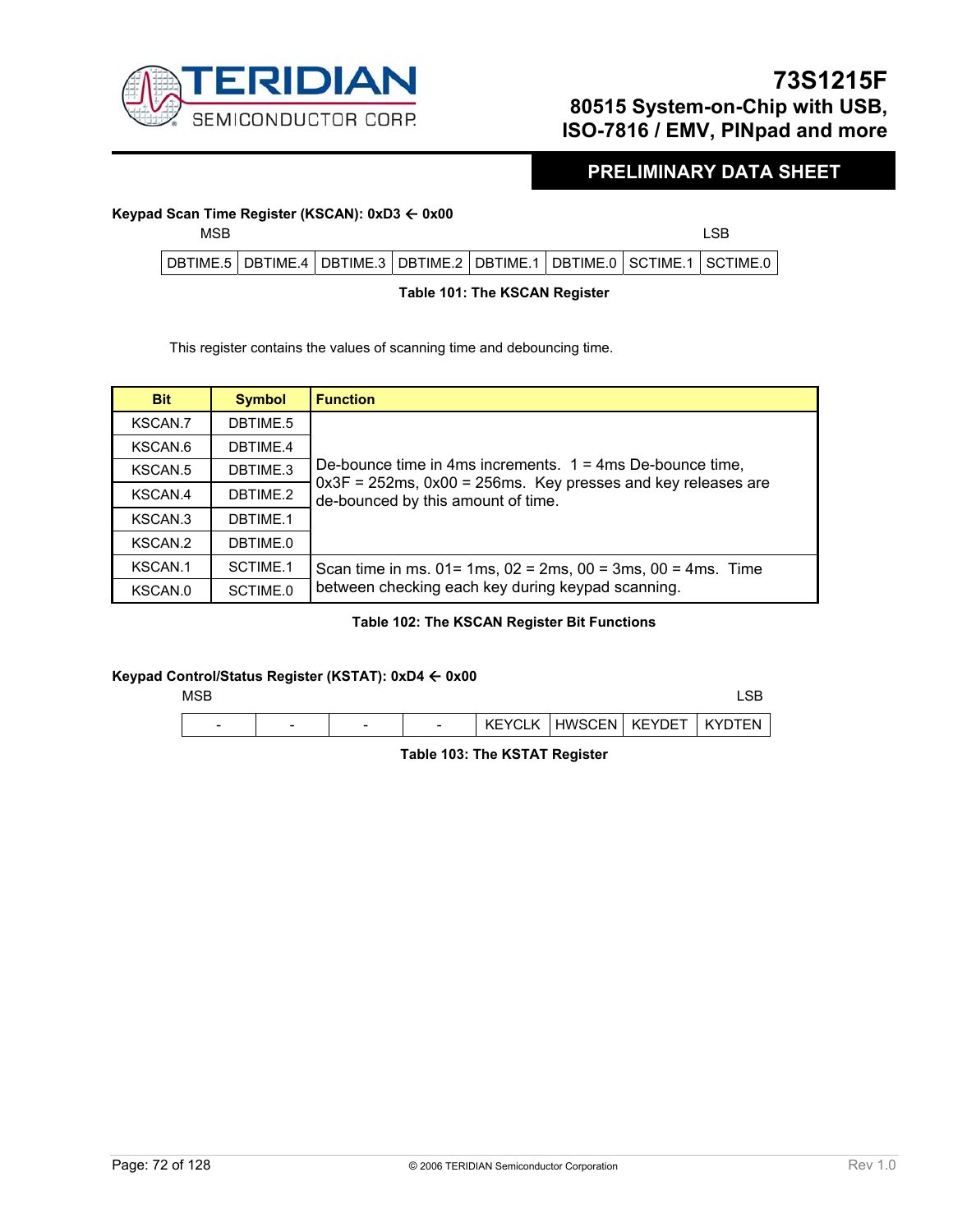

### **PRELIMINARY DATA SHEET**

This register is used to control the hardware keypad scanning and detection capabilities, as well as the keypad interrupt control and status

| <b>Bit</b>         | <b>Symbol</b> | <b>Function</b>                                                                                                                                                                                                                                                                                                                                                                                                                                                                                                                                                                                                                        |
|--------------------|---------------|----------------------------------------------------------------------------------------------------------------------------------------------------------------------------------------------------------------------------------------------------------------------------------------------------------------------------------------------------------------------------------------------------------------------------------------------------------------------------------------------------------------------------------------------------------------------------------------------------------------------------------------|
| KSTAT.7            |               |                                                                                                                                                                                                                                                                                                                                                                                                                                                                                                                                                                                                                                        |
| KSTAT.6            |               |                                                                                                                                                                                                                                                                                                                                                                                                                                                                                                                                                                                                                                        |
| KSTAT <sub>5</sub> |               |                                                                                                                                                                                                                                                                                                                                                                                                                                                                                                                                                                                                                                        |
| KSTAT.4            |               |                                                                                                                                                                                                                                                                                                                                                                                                                                                                                                                                                                                                                                        |
| KSTAT.3            | <b>KEYCLK</b> | The current state of the keyboard clock can be read from this bit.                                                                                                                                                                                                                                                                                                                                                                                                                                                                                                                                                                     |
| KSTAT.2            | <b>HWSCEN</b> | Hardware Scan Enable - When set, the hardware will perform automatic<br>key scanning. When cleared, the firmware must perform the key<br>scanning manually (bypass mode).                                                                                                                                                                                                                                                                                                                                                                                                                                                              |
| KSTAT <sub>1</sub> | <b>KFYDFT</b> | Key Detect - When $HWSCEN = 1$ this bit is set causing an interrupt that<br>indicates a valid key press was detected and the key location can be<br>read from the Keypad Column and Row registers. When HWSCEN = 0,<br>this bit is an interrupt which indicates a falling edge on any Row input if<br>all Row inputs had been high previously (note: multiple Key Detect<br>interrupts may occur in this case due to the keypad switch bouncing).<br>In all cases, this bit is cleared when read. When $HWSCEN = 0$ and the<br>keypad interface 1kHz clock is disabled, a key press will still set this bit<br>and cause an interrupt. |
| KSTAT.0            | <b>KYDTEN</b> | Key Detect Enable - When set, the KEYDET bit can cause an interrupt<br>and when cleared the KEYDET cannot cause an interrupt. KEYDET can<br>still get set even if the interrupt is not enabled.                                                                                                                                                                                                                                                                                                                                                                                                                                        |

#### **Table 104: The KSTAT Register Bit Functions**

#### **Keypad Scan Time Register (KSIZE): 0xD5** Å **0x00**

 $MSB$  respectively. The contract of the contract of the contract of the contract of the contract of the contract of the contract of the contract of the contract of the contract of the contract of the contract of the contra

| - | $\overline{\phantom{0}}$ |  | ROWSIZ.   ROWSIZ.   ROWSIZ.   COLSIZ.2   COLSIZ.1   COLSIZ.0 |  |  |
|---|--------------------------|--|--------------------------------------------------------------|--|--|
|   |                          |  |                                                              |  |  |

**Table 105: The KSIZE Register**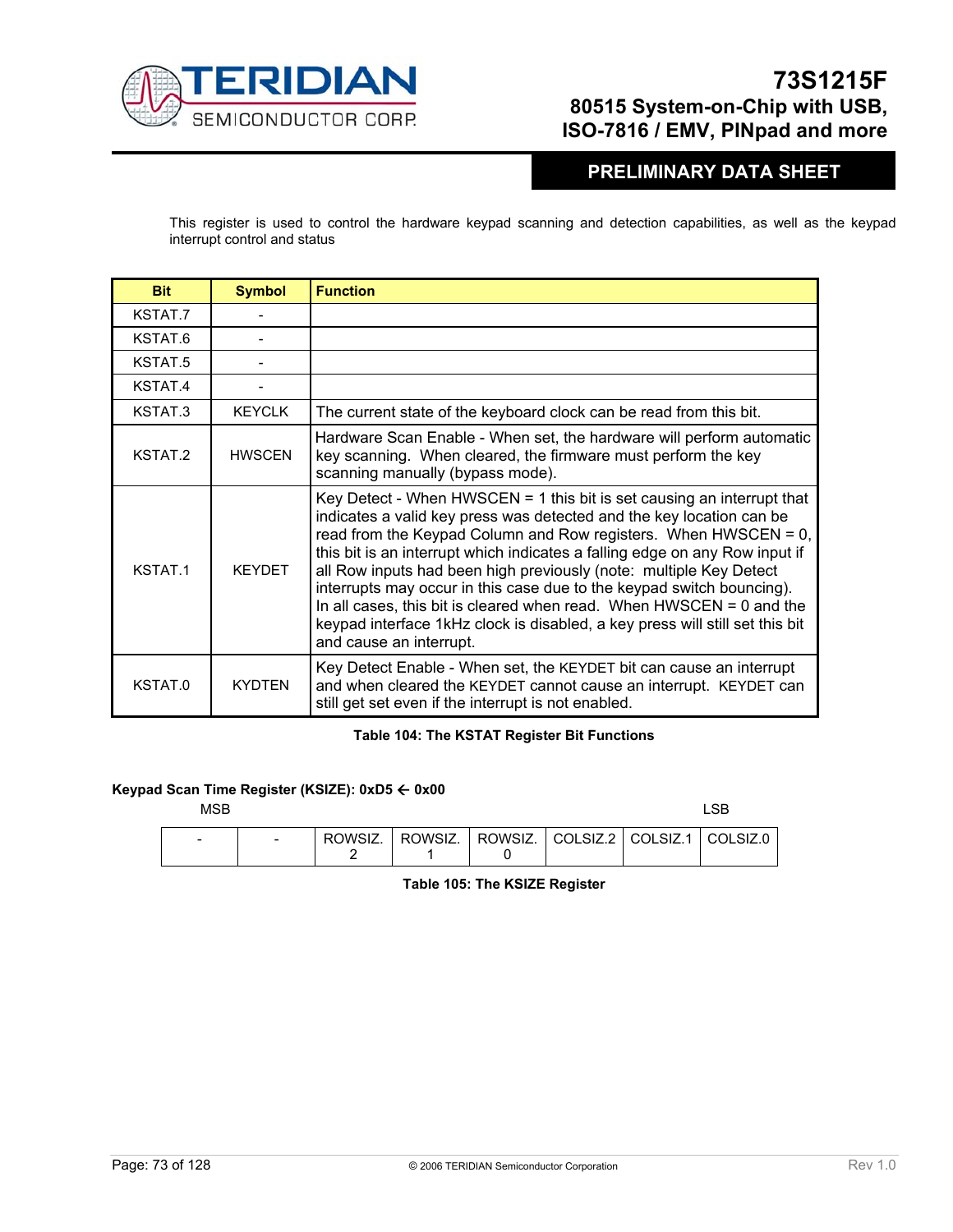

### **PRELIMINARY DATA SHEET**

This register is not applicable when HWSCEN is not set. Unused row inputs should be connected to VPD.

| <b>Bit</b> | <b>Symbol</b> | <b>Function</b>                                                     |  |  |  |
|------------|---------------|---------------------------------------------------------------------|--|--|--|
| KSIZE.7    |               |                                                                     |  |  |  |
| KSIZE.6    |               |                                                                     |  |  |  |
| KSIZE.5    | ROWSIZ.2      | Defines the number of rows in the keypad. Maximum number is 6 given |  |  |  |
| KSIZE.4    | ROWSIZ.1      | the number of row pins on the package. Allows for a reduced keypad  |  |  |  |
| KSIZE.3    | ROWSIZ.0      | size for scanning.                                                  |  |  |  |
| KSIZE.2    | COLSIZ.2      | Defines the number of columns in the keypad. Maximum number is 5    |  |  |  |
| KSIZE.1    | COLSIZ.1      | given the number of column pins on the package. Allows for a        |  |  |  |
| KSIZE.0    | COLSIZ.0      | reduced keypad size for scanning.                                   |  |  |  |

#### **Table 106: The KSIZE Register Bit Functions**

#### **Keypad Column LS Scan Order Register (KORDERL): 0xD6** Å **0x00**

| MSB |                                                                       |  |  | _SB |
|-----|-----------------------------------------------------------------------|--|--|-----|
|     | 3COL.1   3COL.0   2COL.2   2COL.1   2COL.0   1COL.2   1COL.1   1COL.0 |  |  |     |

**Table 107: The KORDERL Register** 

#### **Keypad Column MS Scan Order Register (KORDERM): 0xD7** Å **0x00**

| <b>MSB</b> | <b>LSB</b> |
|------------|------------|
|            | _____      |

| $5$ COL.2 $\,$ 5COL.1 $\,$ 5COL.0 $\,$ 4COL.2 $\,$ 4COL.1 $\,$ 4COL.0 $\,$ 3COL.2 |  |  |  |  |
|-----------------------------------------------------------------------------------|--|--|--|--|
|                                                                                   |  |  |  |  |

**Table 108: The KORDERN Register**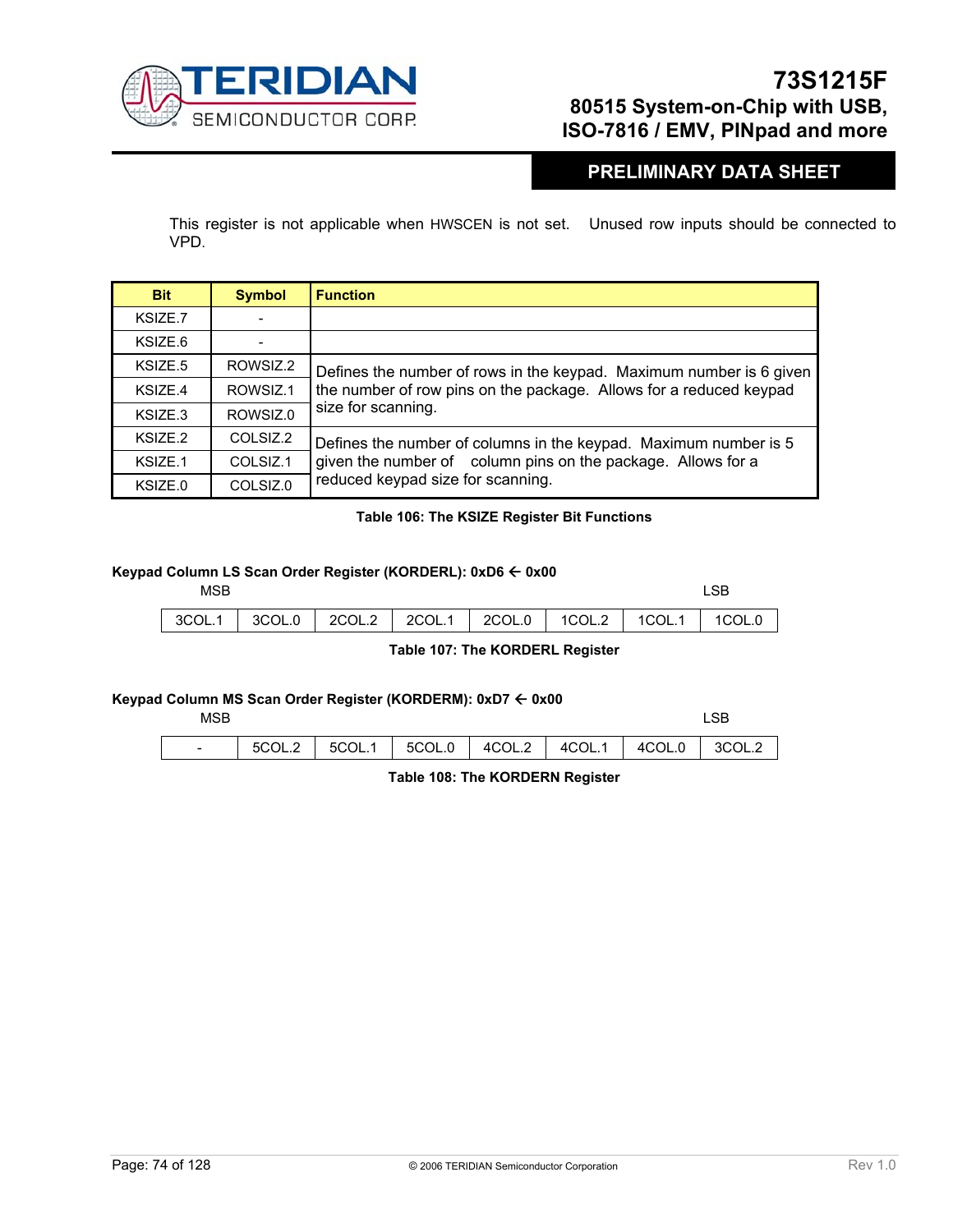

### **PRELIMINARY DATA SHEET**

In registers KORDERL and KORDERM Column Scan Order(14:0) is grouped into 5 sets of 3 bits each. Each set determines which column (COL(4:0) pin) to activate by loading the column number into the 3 bits. When in HW\_Scan\_Enable mode, the hardware will step through the sets from 1Col to 5Col (up to the number of columns in Colsize) and scan the column defined in the 3 bits. To scan in sequential order, set a counting pattern with 0 in set 0, and 1 in set 1,and 2 in set 2, and 3 in set 3, and 4 in set 4. The firmware should update this as part of the interrupt service routine so that the new scan order is loaded prior to the next key being pressed. For example, to scan COL(0) first, 1Col(2:0) should be loaded with 000'b. To scan COL(4) fifth, 5Col(2:0) should be loaded with 100'b.

| <b>Bit</b> | <b>Symbol</b> | <b>Function</b>                  |  |
|------------|---------------|----------------------------------|--|
| KORDERL.7  | 3COL.1        | Column to scan $3rd$ (lsb's).    |  |
| KORDERL.6  | 3COL.0        |                                  |  |
| KORDERL.5  | 2COL.2        |                                  |  |
| KORDERL.4  | 2COL.1        | Column to scan $2^{nd}$ .        |  |
| KORDERL.3  | 2COL.0        |                                  |  |
| KORDERL.2  | 1COL.2        |                                  |  |
| KORDERL.1  | 1COL.1        | Column to scan 1 <sup>st</sup> . |  |
| KORDERL.0  | 1COL.0        |                                  |  |

#### **Table 109: The KORDERL Register Bit Functions**

| <b>Bit</b> | <b>Symbol</b> | <b>Function</b>                |
|------------|---------------|--------------------------------|
| KORDERH.7  |               |                                |
| KORDERH.6  | 5COL.2        |                                |
| KORDERH.5  | 5COL.1        | Column to scan $5th$ .         |
| KORDERH.4  | 5COL.0        |                                |
| KORDERH.3  | 4COL.2        |                                |
| KORDERH.2  | 4COL.1        | Column to scan $4th$ .         |
| KORDERH.1  | 4COL.0        |                                |
| KORDERH.0  | 3COL.2        | Column to scan $3^{rd}$ (msb). |

#### **Table 110: The KORDERH Register Bit Functions**

#### **Emulator Port**

The emulator port, consisting of the pins E\_RST, E\_TCLK and E\_RXTX provides control of the MPU through an external incircuit emulator. The E\_TBUS[3:0] pins, together with the E\_ISYNC/BRKRQ add trace capability to the emulator. The emulator port is compatible with the ADM51 emulators manufactured by Signum Systems.

The signals of the emulator port have weak pull-ups. Adding resistor footprints for signals E\_RST, E\_TCLK and E\_RXTX on the PCB is recommended. If necessary, adding 1kΩ pull-up resistors will help the emulator operate normally if a problem arises.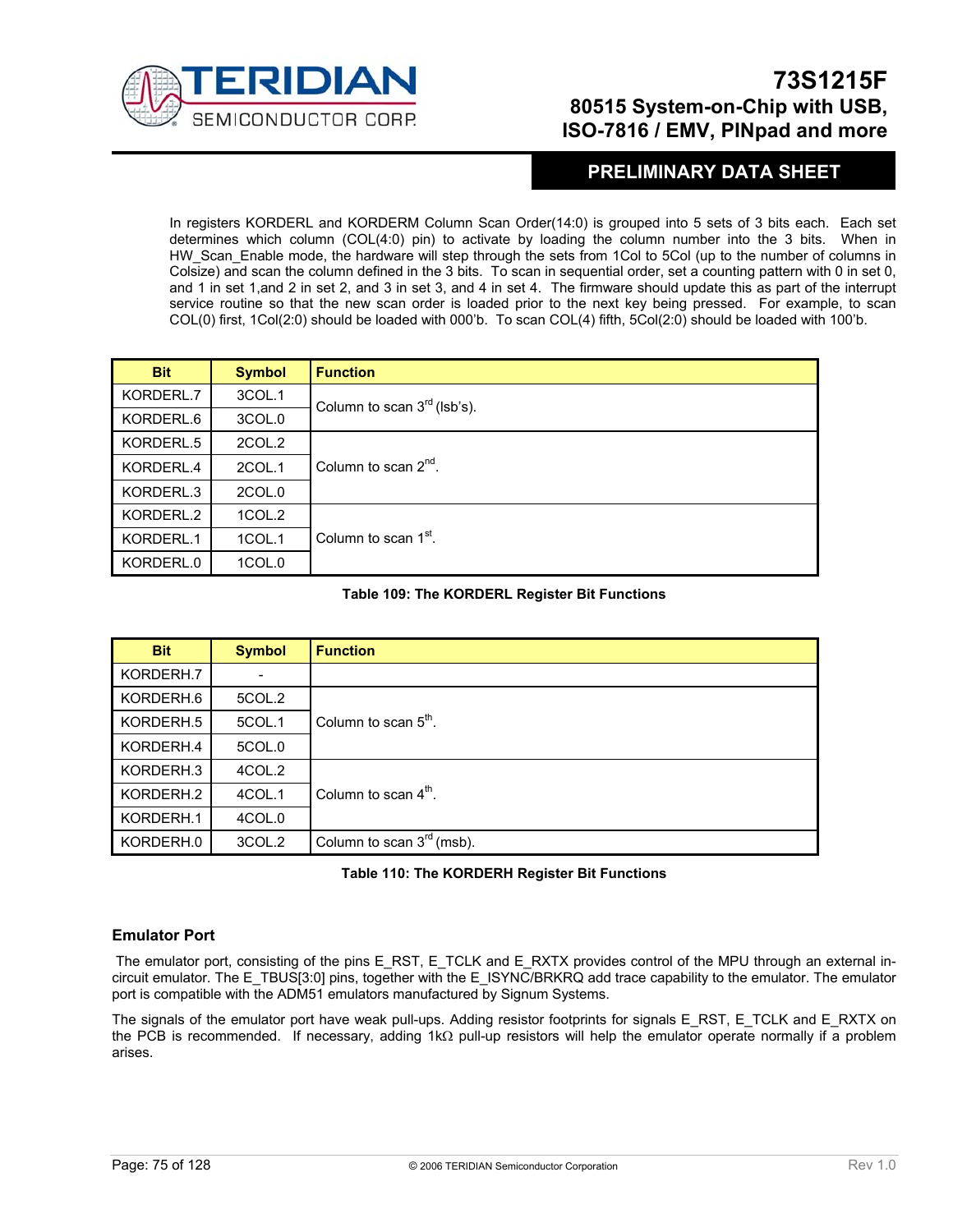

### **PRELIMINARY DATA SHEET**

#### **USB Interface**

The 73S1215F provides a single interface, full speed -12Mbps - USB device port as per USB Spec 2.0 (backward compatible with USB 1.1). USB circuitry gathers the transceiver, the Serial Interface Engine (SIE), and the data buffers. An internal pullup to  $V_{DD}$  on D+ indicates that the device is a full speed device attached to the USB bus (allows full speed recognition by the host without adding any external components). When using the USB interface,  $V_{\text{PD}}$  must be between 3.0V – 3.6V in order to meet the USB VOH requirement. The interface is highly configurable under firmware control. Control (Endpoint 0), Interrupt IN, Bulk IN and Bulk OUT transfers are supported. Four endpoints are supported and are configured by firmware:

- Endpoint 0, the default (Control) endpoint as required by the USB spec, is used to exchange control and status information between the 73S1215F and the USB host.
- Bulk IN Endpoint #1
- Bulk OUT Endpoint #1
- Interrupt IN Endpoint #2

The USB block contains several FIFOs used for communication.

- There is a 128 byte RAM FIFO for each BULK endpoint. Maximum Bulk packet size is 64 bytes.
- There is a 32 byte RAM FIFO for the interrupt endpoint. Maximum Interrupt packet size is 16 bytes.
- There is a 16 byte RAM FIFO for the control endpoint. Maximum Control packet size is 16 bytes.

Figure 14 shows the simplified block diagram of the USB interface.



**Figure 14: USB Block Diagram**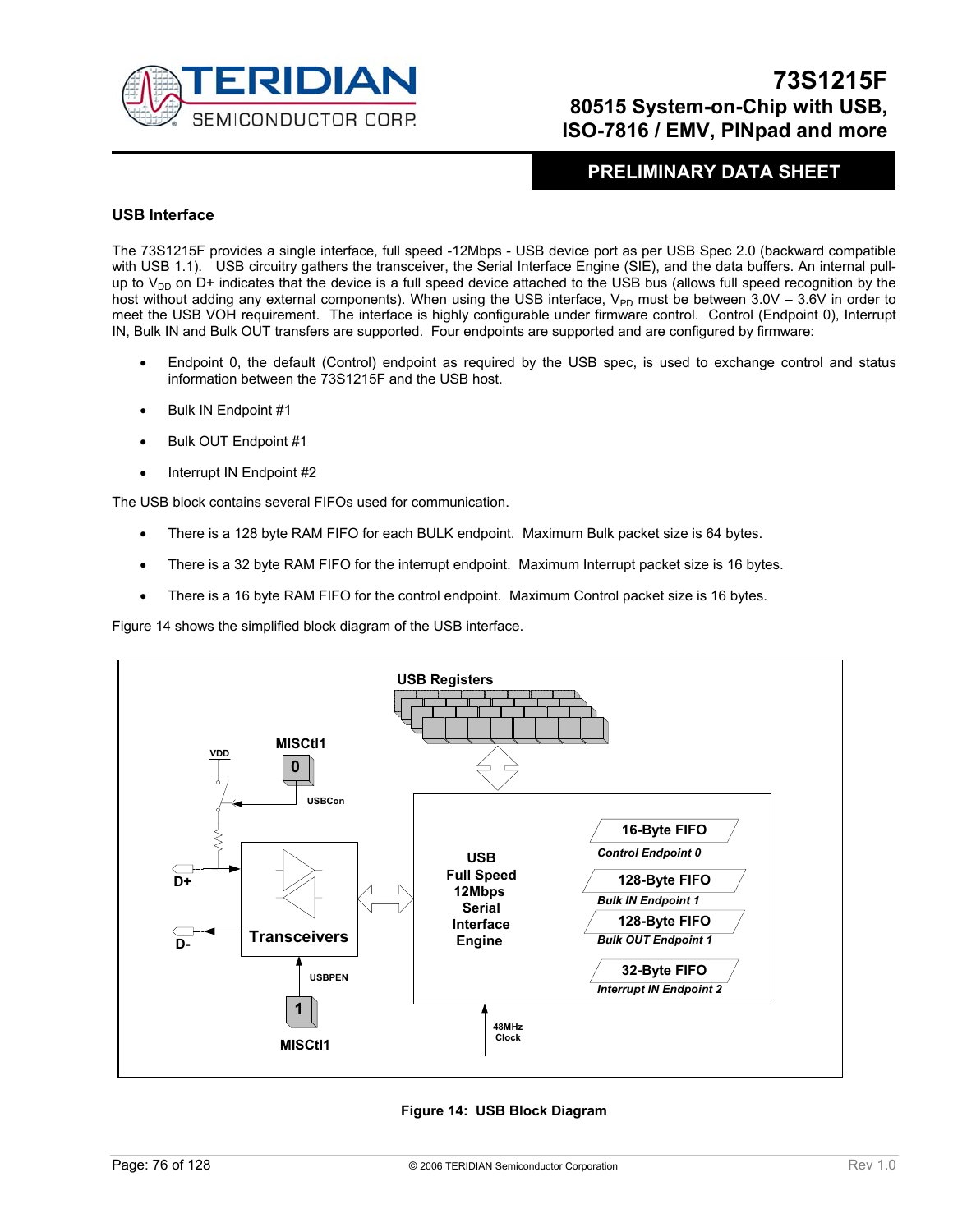

### **PRELIMINARY DATA SHEET**

USB interface consists in a SIE that handles NRZI encoding/decoding, bit stuffing / unstuffing, and CRC generation/checking. It also generates headers for packets to be transmitted and decodes the headers of received packets. An analog transceiver interfaces with the external USB bus. The USB interface hardware performs error checking and removes the USB protocol fields from the incoming messages before passing the data to the firmware. The hardware also adds the USB protocol fields to the outgoing messages coming from the firmware. The hardware implements NRZI encoding/decoding, CRC checking/generation (both on data and token packets), device address decoding, handshake packet generation, Data0/Data1 toggle synchronization, bit stuffing, bus idle detection and other protocol generation/checking required in Chapter 8 of the USB specification.

The firmware is responsible for servicing and building of the messages required under Chapter 9 of the USB specification. Device configuration is stored in the firmware. Data received from the USB port is stored in the appropriate IN FIFO that is read by the firmware and processed. The messages to be sent back to the USB host are generated by firmware and placed back into the appropriate OUT FIFO. Stall/NAK handshakes are generated as appropriate if the RAM is not available for another message from the USB host. Suspend and resume modes are supported. All register/FIFO spaces are located in Data Memory space. The FIFOs are dedicated for USB storage and are unused in a configuration that is not using USB. All registers in the USB interface are located in external data memory address (XRAM) space starting at address FC00'h.

#### USB Interface Implementation

TERIDIAN Semiconductor provides within the 73S1215F Application Programming Interface, some dedicated software commands to configure the USB interface, to get a status of each USB Endpoint, to stall / unstall portions of the USB, and to send / receive data to / from each endpoint.

USB API entirely manages the USB circuitry, the USB registers and the FIFOs. Use of those commands facilitates USB implementation, without dealing with low-level programming.

#### **Miscellaneous Control Register 1 (MISCtl1): 0xFFF2** Å **0x10**

| <b>MSB</b> |                          |              |        |                          |                          |  |
|------------|--------------------------|--------------|--------|--------------------------|--------------------------|--|
| -          | $\overline{\phantom{0}}$ | <b>FRPFN</b> | FLSH66 | $\overline{\phantom{a}}$ | ANAPEN   USBPEN   USBCON |  |

#### **Table 111: The MISCtl1 Register**

| <b>Bit</b>             | <b>Symbol</b>      | <b>Function</b>                                                                                                                               |
|------------------------|--------------------|-----------------------------------------------------------------------------------------------------------------------------------------------|
| MISC <sub>t11.7</sub>  |                    |                                                                                                                                               |
| MISCt <sub>1.6</sub>   |                    |                                                                                                                                               |
| MISC <sub>t11.5</sub>  | <b>FRPFN</b>       | Flash Read Pulse enable.                                                                                                                      |
| MISC <sub>t11.4</sub>  | FLSH <sub>66</sub> | Flash read pulse.                                                                                                                             |
| MISC <sub>tl</sub> 1.3 |                    |                                                                                                                                               |
| MISC <sub>t11</sub> .2 | <b>ANAPFN</b>      | Analog power enable.                                                                                                                          |
| MISC <sub>t11.1</sub>  | <b>USBPEN</b>      | 0= Enable the USB differential transceiver.                                                                                                   |
| MISC <sub>t11.0</sub>  | <b>USBCON</b>      | 1=Connect pull-up resistor from VDD to D+. If connected, the USB host<br>will recognize the attachment of a USB device and begin enumeration. |

#### **Table 112: The MISCtl0 Bit Functions.**

Note: When using the USB on the 73S1215F, external 27 ohm series resistors must be added to the D+ and D- signals to provide the proper impedance matching on these pins.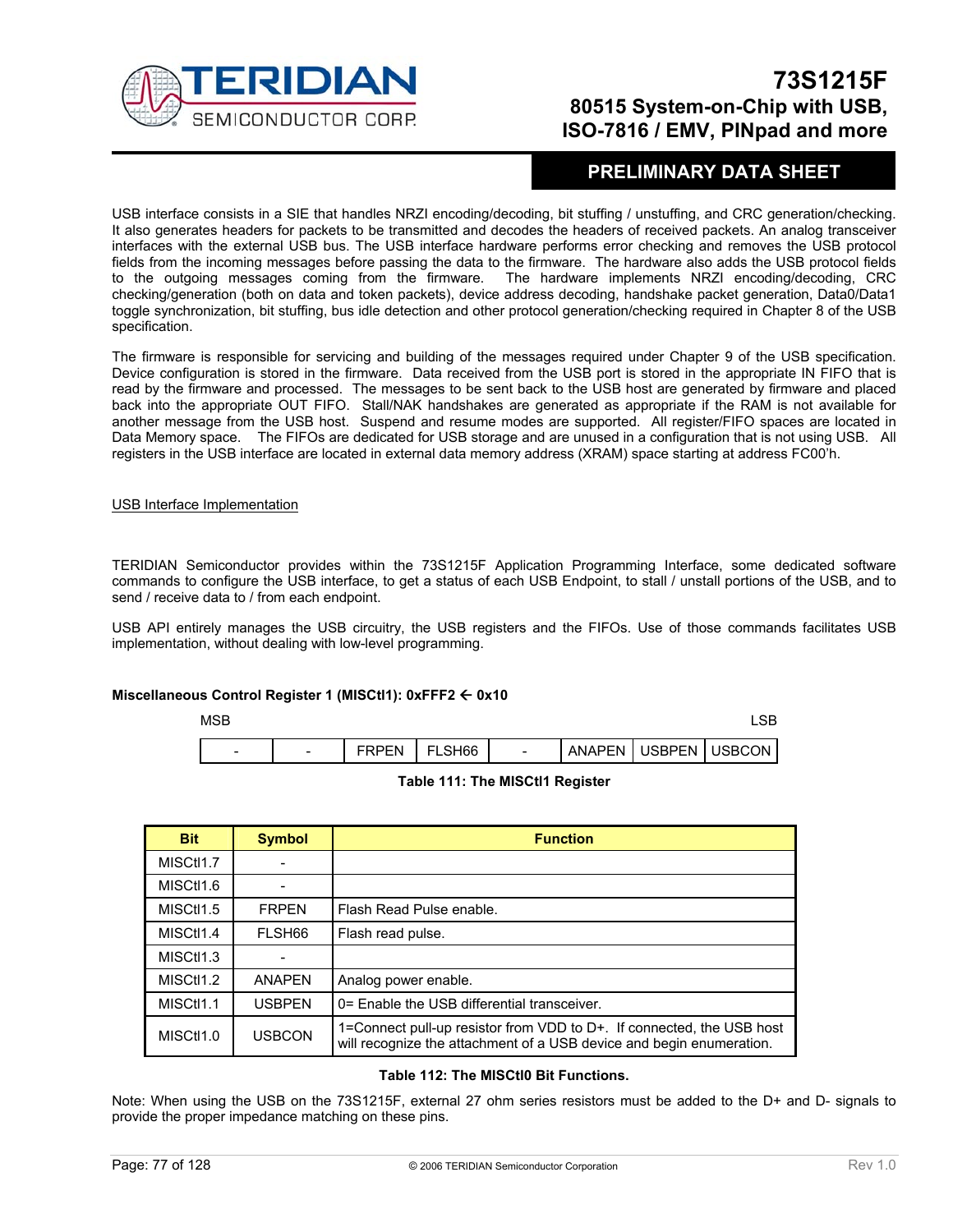

**PRELIMINARY DATA SHEET** 

#### **Smart card interface Function**

The 73S11xxF integrates one ISO-7816 (T=0, T=1) UART, one complete ICC electrical interface as well as an external smart card interface to allow multiple smart cards to be connected using the Teridian 8010 family of interface devices. Figure 15 shows the simplified block diagram of the card circuitry (UART + interfaces), with detail of dedicated XRAM registers.



**Figure 15: Smart Card Interface Block Diagram**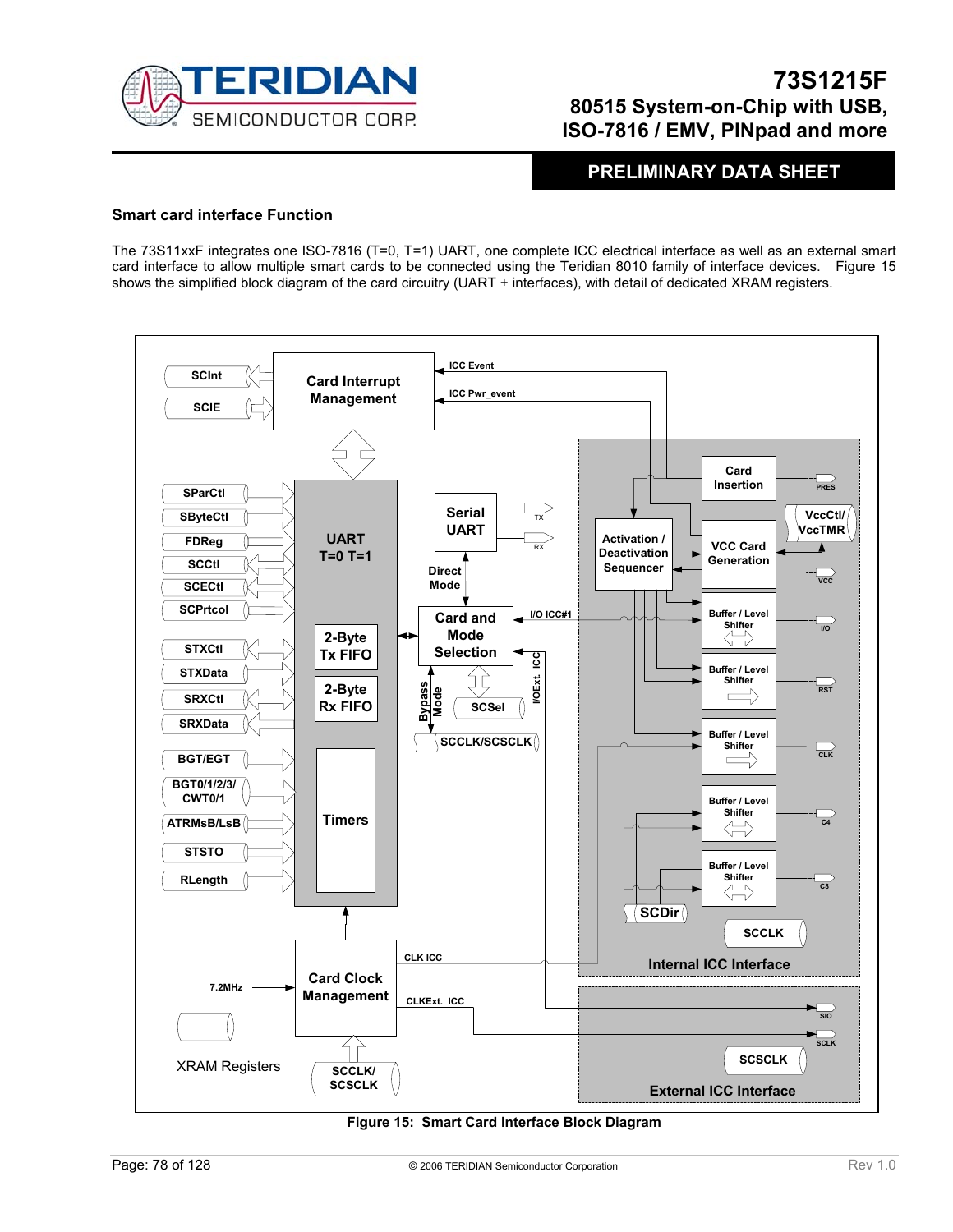

### **PRELIMINARY DATA SHEET**

Card interrupts are managed through two dedicated registers SCIE (Interrupt Enable to define which interrupt is allowed) and SCInt (Interrupt status). They allow the firmware to determine the cause of an interrupt, that can be a card insertion / removal, card power fault, or a transmission (TX) or reception (RX) event / fault. It should be noted that even when card clock is disabled, an ICC interrupt can be generated on a card insertion / removal to allow power saving modes. Card insertion / removal is generated from the respective card switch detection inputs (whose polarity is programmable).

The built-in ICC Interface has a low dropout regulator ( $V_{CC}$  generator) capable of driving 1.8, 3.0 and 5.0V smart cards in accordance with the ISO-7816-3 and EMV4.0 standards. This converter requires a separate 5.0V input supply source designated as VPC. Auxiliary I/O lines C4 and C8 are only provided for the built-in interface. If support for the auxiliary lines is necessary for the external interfaces, they need to be handled manually through the USR GPIO pins. The external 8010 devices directly connect the I/O (SIO) and clock (SCLK) signals and control is handled via the  $I^2C$  interface.

Figure 16 shows how multiple 8010 devices can be connected to the 73S1215F.



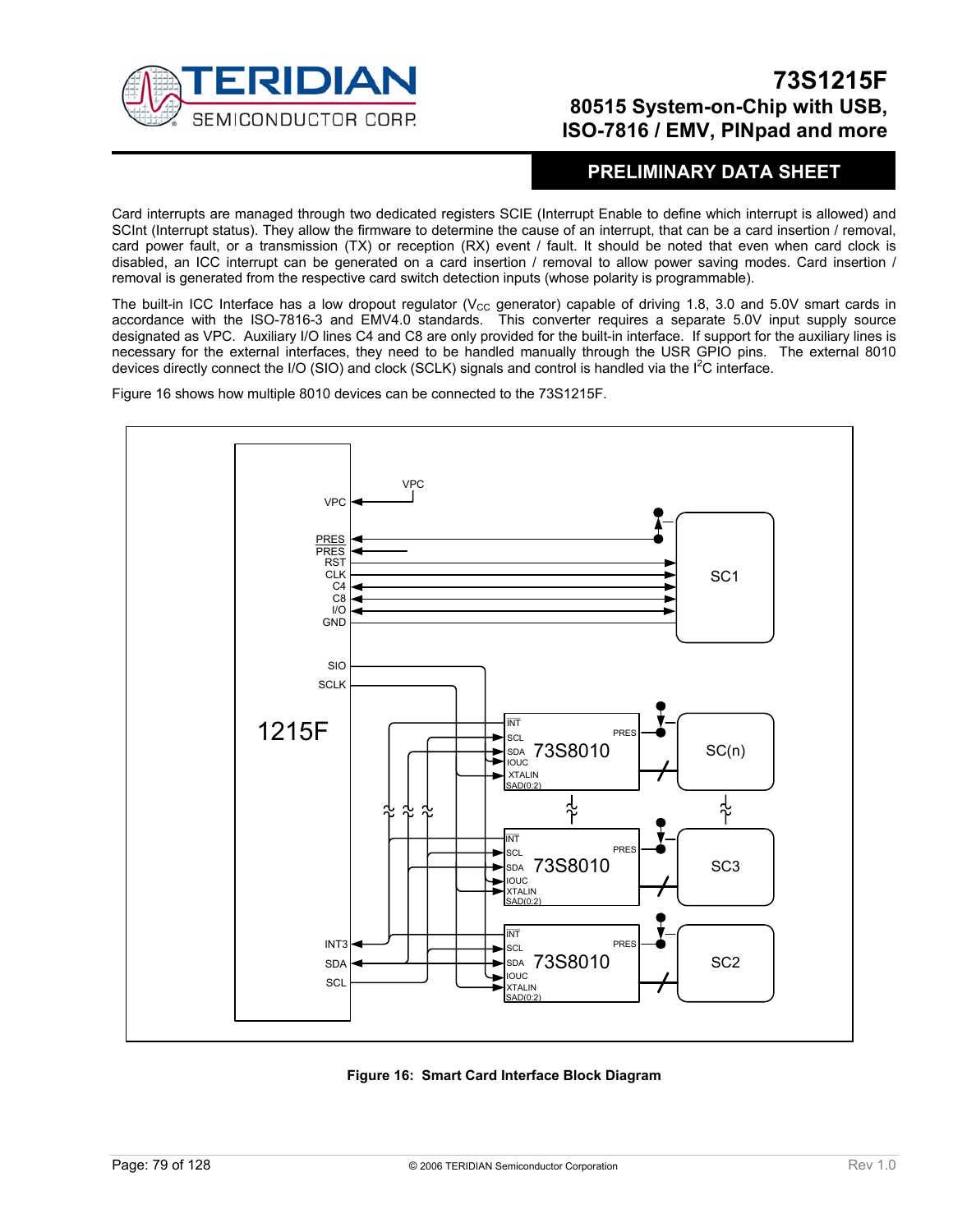

### **PRELIMINARY DATA SHEET**

#### ISO-7816 UART

An embedded ISO-7816 (hardware) UART is provided to control communications between a smart card and the 73S1215F MPU. The UART can be shared between the one built-in ICC interface and the external ICC interface. Selection of the desired interface is made by register SCSel. Control of the external interface is handled by the  $I^2C$  interface for any external 8010 devices. The following is a list of features for the ISO-7816 UART:

- Two-byte FIFO for temporary data storage on both TX and Rx data.
- Parity checking in T=0. This feature can be enabled/disabled by firmware. Parity error reporting to firmware and Break generation to ICC can be controlled independently
- Parity error generation for test purposes.
- Retransmission of last byte if ICC indicates T=0 parity error. This feature can be enabled/disabled by firmware.
- Deletion of last byte received if ICC indicates T=0 parity error. This feature can be enabled/disabled by firmware.
- CRC/LRC generation and checking. CRC/LRC is automatically inserted into T=1 data stream by the hardware. This feature can be enabled/disabled by firmware
- Support baud rates: 115200, 57600, 38400, 28800, 19200, 14400, 9600 under firmware control (assuming 12MHz crystal) with various F/D settings
- Firmware manages F/D. All F/D combinations are supported in which F/D is directly divisible by 31 or 32 (i.e. F/D is a multiple of either 31 or 32).
- Flexible ETU clock generation and control.
- Detection of convention (direct or indirect) character TS. This affects both polarity and order of bits in byte. Convention can be overridden by firmware
- Supports WTX Timeout with an expanded Wait Time Counter (28 bits)
- A Bypass Mode is provided to bypass the hardware UART in order for the software to emulate the UART (for nonstandard operating modes). In such a case, the I/O line value is reflected in SFR SCCtl or SCECtl respectively for the built-in or external interfaces. This mode is appropriate for synchronous and non T=0 / T=1 cards.
- Direct mode allows connecting the I/O line of the selected ICC interface to serial interface TX/RX for direct connection to a host.

The single integrated smart card UART is capable of supporting T=0 and T=1 cards in hardware therefore offloading the bit manipulation tasks from the firmware. The embedded firmware instructs the hardware which smart card it should communicate with at any point in time. Firmware reconfigures the UART as required when switching between smart cards. When the 73S1215F has transmitted a message with an expected response, the firmware should not switch the UART to another smart card until the first smart card has responded. If the smart card responds while another smart card is selected, that first smart card's response will be ignored.

#### Answer To Reset Processing

A card insertion event generates an interrupt to the firmware, which is then responsible for the configuration of the electrical interface, the UART and activation of the card. The activation sequencer goes through the power up sequence as defined in the ISO-7816-3 specification. An asynchronous activation timing diagram is shown in Figure 17. After the card reset is deasserted, the firmware instructs the hardware to look for a TS byte that begins the ATR response. If a response is not provided within the pre-programmed timeout period, an interrupt is generated and the firmware can then take appropriate action, including instructing the 73S1215F to begin a deactivation sequence. Once commanded, the deactivation sequencer goes through the power down sequence as defined in the ISO-7816-3 specification. If an ATR response is received, the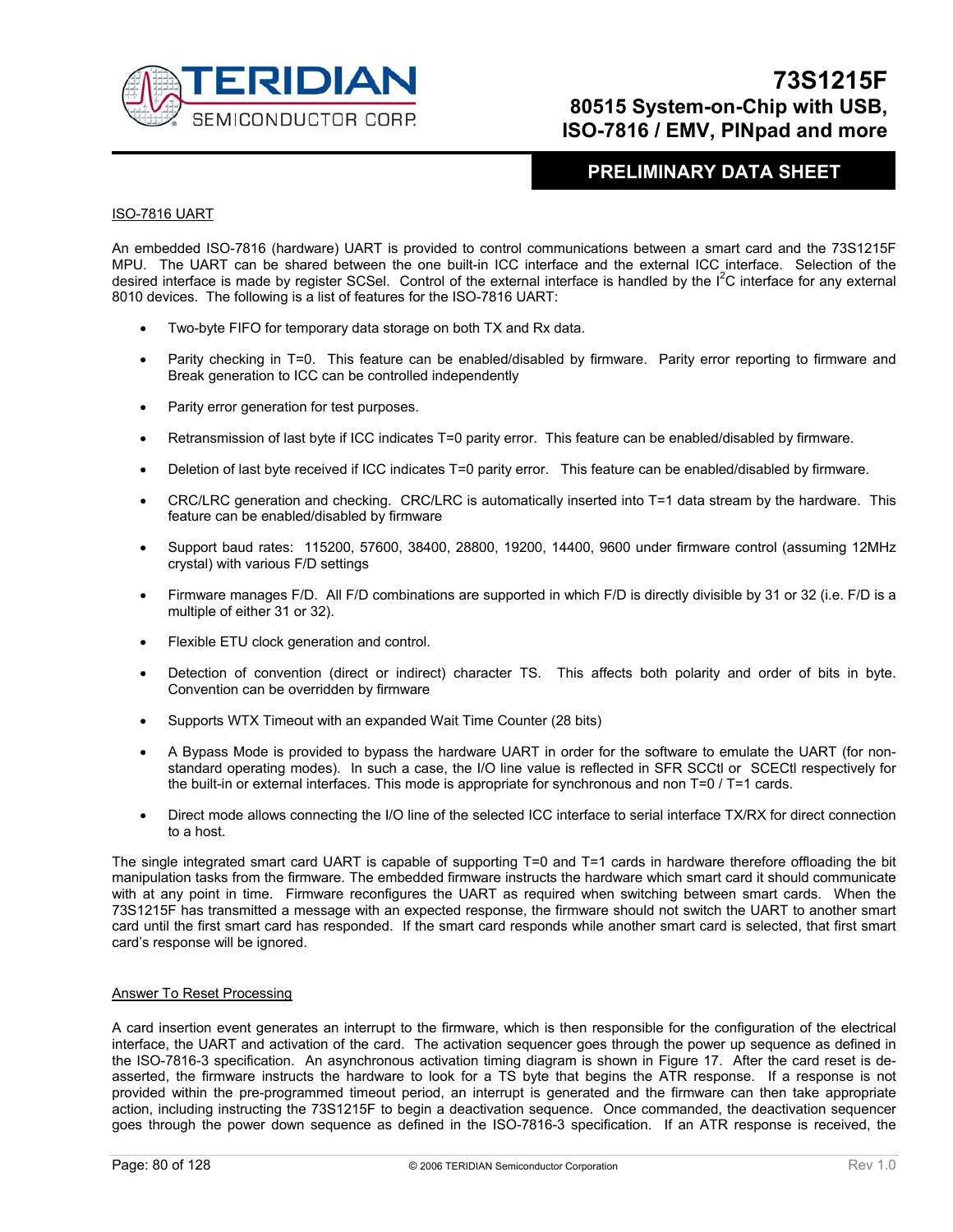

### **PRELIMINARY DATA SHEET**

hardware looks for a TS byte that determines direct/inverse convention. The hardware handles the indirect convention conversion such that the embedded firmware only receives direct convention. This feature can be disabled by firmware within SByteCtl register. Parity checking and break generation is performed on the TS byte unless disabled by firmware. If during the card session, a card removal, over-current or other error event was detected, the hardware will automatically perform the deactivation sequence and then generate an interrupt to the firmware. The firmware can then perform any other error handling required for proper system operation. Smart card RST, I/O and CLK, C4, C8 shall be low before the end of the deactivation sequence. Figure 18 shows the timing for a deactivation sequence.



Vcc OK is not set, (bit VCCOK) at this time, a deactivation will be initiated. VCCSEL bits are not automatically cleared. The firmware must clear the VCCSEL bits before starting a new activation.

t2: Time from VCCTmr timeout and VCC OK to IO reception (high), typically 2-3 CLK cycles if RDYST = 0. If RDYST = 1, t2 starts when  $VCCOK = 1$ .

t3: Time from IO = high to CLK start, typically 2-3 CLK cycles.

t4: Time allowed for start of CLK to de-assertion of RST. Programmable by RLength register.

t5: Time allowed for ATR timeout, set by the STSTO register.

Note: If the RSTCRD bit is set, RST is asserted (low). Upon clearing RSTCRD bit, RST will be de-asserted after t4.

#### **Figure 17: Asynchronous Activation Sequence Timing**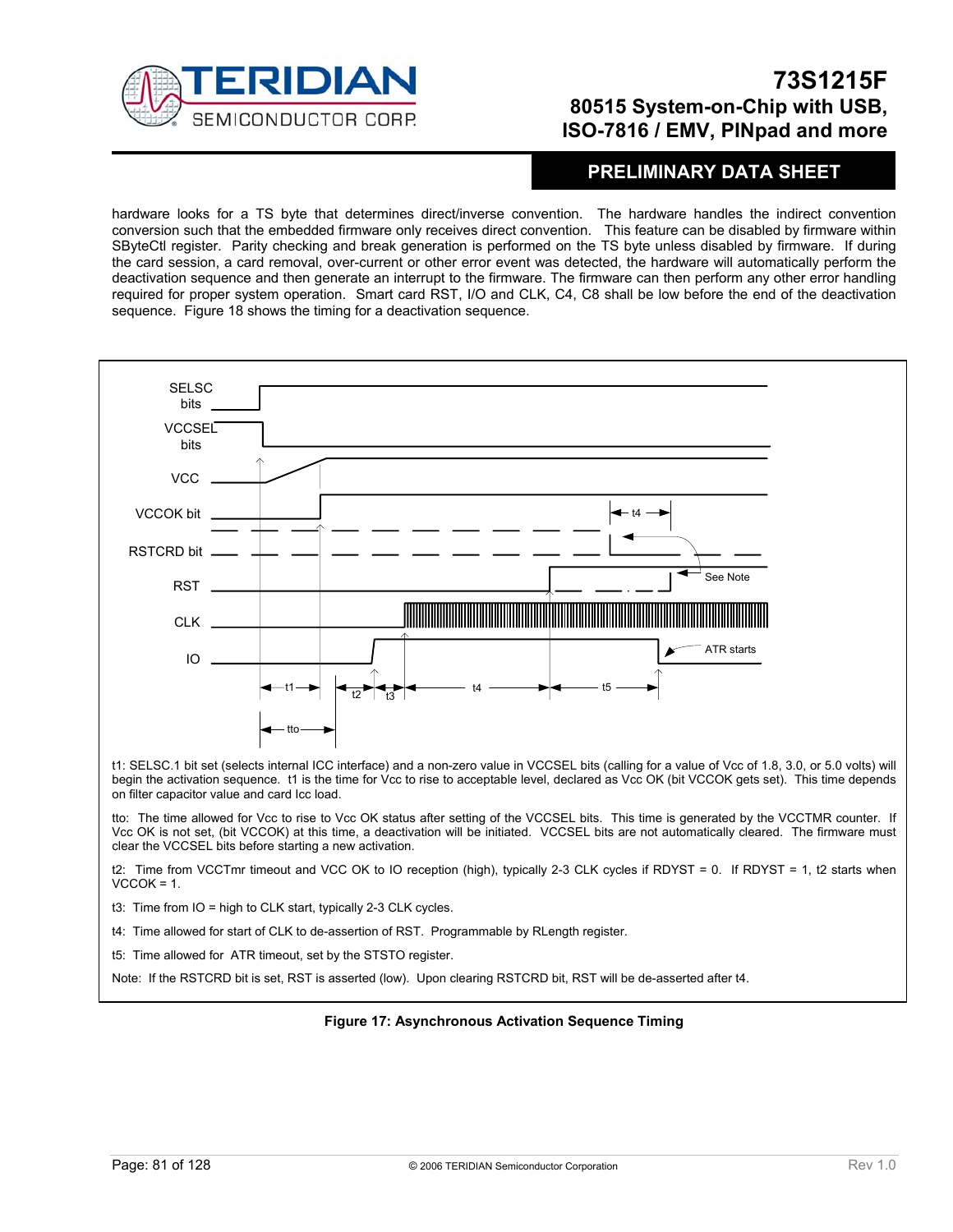

## **PRELIMINARY DATA SHEET**



#### **Figure 18: De-activation Sequence**

#### Data Reception/Transmission

When a 12Mhz crystal is used, the smart card UART will generate a 3.69Mhz (default) clock to both smart card interfaces. This will allow approximately 9600bps (1/ETU) communication during ATR (ISO-7816 default). As part of the PPS negotiation between the smart card and the reader, the firmware may determine that the smart card parameters F & D may be changed. After this negotiation, the firmware may change the ETU by writing to the SFR FDReg to adjust the ETU and CLK. The firmware may also change the smart card clock frequency by writing to the SFR SCCLK (SCSCLK for external interface). Independent clock frequency control is provided to each smart card interface. Clock stop high or Clock stop low is supported in asynchronous mode. Figure 19 shows the ETU and CLK control circuits. The firmware determines when clock stop is supported by the smart card and when it is appropriate to go into that mode (and when to come out of it). The smart card UART is clocked by the same clock is provided to the selected smart card. The transition between smart card clocks is handled in hardware to eliminate any glitches for the UART during switchover. The external smart card clock is not affected when switching the UART to communicate with the internal smart card. The internal interface should not be left in an active state with VCC "on" and CLK running when using the external interface.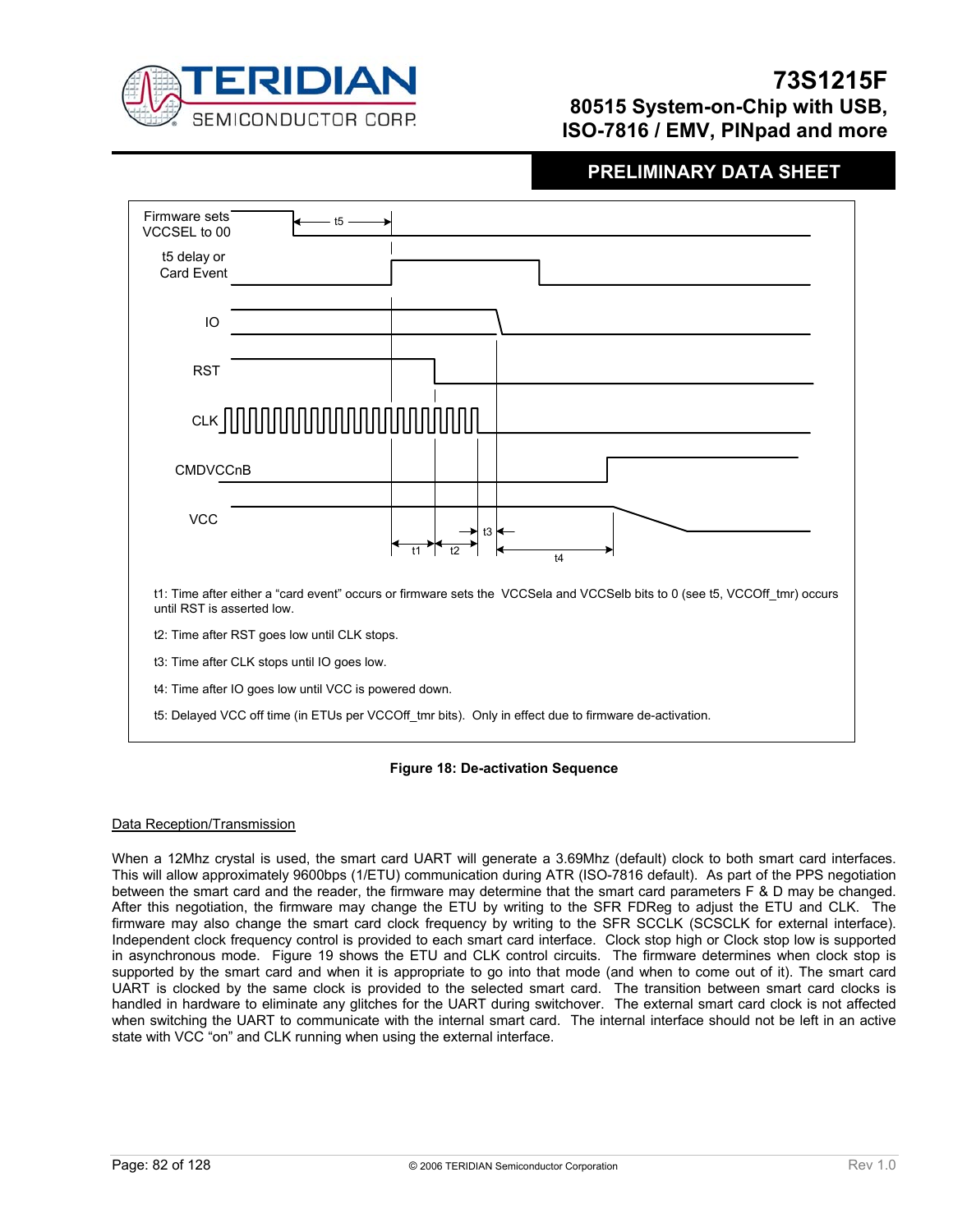

### **PRELIMINARY DATA SHEET**



**Figure 19: Smart Card CLK and ETU generation** 

There are two, two-byte FIFOs that are used to buffer transmit and receive data. During a T=0 processing, if a parity error is detected by the 73S1215F during message reception, an error signal (BREAK) will be generated to the smart card. The byte received will be discarded and the firmware notified of the error. Break generation and receive byte dropping can be disabled under firmware control. During the transmission of a byte, if an error signal (BREAK) is detected, the last byte is retransmitted again and the firmware notified. Retransmission can be disabled by firmware. When a correct byte is received, an interrupt is generated to the firmware which then reads the byte from the receive FIFO. Receive overruns are detected by the hardware and reported via an interrupt. During transmission of a message, the firmware will write bytes into the transmit FIFO. The hardware will send them to the smart card. When the last byte of a message has been written, the firmware will need to set the LASTTX bit in the STXCtl SFR. This will cause the hardware to insert the CRC/LRC if in a T=1 protocol mode. CRC/LRC generation/checking is only provided during T=1 processing. Firmware will need to instruct the smart function to go into receive mode after this last transmit data byte if it expects a response from the smart card. At the end of the smart card response, the firmware will put the interface back into transmit mode if appropriate.

The hardware can check for several card related timeouts. These are: the Character Waiting Time (CWT), Block Waiting Time (BWT) and Initial Waiting Time (IWT). The firmware will load the Wait Time registers with the appropriate value for the operating mode at the appropriate time. Figure 20 shows the guard, block, wait and ATR time definitions. If a timeout occurs, an interrupt will be generated and the firmware can take appropriate recovery steps. Support is provided for adding additional guard times between characters (Extra Guard Time register) and between the last byte received by the 73S1215F and the first byte transmitted by the 73S1215F (Block guard time register (BGT). Other than the protocol checks described above, the firmware is responsible for all protocol checking and error recovery.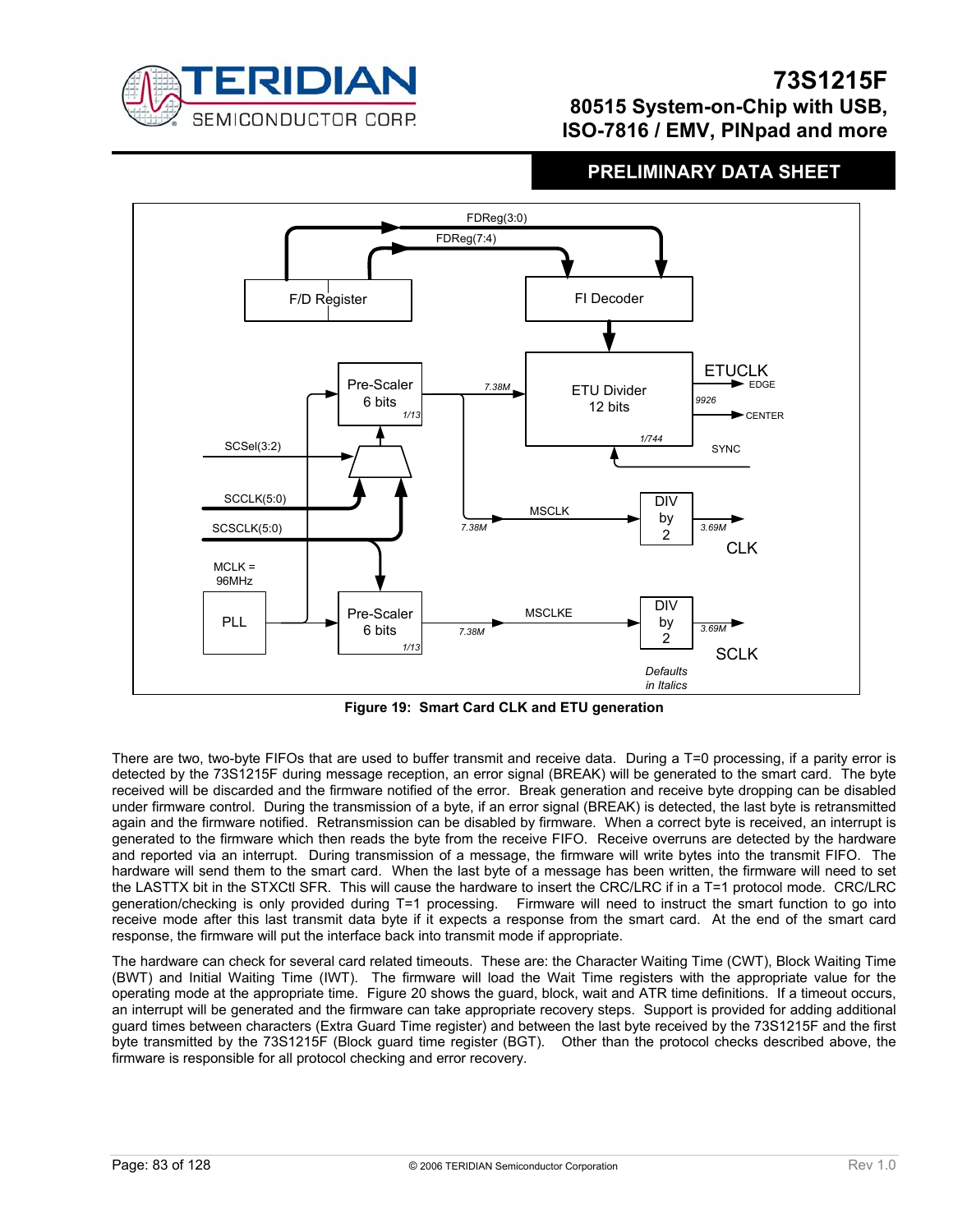

### **PRELIMINARY DATA SHEET**



**Figure 20: Guard, Block, Wait and ATR Time Definitions** 

#### Bypass/Direct Modes

It is possible to bypass the smart card UART in order for the firmware to support non-T=0/T=1 smart cards. This is called Bypass mode. In this mode the embedded firmware will communicate directly with the selected smart card and drive I/O during transmit and read I/O during receive in order to communicate with the smart card. In this mode, ATR processing is under firmware control. The firmware must sequence the interface signals as required. Firmware must perform TS processing, parity checking, break generation and CRC/LRC calculation (if required).

In some applications, it may be desirable for the device (e.g. PC) communicating with the 73S1215F over the serial interface to directly communicate with the smart card instead of using the integrated serial UART and smart card UART. This is called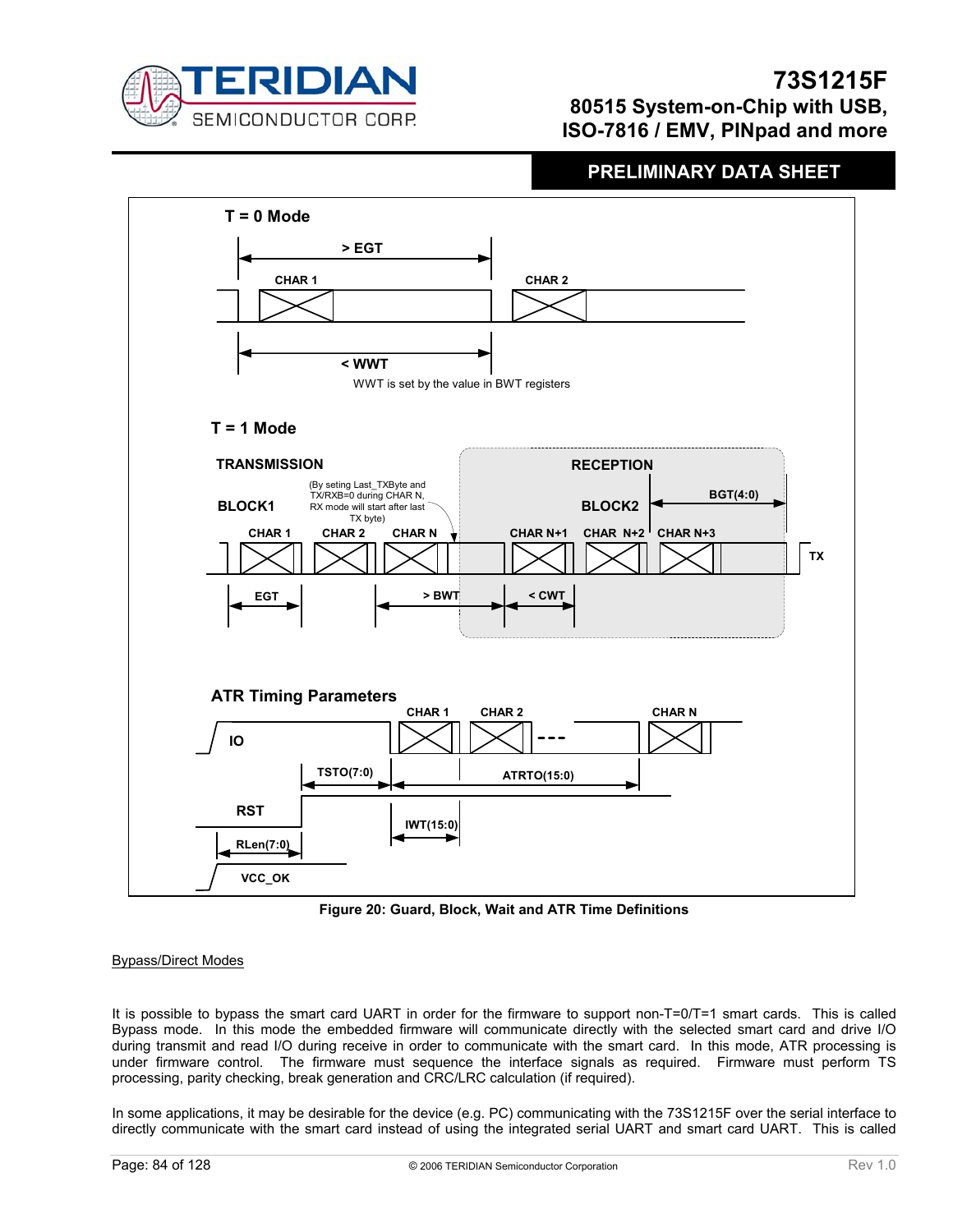

### **PRELIMINARY DATA SHEET**

Direct mode. In Direct mode, the 73S1215F will activate the smart card, receive and process the ATR. It will then pass the ATR over the serial interface to the host (PC). The PC will then instruct the 73S1215F to go into direct mode. When this occurs, a virtual "wire" will connect the smart card I/O line to the serial TXD/RXD lines on the serial interface. The command to go into Direct mode is under firmware control. The hardware will go into Direct mode when commanded by the firmware. The direct mode is shown in Figure 21.



**Figure 21: ICC Direct Mode Block Diagram** 

#### Synchronous Operation Mode

The 73S1215F supports synchronous operation. When sync mode is selected for either interface, the CLK signal is generated by the ETU counter. The values in FDREG, SCCLK, and SCECLK must be set to obtain the desired sync CLK rate. There is only one ETU counter and therefore, in sync mode, the interface must be selected to obtain a smart card clock signal. The ETU clock is held in reset condition until the activation sequence begins (either by VCCOK = 1 or VCCTMR timeout) and will go high ½ the ETU period thereafter. In sync mode, input data is sampled on the rise of CLK, and output data is changed on the fall of CLK.

#### Special Notes Regarding Synchronous Mode Operation

When the SCISYN or SCESNC bits (SCPrtcol, bit 7, bit 5, respectively) are set, the selected smart card interface operates in synchronous mode and there are changes in the definition and behavior of pertinent register bits and associated circuitry. The following requirements are to be noted:

- 1. The source for the smart card clock (CLK or SCLK) is the ETU counter. Only the actively selected interface can have a running synchronous clock. In contrast, an unselected interface may have a running clock in the asynchronous mode of operation.
- 2. The control bits CLKLVL, SCLKLVL, CLKOFF, and SCLKOFF are functional in synchronous mode. When the CLKOFF bit is set, it will not truncate either the logic low or logic high period when the (stop at) level is of opposite polarity. The CLK/SCLK signal will complete a correct logic low or logic high duty cycle before stopping at the selected level. The CLK "start" is a result of the falling edge of the CLKOFF bit. Setting clock to run when it is stopped low will result in a half period of low before going high. Setting clock to run when it is stopped high will result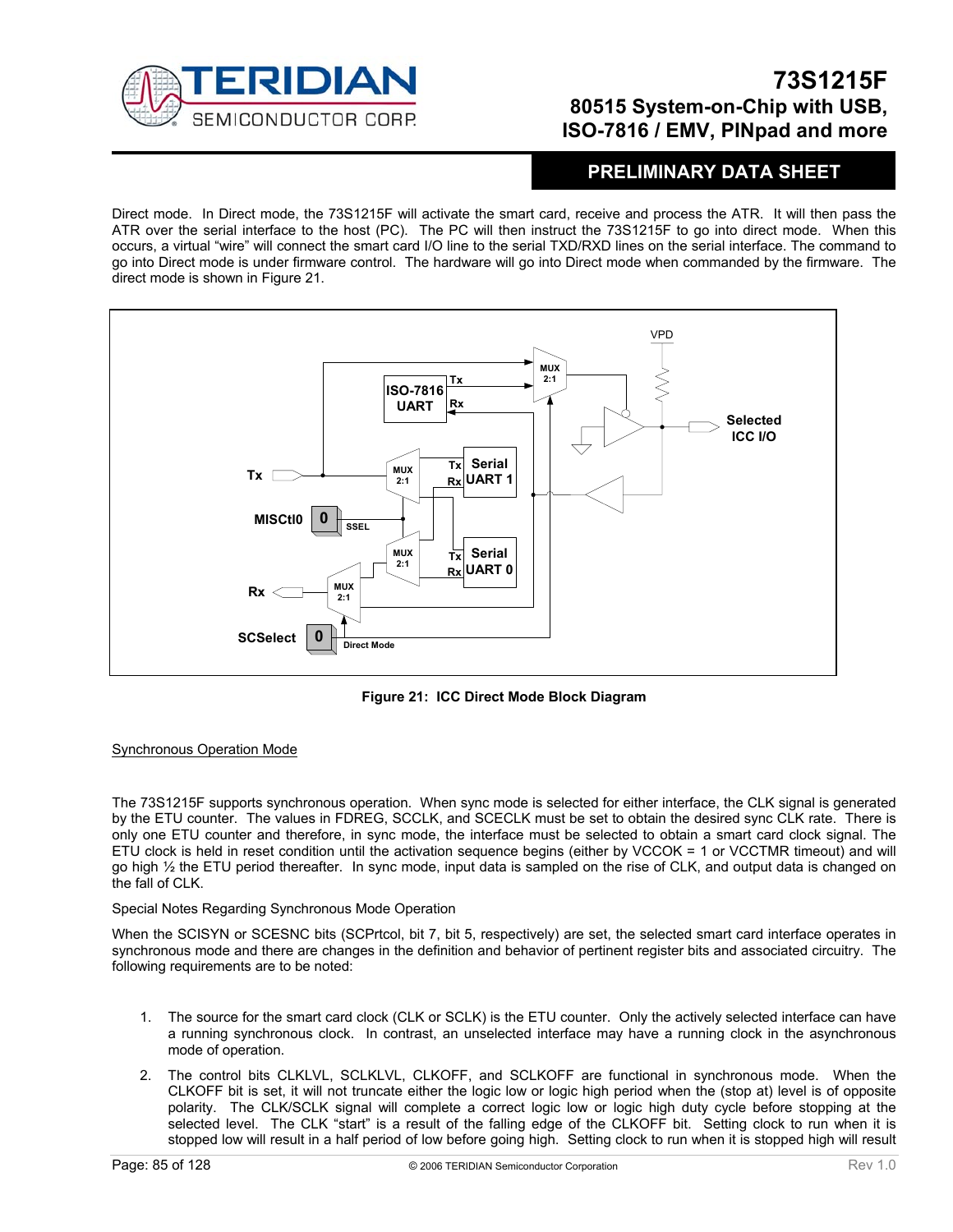

### **PRELIMINARY DATA SHEET**

in the clock going low immediately and then running at the selected rate with 50% duty cycle (within the limitations of the ETU divisor value).

- 3. The Rlen(7:0) is configured to count the falling edges of the ETU clock (CLK or SCLK) after it has been loaded with a value from 1 to 255. A value of 0 disables the counting function and RLen functions such as CLK stopping and I/O source selection (I/O signal bypasses the FIFOs and is controlled by the SCCLK/SCSCLK SFRs). When the RLen counter reaches the "max" (loaded) value, it sets the WAITTO interrupt (SEInt, bit 7) which is maskable via WTOIEN (SCIE, bit 7). If CLKOFF/SCLKOFF is high and SYCKST is set =1(STXCtl, b7=1), RLen=max will stop the clock at the selected (CLKLVL or SCLKLVL) level. It must be reloaded in order to start the counting/clocking process again. This allows the processor to select the number of CLK cycles and hence, the number of bits to be read or written to/from the card.
- 4. The FIFO is not clocked by the first CLK (falling) edge resulting from a CLKOFF de-assertion (a clock start event) when the CLK was stopped in the high state and RLen has been loaded but not yet clocked and SYCKST is set.
- 5. The state of the pin IO or SIO is sampled on the rising edge of CLK/SCLK and stored in bit 5 of the SCCtl/SCECtl register.
- 6. When Rlen = max or 0 and SYCKST = 1 (STXCtl, b7), the IO or SIO signal is directly controlled by the data and direction bits in the respective SCCtl and SCECtl register. The state of the data in the TX FIFO is bypassed.
- 7. In the SCPrtcol register, bit 6 (MODE9/8B) becomes active. When set, the RXData FIFO will read nine-bit words with the state of the ninth bit being readable in SRXCtl, bit 7 (B9DAT). The RXDAV interrupt will occur when the ninth bit has been clocked in (rising edge of CLK or SCLK).
- 8. Care must be taken to clear the RX and TX FIFOs at the start of any transaction. The user shall read the RX FIFO until it indicates empty status. Reading the TX FIFO twice will reset the input byte pointer and the next write to the TX FIFO will load the byte to the "first out" position. Note that the bit pointer (serializer/deserializer) is reset to bit 0 on any change of the TX/RXD bit.
- 9. The most complicated protocol is for the sync clock start/stop style interfaces. The SYCKST bit is provided to allow the generation of start and stop signaling operations. Start and stop bits are transitions of the IO signal when CLK is high and by using CLKOFF, CLKLVL, SYCKST bits along with the RLen counter, such patterns can be generated without critical MPU timing.

Special bits that are only active for sync mode include: SRXCTL, b7 "BIT9DAT", SCPrtcol b6 "MODE9/8B", STXCtl, b7 "SYCKST", and the definition of SCInt b7, was "WAITTO", becomes RLenINT interrupt, and SCIE b7, was "WTOIEN", becomes RLenIFN.

Table 112 shows the special operating modes for Synchronous and Asynchronous modes of operation. The purpose of this table is to give an overview of the differences between certain outputs when using async or sync operation. The outputs of focus are the smart card CLK , RST, the internal I/O signal routing and the wait timeout interrupt source and trigger.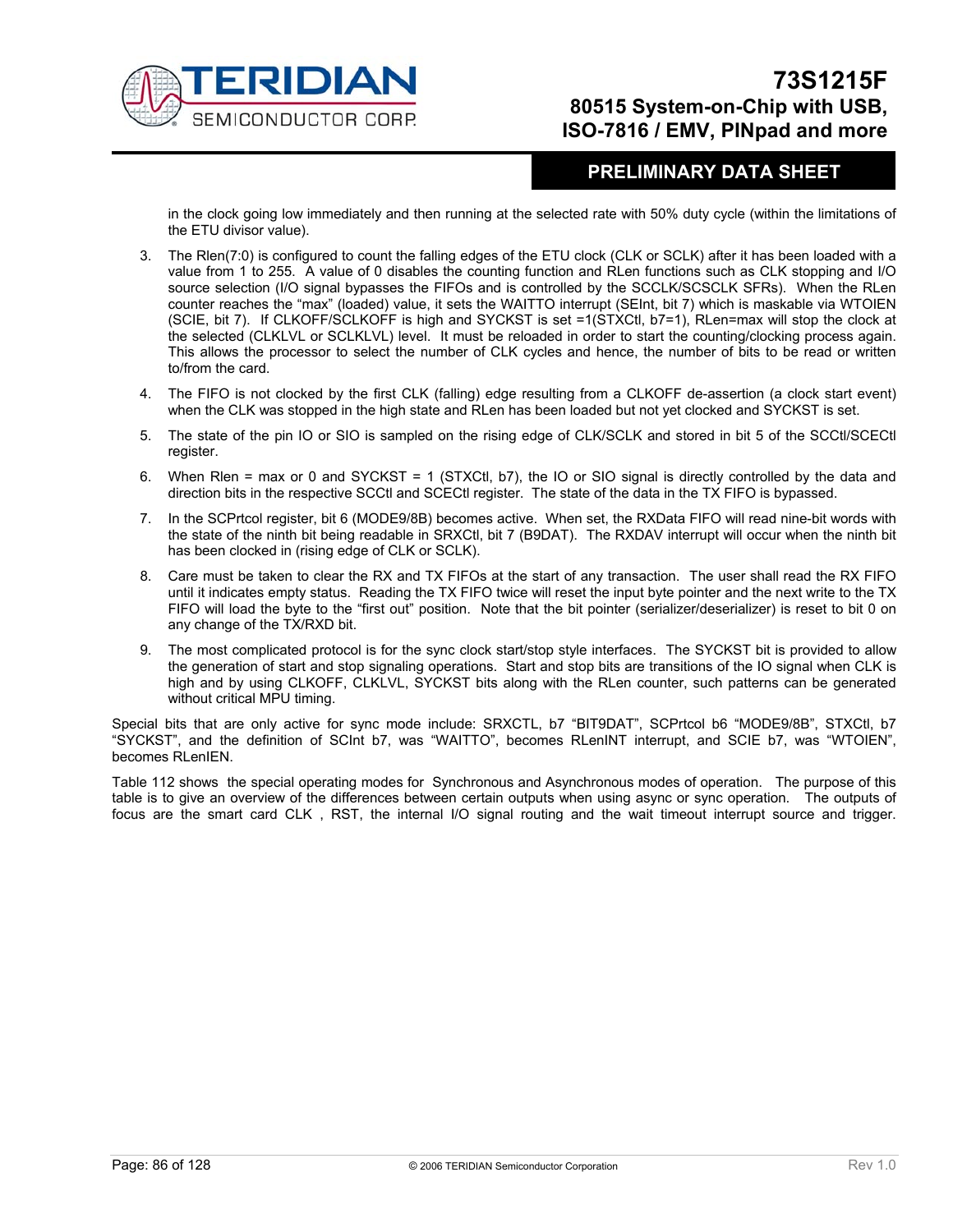

# **PRELIMINARY DATA SHEET**

| <b>SCxSYNC</b> | <b>SSYCKST</b> | <b>Rlen</b>                    | CLK_OFF            | <b>CLK_LVL</b> | <b>CLK Output</b>                  | <b>RST Output</b>                                     | <b>I/O Routing</b>       | <b>Wait Timout</b><br><b>Interrupt</b> |
|----------------|----------------|--------------------------------|--------------------|----------------|------------------------------------|-------------------------------------------------------|--------------------------|----------------------------------------|
| $\pmb{0}$      | X              | 0, max                         | X                  | X              |                                    | ! RSTCRD                                              | <b>FIFO</b>              | <b>SC Timers</b>                       |
| $\Omega$       | X              | $\mathbf{1}$                   | X                  | X              |                                    | 0                                                     | <b>FIFO</b>              | <b>SC Timers</b>                       |
| 0              | X              | $\rightarrow$ max              | X                  | X              |                                    | RSTCRD = 0: $\overline{\mathbf{P}}$<br>$RSTCRD = 1:0$ | <b>FIFO</b>              | <b>SC Timers</b>                       |
| 0              | X              | $\overline{a}$                 | 0                  | X              |                                    |                                                       | <b>FIFO</b>              | <b>SC Timers</b>                       |
| 0              | X              |                                | 1                  | 0              | 0                                  |                                                       | <b>FIFO</b>              | <b>SC Timers</b>                       |
| 0              | X              |                                | $\mathbf{1}$       | 1              | 1                                  |                                                       | <b>FIFO</b>              | <b>SC Timers</b>                       |
| $\mathbf{1}$   | 0              | 0, max                         | 0                  | X              |                                    | <b>RSTCRD</b>                                         | (S)IO                    | 0                                      |
| $\mathbf{1}$   | 0              | 0, max                         | 1                  | 0              | 0                                  | <b>RSTCRD</b>                                         | (S)IO                    | 0                                      |
| $\mathbf{1}$   | 0              | 0, max                         | 1                  | 1              | 1                                  | <b>RSTCRD</b>                                         | (S)IO                    | $\pmb{0}$                              |
| $\mathbf{1}$   | 0              | 0, max                         | $\overline{f}$     | 0              | 0                                  | <b>RSTCRD</b>                                         | (S)IO                    | 0                                      |
| $\mathbf{1}$   | $\Omega$       | 0, max                         | €                  | 1              | 1                                  | <b>RSTCRD</b>                                         | (S)IO                    | $\mathsf 0$                            |
| $\mathbf{1}$   | $\Omega$       | $\mathbf{1}$                   | 0                  | X              |                                    | <b>RSTCRD</b>                                         | <b>FIFO</b>              | $\mathsf 0$                            |
| $\mathbf{1}$   | 0              | $\mathbf{1}$                   | 1                  | 0              | 0                                  | <b>RSTCRD</b>                                         | <b>FIFO</b>              | $\pmb{0}$                              |
| $\mathbf{1}$   | 0              | $\mathbf{1}$                   | $\mathbf{1}$       | $\mathbf{1}$   | 1                                  | <b>RSTCRD</b>                                         | <b>FIFO</b>              | $\pmb{0}$                              |
| $\mathbf{1}$   | 0              | $\rightarrow$ max <sup>*</sup> | 0                  | 0              |                                    | <b>RSTCRD</b>                                         | $FIFO \rightarrow (S)IO$ | f                                      |
| $\mathbf{1}$   | 0              | $\rightarrow$ max <sup>*</sup> | 0                  | 1              |                                    | <b>RSTCRD</b>                                         | $FIFO \rightarrow (S)IO$ |                                        |
| $\mathbf{1}$   | 0              | $\rightarrow$ max              | 1                  | 0              | 0                                  | <b>RSTCRD</b>                                         | $FIFO \rightarrow (S)IO$ |                                        |
| $\mathbf{1}$   | 0              | $\rightarrow$ max              | 1                  | $\mathbf{1}$   | $\mathbf{1}$                       | <b>RSTCRD</b>                                         | $FIFO \rightarrow (S)IO$ | f                                      |
| $\mathbf{1}$   | $\mathbf{1}$   | 0, max                         | X                  | 0              | 0                                  | <b>RSTCRD</b>                                         | (S)IO                    | 0                                      |
| $\mathbf{1}$   | $\mathbf{1}$   | 0, max                         | X                  | $\mathbf{1}$   | 1                                  | <b>RSTCRD</b>                                         | (S)IO                    | 0                                      |
| $\mathbf{1}$   | 1              | $\mathbf{1}$                   | 0                  | X              |                                    | <b>RSTCRD</b>                                         | <b>FIFO</b>              | $\pmb{0}$                              |
| $\mathbf{1}$   | $\mathbf{1}$   | $\mathbf{1}$                   | 1                  | 0              | 0                                  | <b>RSTCRD</b>                                         | <b>FIFO</b>              | $\pmb{0}$                              |
| $\mathbf{1}$   | $\mathbf{1}$   | $\mathbf{1}$                   | 1                  | $\mathbf{1}$   | 1                                  | <b>RSTCRD</b>                                         | <b>FIFO</b>              | $\pmb{0}$                              |
| $\mathbf{1}$   | $\mathbf{1}$   | $\rightarrow$ max              | 0                  | 0              |                                    | <b>RSTCRD</b>                                         | $FIFO \rightarrow (S)IO$ | ∱                                      |
| $\mathbf{1}$   | $\mathbf{1}$   | $\rightarrow$ max              | 0                  | $\mathbf{1}$   |                                    | <b>RSTCRD</b>                                         | $FIFO \rightarrow (S)IO$ | Æ                                      |
| 1              | 1              | $\rightarrow$ max              | 1                  | 0              | 0                                  | <b>RSTCRD</b>                                         | $FIFO \rightarrow (S)IO$ |                                        |
| $\mathbf{1}$   | 1              | $\rightarrow$ max              | 1                  | 1              | 1                                  | <b>RSTCRD</b>                                         | $FIFO \rightarrow (S)IO$ |                                        |
| 1              | 1              | 1                              |                    | 0              |                                    | <b>RSTCRD</b>                                         | <b>FIFO</b>              | 0                                      |
| $\mathbf{1}$   | $\mathbf{1}$   | $\mathbf{1}$                   | $=$ t <sub>0</sub> | $\mathbf{1}$   | to $\rightarrow \bullet$ = 1/2 ETU | <b>RSTCRD</b>                                         | <b>FIFO</b>              | $\pmb{0}$                              |

SCxSYNC: SPrtcol register bits SCISYN and SCESYN (internal/external SC interfaces) - 0 = async, 1 = sync SYCKST: STXCtl register bit SYCKST - 0 = nominal, 1 = clock start/stop mode

Rlen: 0 = zero, 1 = non-zero value, max = terminal count (count = Rlen value),  $\rightarrow$  max = terminal count reached

CLK\_OFF: 0 = run, 1 = stop. CLK\_LVL: 0 = low, 1 = high. RSTCRD: The RSTCRD bit in SCCtl.

I/O Routing: FIFO corresponds to the ISO UART data FIFO, (S)IO corresponds to the IO bit in SCCtl and SIO bit in SCECtl for the internal/external interfaces (sync mode only).

 $\rightarrow$  = t0 – time when CLK\_OFF is set low, t0  $\rightarrow$   $\rightarrow$  = ½ ETU – CLK goes high one half cycle after CLK\_OFF is set low.

Wait timer Interrupt: SC Timers – smart card wait timeout timers, 0 - no interrupt,  $\Gamma$  - interrupt is set.

\*Note: 50% duty cycle will be maintained regardless of when Rlen reaches terminal count within the clock cycle

#### **Table 113: Special Operating Modes for Sync and Async Operation.**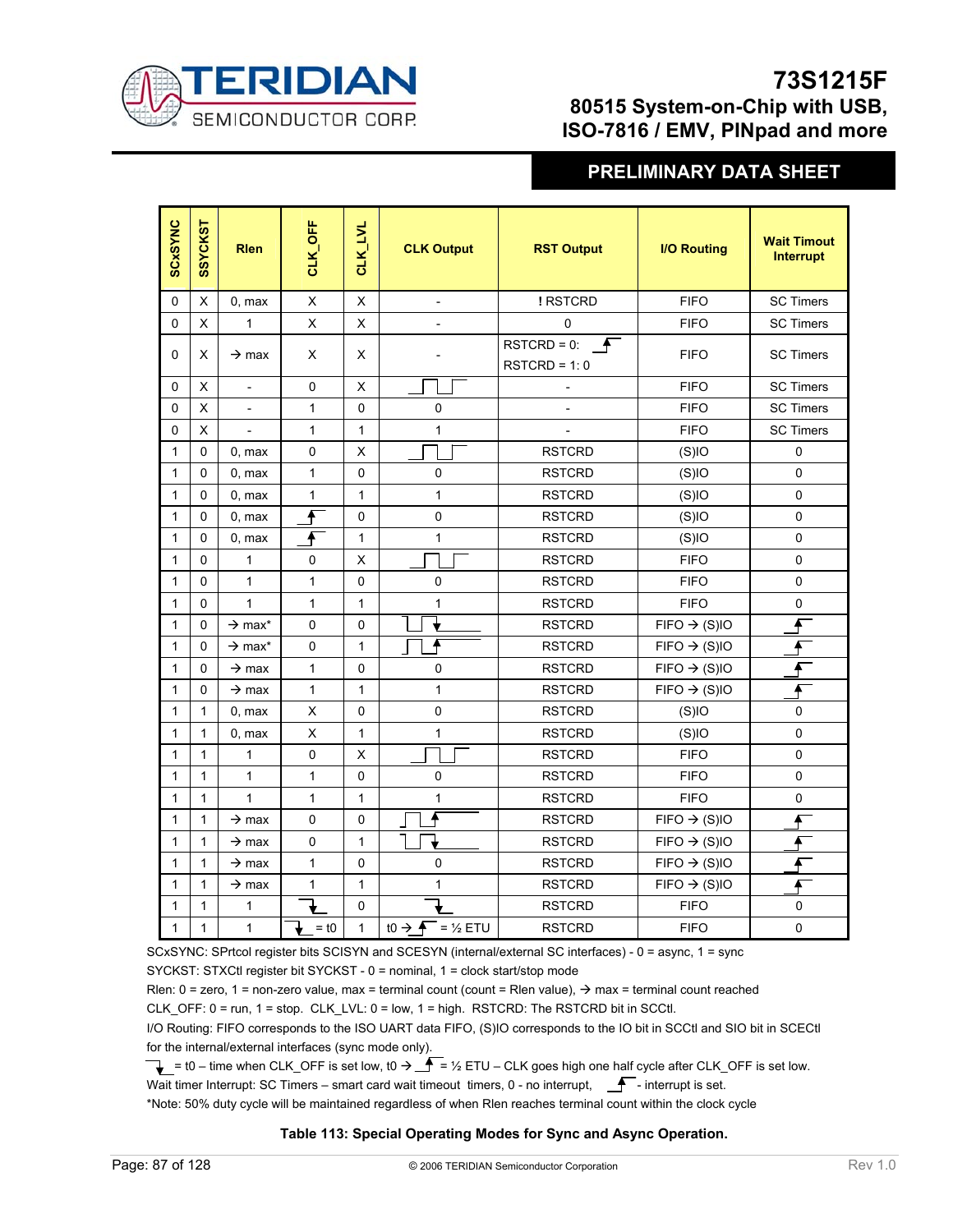

### **PRELIMINARY DATA SHEET**



t4: ETU period

Note that in Sync mode, IO as input is sampled on the rising edge of CLK. IO changes on the falling edge of CLK, either from the card or from the 73S1215F. The RST signal to the card is directly controlled by the RSTCRD bit (non-inverted) via the MPU and is shown as an example of a possible RST pattern.

**Figure 22: Synchronous Activation**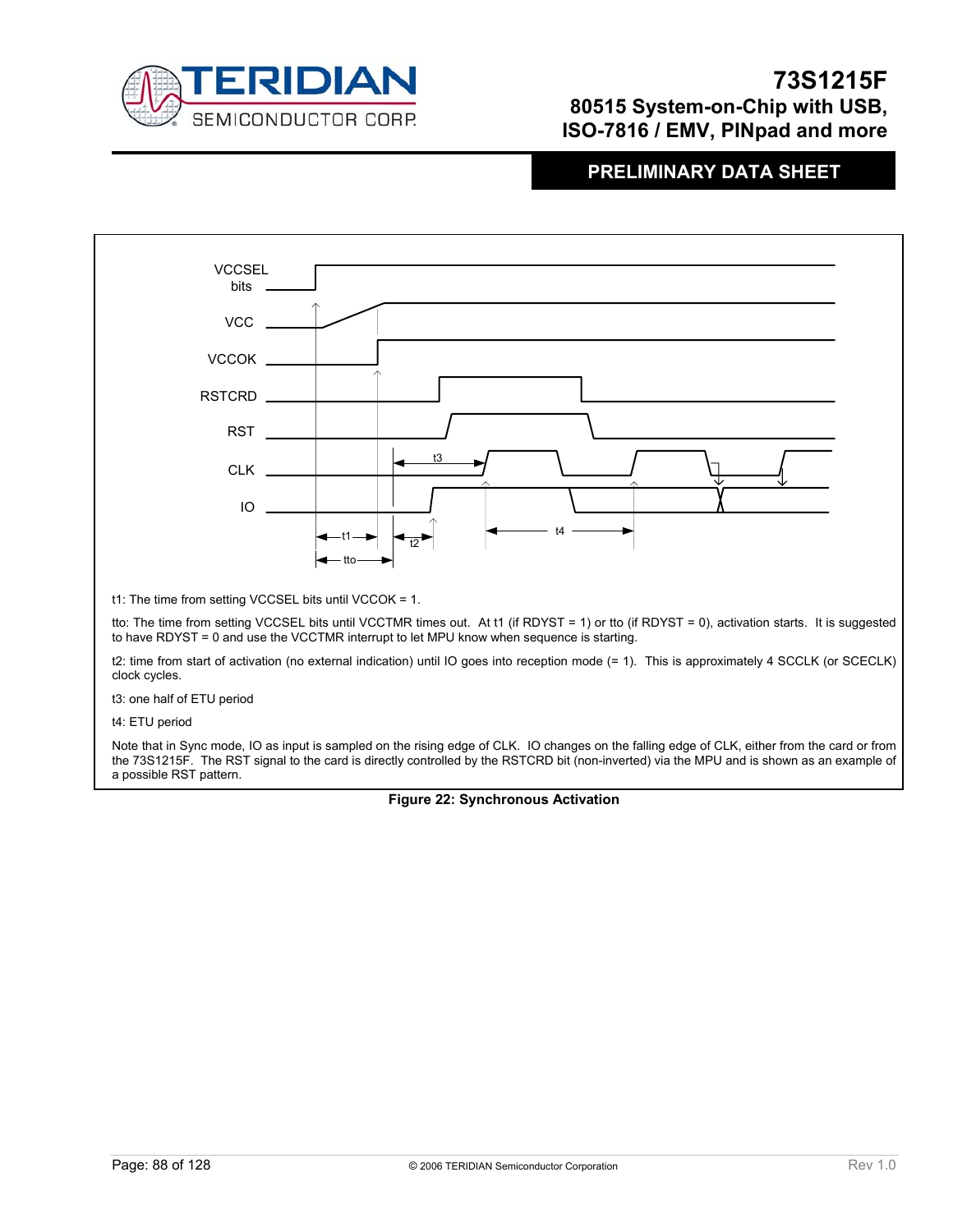

| IO reception on                                                                                                                         |                                                                                                                                                                               |
|-----------------------------------------------------------------------------------------------------------------------------------------|-------------------------------------------------------------------------------------------------------------------------------------------------------------------------------|
| <b>RST</b>                                                                                                                              | 5                                                                                                                                                                             |
| <b>CLK</b>                                                                                                                              |                                                                                                                                                                               |
| <b>CLKOFF</b>                                                                                                                           |                                                                                                                                                                               |
| <b>CLKLVL</b>                                                                                                                           |                                                                                                                                                                               |
| <b>RLength Count</b><br>$RLength = 1$                                                                                                   | Count MAX                                                                                                                                                                     |
| Rlength Interrupt                                                                                                                       | 3                                                                                                                                                                             |
| TX/RXB Mode bit<br>$(TX = '1')$                                                                                                         |                                                                                                                                                                               |
|                                                                                                                                         | t1                                                                                                                                                                            |
| 2. Set RST bit<br>4. Read and clear Interrupt<br>5. Clear RST bit<br>6. Toggle TX/RXB to reset bit counter<br>7. Reload RLength Counter | t1. CLK will start 1/2 ETU afer CLKOFF is set low when CLKLVL = 0<br>1. Clear CLKOFF after Card is in reception mode<br>3. Interrupt is generated when Rlength counter is MAX |

**Figure 23: Example of Sync Mode operation: Generating/Reading ATR signals**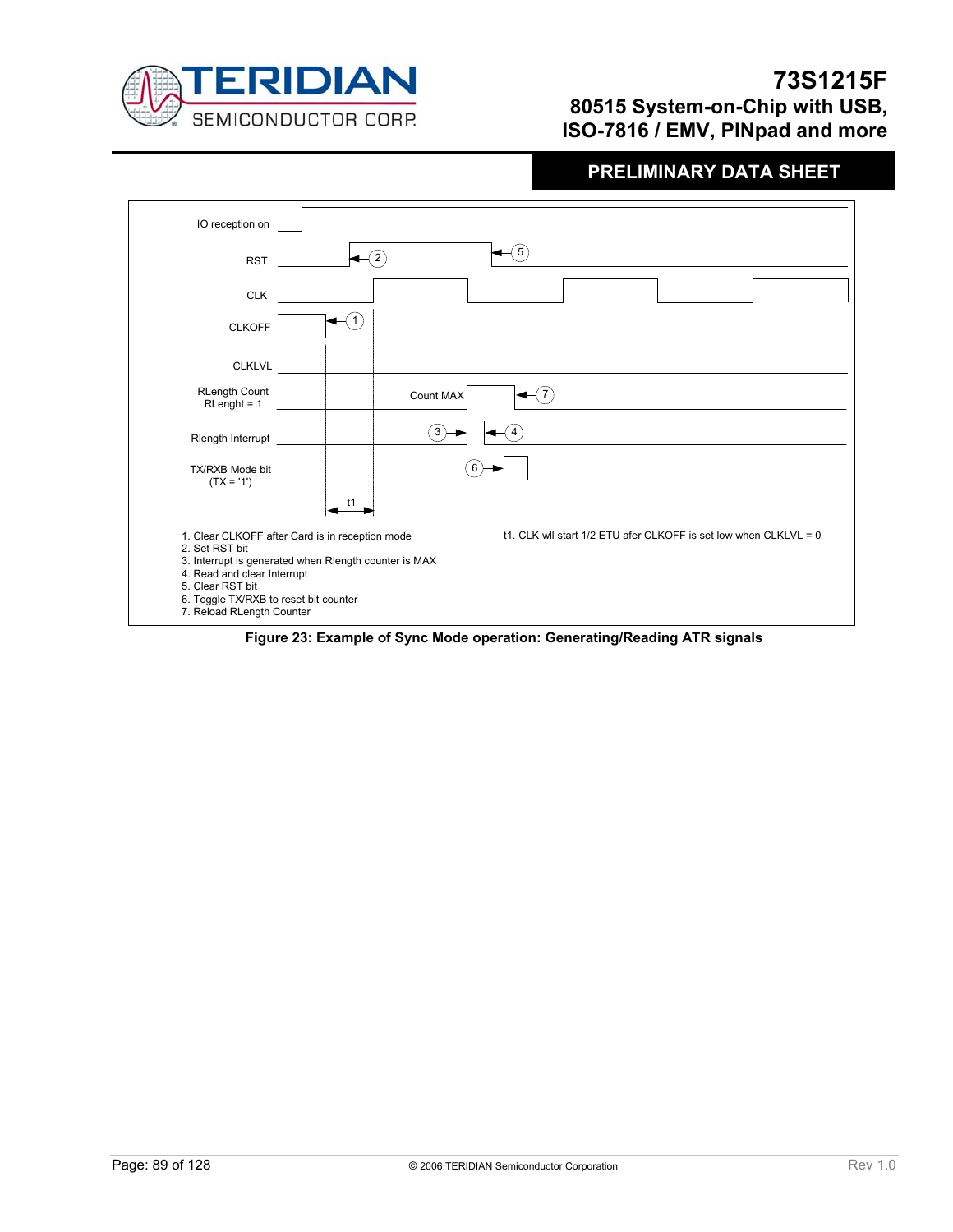

|                                                                                                                                                                                                                                                                                                                                                                                                                      |                                                                                                                                                                                                       |                                              |               |                          | <b>START Bit</b>  |  |
|----------------------------------------------------------------------------------------------------------------------------------------------------------------------------------------------------------------------------------------------------------------------------------------------------------------------------------------------------------------------------------------------------------------------|-------------------------------------------------------------------------------------------------------------------------------------------------------------------------------------------------------|----------------------------------------------|---------------|--------------------------|-------------------|--|
| <b>CLK</b>                                                                                                                                                                                                                                                                                                                                                                                                           |                                                                                                                                                                                                       |                                              |               |                          |                   |  |
| IO                                                                                                                                                                                                                                                                                                                                                                                                                   | Data from Card -end of ATR                                                                                                                                                                            |                                              | (6)           |                          | Data from TX FIFO |  |
|                                                                                                                                                                                                                                                                                                                                                                                                                      | RLength Count - was set for length of ATR                                                                                                                                                             | RLength<br>Count MAX                         | (5)-          | RLen=0                   | Rlen=1            |  |
| RLength Interrupt                                                                                                                                                                                                                                                                                                                                                                                                    |                                                                                                                                                                                                       | $\left( 2\right)$                            |               |                          |                   |  |
| <b>CLK Stop</b>                                                                                                                                                                                                                                                                                                                                                                                                      |                                                                                                                                                                                                       | $\blacktriangleleft$ $\widehat{\phantom{a}}$ |               |                          |                   |  |
| <b>CLK Stop Level</b>                                                                                                                                                                                                                                                                                                                                                                                                |                                                                                                                                                                                                       |                                              |               | $\blacktriangleleft$ (7) |                   |  |
| IO Bit                                                                                                                                                                                                                                                                                                                                                                                                               |                                                                                                                                                                                                       |                                              |               |                          |                   |  |
| <b>IODir Bit</b>                                                                                                                                                                                                                                                                                                                                                                                                     |                                                                                                                                                                                                       |                                              | $^{\prime}$ 4 |                          |                   |  |
| <b>TX/RX Mode Bit</b><br>$TX = '1'$                                                                                                                                                                                                                                                                                                                                                                                  | (6)⊣                                                                                                                                                                                                  |                                              |               |                          |                   |  |
| 1. Interrupt generated when Rlength counter is MAX<br>2. Read and clear Interrupt<br>3. Set CLK Stop and CLK Stop level high in Interrupt routine<br>4. Set IO Bit low and IODir = Output<br>5. Reload Riength Counter<br>6. Set TX/RX Bit to TX mode. Since Rlen=(MAX or 0) and TX/RX =1, IO pin is controlled by IO bit<br>7. Clear CLK Stop and CLK Stop level<br>Note: Data in TX fifo should not be Empty here. |                                                                                                                                                                                                       |                                              |               |                          |                   |  |
|                                                                                                                                                                                                                                                                                                                                                                                                                      | Synchronous Clock Start/Stop Mode style Start bit procedure. This procedure should be used to generate<br>the start bit insertion in Synchronous mode for Synchronous Clock Start/Stop Mode protocol. |                                              |               |                          |                   |  |

**Figure 24: Creation of Synchronous Clock Start/Stop Mode Start Bit in Sync Mode**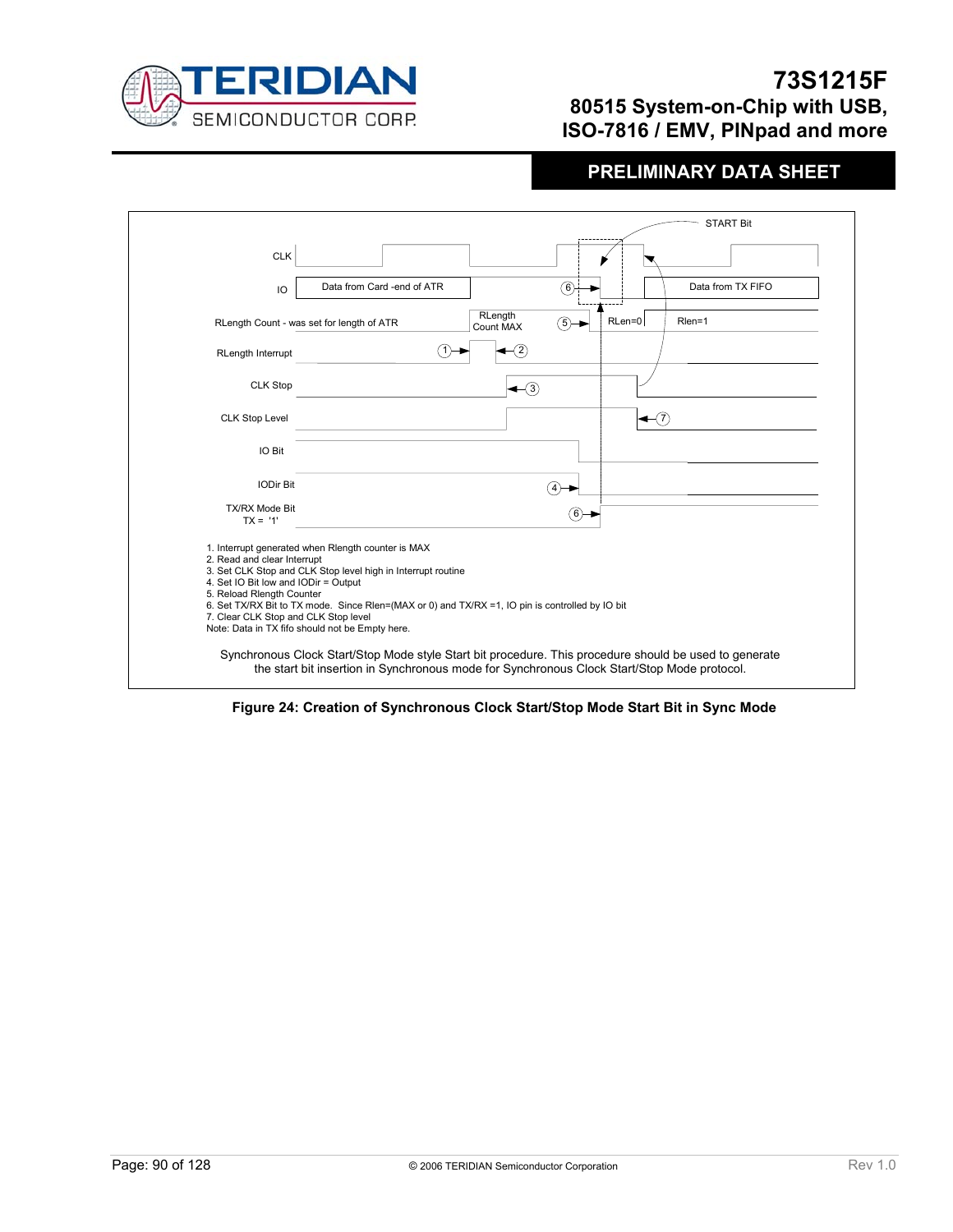



**Figure 25: Creation of Synchronous Clock Start/Stop Mode Stop Bit in Sync Mode**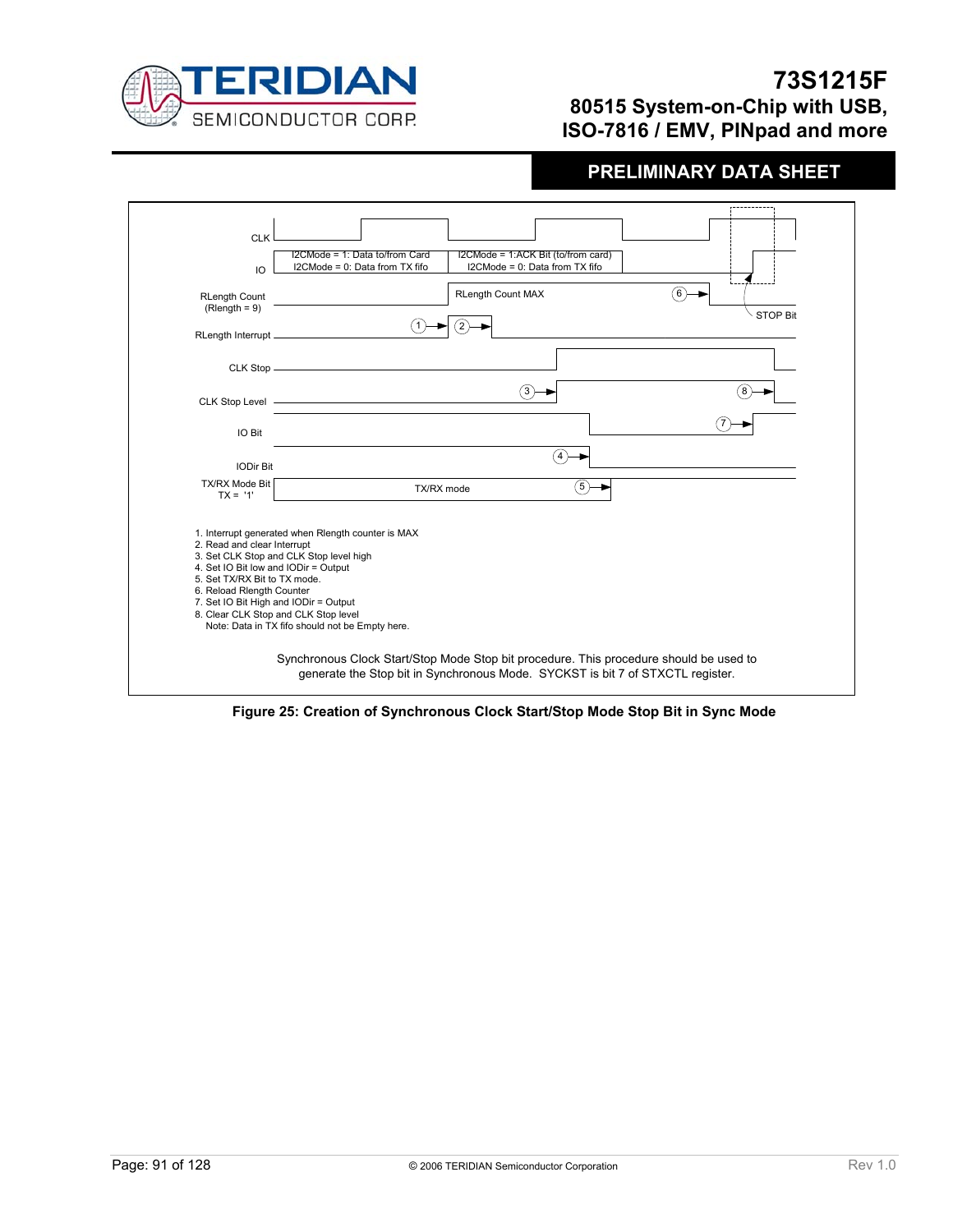



**Figure 26: Operation of 9-bit mode in Sync Mode**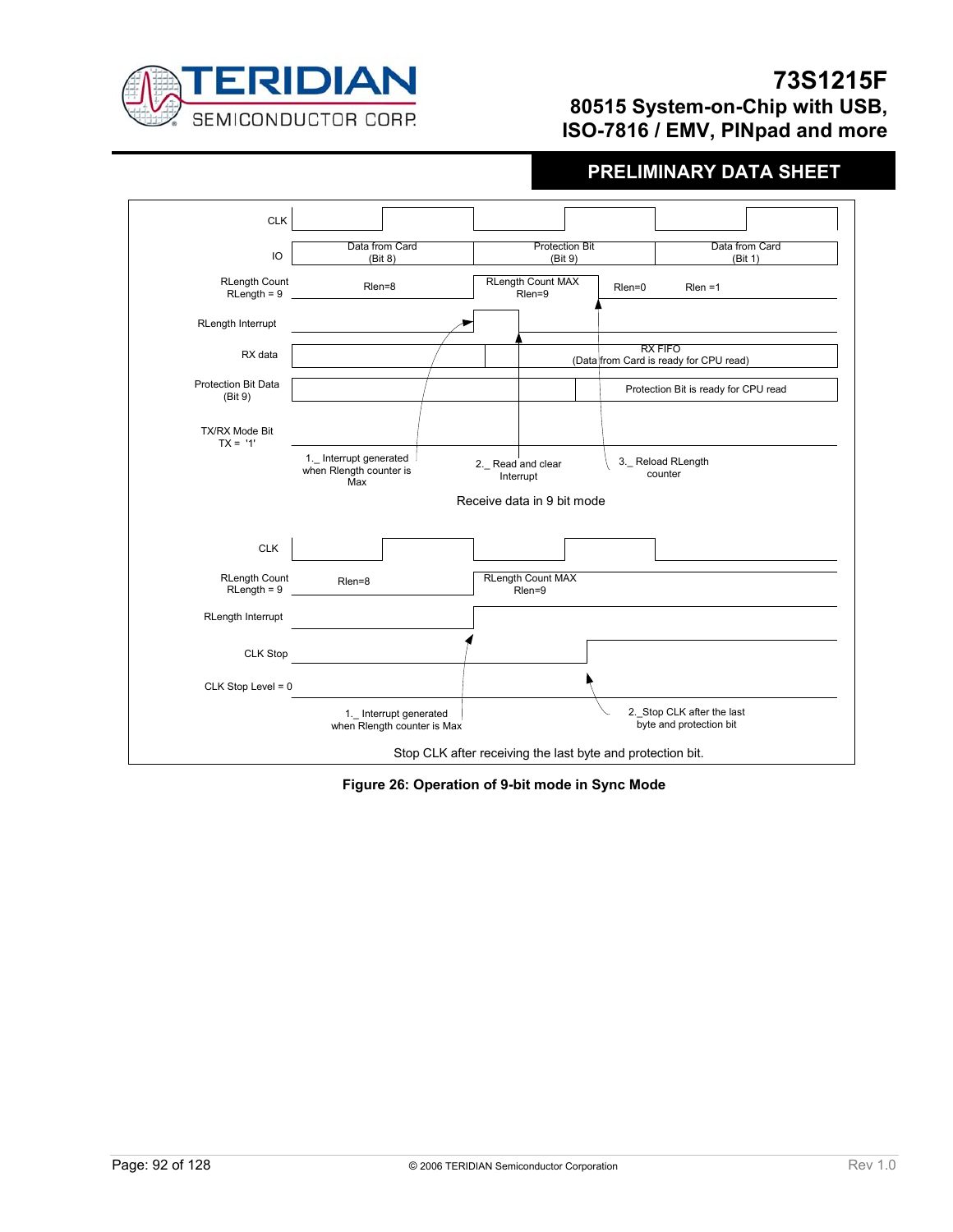

### **PRELIMINARY DATA SHEET**

Smart Card SFRs

#### **Smart Card Select Register (SCSel): 0xFE00** Å **0x00**

 $MSB$  and  $MSB$  and  $MSB$  and  $MSB$  and  $MSB$  and  $MSB$  and  $MSB$  and  $MSB$  and  $MSB$  and  $MSB$  and  $MSB$  and  $MSB$  and  $MSB$  and  $MSB$  and  $MSB$  and  $MSB$  and  $MSB$  and  $MSB$  and  $MSB$  and  $MSB$  and  $MSB$  and  $MSB$  and  $MSB$  and  $MSB$  and  $MSB$ 

| SELSC.1   SELSC.0   BYPASS   DIRECT<br>$\sim$<br>$\overline{\phantom{a}}$<br>$\overline{\phantom{a}}$<br>- |  |  |  |  |
|------------------------------------------------------------------------------------------------------------|--|--|--|--|
|                                                                                                            |  |  |  |  |

#### **Table 114: The SCSel Register**

The smart card select register is used to determine which smart card interface is using the ISO UART. The internal Smart Card has integrated 7816-3 compliant sequencer circuitry to drive an external smart card interface. The external smart card interface relies on 73S8010 parts to generate the ISO7816-3 compatible signals and sequences. Multiple 73S8010 devices can be connected to the external smart card interface.

| <b>Bit</b> | <b>Symbol</b> | <b>Function</b>                                                                                                                                                                                    |
|------------|---------------|----------------------------------------------------------------------------------------------------------------------------------------------------------------------------------------------------|
| SCSel.7    |               |                                                                                                                                                                                                    |
| SCSel.6    |               |                                                                                                                                                                                                    |
| SCSel.5    |               |                                                                                                                                                                                                    |
| SCSel.4    |               |                                                                                                                                                                                                    |
| SCSel.3    | SELSC.1       | Select Smart Card Interface - These bits select the interface that is using<br>the ISO UART. These bits do not activate the interface. Activation is<br>performed by the VCCCtl register.          |
| SCSel.2    | SELSC.0       | $00 = No$ smart card interface selected. All de-asserted.<br>01<br>= External Smart Card Interface selected (using SCLK, SIO).<br>$1X =$<br>Internal Smart Card Interface selected.                |
| SCSel.1    | <b>BYPASS</b> | $1$ = Enabled, $0$ = Disabled. When enabled, ISO UART is bypassed and<br>the I/O line is controlled via the SCCtI and SCECtI registers.                                                            |
| SCSel.0    | <b>DIRECT</b> | $1$ = Enabled, $0$ = Disabled. When enabled, the PC serial interface<br>directly controls the I/O line for the selected smart card. VCC, RST, C4,<br>C8, CLK are still controlled by the 73S1215F. |

#### **Table 115: The SCSel Bit Functions.**

#### **Smart Card Interrupt Register (SCInt): 0xFE01** Å **0x00**

 $MSB$  and  $MSB$  and  $MSB$  and  $MSB$  and  $MSB$  and  $MSB$  and  $MSB$  and  $MSB$  and  $MSB$  and  $MSB$  and  $MSB$  and  $MSB$  and  $MSB$  and  $MSB$  and  $MSB$  and  $MSB$  and  $MSB$  and  $MSB$  and  $MSB$  and  $MSB$  and  $MSB$  and  $MSB$  and  $MSB$  and  $MSB$  and  $MSB$ 

|  | WAITTO I CRDEVT I VCCTMRI I RXDAV I 1 | <b>TXEVT</b> | $T$ I TXSENT I $\sim$ | <b>TXFRR</b> | <b>RXFRR</b> |
|--|---------------------------------------|--------------|-----------------------|--------------|--------------|

#### **Table 116: The SCInt Register**

When the smart card interrupt is asserted, the firmware can read this register to determine the actual cause of the interrupt. The bits are cleared when this register is read. Each interrupt can be disabled by the Smart Card Interrupt Enable register. Error processing must be handled by the firmware. This register relates to the interface that is active – see SCSel register (above).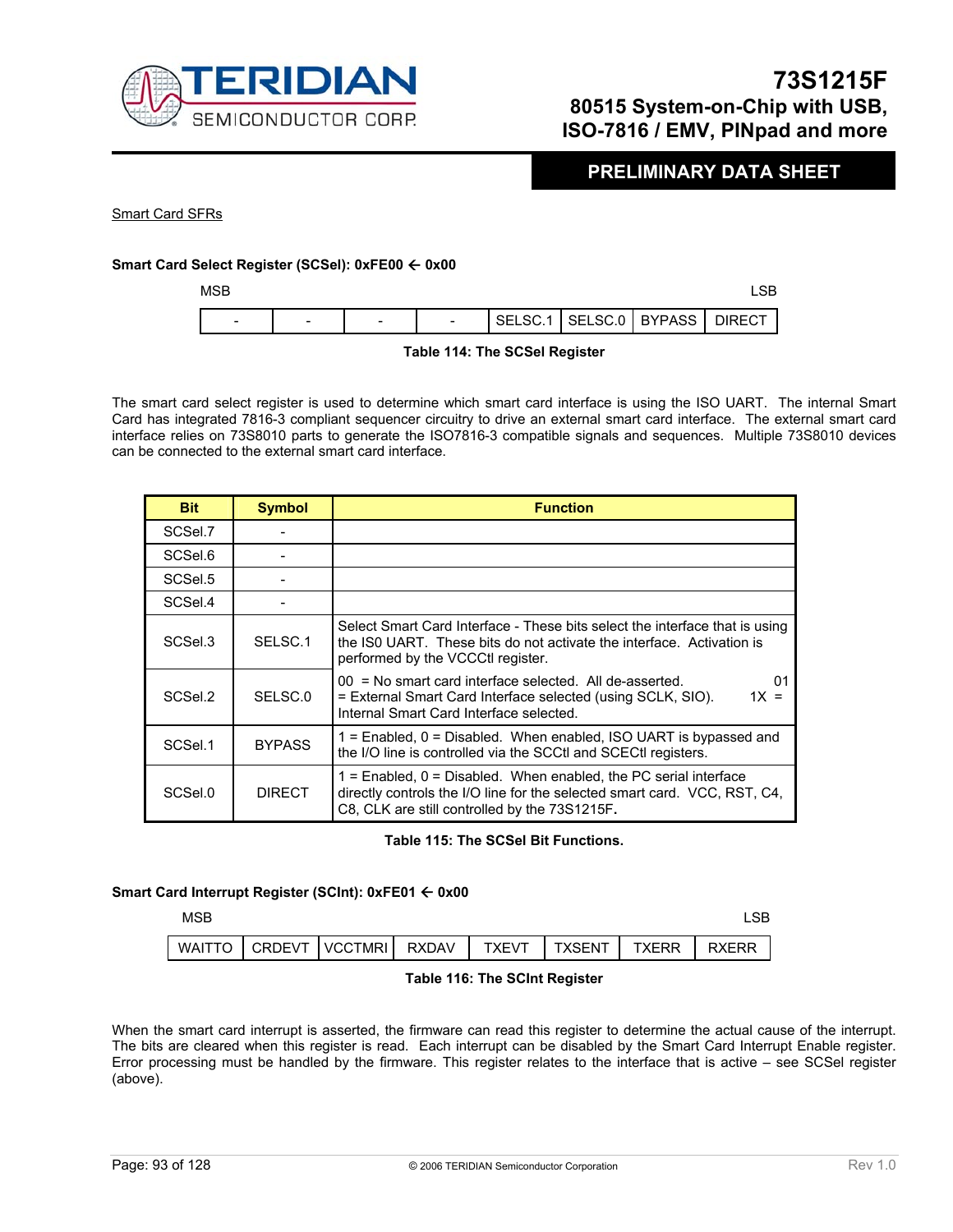

## **PRELIMINARY DATA SHEET**

| <b>Bit</b> | <b>Symbol</b>  | <b>Function</b>                                                                                                                                                                                                                                                                                                                                                                                                                                    |
|------------|----------------|----------------------------------------------------------------------------------------------------------------------------------------------------------------------------------------------------------------------------------------------------------------------------------------------------------------------------------------------------------------------------------------------------------------------------------------------------|
| SCInt.7    | <b>WAITTO</b>  | Wait Timeout - An ATR or card wait timeout has occurred. In sync<br>mode, this interrupt is asserted when the RLen counter (it advances on<br>falling edges of CLK/ETU) reaches the loaded (max) value. This bit is<br>cleared when the SCINT register is read. When running in Synchronous<br>Clock Stop Mode, this bit becomes RLenINT interrupt (set when the Rlen<br>counter reaches the terminal count).                                      |
| SCInt.6    | <b>CRDEVT</b>  | Card Event - A card event is signaled via pin DETCARD either when the<br>Card was inserted or removed (Read Control/Status register to<br>determine card presence) or there was a fault condition in the interface<br>circuitry. This bit is functional even if the smart card logic clock is<br>disabled and when the PWRDN bit is set. This bit is cleared when the<br>SCInt register is read.                                                   |
| SCInt.5    | <b>VCCTMRI</b> | VCC Timer - This bit is set when the VCCTMR times out. This bit is<br>cleared when the SCInt register is read.                                                                                                                                                                                                                                                                                                                                     |
| SCInt.4    | <b>RXDAV</b>   | Rx Data Available - Data was received from the smart card because the<br>Rx FIFO is not empty. In bypass mode, this interrupt is generated on a<br>falling edge of the smart card I/O line. After receiving this interrupt in<br>bypass mode, firmware should disable it until the firmware has received<br>the entire byte and is waiting for the next start delimiter. This bit is<br>cleared when there is no RX data available in the RX FIFO. |
| SCInt.3    | <b>TXEVNT</b>  | TX Event - Set whenever the TXEMTY or TXFULL bits are set in the<br>SRXCtl SFR. This bit is cleared when the STXCtl register is read.                                                                                                                                                                                                                                                                                                              |
| SCInt.2    | <b>TXSENT</b>  | TX Sent - Set whenever the ISO UART has successfully transmitted a<br>byte to the smart card. Also set when a CRC/LRC byte is sent in T=1<br>mode. Will not be set in T=0 when a break is detected at the end of a<br>byte (when break detection is enabled). This bit is cleared when the<br>SCInt register is read.                                                                                                                              |
| SCInt.1    | <b>TXERR</b>   | TX Error - An error was detected during the transmission of data to the<br>smart card as indicated by either BREAKD or TXUNDR bit being set in<br>the TXCtl SFR. Additional information can be found in that register<br>description. This bit is cleared when the STXCtl register is read.                                                                                                                                                        |
| SCInt.0    | <b>RXERR</b>   | RX Error - An error was detected during the reception of data from the<br>smart card. Additional information can be found in the SRXCtl register.<br>This interrupt will be asserted for RXOVRR, or RX Parity error events.<br>This bit is cleared when the SRXCtl register is read.                                                                                                                                                               |

#### **Table 117: The SCInt Bit Functions.**

#### **Smart Card Interrupt Enable Register (SCIE): 0xFE02** Å **0x00**

| <b>MSB</b> |  |  |                                                                        | .SB |
|------------|--|--|------------------------------------------------------------------------|-----|
|            |  |  | WTOIEN   CDEVEN   VTMREN   RXDAEN   TXEVEN   TXSNTEN   TXEREN   RXEREN |     |
|            |  |  |                                                                        |     |

 **Table 118: The SCIE Register** 

When set to a 1, the respective condition can cause a smart card interrupt. When set to a 0, the respective condition cannot cause an interrupt. When disabled, the respective bit in the Smart Card Interrupt register can still be set, but it will not interrupt the MPU.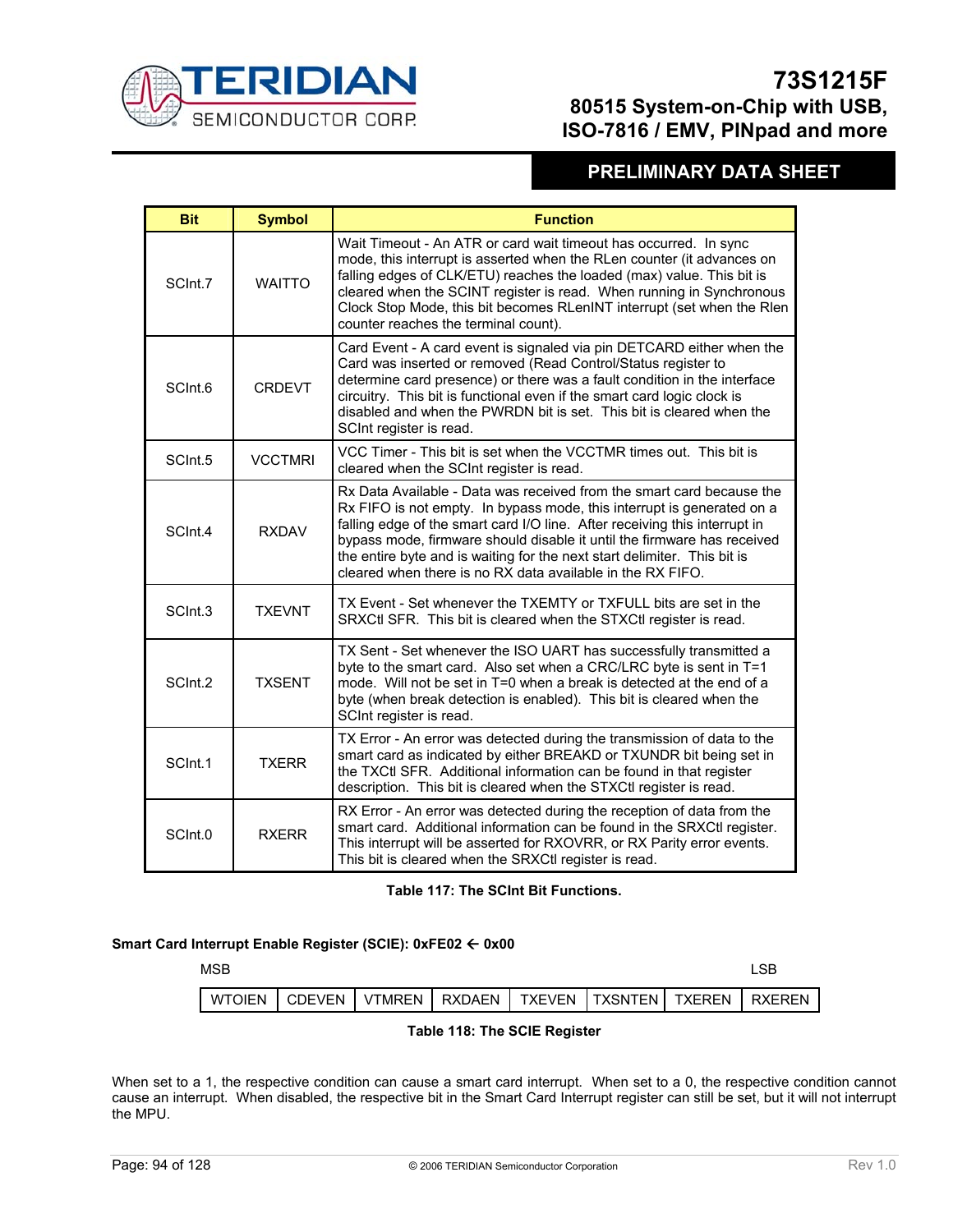

## **PRELIMINARY DATA SHEET**

| <b>Bit</b> | <b>Symbol</b> | <b>Function</b>                                                                                                                            |
|------------|---------------|--------------------------------------------------------------------------------------------------------------------------------------------|
| SCIE.7     | <b>WTOIEN</b> | Wait Timeout Interrupt Enable - Enable for ATR or Wait Timeout<br>Interrupt. In sync mode, function is RLIEN (RLen=max.) interrupt enable. |
| SCIE.6     | <b>CDEVEN</b> | Card Event Interrupt Enable.                                                                                                               |
| SCIE.5     | <b>VTMRFN</b> | VCC Timer Interrupt Enable.                                                                                                                |
| SCIE.4     | <b>RXDAFN</b> | Rx Data Available Interrupt Enable.                                                                                                        |
| SCIE.3     | <b>TXFVFN</b> | TX Event Interrupt Enable.                                                                                                                 |
| SCInt.2    | TXSNTEN       | TX Sent Interrupt Enable.                                                                                                                  |
| SCIE.1     | <b>TXFRFN</b> | TX Error Interrupt Enable.                                                                                                                 |
| SCIE.0     | <b>RXFRFN</b> | RX Error Interrupt Enable.                                                                                                                 |

#### **Table 119: The SCIE Bit Functions.**

#### **Smart Card V<sub>cc</sub> Control/Status Register (VccCtl): 0xFE03 ← 0x00**

| <b>MSB</b> |          |        |              |              |   |                          | ∟SB            |
|------------|----------|--------|--------------|--------------|---|--------------------------|----------------|
| VCCSEL.    | VCCSEL.0 | VDDFLT | <b>RDYST</b> | <b>VCCOK</b> | - | $\overline{\phantom{0}}$ | <b>SCPWRDN</b> |

#### **Table 120: The VccCtl Register**

This register is used to control the power up and power down of the integrated smart card interface. It is used to determine whether to apply 5V, 3V, or 1.8 to the smart card. Perform the voltage selection with one write operation, setting both VCCSEL.1 and VCCSEL.0 bits simultaneously.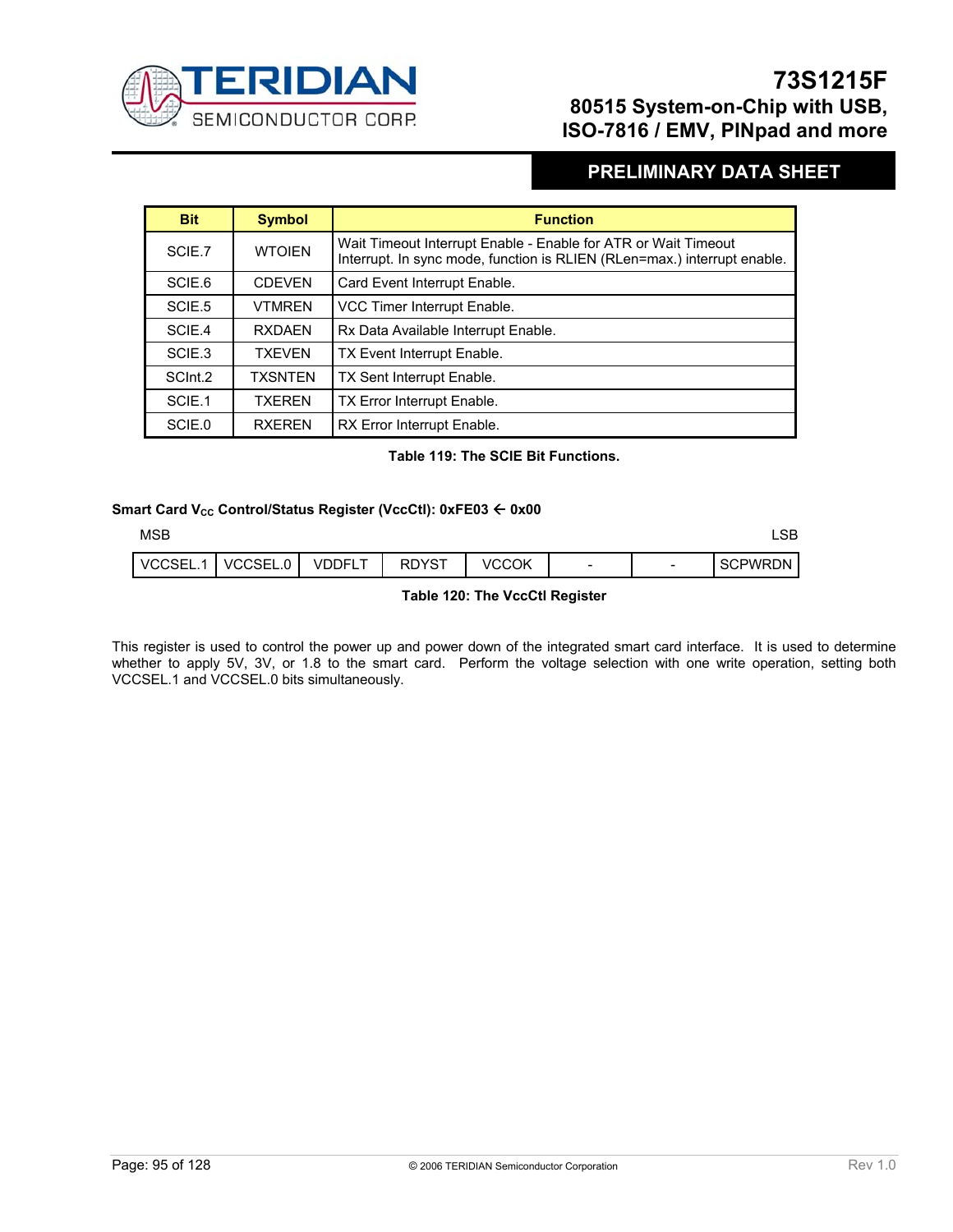

## **PRELIMINARY DATA SHEET**

| <b>Bit</b> | <b>Symbol</b>  | <b>Function</b>                                                                                                                                                                                                                                                                            |  |  |  |  |
|------------|----------------|--------------------------------------------------------------------------------------------------------------------------------------------------------------------------------------------------------------------------------------------------------------------------------------------|--|--|--|--|
|            |                | Setting non-zero value for bits 7,6 will begin activation sequence with<br>target Vcc as given below:                                                                                                                                                                                      |  |  |  |  |
| VccCtl.7   | VCCSEL.1       | VCCSEL.1<br>VCCSEL.0<br><b>VCC</b><br>State<br>$0V_{-}$<br>0<br>2<br>1.8V.                                                                                                                                                                                                                 |  |  |  |  |
|            |                | 3<br>3.0V <sub>1</sub><br>4<br>5V <sub>1</sub>                                                                                                                                                                                                                                             |  |  |  |  |
| VccCtl.6   | VCCSEL.0       | A card event or VCCOK going low will initiate a de-activation sequence.<br>When the de-activation sequence for RST, CLK and I/O is complete, $V_{\text{CC}}$<br>will be turned off. When this type of deactivation occurs, the bits must be<br>reset before initiating another activation. |  |  |  |  |
| VccCtl.5   | <b>VDDFIT</b>  | When there is a VDD Fault event, this bit will be set=0. This causes<br>VCCSEL.1 and VCCSEL.0 bits to be immediately set=0 to begin<br>deactivation.                                                                                                                                       |  |  |  |  |
| VccCH.4    | <b>RDYST</b>   | If this bit is set=1, the activation sequence will start when bit VCCOK is<br>set=1. If not set, the deactivation sequence shall start when the<br><b>VCCTMR</b> times out.                                                                                                                |  |  |  |  |
| VccCtL3    | <b>VCCOK</b>   | (Read only). Indicates that $V_{CC}$ output voltage is stable.                                                                                                                                                                                                                             |  |  |  |  |
| VccCtl.2   |                |                                                                                                                                                                                                                                                                                            |  |  |  |  |
| VccCtl.1   |                |                                                                                                                                                                                                                                                                                            |  |  |  |  |
| VccCtl.0   | <b>SCPWRDN</b> | This bit controls the power-down mode of the internal smart card<br>interface circuit. $1 = power$ down, $0 = normal$ operation.                                                                                                                                                           |  |  |  |  |

**Table 121: The VccCtl Bit Functions.**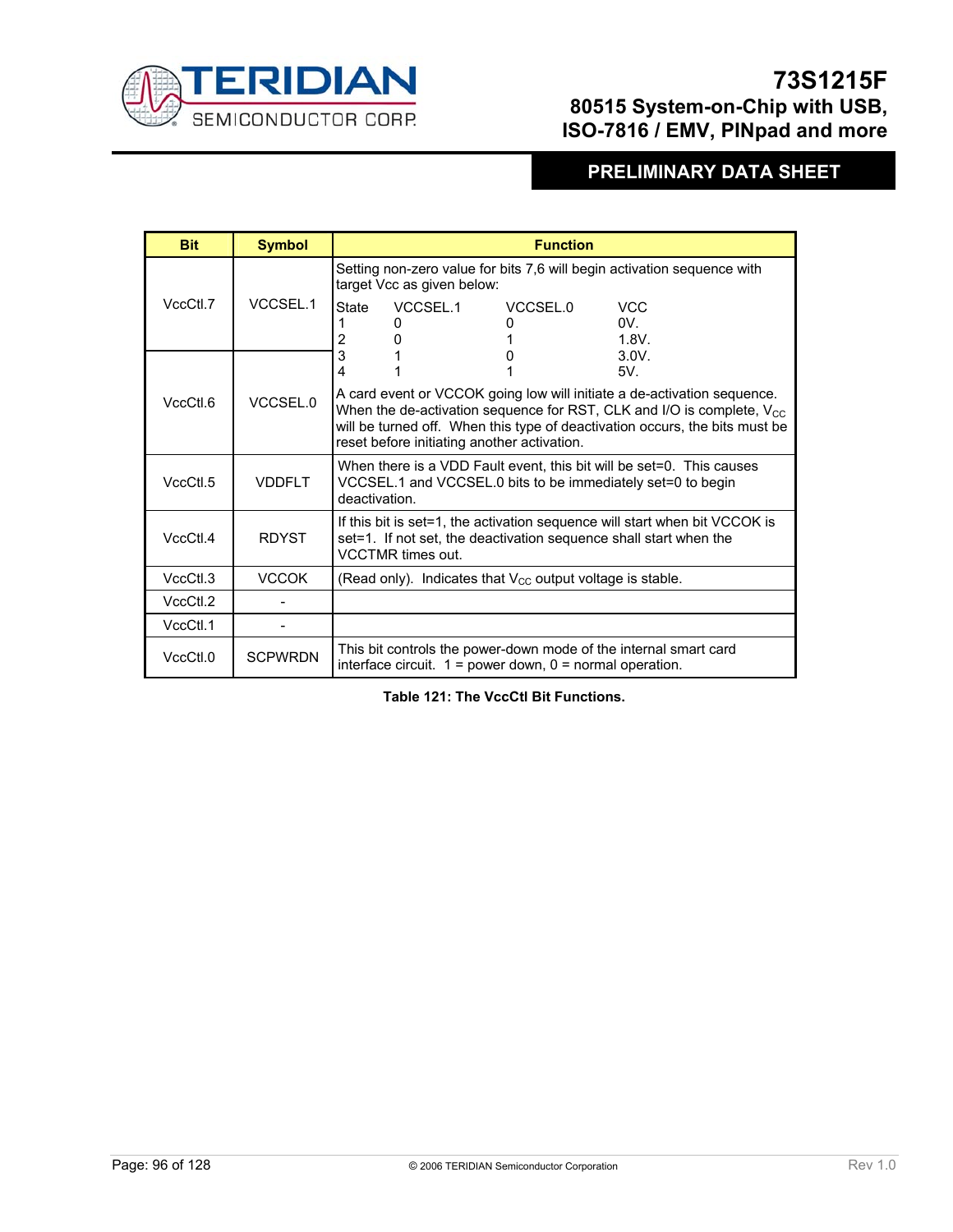

### **PRELIMINARY DATA SHEET**

#### **V<sub>cc</sub> Stable Timer Register (VccTmr): 0xFE04 ← 0x0F**

| <b>MSB</b> |  |  |  | <b>~~</b><br>∟∪∟ |
|------------|--|--|--|------------------|
|            |  |  |  |                  |

|  | OFFTMR.3 OFFTMR.2 OFFTMR.1 OFFTMR.0 VCCTMR. | VCCTMR. | VCCTMR. | VCCTMR. |
|--|---------------------------------------------|---------|---------|---------|
|  |                                             |         |         |         |

#### **Table 122: The VccTmr Register**

A programmable timer is provided to set the time from activation start (setting the VCCSEL.1and VCCSEL.0 bits to non-zero) to when VCC\_OK is evaluated. VCC\_OK must be true at the end of this timers programmed interval (tto in Figure 17: Asynchronous Activation Sequence Timing ) in order for the activation sequence to continue. If VCC\_OK is not true and the end of the interval (tto), the Card Event interrupt will be set, and a de-activation sequence shall begin including clearing of the VCCSEL bits.

| <b>Bit</b> | <b>Symbol</b> | <b>Function</b>                                                                                                                                       |
|------------|---------------|-------------------------------------------------------------------------------------------------------------------------------------------------------|
| VccTmr.7   | OFFTMR.3      | VCC Off Timer - The bits set the delay (in number of ETUs) for de-                                                                                    |
| VccTmr.6   | OFFTMR.2      | activation after the VCCSEL.1 and VCC SEL.0 have been set to 0. The<br>time value is a count of the 32768Hz clock and is given by tto $=$             |
| VccTmr.5   | OFFTMR.1      | OFFTMR(7:4) * 30.5us. This delay does not affect emergency de-<br>activations due to VDD Fault or card events. A value of 0000 results in             |
| VccTmr.4   | OFFTMR.0      | no additional delay.                                                                                                                                  |
| VccTmr.3   | VCCTMR.3      | VCC Timer - VCCOK must be true at the time set by the value in these                                                                                  |
| VccTmr.2   | VCCTMR.2      | bits in order for the activation sequence to continue. If not, the VCCSEL<br>bits will be cleared. The time value is a count of the 32768Hz clock and |
| VccTmr.1   | VCCTMR.1      | is given by tto = $VCCTMR(3:0) * 30.5us$ . A value of 0000 results in no<br>timeout, not zero time, and activation requires that RDYST is set and     |
| VccTmr.0   | VCCTMR.0      | RDY goes high.                                                                                                                                        |

#### **Table 123: The VccTmr Bit Functions.**

#### **Card Status/Control Register (CRDCtl): 0xFE05** Å **0x00**

| <b>MSB</b>    |        |   |                          |               |             |             | LSB    |
|---------------|--------|---|--------------------------|---------------|-------------|-------------|--------|
| <b>DEBOUN</b> | CDETEN | - | $\overline{\phantom{0}}$ | <b>DETPOL</b> | <b>PUEN</b> | <b>PDEN</b> | CARDIN |

#### **Table 124: The CRDCtl Register**

This register is used to configure the card detect pin (DETCARD) and monitor card detect status. This register be written to properly configure Debounce, Detect Polarity (=0 or =1), and the pull-up/down enable before setting CDETEN. The card detect logic is functional even without smart card logic clock. When the PWRDN bit is set=1, no debounce is provided but card presence is operable.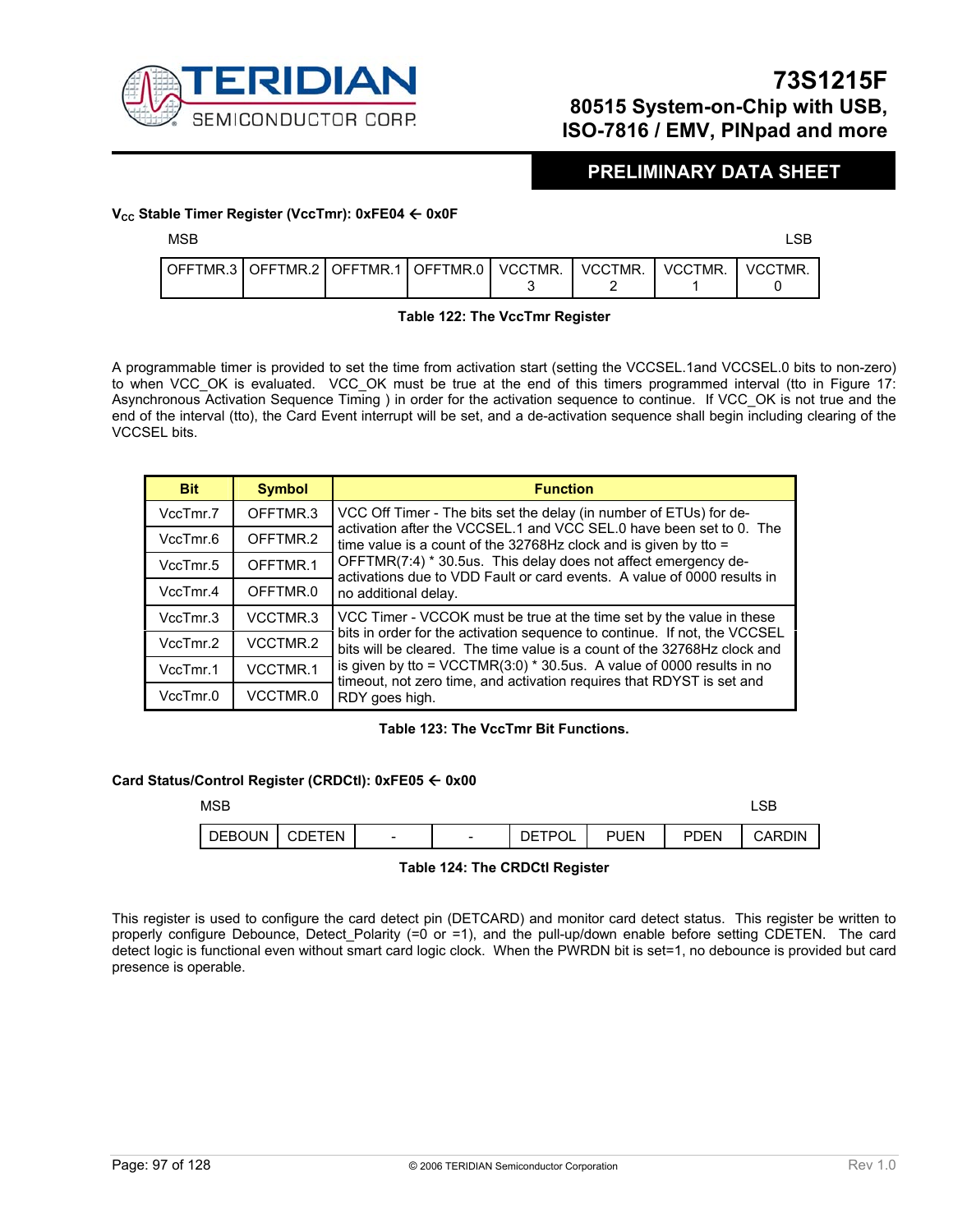

## **PRELIMINARY DATA SHEET**

| <b>Bit</b> | <b>Symbol</b> | <b>Function</b>                                                                                                                                                                                                                                                                                                                                                             |
|------------|---------------|-----------------------------------------------------------------------------------------------------------------------------------------------------------------------------------------------------------------------------------------------------------------------------------------------------------------------------------------------------------------------------|
| CRDCtl.7   | <b>DEBOUN</b> | Debounce - When set $= 1$ , this will enable hardware de-bounce of the<br>card detect pin. The de-bounce function shall wait for 64ms of stable<br>card detect assertion before setting the CARDIN bit. This counter/timer<br>uses the keypad clock as a source of 1kHz signal. De-assertion of the<br>CARDIN bit is immediate upon de-assertion of the card detect pin(s). |
| CRDCtl.6   | <b>CDETEN</b> | Card Detect Enable - When set = 1, activates card detection input.<br>Default upon power-on reset is 0.                                                                                                                                                                                                                                                                     |
| CRDCtl.5   |               |                                                                                                                                                                                                                                                                                                                                                                             |
| CRDCtl.4   |               |                                                                                                                                                                                                                                                                                                                                                                             |
| CRDCtl.3   | <b>DETPOL</b> | Detect Polarity - When set = 1, the DETCARD pin shall interpret a logic 1<br>as card present.                                                                                                                                                                                                                                                                               |
| CRDCtl.2   | <b>PUEN</b>   | Enable pull-up current on DETCARD pin.                                                                                                                                                                                                                                                                                                                                      |
| CRDCtl.1   | <b>PDFN</b>   | Enable pull-down current on DETCARD pin.                                                                                                                                                                                                                                                                                                                                    |
| CRDCtl.0   | <b>CARDIN</b> | Card Inserted - (Read only). $1 = \text{card}$ inserted, $0 = \text{card}$ not inserted. A<br>change in the value of this bit is a "card event." A read of this bit<br>indicates whether smart card is inserted or not inserted in conjunction<br>with the DETPOL setting.                                                                                                  |

#### **Table 125: The CRDCtl Bit Functions.**

#### **TX Control/Status Register (STXCtl): 0xFE06** Å **0x00**

#### $MSB$  and  $MSB$  and  $MSB$  and  $MSB$  and  $MSB$  and  $MSB$  and  $MSB$  and  $MSB$  and  $MSB$  and  $MSB$  and  $MSB$  and  $MSB$  and  $MSB$  and  $MSB$  and  $MSB$  and  $MSB$  and  $MSB$  and  $MSB$  and  $MSB$  and  $MSB$  and  $MSB$  and  $MSB$  and  $MSB$  and  $MSB$  and  $MSB$

| SYCKS <sup>-</sup> | $\overline{\phantom{0}}$ | <b>TXFULL</b> | `XFMTY | <b>TXUNDR</b> | ΤХ<br>_AST | TX/RXB | <b>BREAKL</b> |
|--------------------|--------------------------|---------------|--------|---------------|------------|--------|---------------|

 **Table 126: The STXCtl Register**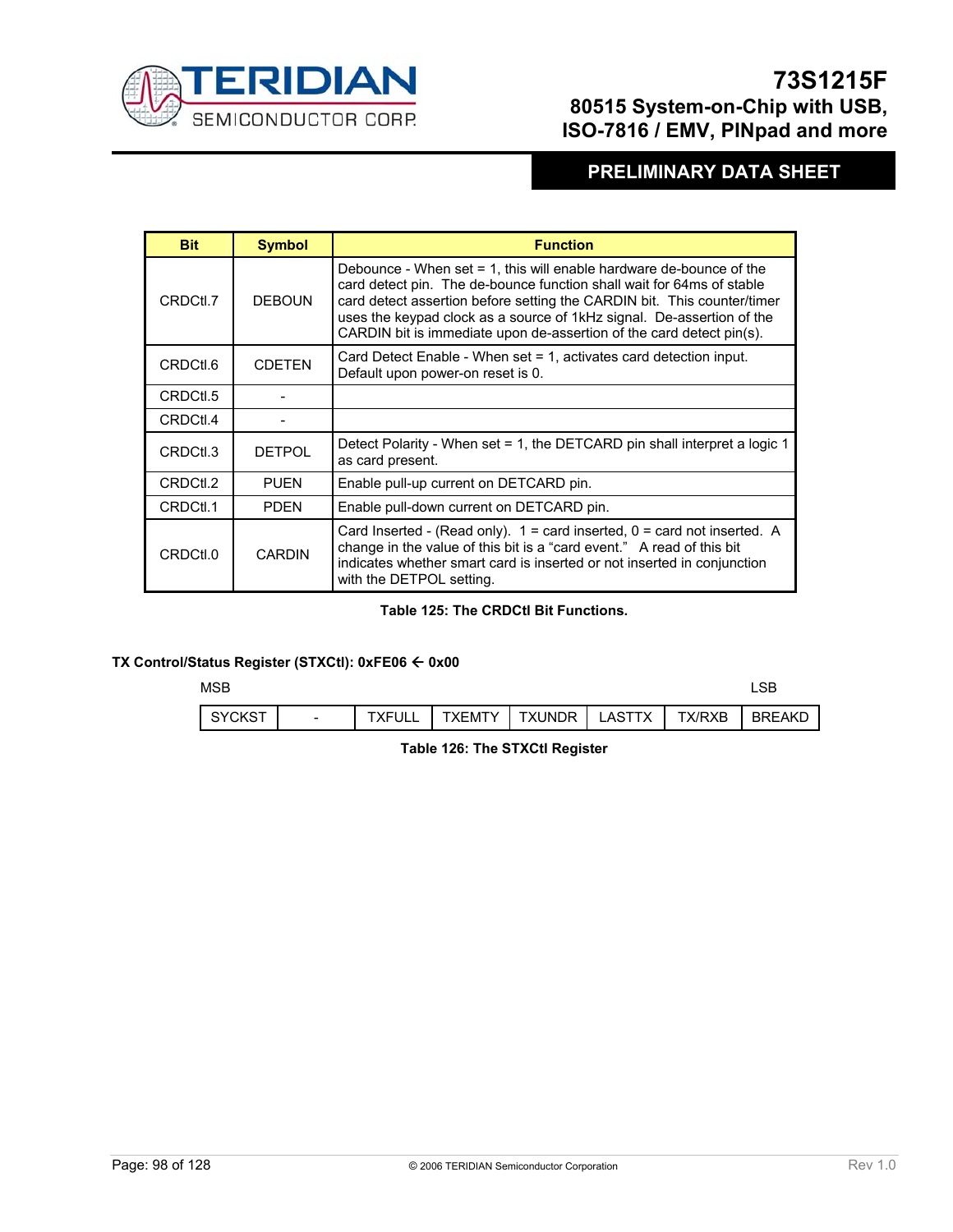

# **PRELIMINARY DATA SHEET**

This register is used to control transmission of data to the smart card. Some control and some status bits are in this register.

| <b>Bit</b> | <b>Symbol</b> | <b>Function</b>                                                                                                                                                                                                                                                                                                                                                                                                                                                                                                |
|------------|---------------|----------------------------------------------------------------------------------------------------------------------------------------------------------------------------------------------------------------------------------------------------------------------------------------------------------------------------------------------------------------------------------------------------------------------------------------------------------------------------------------------------------------|
| STXCtl.7   | <b>SYCKST</b> | Synchronous Clock Start/Stop Mode - When in sync mode, setting this<br>bit will allow the RLen counter to automatically stop the clock (if<br>CLKSTOP is set) when Rlen reaches its terminal count value. When this<br>bit is set and the RLen count value $=$ max or 0, the source of the smart<br>card data for IO pin (or SIO pin) will be connected to the IO bit in SCCtI<br>(or SCECtl) register rather than the TX FIFO. See the description for the<br>protocol mode control register for more detail. |
| STXCtl.6   |               |                                                                                                                                                                                                                                                                                                                                                                                                                                                                                                                |
| STXCtl.5   | <b>TXFULL</b> | TX FIFO is full. Additional writes may corrupt the contents of the FIFO.<br>This bit it will remain set as long as the TX FIFO is full. Generates<br>TX Event interrupt upon going full.                                                                                                                                                                                                                                                                                                                       |
| STXCtl.4   | <b>TXEMTY</b> | 1 = TX FIFO is empty, 0 = TX FIFO is not empty. If there is data in the<br>TX FIFO, the circuit will transmit it to the smart card if in transmit mode.<br>In T=1 mode, if the LASTTX bit is set and the hardware is configured to<br>transmit the CRC/LRC, the TXEMTY will not be set until the CRC/LRC is<br>transmitted. In T=0, if the LASTTX bit is set, TXEMTY will be set after<br>the last word has been successfully transmitted to the smart card.<br>Generates TXEVNT interrupt upon going empty.   |
| STXCtl.3   | <b>TXUNDR</b> | TX Underrrun - (Read only) Asserted when a transmit under-run<br>condition has occurred. An under-run condition is defined as an empty<br>TX FIFO when the last data word has been successfully transmitted to<br>the smart card and the LASTTX bit was not set. No special processing is<br>performed by the hardware if this condition occurs. Cleared when read<br>by firmware. This bit generates TXERR interrupt.                                                                                         |
| STXCtl.2   | <b>LASTTX</b> | Last TX Byte - Set by firmware (in both $T=0$ and $T=1$ ) when the last byte<br>in the current message has been written into the transmit FIFO. In T=1<br>mode, the CRC/LRC will be appended to the message. Should be set<br>after the last byte has been written into the transmit FIFO. Should be<br>cleared by firmware before writing first byte of next message into the<br>transmit FIFO. Used in T=0 to determine when to set TXEMTY.                                                                  |
| STXCtl.1   | TX/RXB        | 1 = Transmit mode, 0 = Receive mode. Configures the hardware to be<br>receiving from or transmitting to the smart card. Determines which<br>counters should be enabled. This bit should be set to receive mode prior<br>to switching to another interface. Setting and resetting this bit shall<br>initialize the CRC logic. If LASTTX is set, this bit can be reset to RX<br>mode and UART logic will automatically change mode to RX when TX<br>operation is completed (TX Empty =1).                        |
| STXCtl.0   | <b>BREAKD</b> | Break Detected - (Read only) 1 = A break has been detected on the I/O<br>line indicating that the smart card detected a parity error. Cleared when<br>read. This bit generates TXERR interrupt.                                                                                                                                                                                                                                                                                                                |

**Table 127: The STXCtl Bit Functions.**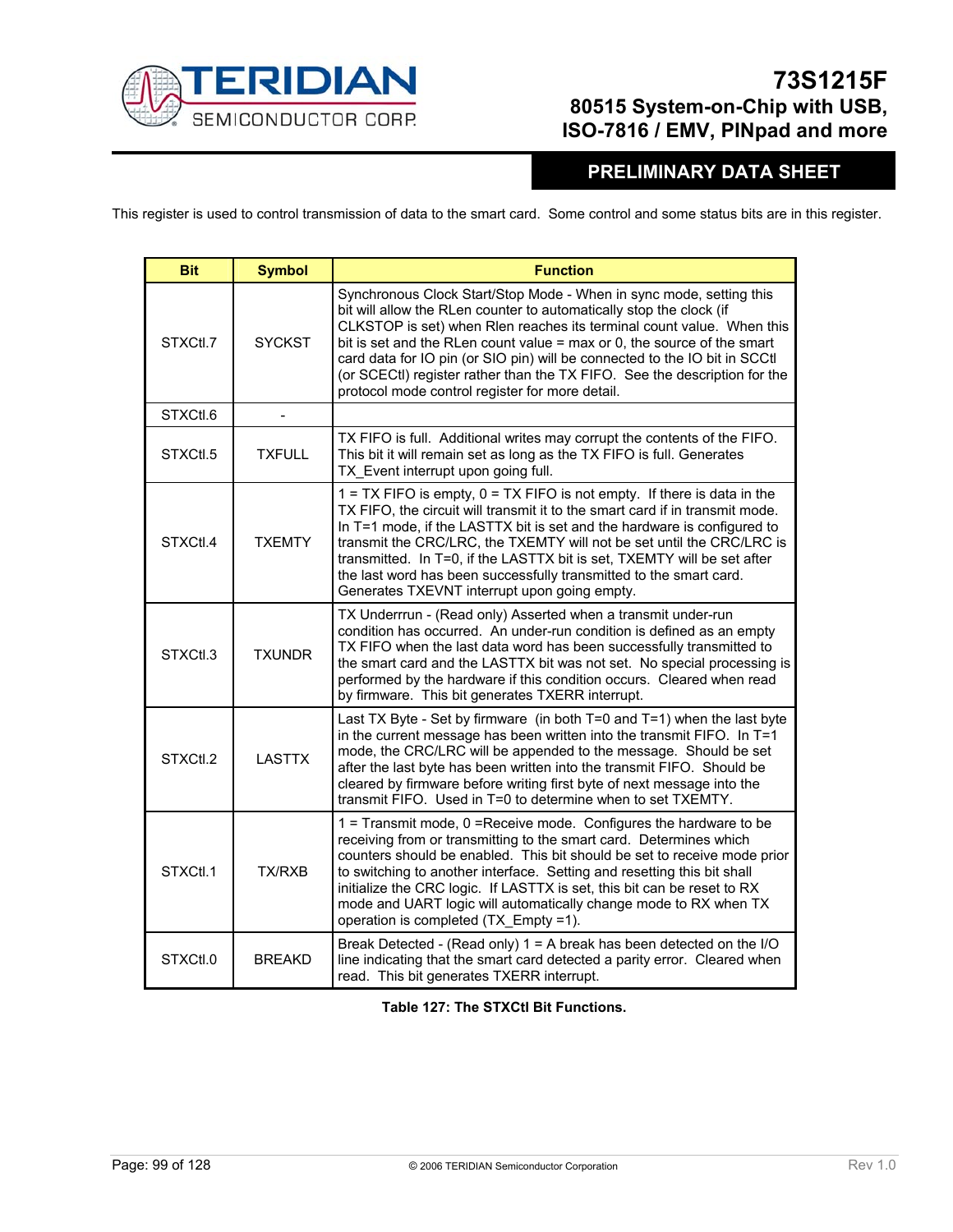

## **PRELIMINARY DATA SHEET**

#### **STX Data Register (STXData): 0xFE07** Å **0x00**

 $MSB$  and  $MSB$  and  $MSB$  and  $MSB$  and  $MSB$  and  $MSB$  and  $MSB$  and  $MSB$  and  $MSB$  and  $MSB$  and  $MSB$  and  $MSB$  and  $MSB$  and  $MSB$  and  $MSB$  and  $MSB$  and  $MSB$  and  $MSB$  and  $MSB$  and  $MSB$  and  $MSB$  and  $MSB$  and  $MSB$  and  $MSB$  and  $MSB$ 

|  | stxdat. I stxdat. I stxdat. I stxdat. I stxdat. I stxdat. I stxdat. I stxdat |  |  |
|--|------------------------------------------------------------------------------|--|--|
|  |                                                                              |  |  |

#### **Table 128: The STXData Register**

| <b>Bit</b> | <b>Function</b>                                                                                                                                                                    |
|------------|------------------------------------------------------------------------------------------------------------------------------------------------------------------------------------|
| STXData.7  |                                                                                                                                                                                    |
| STXData.6  |                                                                                                                                                                                    |
| STXData.5  | Data to be transmitted to smart card. Gets stored in the TX FIFO and then extracted by                                                                                             |
| STXData.4  | the hardware and sent to the selected smart card. When the MPU reads this register, the<br>byte pointer is changed to effectively "read out" the data. Thus, two reads will always |
| STXData.3  | result in an "empty" FIFO condition. The contents of the FIFO registers are not cleared,                                                                                           |
| STXData.2  | but will be overwritten by writes.                                                                                                                                                 |
| STXData.1  |                                                                                                                                                                                    |
| STXData.0  |                                                                                                                                                                                    |

#### **Table 129: The STXCtl Bit Functions.**

#### **RX Control/Status Register (SRXCtl): 0xFE08** Å **0x00**

| <b>MSB</b> |                          |        |                 |        |                     | .SB     |
|------------|--------------------------|--------|-----------------|--------|---------------------|---------|
| BIT9DAT    | $\overline{\phantom{0}}$ | LASTRX | <b>CRCERR I</b> | RXFULL | I RXEMTY I RXOVRR I | PARITYF |

 **Table 130: The SRXCtl Register**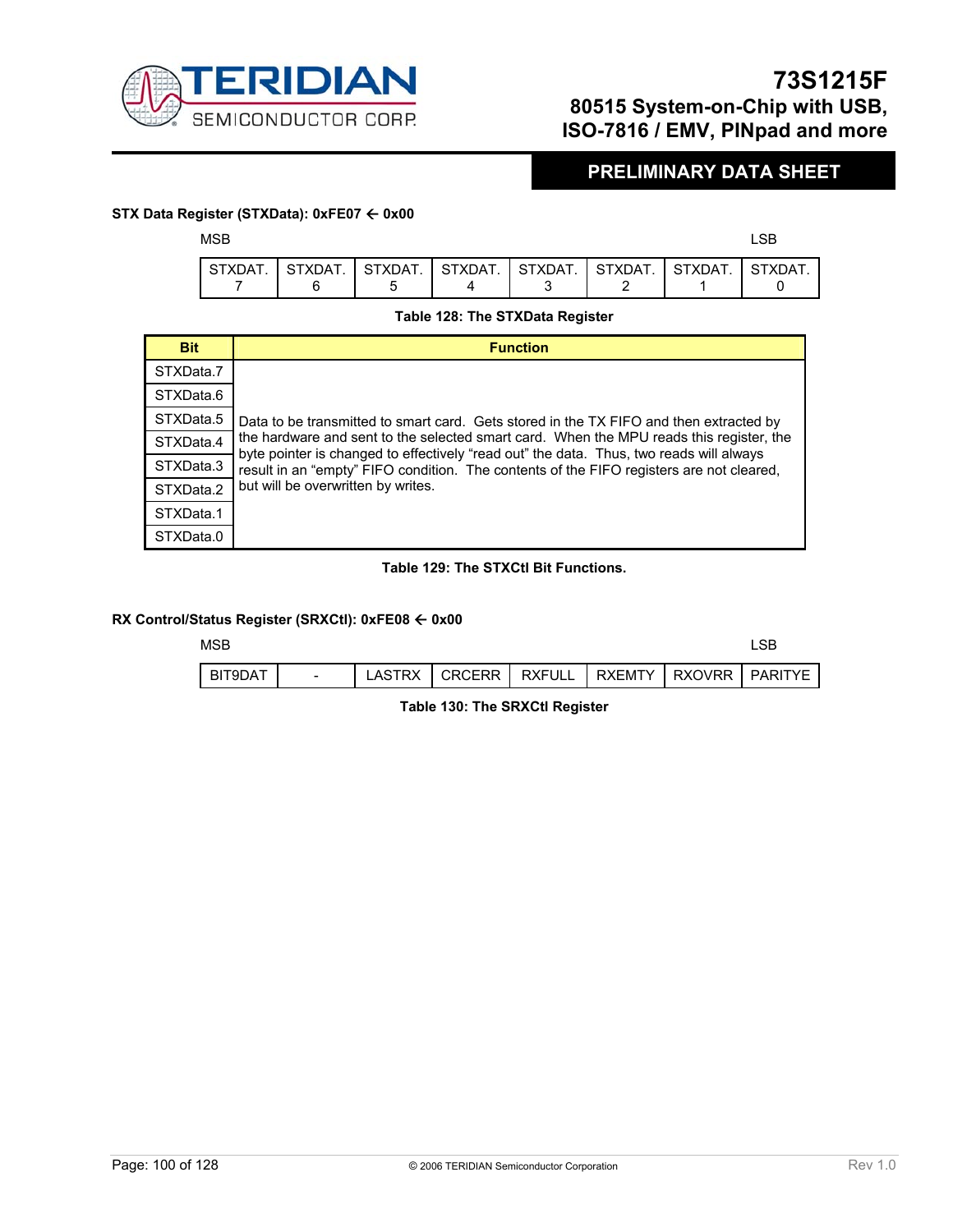

### **PRELIMINARY DATA SHEET**

This register is used to monitor reception of data from the smart card.

| <b>Bit</b> | <b>Symbol</b>  | <b>Function</b>                                                                                                                                                                                                                                                                                                                                                                                                                               |
|------------|----------------|-----------------------------------------------------------------------------------------------------------------------------------------------------------------------------------------------------------------------------------------------------------------------------------------------------------------------------------------------------------------------------------------------------------------------------------------------|
| SRXCtl.7   | BIT9DAT        | Bit 9 Data - When in sync mode and with MODE9/8B set, this bit will contain<br>the data on IO (or SIO) pin that was sampled on the ninth CLK (or SCLK)<br>rising edge. This is used to read data in synchronous 9-bit formats.                                                                                                                                                                                                                |
| SRXCtl.6   |                |                                                                                                                                                                                                                                                                                                                                                                                                                                               |
| SRXCtl.5   | <b>LASTRX</b>  | Last RX Byte - User sets this bit during the reception of the last byte. When<br>byte is received and this bit is set, logic checks CRC to match 0x1D0F (T=1<br>mode) or LRC to match 00h (T=1 mode), otherwise a CRC or LRC error is<br>asserted.                                                                                                                                                                                            |
| SRXCtl.4   | <b>CRCERR</b>  | (Read only) $1 = CRC$ (or LRC) error has been detected.                                                                                                                                                                                                                                                                                                                                                                                       |
| SRXCtl.3   | RXFULL         | (Read only) RX FIFO is full. Status bit to indicate RX FIFO is full.                                                                                                                                                                                                                                                                                                                                                                          |
| SRXCtl.2   | <b>RXFMTY</b>  | (Read only) RX FIFO is empty. This is only a status bit and does not<br>generate a RX interrupt.                                                                                                                                                                                                                                                                                                                                              |
| SRXCtl.1   | <b>RXOVRR</b>  | RX Overrun - (Read Only) Asserted when a receive-over-run condition has<br>occurred. An over-run is defined as a byte was received from the smart card<br>when the RX FIFO was full. Invalid data may be in the receive FIFO.<br>Firmware should take appropriate action. Cleared when read. Additional<br>writes to the RX FIFO are discarded when a RXOVRR occurs until the<br>overrun condition is cleared. Will generate RXERR interrupt. |
| SRXCtl.0   | <b>PARITYF</b> | Parity Error - (Read only) $1 =$ The logic detected a parity error on incoming<br>data from the smart card. Cleared when read. Will generate RXERR<br>interrupt.                                                                                                                                                                                                                                                                              |

#### **Table 131: The STXCtl Bit Functions.**

#### **SRX Data Register (SRXData): 0xFE09** Å **0x00**

| MSB                                                                                   |  |  |  | I SB |
|---------------------------------------------------------------------------------------|--|--|--|------|
| SRXDAT.7   SRXDAT.6   SRXDAT.5   SRXDAT.4   SRXDAT.3   SRXDAT.2   SRXDAT.1   SRXDAT.0 |  |  |  |      |

#### **Table 132: The SRXData Register**

| <b>Bit</b> | <b>Function</b>                                                                       |
|------------|---------------------------------------------------------------------------------------|
| SRXData.7  |                                                                                       |
| SRXData.6  |                                                                                       |
| SRXData.5  |                                                                                       |
| SRXData.4  | (Read only) Data received from the smart card. Data received from the smart card gets |
| SRXData.3  | stored in a FIFO that is read by the firmware.                                        |
| SRXData.2  |                                                                                       |
| SRXData.1  |                                                                                       |
| SRXData.0  |                                                                                       |

#### **Table 133: The STXCtl Bit Functions.**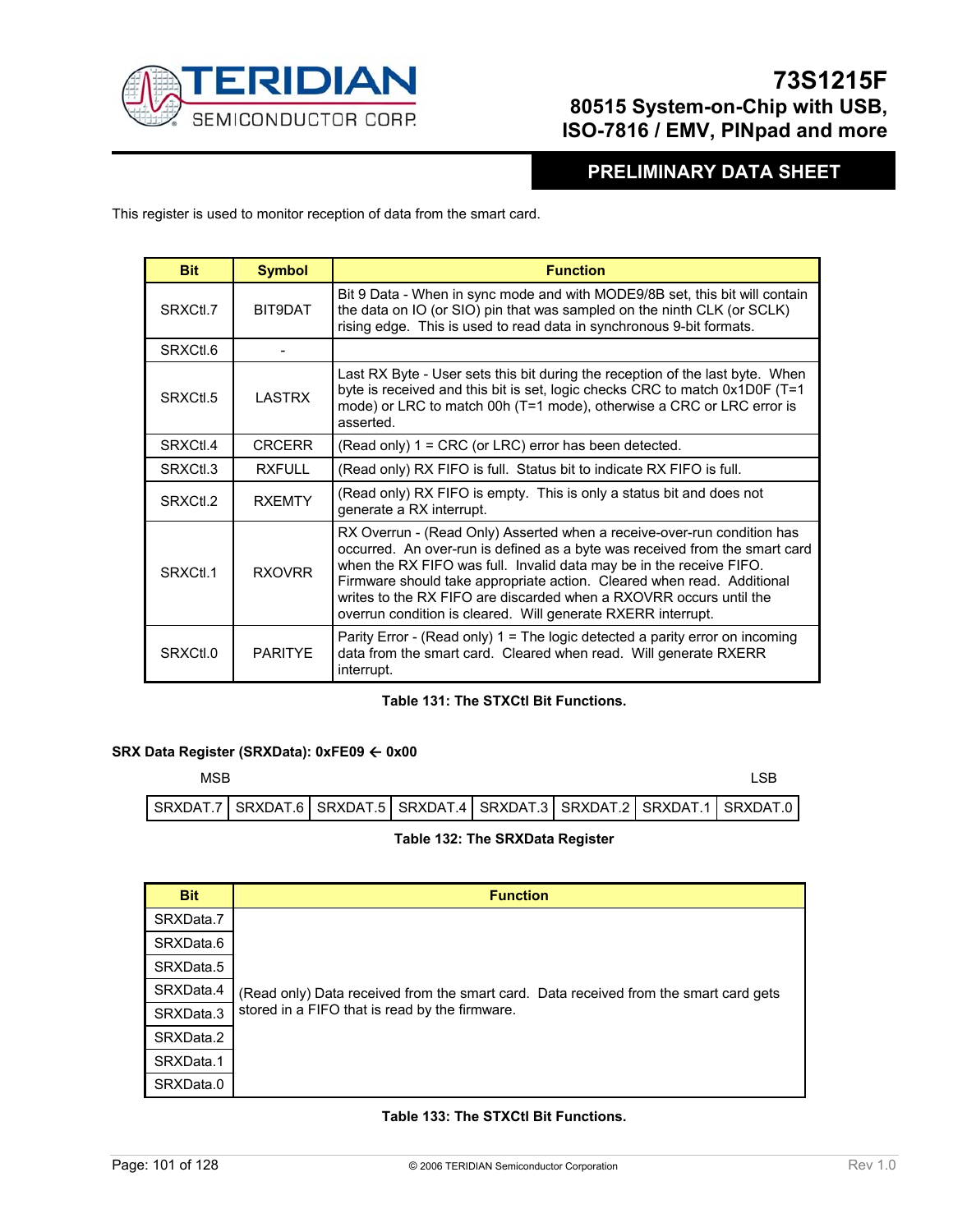

# **PRELIMINARY DATA SHEET**

#### Smart Card Control Register (SCCtI): 0xFE0A ← 0x21

| <b>MSB</b>    |                          |    |     |    |    |               | <b>CD</b><br>LSB |
|---------------|--------------------------|----|-----|----|----|---------------|------------------|
| <b>RSTCRD</b> | $\overline{\phantom{a}}$ | IO | IOD | C8 | C4 | <b>CLKLVL</b> | JLKOFF           |

 **Table 134: The SCCtl Register** 

This register is used to monitor reception of data from the smart card.

| <b>Bit</b> | <b>Symbol</b>  | <b>Function</b>                                                                                                                                                                                                                                                                                                                                                                                                                                                                                                                                                                                                                                       |
|------------|----------------|-------------------------------------------------------------------------------------------------------------------------------------------------------------------------------------------------------------------------------------------------------------------------------------------------------------------------------------------------------------------------------------------------------------------------------------------------------------------------------------------------------------------------------------------------------------------------------------------------------------------------------------------------------|
| SCCtl.7    | <b>RSTCRD</b>  | 1 = Asserts the RST (set RST = 0) to the smart card interface, $0 = De$ -assert<br>the RST (set RST = 1) to the smart card interface. Can be used to extend<br>RST to the smart card. Refer to RLength register description. This bit is<br>operational in all modes and can be used to extend RST during activation or<br>perform a "Warm Reset" as required. In auto-sequence mode, this bit<br>should be set=0 to allow the sequencer to de-assert RST per the RLength<br>parameters.<br>In sync mode (see SPrtcol register) the sense of this bit is non-inverted, if<br>set=1, RST=1, if set=0, RST=0. Rlen has no effect on Reset in sync mode. |
| SCCtl.6    |                |                                                                                                                                                                                                                                                                                                                                                                                                                                                                                                                                                                                                                                                       |
| SCCtl.5    | IO             | Smart Card I/O. Read is state of I/O signal (Caution, this signal is not<br>synchronized to the MPU clock). In Bypass mode, write value is state of<br>signal on I/O. In sync mode, this bit will contain the value of I/O pin on the<br>latest rising edge of CLK.                                                                                                                                                                                                                                                                                                                                                                                   |
| SCCtl.4    | <b>IOD</b>     | Smart Card I/O Direction control Bypass mode or sync mode. 1 = input<br>$(default), 0 = output.$                                                                                                                                                                                                                                                                                                                                                                                                                                                                                                                                                      |
| SCCtl.3    | C <sub>8</sub> | Smart Card C8. When C8 is an output, the value written to this bit will<br>appear on the C8 line. The value read when C8 is an output is the value<br>stored in the register. When C8 is an input, the value read is the value on<br>the C8 pin (Caution, this signal is not synchronized to the MPU clock).<br>When C8 is an input, the value written will be stored in the register but not<br>presented to the C8 pin.                                                                                                                                                                                                                             |
| SCCtl.2    | C <sub>4</sub> | Smart Card C4. When C4 is an output, the value written to this bit will appear<br>on the C4 line. The value read when C4 is an output is the value stored in<br>the register. When C4 is an input, the value read is the value on the C4 pin<br>(Caution, this signal is not synchronized to the MPU clock). When C4 is an<br>input, the value written will be stored in the register but not presented to the<br>C4 pin.                                                                                                                                                                                                                             |
| SCCtl.1    | <b>CLKLVL</b>  | $1 = High$ , $0 = Low$ . If CLKOFF is set = 1, the CLK to smart card will be at the<br>logic level indicated by this bit. If in bypass mode, this bit directly controls<br>the state of CLK.                                                                                                                                                                                                                                                                                                                                                                                                                                                          |
| SCCtl.0    | <b>CLKOFF</b>  | $0 = CLK$ is enabled. $1 = CLK$ is not enabled. When asserted, the CLK will<br>stop at the level selected by CLKLVL. This bit has no effect if in bypass<br>mode.                                                                                                                                                                                                                                                                                                                                                                                                                                                                                     |

**Table 135: The SCCtl Bit Functions.**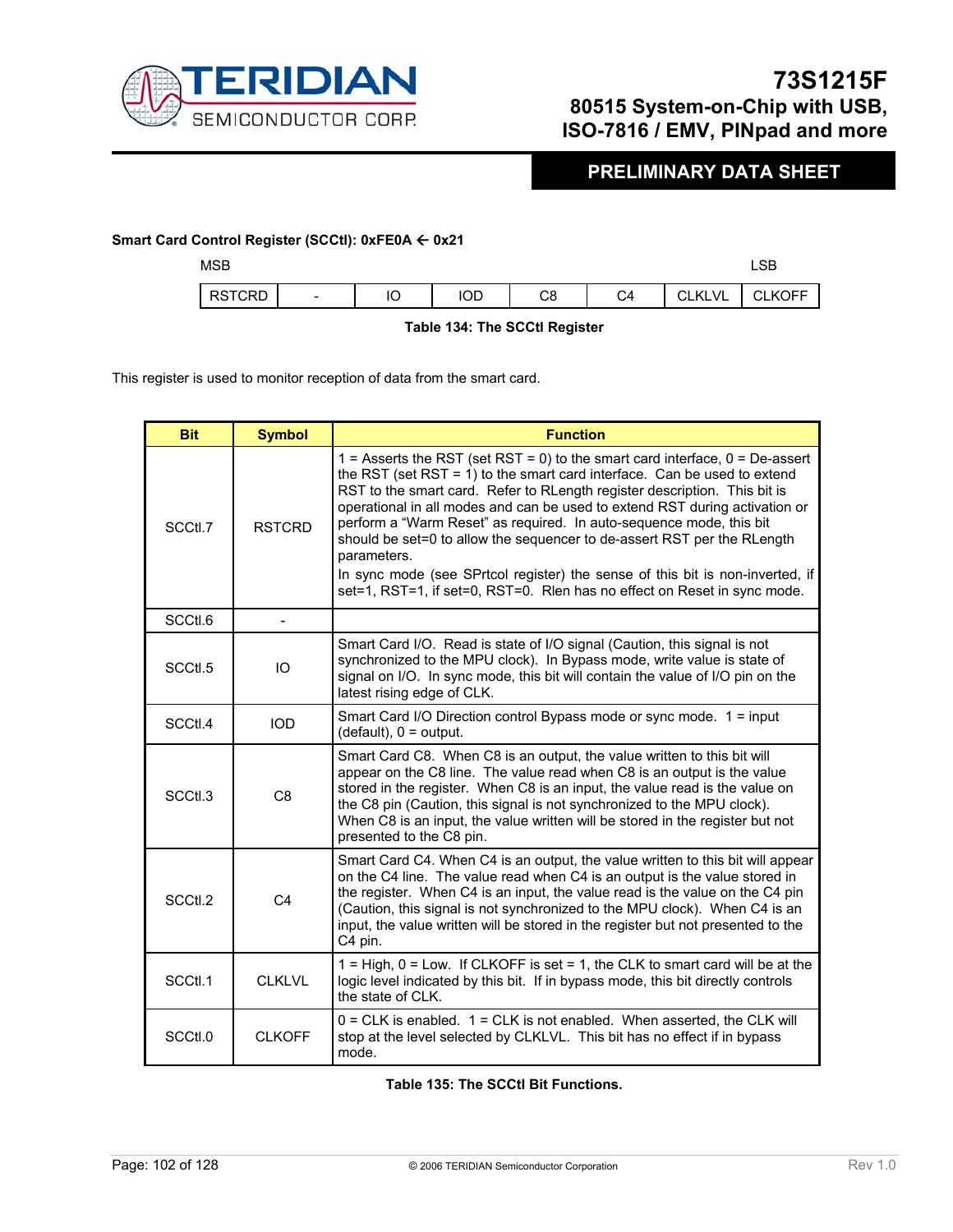

### **PRELIMINARY DATA SHEET**

#### **External Smart Card Control Register (SCECtI): 0xFE0B ← 0x00**

| <b>MSB</b>               |                          |     |             |                          |                          |                | LSB            |
|--------------------------|--------------------------|-----|-------------|--------------------------|--------------------------|----------------|----------------|
| $\overline{\phantom{0}}$ | $\overline{\phantom{0}}$ | SIO | <b>SIOD</b> | $\overline{\phantom{a}}$ | $\overline{\phantom{0}}$ | <b>SCLKLVL</b> | <b>SCLKOFF</b> |

#### **Table 136: The SCECtl Register**

Used to directly set and sample signals of External Smart Card interface. There are three modes of asynchronous operation, an "automatic sequence" mode, the direct mode, and bypass mode. Clock stop per the ISO 7816-3 interface is also supported but firmware must handle the protocol for SIO and SCLK for I<sup>2</sup>C clock stop and start. Control for Reset (to make RST signal), activation control, voltage select, etc. should be handled via the  $1^2C$  interface when using external 72S8010 devices. USR(n) pins shall be used for C4, C8 functions if necessary.

| <b>Bit</b>           | <b>Symbol</b>  | <b>Function</b>                                                                                                                                                                                                                                                                                                                             |
|----------------------|----------------|---------------------------------------------------------------------------------------------------------------------------------------------------------------------------------------------------------------------------------------------------------------------------------------------------------------------------------------------|
| SCECtl.7             |                |                                                                                                                                                                                                                                                                                                                                             |
| SCECtl.6             |                |                                                                                                                                                                                                                                                                                                                                             |
| SCECtl.5             | <b>SIO</b>     | External Smart Card I/O. Bit when read indicates state of pin SIO for<br>SIOD=1 (Caution, this signal is not synchronized to the MPU clock), when<br>written, sets state of pin SIO for SIOD=0. Ignored if not in bypass or sync<br>In sync mode, this bit will contain the value of IO pin on the latest<br>modes.<br>rising edge of SCLK. |
| SCECt <sub>l.4</sub> | <b>SIOD</b>    | 1 = input, 0 = output. External Smart Card I/O Direction control. Ignored if<br>not in bypass or sync modes.                                                                                                                                                                                                                                |
| SCECtl.3             |                |                                                                                                                                                                                                                                                                                                                                             |
| SCECtl.2             |                |                                                                                                                                                                                                                                                                                                                                             |
| SCECtl.1             | <b>SCLKLVL</b> | Sets the state of SCLK when disabled by SCLKOFF bit. If in bypass mode,<br>this bit directly controls the state of SCLK.                                                                                                                                                                                                                    |
| SCEC <sub>tl.0</sub> | <b>SCLKOFF</b> | $0 = \text{SCLK}$ enabled, $1 = \text{SCLK}$ disabled. When disabled, SCLK level is<br>determined by SCLKLVL. This bit has no effect if in bypass mode.                                                                                                                                                                                     |

**Table 137: The SCECtl Bit Functions.**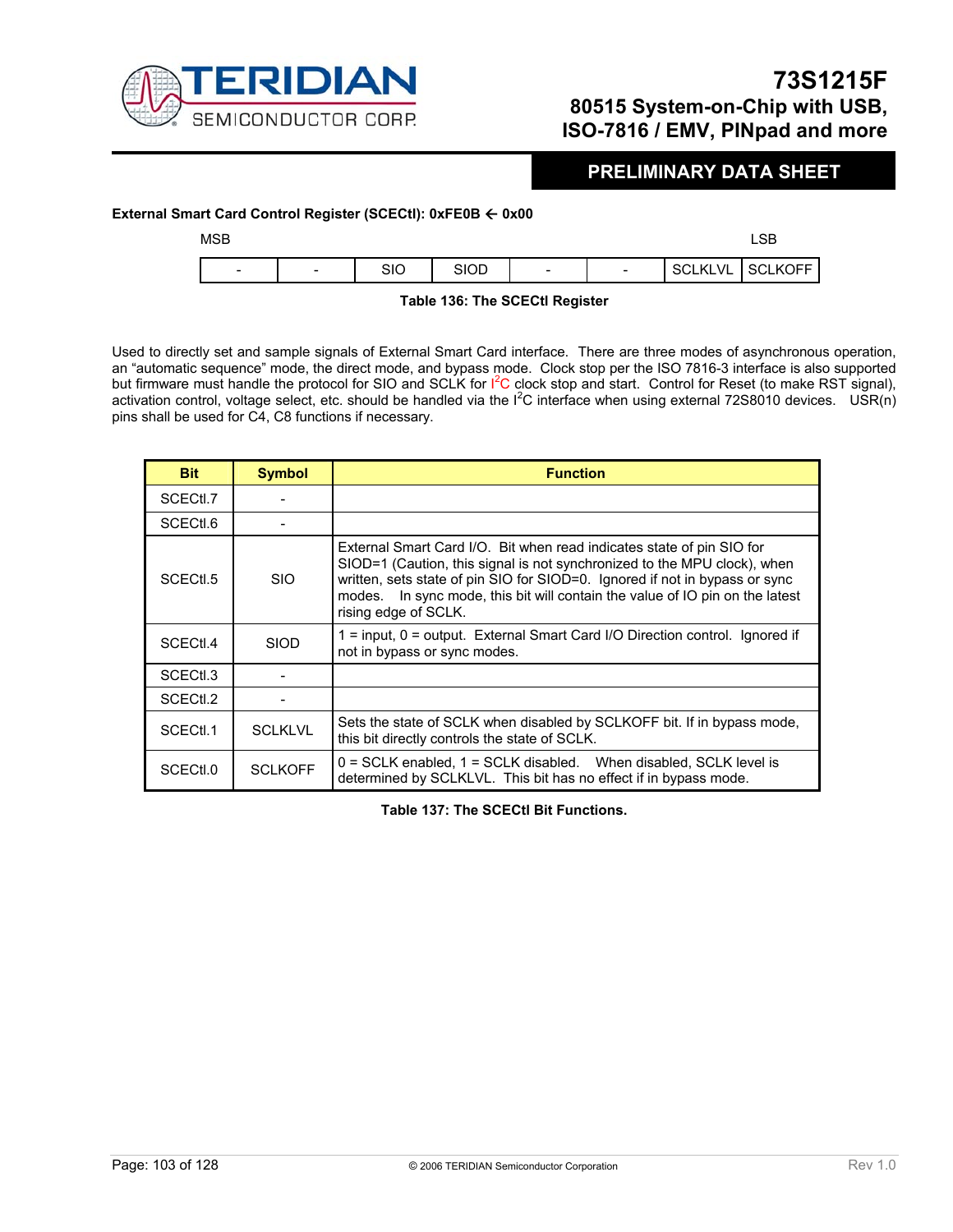

# **PRELIMINARY DATA SHEET**

 $\overline{\phantom{a}}$ 

# **C4/C8 Data Direction Register (SCDIR): 0xFE0C** Å **0x00**   $MSB$  and  $MSB$  and  $MSB$  and  $MSB$  and  $MSB$  and  $MSB$  and  $MSB$  and  $MSB$  and  $MSB$  and  $MSB$  and  $MSB$  and  $MSB$  and  $MSB$  and  $MSB$  and  $MSB$  and  $MSB$  and  $MSB$  and  $MSB$  and  $MSB$  and  $MSB$  and  $MSB$  and  $MSB$  and  $MSB$  and  $MSB$  and  $MSB$

| ን4D<br>$\cdot$<br>$\sim$<br>-<br>-<br>$\overline{\phantom{a}}$<br>-<br>-<br>∼י |  |
|--------------------------------------------------------------------------------|--|

 **Table 138: The SCDIR Register** 

This register determines the direction of the internal interface C4/C8 lines. After reset, all signals are tri-stated.

| <b>Bit</b>          | <b>Symbol</b>    | <b>Function</b>                                       |
|---------------------|------------------|-------------------------------------------------------|
| SCDIR.7             |                  |                                                       |
| SCDIR <sub>.6</sub> | -                |                                                       |
| SCDIR <sub>.5</sub> |                  |                                                       |
| SCDIR.4             |                  |                                                       |
| SCDIR <sub>3</sub>  | C8D              | $1 =$ input, $0 =$ output. Smart Card C8 direction.   |
| SCDIR <sub>.2</sub> | C <sub>4</sub> D | $1 = input$ , $0 = output$ . Smart Card C4 direction. |
| SCDIR.1             |                  |                                                       |
| SCDIR.0             |                  |                                                       |

**Table 139: The SCDIR Bit Functions.**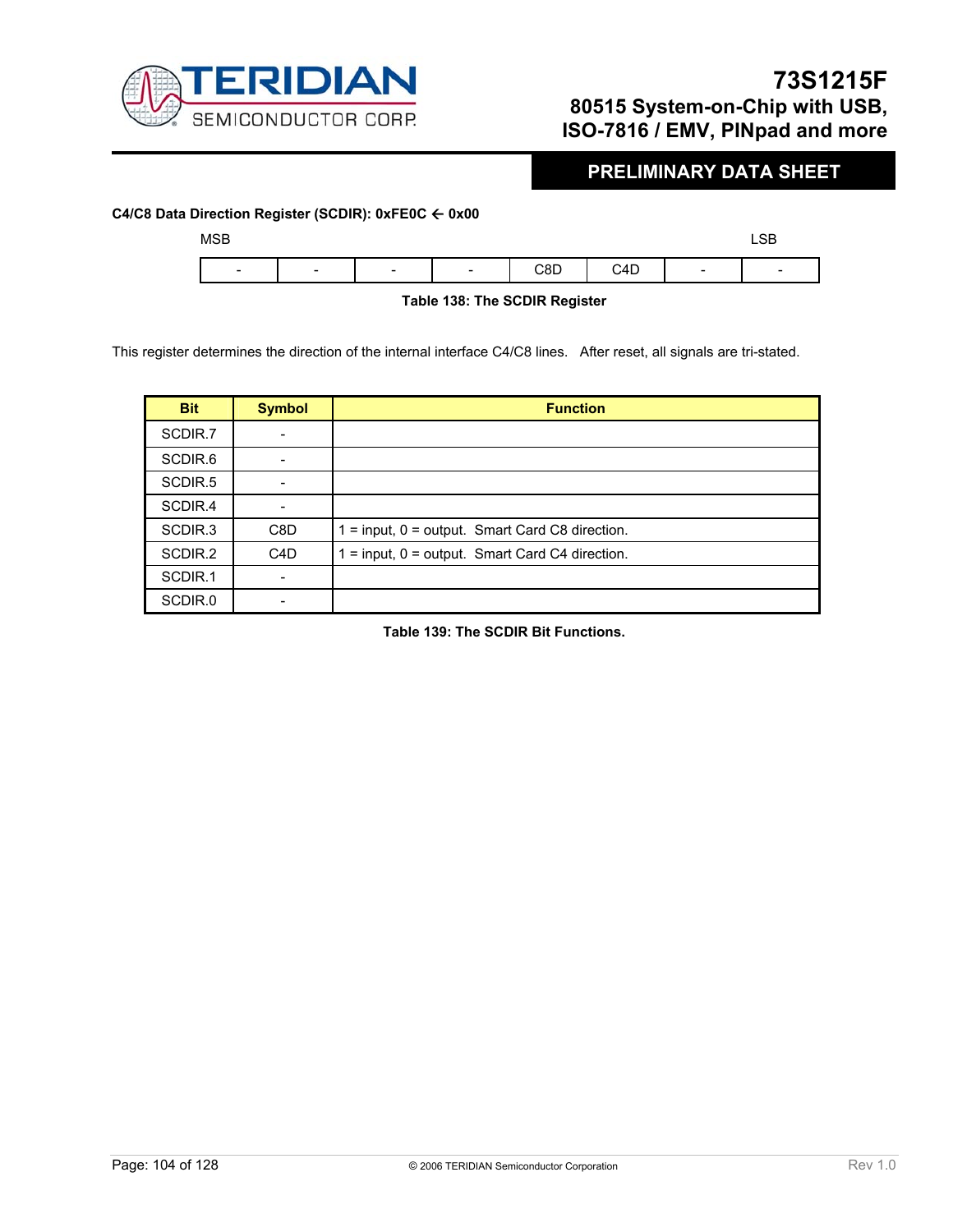

### **PRELIMINARY DATA SHEET**

#### **Protocol Mode Register (SPrtcol): 0xFE0D** Å **0x03**

| <b>MSB</b>    |           |        |              |              |              | ∟SB           |
|---------------|-----------|--------|--------------|--------------|--------------|---------------|
| <b>SCISYN</b> | MOD9/8B I | SCESYN | <b>TMODE</b> | <b>CRCEN</b> | <b>CRCMS</b> | <b>RCVATR</b> |

#### **Table 140: The SPrtcol Register**

This register determines the protocol to be use when communicating with the selected smart card. This register should be updated as required when switching between smart card interfaces.

| <b>Bit</b> | <b>Symbol</b> | <b>Function</b>                                                                                                                                                                                                                                                                                                                                                                                                                                                       |
|------------|---------------|-----------------------------------------------------------------------------------------------------------------------------------------------------------------------------------------------------------------------------------------------------------------------------------------------------------------------------------------------------------------------------------------------------------------------------------------------------------------------|
| SPrtcol.7  | <b>SCISYN</b> | Smart Card Internal Synchronous mode - Configures internal smart card<br>interface for synchronous mode. This mode routes the internal interface<br>buffers for RST, IO, C4, C8 to SCCtI register bits for direct firmware control.<br>CLK is generated by the ETU counter.                                                                                                                                                                                           |
| SPrtcol.6  | MOD9/8B       | Synchronous 8/9 bit mode select - For sync mode, in protocols with 9 bit<br>words, set this bit. The first eight bits read go into the RX FIFO and the ninth<br>bit read will be stored in the IO (or SIO) data bit of the SRXCtl register.                                                                                                                                                                                                                           |
| SPrtcol.5  | <b>SCESYN</b> | Smart Card External Synchronous mode - Configures External Smart Card<br>interface for synchronous mode. This mode routes the external smart card<br>interface buffers for SIO to SCECtI register bits for direct firmware control.<br>SCLK is generated by the ETU counter.                                                                                                                                                                                          |
| SPrtcol.4  | $\Omega$      | Reserved bit, must always be set to 0.                                                                                                                                                                                                                                                                                                                                                                                                                                |
| SPrtcol.3  | <b>TMODE</b>  | Protocol mode select - 0: T=0, 1: T=1. Determines which smart card<br>protocol is to be used during message processing.                                                                                                                                                                                                                                                                                                                                               |
| SPrtcol.2  | <b>CRCFN</b>  | CRC Enable - $1 =$ Enabled, $0 =$ Disabled. Enables the checking/generation<br>of CRC/LRC while in T=1 mode. Has no effect in T=0 mode. If enabled and<br>a message is being transmitted to the smart card, the CRC/LRC will be<br>inserted into the message stream after the last TX byte is transmitted to the<br>smart card. If enabled, CRC/LRC will be checked on incoming messages<br>and the value made available to the firmware via the CRC LS/MS registers. |
| SPrtcol.1  | <b>CRCMS</b>  | CRC Mode Select - $1 = CRC$ , $0 = LRC$ . Determines type of checking<br>algorithm to be used.                                                                                                                                                                                                                                                                                                                                                                        |
| SPrtcol.0  | <b>RCVATR</b> | Receive ATR - $1 =$ Enable ATR timeout, $0 =$ Disable ATR timeout. Set by<br>firmware after the smart card has been turned on and the hardware is<br>expecting ATR.                                                                                                                                                                                                                                                                                                   |

#### **Table 141: The SPrtcol Bit Functions.**

#### **SC Clock Configuration Register (SCCLK): 0xFE0F** Å **0x0C**



#### **Table 142: The SCCLK Register**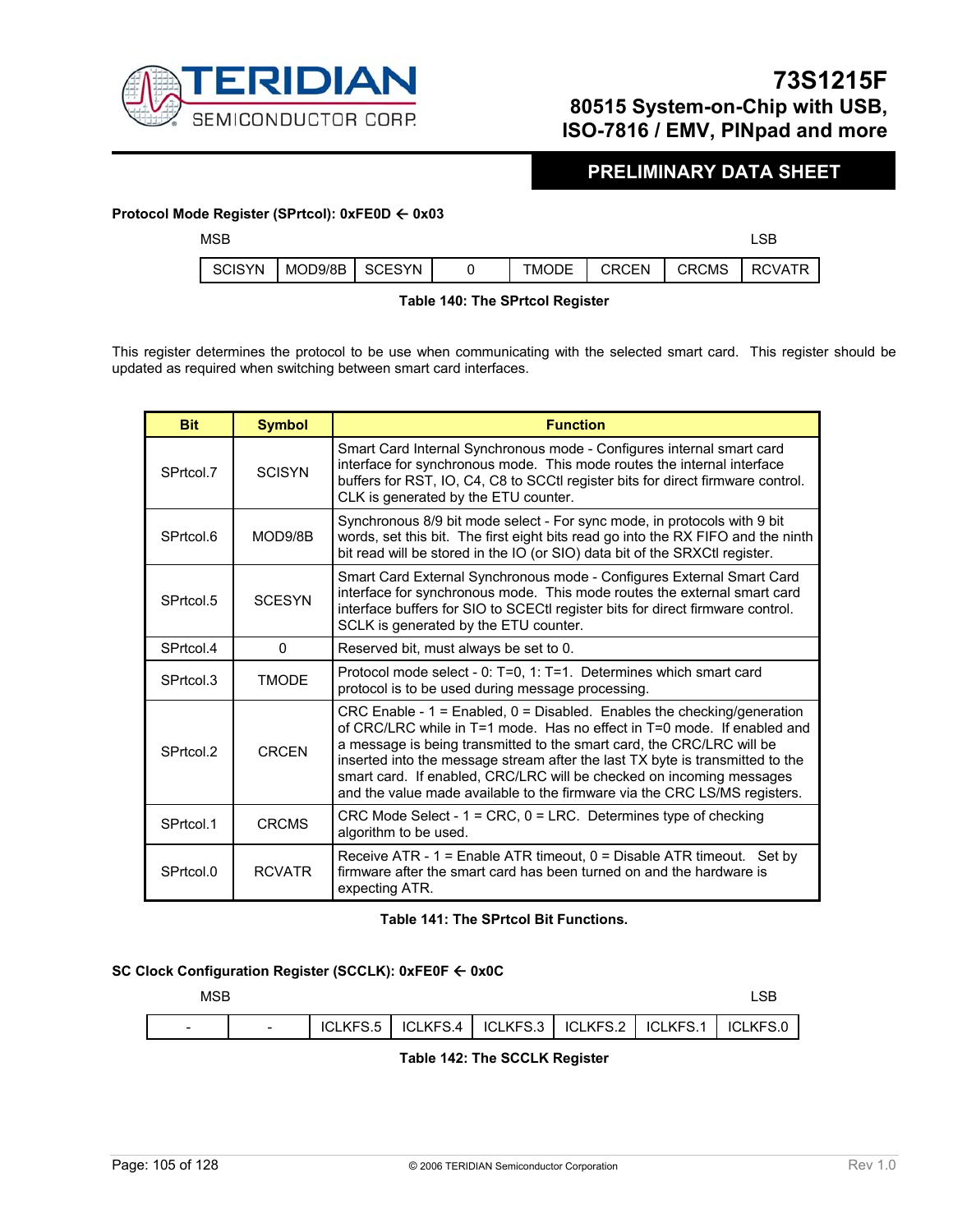

### **PRELIMINARY DATA SHEET**

This register controls the internal smart card (CLK) clock generation.

| <b>Bit</b>          | <b>Symbol</b>   | <b>Function</b>                                                                                                                                     |
|---------------------|-----------------|-----------------------------------------------------------------------------------------------------------------------------------------------------|
| SCCLK.7             |                 |                                                                                                                                                     |
| SCCLK.6             |                 |                                                                                                                                                     |
| SCCLK <sub>.5</sub> | ICLKFS.5        | Internal Smart Card CLK Frequency Select - Division factor to determine                                                                             |
| SCCLK.4             | ICLKFS.4        | internal smart card CLK frequency. MCLK clock is divided by (register                                                                               |
| SCCLK.3             | ICLKFS.3        | value + 1) to clock the ETU divider, and then by 2 to generate CLK.<br>Default ratio is 13. The programmed value in this register is applied to the |
| SCCLK <sub>.2</sub> | ICLKFS.2        | divider after this value is written, in such a manner as to produce a glitch-                                                                       |
| SCCLK.1             | <b>ICLKFS.1</b> | free output, regardless of the selection of active interface. A register                                                                            |
| SCCLK.0             | ICLKFS.0        | value = $0$ will default to the same effect as register value = $1$ .                                                                               |

#### **Table 143: The SCCLK Bit Functions.**

#### **External SC Clock Configuration Register (SCSCLK): 0xFE10** Å **0x0C**

| MSB                      |  |  |  |                                                                 |
|--------------------------|--|--|--|-----------------------------------------------------------------|
| $\overline{\phantom{0}}$ |  |  |  | ECLKFS.5   ECLKFS.4   ECLKFS.3   ECLKFS.2   ECLKFS.1   ECLKFS.0 |
|                          |  |  |  |                                                                 |

#### **Table 144: The SCSCLK Register**

This register controls the external smart card (SCLK) clock generation.

| <b>Bit</b> | <b>Symbol</b> | <b>Function</b>                                                                                                                                      |
|------------|---------------|------------------------------------------------------------------------------------------------------------------------------------------------------|
| SCSCLK.7   |               |                                                                                                                                                      |
| SCSCLK.6   |               |                                                                                                                                                      |
| SCSCLK.5   | ECLKFS.5      | External Smart Card CLK Frequency Select - Division factor to determine                                                                              |
| SCSCLK.4   | ECLKFS.4      | external smart card CLK frequency. MCLK clock is divided by (register                                                                                |
| SCSCLK.3   | ECLKFS.3      | value + 1) to clock the ETU divider, and then by 2 to generate SCLK.<br>Default ratio is 13. The programmed value in this register is applied to the |
| SCSCLK.2   | ECLKFS.2      | divider after this value is written, in such a manner as to produce a glitch-                                                                        |
| SCSCLK.1   | ECLKFS.1      | free output, regardless of the selection of active interface. A register                                                                             |
| SCSCLK.0   | ECLKFS.0      | value = 0 will default to the same effect as register value = $1$ .                                                                                  |

#### **Table 145: The SCSCLK Bit Functions.**

#### **Parity Control Register (SParCtl): 0xFE11** Å **0x00**

| <b>MSB</b>               |               |        |               |        |               |              | _SB    |
|--------------------------|---------------|--------|---------------|--------|---------------|--------------|--------|
| $\overline{\phantom{0}}$ | <b>DISPAR</b> | BRKGEN | <b>BRKDET</b> | RETRAN | <b>DISCRX</b> | <b>INSPE</b> | FORCPE |

#### **Table 146: The SParCtl Register**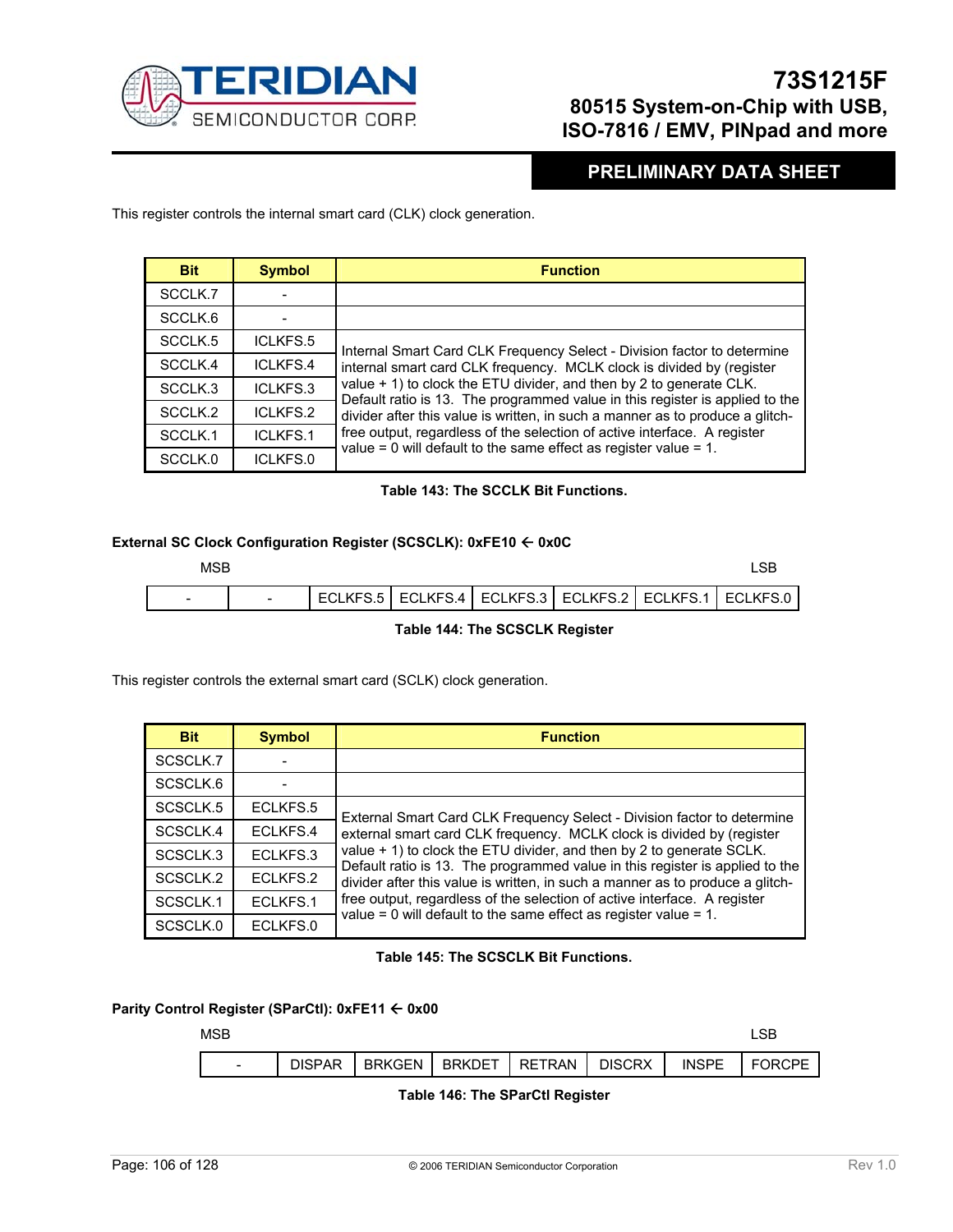

# **PRELIMINARY DATA SHEET**

This register provides the ability to configure the parity circuitry on the smart card interface. The settings apply to both integrated smart card interfaces.

| <b>Bit</b>           | <b>Symbol</b> | <b>Function</b>                                                                                                                                                                                                                                                                                            |
|----------------------|---------------|------------------------------------------------------------------------------------------------------------------------------------------------------------------------------------------------------------------------------------------------------------------------------------------------------------|
| SParCtl.7            |               |                                                                                                                                                                                                                                                                                                            |
| SParCtl.6            | <b>DISPAR</b> | Disable Parity Check - $1 =$ disabled, $0 =$ enabled. If enabled, the UART will<br>check for even parity (the number of 1's including the parity bit is even) on<br>every character. This also applies to the TS during ATR.                                                                               |
| SParCtl.5            | <b>BRKGFN</b> | Break Generation Disable - $1 =$ disabled, $0 =$ enabled. If enabled, and $T = 0$<br>protocol, the UART will generate a Break to the smart card if a parity error is<br>detected on a receive character. No Break will be generated if parity<br>checking is disabled. This also applies to TS during ATR. |
| SParCtl.4            | <b>BRKDFT</b> | Break Detection Disable - $1 =$ disabled, $0 =$ enabled. If enabled, and $T = 0$<br>protocol, the UART will detect the generation of a Break by the smart card.                                                                                                                                            |
| SParCtl.3            | <b>RFTRAN</b> | Retransmit Byte - $1$ = enabled, $0$ = disabled. If enabled and a Break is<br>detected from the smart card (Break Detection must be enabled), the last<br>character will be transmitted again. This bit applies to T=0 protocol.                                                                           |
| SParCtL <sub>2</sub> | <b>DISCRX</b> | Discard Received Byte - $1 =$ enabled, $0 =$ disabled. If enabled and a parity<br>error is detected (Parity checking must be enabled), the last character<br>received will be discarded. This bit applies to T=0 protocol.                                                                                 |
| SParCtl.1            | <b>INSPE</b>  | Insert Parity Error - $1$ = enabled, $0$ = disabled. Used for test purposes. If<br>enabled, the UART will insert a parity error in every character transmitted by<br>generating odd parity instead of even parity for the character.                                                                       |
| SParCtl.0            | <b>FORCPF</b> | Force Parity Error - $1$ = enabled, $0$ = disabled. Used for test purposes. If<br>enabled, the UART will generate a parity error on a character received from<br>the smart card.                                                                                                                           |

#### **Table 147: The SCECtl Bit Functions.**

#### **Byte Control Register (SByteCtl): 0xFE12** Å **0x2C**

| <b>MSB</b>               |             |              |          |          |                          |   | ے ت                      |
|--------------------------|-------------|--------------|----------|----------|--------------------------|---|--------------------------|
| $\overline{\phantom{0}}$ | DE '<br>ט ו | <b>DIRTS</b> | BRKDUR.1 | BRKDUR.0 | $\overline{\phantom{0}}$ | - | $\overline{\phantom{a}}$ |

 **Table 148: The SByteCtl Register** 

This register controls the processing of characters and the detection of the TS byte. When receiving, a Break is asserted at 10.5 ETU after the beginning of the start bit. Break from the card is sampled at 11 ETU.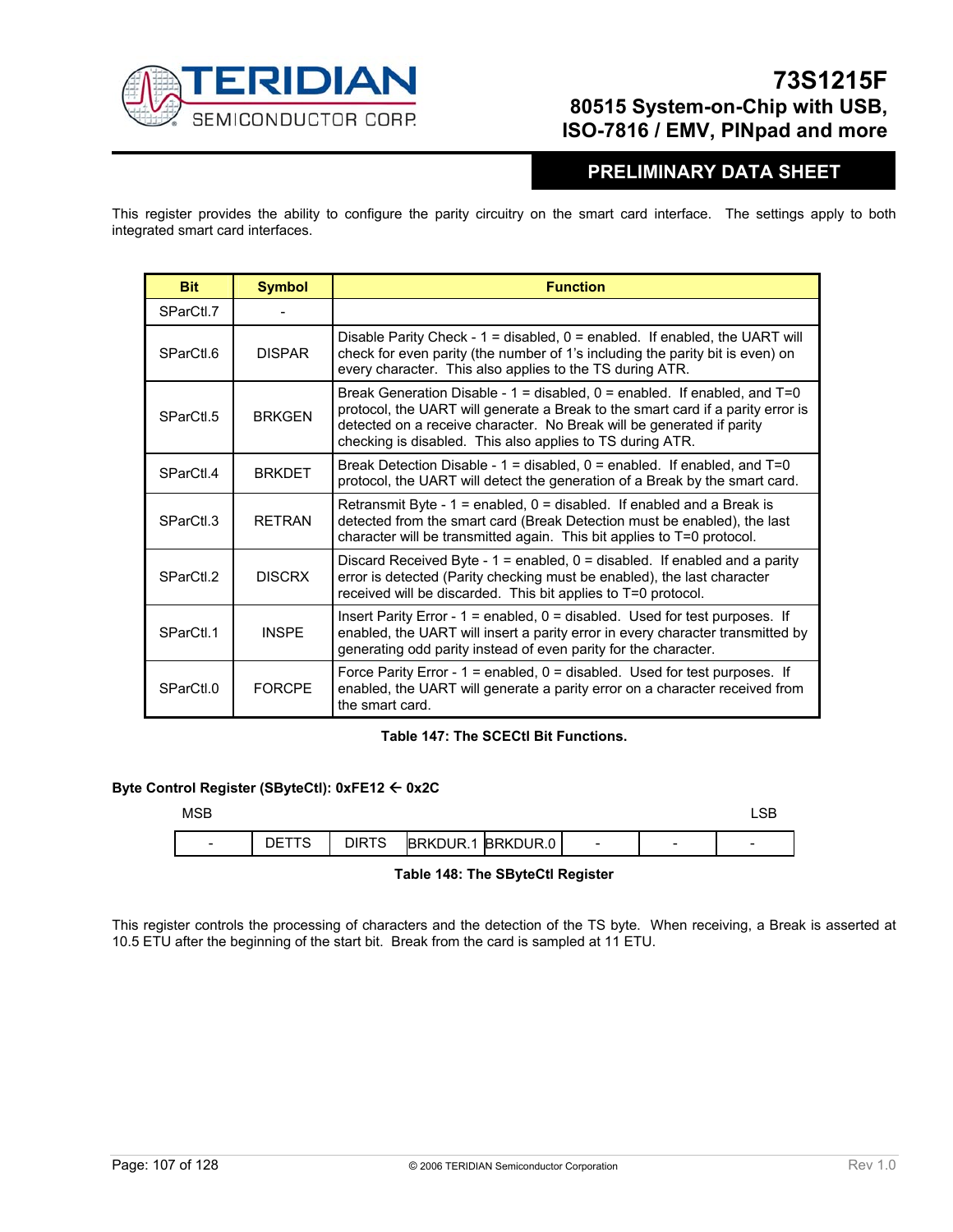

### **PRELIMINARY DATA SHEET**

| <b>Bit</b> | <b>Symbol</b> | <b>Function</b>                                                                                                                                                                                                                                                                                                                                                                                                                                                                                                                                                                                                            |  |  |  |  |
|------------|---------------|----------------------------------------------------------------------------------------------------------------------------------------------------------------------------------------------------------------------------------------------------------------------------------------------------------------------------------------------------------------------------------------------------------------------------------------------------------------------------------------------------------------------------------------------------------------------------------------------------------------------------|--|--|--|--|
| SByteCtl.7 |               |                                                                                                                                                                                                                                                                                                                                                                                                                                                                                                                                                                                                                            |  |  |  |  |
| SByteCtl.6 | <b>DETTS</b>  | Detect TS Byte - $1 =$ Next Byte is TS, $0 =$ Next byte is not TS. When set, the<br>hardware will treat the next character received as the TS and determine if<br>direct or indirect convention is being used. Direct convention is the default<br>used if firmware does not set this bit prior to transmission of TS by the smart<br>card to the firmware. The hardware will check parity and generate a break<br>as defined by the DISPAR and BRKGEN bits in the parity control register.<br>This bit is cleared by hardware after TS is received. TS is decoded prior to<br>the FIFO and is stored in the receive FIFO. |  |  |  |  |
| SByteCtl.5 | <b>DIRTS</b>  | Direct Mode TS Select - $1 =$ direct mode, $0 =$ indirect mode. Set/cleared by<br>hardware when TS is processed indicating either direct/indirect mode of<br>operation. When switching between smart cards, the firmware should write<br>the bit appropriately since this register is not unique to an individual smart<br>card (firmware should keep track of this bit).                                                                                                                                                                                                                                                  |  |  |  |  |
| SByteCtl.4 | BRKDUR.1      | Break Duration Select - 00 = 1 ETU, 01 = 1.5 ETU, 10 = 2 ETU, 11 =<br>reserved. Determines the length of a Break signal which is generated when                                                                                                                                                                                                                                                                                                                                                                                                                                                                            |  |  |  |  |
| SByteCtl.3 | BRKDUR.0      | detecting a parity error on a character reception in T=0 mode.                                                                                                                                                                                                                                                                                                                                                                                                                                                                                                                                                             |  |  |  |  |
| SByteCtl.2 |               |                                                                                                                                                                                                                                                                                                                                                                                                                                                                                                                                                                                                                            |  |  |  |  |
| SByteCtl.1 |               |                                                                                                                                                                                                                                                                                                                                                                                                                                                                                                                                                                                                                            |  |  |  |  |
| SByteCtl.0 |               |                                                                                                                                                                                                                                                                                                                                                                                                                                                                                                                                                                                                                            |  |  |  |  |

#### **Table 149: The SByteCtl Bit Functions.**

#### **FD Control Register (FDReg): 0xFE13** Å **0x11**

| <b>MSB</b>                                                            |  |  |  |  |
|-----------------------------------------------------------------------|--|--|--|--|
| FVAL.3   FVAL.2   FVAL.1   FVAL.0   DVAL.3   DVAL.2   DVAL.1   DVAL.0 |  |  |  |  |

#### **Table 150: The FDReg Register**

This register uses the transmission factors F and D to set the ETU (baud) rate. The values in this register are mapped to the ISO 7816 conversion factors as described below. The CLK signal for each interface is created by dividing a high-frequency, intermediate signal (MSCLK) by 2. The ETU baud rate is created by dividing MSCLK by 2 times the Fi/Di ratio specified by the codes below. For example, if FI = 0001 and DI = 0001, the ratio of Fi/Di is 372/1. Thus the ETU divider is configured to divide by 2 \* 372 = 744. The maximum supported F/D ratio is 4096.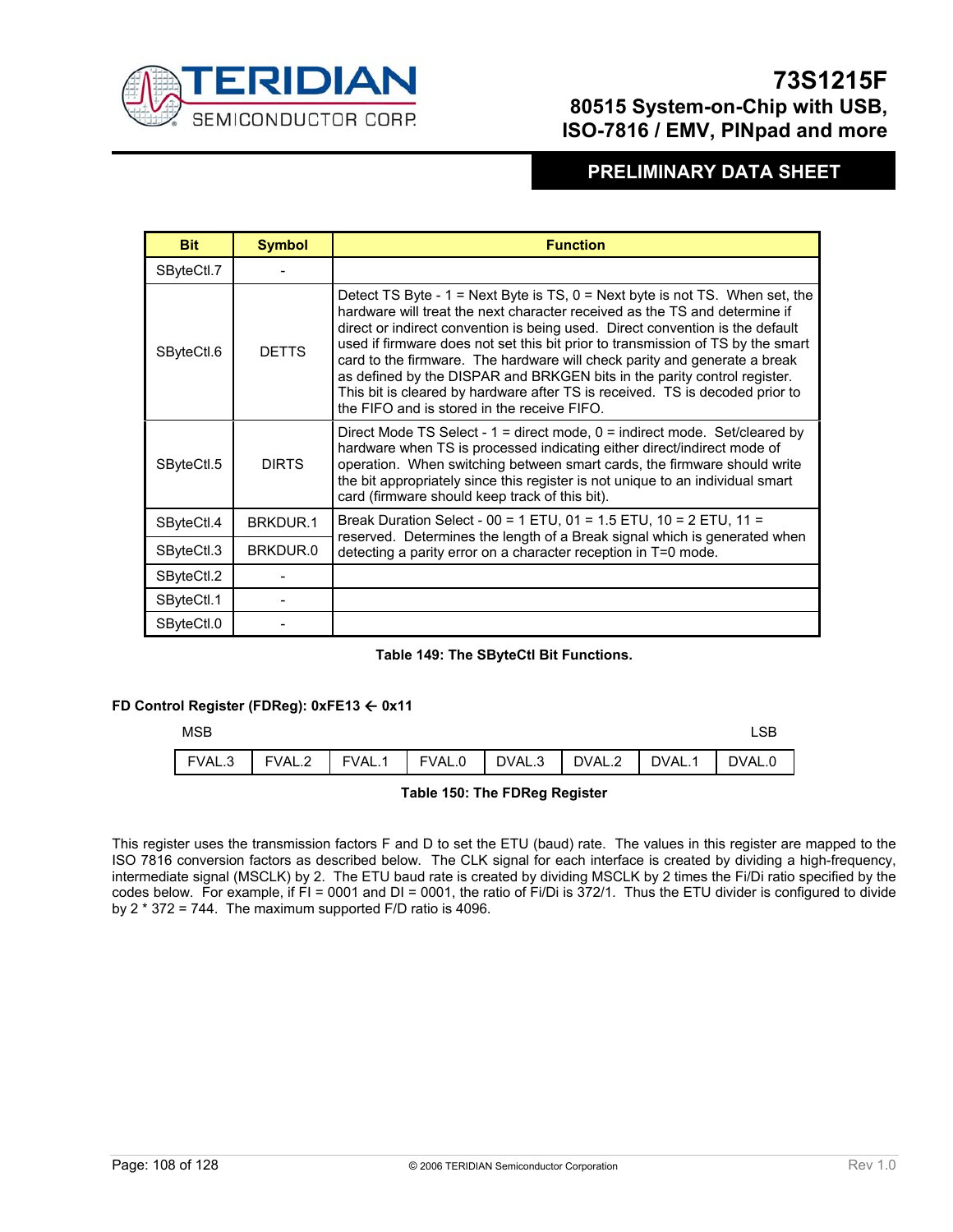

## **PRELIMINARY DATA SHEET**

| FI (code)  | 0000 | 0001 | 0010 | 0011 | 0100 | 0101 | 0110 | 0111  |
|------------|------|------|------|------|------|------|------|-------|
| Fi (ratio) | 372  | 372  | 558  | 744  | 1116 | 1488 | 1860 | 1860⊕ |
| FCLK max   | 4    | đ    |      | O    | 12   | 16   | 20   | 20⊕   |

| FI(code)  | 1000 | 1001   | 1010 | 1011 | 1100 | 1101 | 1110  | 1111  |
|-----------|------|--------|------|------|------|------|-------|-------|
| Fi(ratio) | 512⊕ | 512    | 768  | 1024 | 1536 | 2048 | 2048⊕ | 2048⊕ |
| FCLK max  | 5⊕   | ∽<br>u | 5.'  | 10   | 15   | 20   | 20⊕   | 20⊕   |

| DI(code)  | 0000 | 0001 | 0010 | 0011 | 0100 | 0101 | 0110 | 0111 |
|-----------|------|------|------|------|------|------|------|------|
| Di(ratio) | 1⊕   |      |      |      | u    | 16   | 32   | 32⊕  |

| DI(code)  | 1000      | 1001 | 1010 | 1011 | 1100 | 1101 | 1110 | 1111 |
|-----------|-----------|------|------|------|------|------|------|------|
| Di(ratio) | 12<br>' 4 | 20   | 16⊕  | 16⊕  | 16⊕  | 16⊕  | 16⊕  | 16⊕  |

Note: values marked with ⊕ are not included in the ISO definition and arbitrary values have been assigned.

### **Table 151 Divider ratios provided by the ETU counter**

The values given below are used by the ETU divider to create the ETU clock. The entries that are not shaded will result in precise CLK/ETU per ISO requirements. Shaded areas are not precise but are within 1% of the target value.

|         | Fi code         | 0000 | 0001 | 0010 | 0011 | 0100 | 0101 |
|---------|-----------------|------|------|------|------|------|------|
| Di code | $F \rightarrow$ | 372  | 372  | 558  | 744  | 1116 | 1488 |
|         | D∱              |      |      |      |      |      |      |
| 0001    | 1               | 744  | 744  | 1116 | 1488 | 2232 | 2976 |
| 0010    | 2               | 372  | 372  | 558  | 744  | 1116 | 1488 |
| 0011    | 4               | 186  | 186  | 279  | 372  | 558  | 744  |
| 0100    | 8               | 93   | 93   | 138  | 186  | 279  | 372  |
| 1000    | 12              | 62   | 62   | 93   | 124  | 186  | 248  |
| 0101    | 16              | 47   | 47   | 70   | 93   | 140  | 186  |
| 1001    | 20              | 37   | 37   | 56   | 74   | 112  | 149  |
| 0110    | 32              | 23   | 23   | 35   | 47   | 70   | 93   |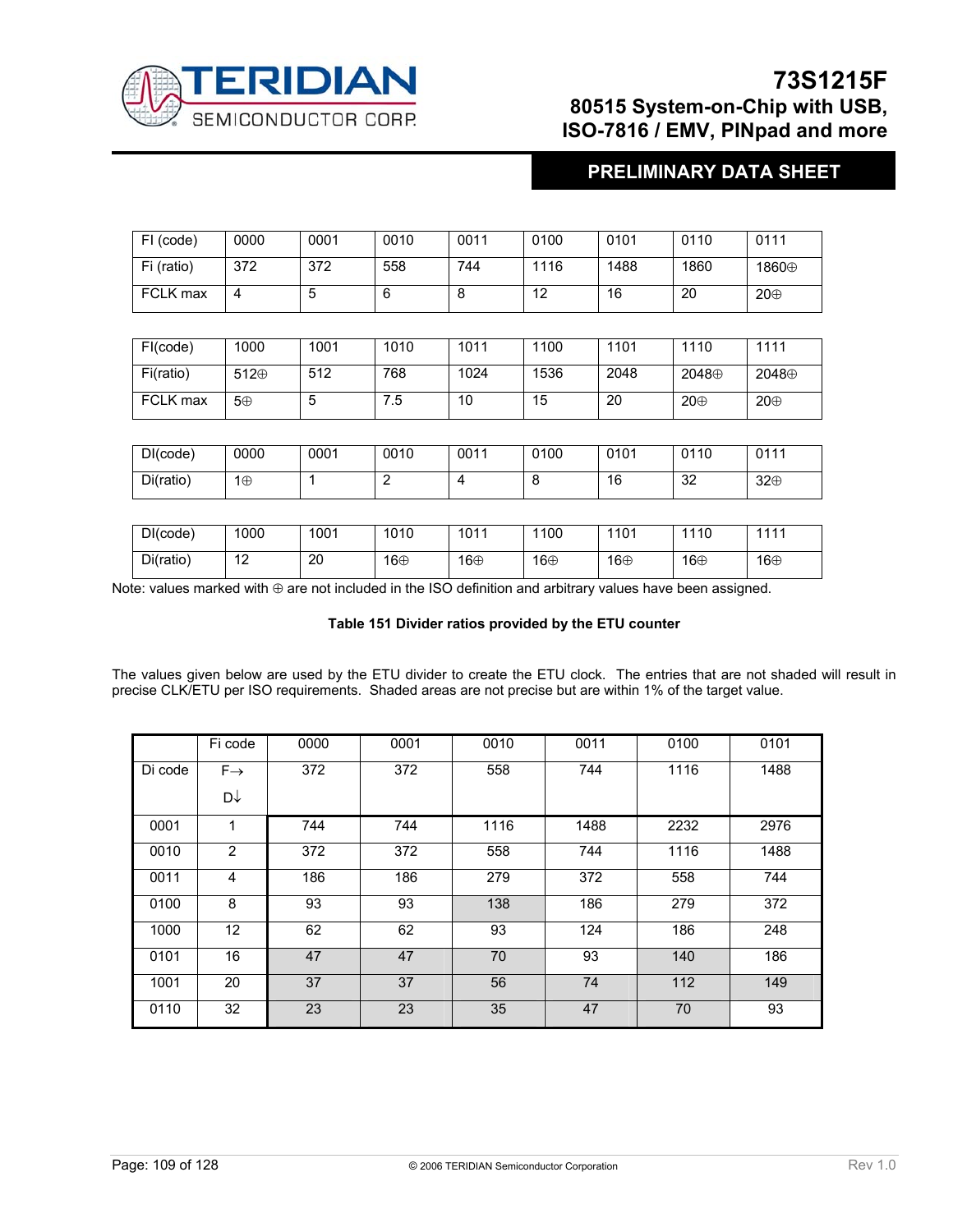

## **PRELIMINARY DATA SHEET**

|         | Fi code         | 0110 | 1001 | 1010 | 1011 | 1100 | 1101 |
|---------|-----------------|------|------|------|------|------|------|
| Di code | $F \rightarrow$ | 1860 | 512  | 768  | 1024 | 1536 | 2048 |
|         | D↓              |      |      |      |      |      |      |
| 0001    | $\mathbf{1}$    | 3720 | 1024 | 1536 | 2048 | 3072 | 4096 |
| 0010    | $\overline{2}$  | 1860 | 512  | 768  | 1024 | 1536 | 2048 |
| 0011    | 4               | 930  | 256  | 384  | 512  | 768  | 1024 |
| 0100    | 8               | 465  | 128  | 192  | 256  | 384  | 512  |
| 1000    | 12              | 310  | 85   | 128  | 171  | 256  | 341  |
| 0101    | 16              | 233  | 64   | 96   | 128  | 192  | 256  |
| 1001    | 20              | 186  | 51   | 77   | 102  | 154  | 205  |
| 0110    | 32              | 116  | 32   | 48   | 64   | 96   | 128  |

### **Table 152 Divider values for the ETU clock**

| <b>Bit</b> | <b>Symbol</b>     | <b>Function</b>                                                                                                                                             |
|------------|-------------------|-------------------------------------------------------------------------------------------------------------------------------------------------------------|
| FDReg.7    | FVAL.3            |                                                                                                                                                             |
| FDReg.6    | FVAL.2            | Refer to the Table 152 above. This value is converted per the table to set<br>the divide ratio used to generate the baud rate (ETU). Default, also used for |
| FDReg.5    | FVAL.1            | ATR, is 0001 (Fi=372). This value is used by the selected interface.                                                                                        |
| FDReg.4    | FVAL.0            |                                                                                                                                                             |
| FDReg.3    | DVAL.3            |                                                                                                                                                             |
| FDReg.2    | DVAL.2            | Refer to Table 152 above. This value is used to set the divide ratio used to                                                                                |
| FDReg.1    | DVAL <sub>1</sub> | generate the smart card CLK. Default, also used for ATR, is 0001 (Di=1).                                                                                    |
| FDReg.0    | DVAL.0            |                                                                                                                                                             |

### **Table 153: The FDReg Bit Functions.**

### **CRC MS Value Registers (CRCMsB): 0xFE14** Å **0xFF, (CRCLsB): 0xFE15** Å **0xFF**

| <b>LSB</b><br>_____ |
|---------------------|
|                     |

 $\lceil$ 

| CRC.15   CRC.14   CRC.13   CRC.12   CRC.11   CRC.10   CRC.9   CRC.8 |  |  |  |  |
|---------------------------------------------------------------------|--|--|--|--|
|                                                                     |  |  |  |  |

### **Table 154: The CRCMsB Register**

| <b>MSB</b> |                         |             |       |       |
|------------|-------------------------|-------------|-------|-------|
| CRC.7      | $CRC.6$ $CRC.5$ $CRC.4$ | CRC.3 CRC.2 | CRC.1 | CRC.0 |

### **Table 155: The CRCLsB Register**

The 16-bit CRC value forms the TX CRC word in TX mode (write value) and the RX CRC in RX mode (read value). The initial value of CRC to be used when generating a CRC to be transmitted at the end of a message (after the last TX byte is sent) when enabled in T=1 mode. Should be reloaded at the beginning of every message to be transmitted. When using CRC, the both CRC registers should be initialized to FF. When using LRC the CRCLsB Value register should be loaded to 00. When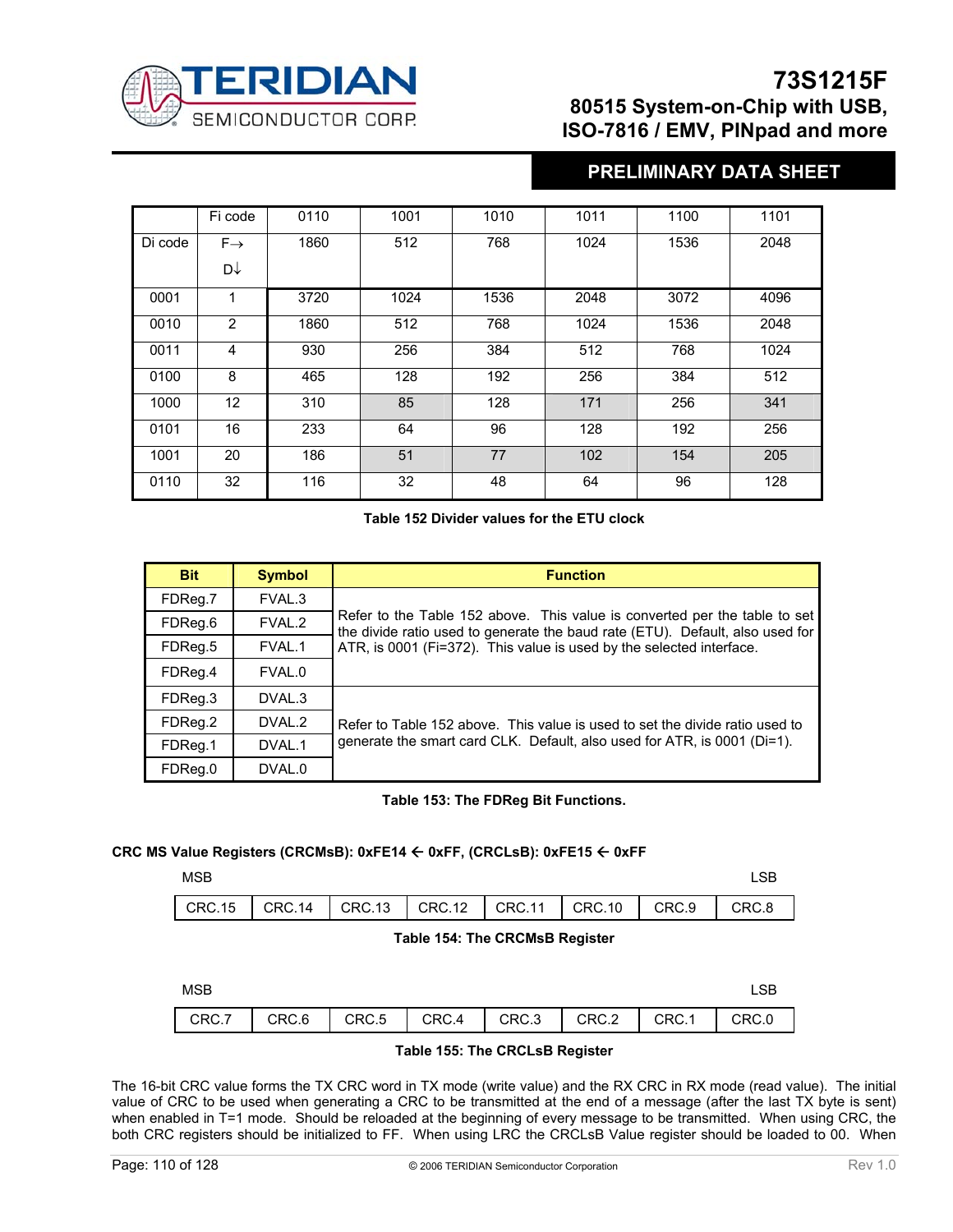

## **PRELIMINARY DATA SHEET**

receiving a message, the firmware should load this with the initial value and then read this register to get the final value at the end of the message. These registers need to be reloaded for each new message to be received. When in LRC mode, bits (7:0) are used and bits (15:8) are undefined. During LRC/CRC checking and generation, this register is updated with the current value and can be read to aid in debugging. This information will be transmitted to the smart card using the timing specified by the Guard Time register. When checking CRC/LRC on an incoming message (CRC/LRC is checked against the data and CRC/LRC), the firmware reads the final value after the message has been received and determines if an error occurred (= 0x1D0F (CRC\_ no error, else error; =0 (LRC) no error, else error). When a message is received, the CRC/LRC is stored in the FIFO. The polynomial used to generate and check CRC is  $x^{16} + x^{12} + x^5 + 1$ . When in indirect convention, the CRC is generated prior to the conversion into indirect convention. When in indirect convention, the CRC is checked after the conversion out of indirect convention. For a given message, the CRC generated (and readable from this register) will be the same whether indirect or direct convention is used to transmit the data to the smart card. The CRCLsB / CRCMsB registers will be updated with CRC/LRC whenever bits are being received or transmitted from/to the smart card (even if CRCEN is not set and in mode T1). They are available to the firmware to use if desired.

### **Block Guard Time Register (BGT): 0xFE16** Å **0x10**

| <b>MSB</b> |                          |                          |                          |       |       |       | டுப    |
|------------|--------------------------|--------------------------|--------------------------|-------|-------|-------|--------|
| EGT.8      | $\overline{\phantom{0}}$ | $\overline{\phantom{0}}$ | $\overline{\phantom{0}}$ | BGT.3 | BGT.1 | BGT.2 | 59 I.U |

 **Table 156: The BGT Register** 

This register contains the Extra Guard Time Value (EGT) most-significant bit. The Extra Guard Time indicates the minimum time between the leading edges of the start bit of consecutive characters. The delay is depends on the T=0/T=1 mode. Used in transmit mode. This register also contains the Block Guard Time (BGT) value. Block Guard Time is the minimum time between the leading edge of the start bit of the last character received and the leading edge of the start bit of the first character transmitted. This should not be set less than the character length. The transmission of the first character will be held off until BGT has elapsed regardless of the TX data and TX/RX control bit timing.

| <b>Bit</b>       | <b>Symbol</b> | <b>Function</b>                                                                |
|------------------|---------------|--------------------------------------------------------------------------------|
| BGT.7            | EGT.8         | Most significant bit for 9-bit EGT timer. See EGT below.                       |
| BGT.6            |               |                                                                                |
| BGT.5            |               |                                                                                |
| BGT.4            |               |                                                                                |
| BGT.3            | BGT.3         |                                                                                |
| BGT.2            | BGT.2         | Time in ETUs between the start bit of the last received character to start bit |
| BGT <sub>1</sub> | BGT.1         | of the first character transmitted to the smart card. Default value is 22.     |
| BGT.0            | BGT.0         |                                                                                |

#### **Table 157: The BGT Bit Functions.**

#### **Extra Guard Time Register (EGT): 0xFE16 ← 0x10**

### $MSB$  and  $MSB$  and  $MSB$  and  $MSB$  and  $MSB$  and  $MSB$  and  $MSB$  and  $MSB$  and  $MSB$  and  $MSB$  and  $MSB$  and  $MSB$  and  $MSB$  and  $MSB$  and  $MSB$  and  $MSB$  and  $MSB$  and  $MSB$  and  $MSB$  and  $MSB$  and  $MSB$  and  $MSB$  and  $MSB$  and  $MSB$  and  $MSB$

| EGT.7   EGT.6   EGT.5   EGT.4   EGT.3   EGT.1   EGT.2   EGT.0 |  |  |  |  |
|---------------------------------------------------------------|--|--|--|--|

#### **Table 158: The EGT Register**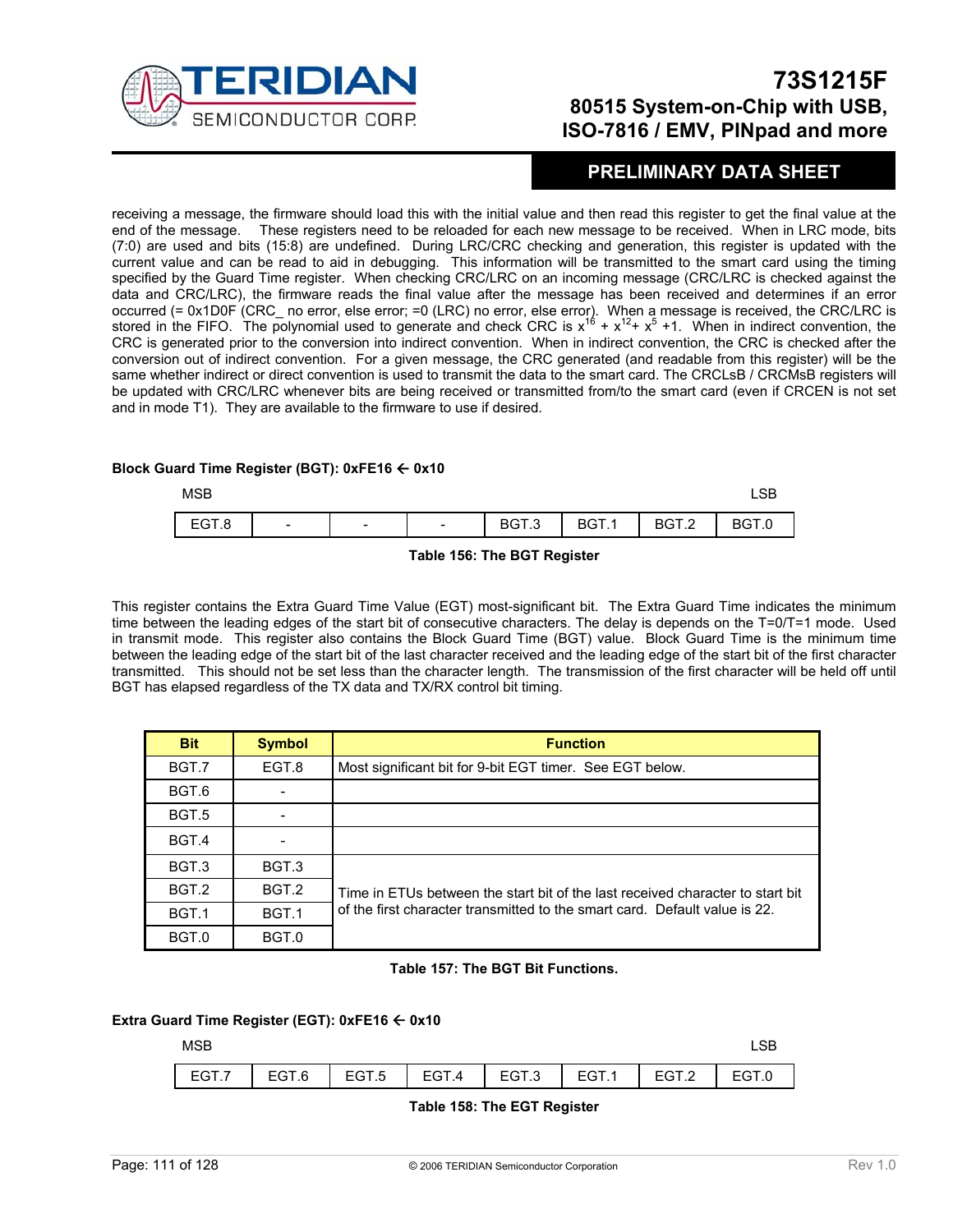

## **PRELIMINARY DATA SHEET**

This register contains the Extra Guard Time Value (EGT) least-significant byte. The Extra Guard Time indicates the minimum time between the leading edges of the start bit of consecutive characters. The delay is depends on the T=0/T=1 mode. Used in transmit mode

| <b>Bit</b> | <b>Function</b>                                                                                                                                           |
|------------|-----------------------------------------------------------------------------------------------------------------------------------------------------------|
| EGT.7      |                                                                                                                                                           |
| EGT.6      |                                                                                                                                                           |
| EGT.5      | Time in ETUs between start bits of consecutive characters. In T=0 mode,                                                                                   |
| EGT.4      | the minimum is 1. In T=0, the leading edge of the next start bit may be<br>delayed if there is a break detected from the smart card. Default value is 12. |
| EGT.3      | In T=0 mode, regardless of the value loaded, the minimum value is 12, and                                                                                 |
| EGT.2      | for T=1 mode, the minimum value is 11.                                                                                                                    |
| EGT.1      |                                                                                                                                                           |
| EGT.0      |                                                                                                                                                           |

### **Table 159: The EGT Bit Functions.**

### **Block Wait Time Registers (BWTB0): 0xFE1B** Å **0x00, (BWTB1): 0xFE1A** Å **0x00, (BWTB2): 0xFE19** Å **0x00, (BWTB3): 0xFE18** Å **0x00**



#### **Table 163: The BWTB3Register**

These registers (BWTB0, BWTB1, BWTB2, BWTB3) are used to set the Block Waiting Time(27:0) (BWT). All of these parameters define the maximum time the 73S1215F will have to wait for a character from the smart card. These registers serve a dual purpose. When T = 1, these registers are used to set up the block wait time. The block wait time defines the time in ETUs between the beginning of the last character sent to smart card and the start bit of the first character received from smart card. It can be used to detect an unresponsive card and should be loaded by firmware prior to writing the last TX byte. When  $T = 0$ , these registers are used to set up the work wait time. The work wait time is defined as the time between the leading edge of two consecutive characters being sent to or from the card. If a timeout occurs, an interrupt is generated to the firmware. The firmware can then take appropriate action. A Wait Time Extension (WTX) is supported with the 28 bit BWT.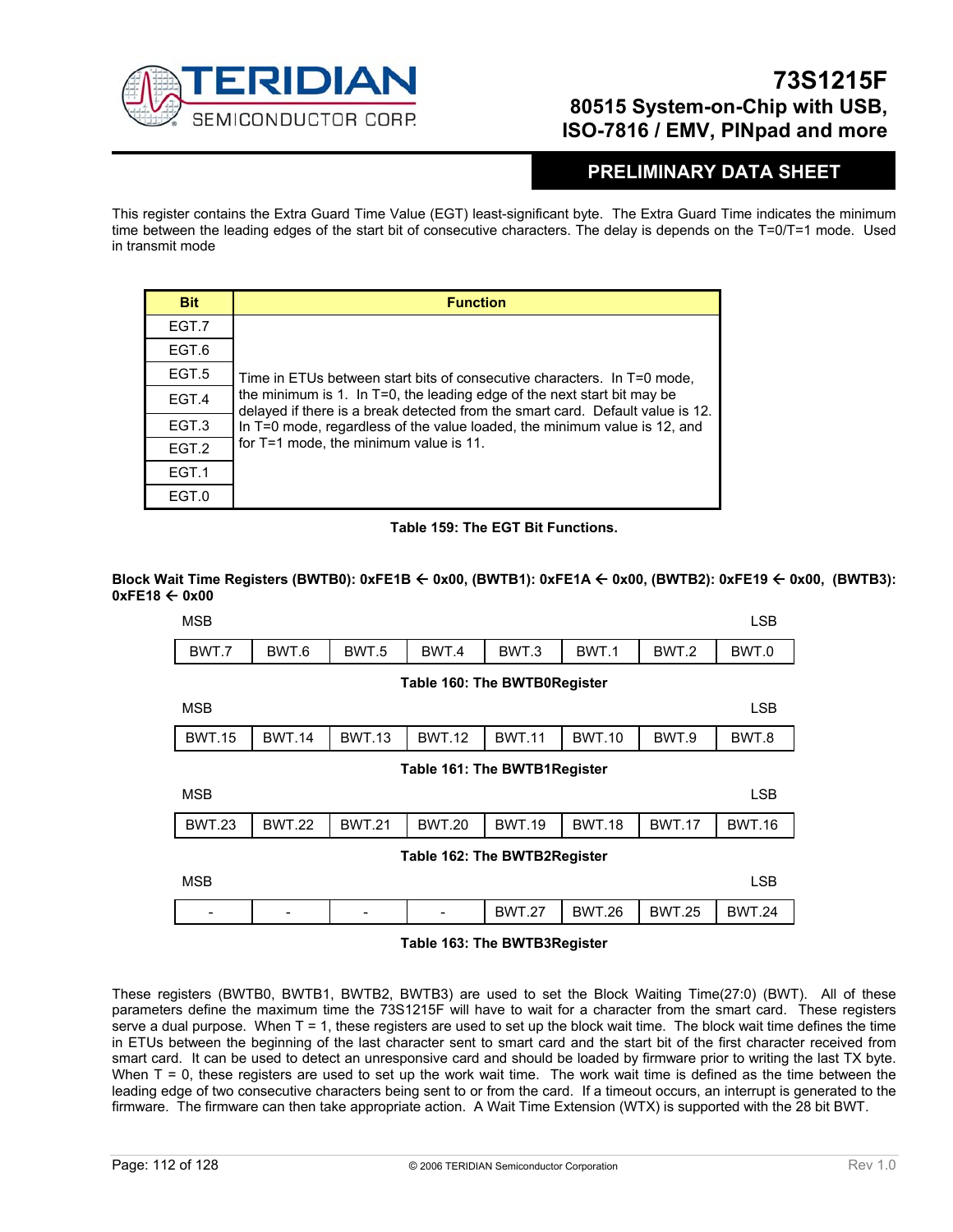

### **PRELIMINARY DATA SHEET**

### **Character Wait Time Registers (CWTB0): 0xFE1D** Å **0x00, (CWTB1): 0xFE1C** Å **0x00**

| <b>MSB</b> |       |       |                              |       |       |       | LSB   |
|------------|-------|-------|------------------------------|-------|-------|-------|-------|
| CWT.7      | CWT.6 | CWT.5 | CWT.4                        | CWT.3 | CWT.1 | CWT.2 | CWT.0 |
|            |       |       | Table 164: The CWTB0Register |       |       |       |       |

| <b>MSB</b> |        |                      |        |       | LSE   |
|------------|--------|----------------------|--------|-------|-------|
| CWT.15     | CWT.14 | CWT.13 CWT.12 CWT.11 | CWT.10 | CWT.9 | CWT.8 |

#### **Table 165: The CWTB1Register**

These registers (CWTB0, CWTB1) are used to hold the Character Wait Time(15:0) (CWT) or Initial Waiting Time(15:0) (IWT) depending on the situation. Both the IWT and the CWT measure the time in ETUs between the leading edge of the start of the current character received from the smart card and the leading edge of the start of the next character received from the smart card. The only difference is the mode in which the card is operating. When T=1 these registers are used to configure the CWT and these registers configure the IWT when the ATR is being received. These registers should be loaded prior to receiving characters from the smart card. Firmware must manage which time is stored in the register. If a timeout occurs, an interrupt is generated to the firmware. The firmware can then take appropriate action.

### **ATR Timeout Registers (ATRLsB): 0xFE20** Å **0x00, (ATRMsB): 0xFE21** Å **0x00**



These registers (ATRLsB & ATRLsB) form the ATR timeout (ATRTO [15:0]) parameter. Time in ETU between the leading edge of the first character and leading edge of the last character of the ATR response. Timer is enabled when the RCVATR is set and starts when leading edge of the first start bit is received and disabled when the RCVATR is cleared. An ATR timeout is generated if this time is exceeded.

#### **TS Timeout Register (STSTO): 0xFE21** Å **0x00**

| <b>MSB</b> |  |                                            |  |                                 |        |
|------------|--|--------------------------------------------|--|---------------------------------|--------|
| TST0.7     |  | TST0.6   TST0.5   TST0.4   TST0.3   TST0.1 |  | $\overline{\phantom{0}}$ TST0.2 | TST0.0 |

#### **Table 168: The STSTO Register**

The TS timeout is the time in ETU between the de-assertion of smart card reset and the leading edge of the TS character in the ATR (when DETTS is set). The timer is started when smart card reset is de-asserted. An ATR timeout is generated if this time is exceeded (MUTE card).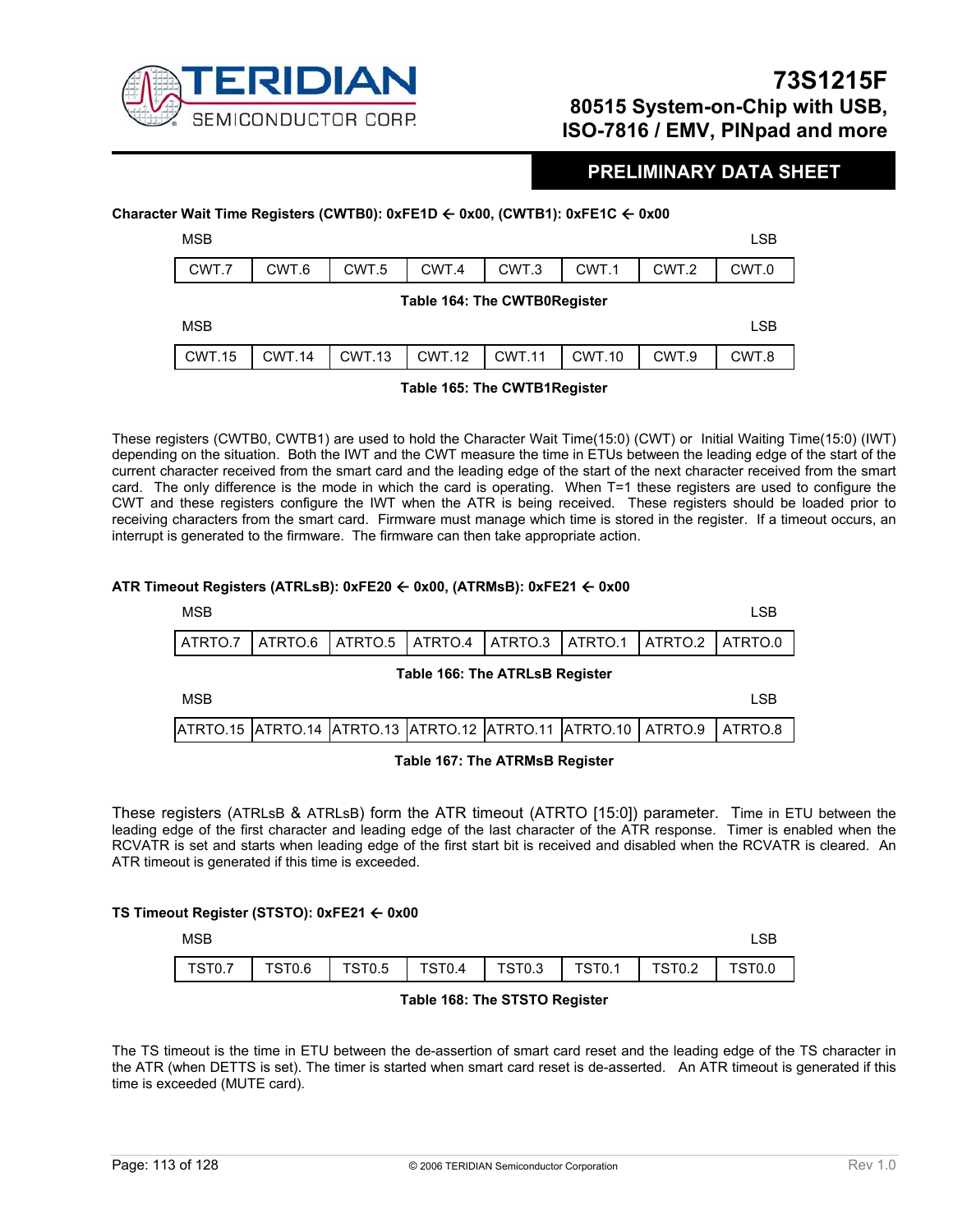

### **PRELIMINARY DATA SHEET**

### **Reset Time Register (RLength): 0xFE22** Å **0x70**

| MSB |                                                                       |  |  |  |
|-----|-----------------------------------------------------------------------|--|--|--|
|     | RLen.7   RLen.6   RLen.5   RLen.4   RLen.3   RLen.1   RLen.2   RLen.0 |  |  |  |

#### **Table 169: The RLength Register**

Time in ETUs that the hardware delays the de-assertion of RST. If set to zero and RSTCRD=0, the hardware adds no extra delay and the hardware will release RST after VCCOK is asserted during power-up. If set to one, it will delay the release of RST by the time in this register. When the firmware sets the RSTCRD bit, the hardware will assert reset (RST = 0 on pin). When firmware clears the bit, the hardware will release RST after the delay specified in Rlen. If firmware sets the RSTCRD bit prior to instructing the power to be applied to the smart card, the hardware will not release RST after power-up until RLen after the firmware clears the RSTCRD bit. This provides a means to power up the smart card and hold it in reset until the firmware wants to release the RST to the selected smart card. Works with the selected smart card interface.

Shaded locations indicate functions not provided in sync mode.

| <b>Name</b>     | <b>Address</b> | b7                      | b6            | b <sub>5</sub> | b4            | b3               | $\overline{b2}$          | b <sub>1</sub> | b <sub>0</sub> |
|-----------------|----------------|-------------------------|---------------|----------------|---------------|------------------|--------------------------|----------------|----------------|
| SCSel           | FE00           |                         |               |                |               |                  | SelSC(1:0)               | <b>BYPASS</b>  | <b>DIRECT</b>  |
| SCInt           | FE01           | WAITTO/<br><b>RLIEN</b> | <b>CRDEVT</b> | <b>VCCTMR</b>  | <b>RXDAVI</b> | <b>TXEVNT</b>    | <b>TXSENT</b>            | <b>TXERR</b>   | <b>RXERR</b>   |
| <b>SCIE</b>     | FE02           | WTOI/<br><b>RLIEN</b>   | CDEVNT        | <b>VTMREN</b>  | <b>RXDAEN</b> | <b>TXEVEN</b>    | <b>TXSNTEN</b>           | <b>TXERR</b>   | <b>RXERR</b>   |
| VccCtl          | <b>FE03</b>    | VCCSEL.1                | VCCSEL.0      | <b>VDDFLT</b>  | <b>RDYST</b>  | <b>VCCOK</b>     |                          |                | <b>SCPWRDN</b> |
| VCCtmr          | FE04           |                         |               | OFFTMR(3:0)    |               |                  |                          | VCCTMR(3:0)    |                |
| <b>CRDCtl</b>   | FE05           | <b>DEBOUN</b>           | <b>CDETEN</b> |                |               | <b>DETPOL</b>    | <b>PUEN</b>              | <b>PDEN</b>    | CARDIN         |
| <b>STXCtl</b>   | <b>FE06</b>    | <b>SYCKST</b>           |               | <b>TXFULL</b>  | <b>TXEMTY</b> | <b>TXUNDR</b>    | <b>LASTTX</b>            | <b>TX/RXB</b>  | <b>BREAKD</b>  |
| <b>STXData</b>  | FE07           |                         |               |                |               | TXDATA(7:0)      |                          |                |                |
| <b>SRXCtl</b>   | <b>FE08</b>    | BIT9DAT                 |               | <b>LASTRX</b>  | <b>CRCERR</b> | <b>RXFULL</b>    | <b>RXEMTY</b>            | <b>RXOVRR</b>  | <b>PARITYE</b> |
| <b>SRXData</b>  | FE09           |                         |               |                |               | RXDATA(7:0)      |                          |                |                |
| SCCtl           | <b>FE0A</b>    | <b>RSTCRD</b>           |               | IO             | <b>IOD</b>    | C <sub>8</sub>   | C <sub>4</sub>           | <b>CLKLVL</b>  | <b>CLKOFF</b>  |
| SCECtl          | <b>FE0B</b>    |                         |               | <b>SIO</b>     | SIOD          |                  |                          | <b>SCLKLVL</b> | <b>SCLKOFF</b> |
| <b>SCDIR</b>    | <b>FE0C</b>    |                         |               |                |               | C <sub>8</sub> D | C4D                      |                |                |
| SCPrtcol        | <b>FEOD</b>    | <b>SCISYN</b>           | MOD9/8B       | <b>SCESYN</b>  | $\mathbf 0$   | <b>TMODE</b>     | <b>CRCEN</b>             | <b>CRCMS</b>   | <b>RCVATR</b>  |
| <b>SCCLK</b>    | <b>FE0F</b>    |                         |               |                |               |                  | ICLKFS(5:0)              |                |                |
| <b>SCSCLK</b>   | <b>FE10</b>    |                         |               |                |               |                  | $\overline{ECLKFS(5:0)}$ |                |                |
| SParCtl         | <b>FE11</b>    |                         | <b>DISPAR</b> | <b>BRKGEN</b>  | <b>BRKDET</b> | <b>RTRAN</b>     | <b>DISCRX</b>            | <b>INSPE</b>   | <b>FORCPE</b>  |
| <b>SByteCtl</b> | FE12           |                         | <b>DETTS</b>  | <b>DIRTS</b>   |               | BRKDUR (1:0)     |                          |                |                |
| FDReg           | FE13           |                         |               | FVAL(3:0)      |               |                  |                          | DVAL (3:0)     |                |
| <b>CRCMsB</b>   | <b>FE14</b>    |                         |               |                |               | CRC(15:8)        |                          |                |                |
| <b>CRCLsB</b>   | <b>FE15</b>    |                         |               |                |               | CRC(7:0)         |                          |                |                |
| <b>BGT</b>      | <b>FE16</b>    | EGT8                    |               |                |               |                  |                          | BGT(4:0)       |                |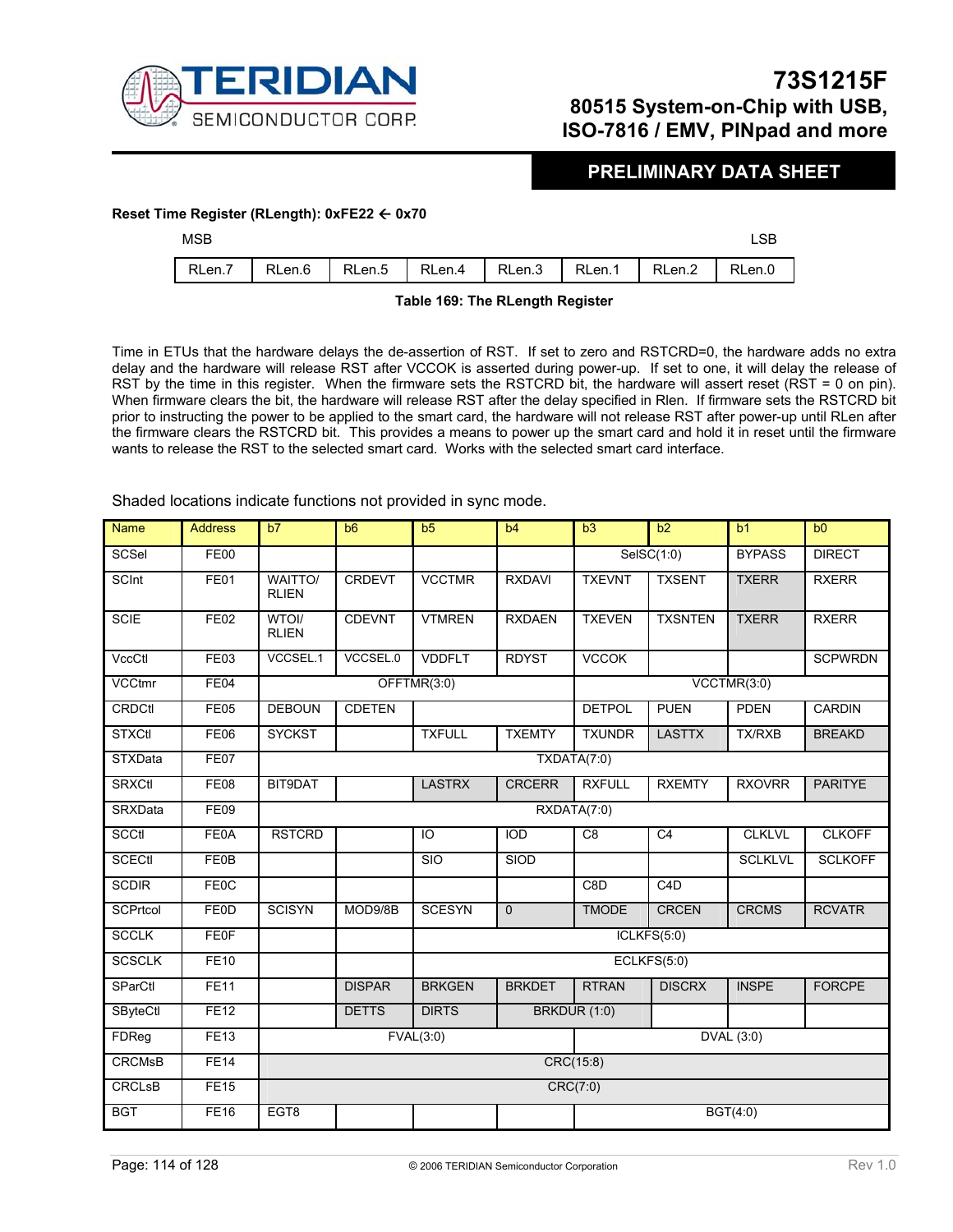

# **PRELIMINARY DATA SHEET**

| <b>Name</b>   | <b>Address</b>    | b7 | b <sub>6</sub> | b5 | b4 | b3          | b2         | b <sub>1</sub> | b <sub>0</sub> |  |  |
|---------------|-------------------|----|----------------|----|----|-------------|------------|----------------|----------------|--|--|
| <b>EGT</b>    | <b>FE17</b>       |    |                |    |    | EGT(7:0)    |            |                |                |  |  |
| BBWT3         | <b>FE18</b>       |    |                |    |    |             | BWT(27:24) |                |                |  |  |
| BWTB2         | <b>FE19</b>       |    |                |    |    | BWT(23:16)  |            |                |                |  |  |
| BWTB1         | FE <sub>1</sub> A |    |                |    |    | BWT(15:8)   |            |                |                |  |  |
| BWTB0         | FE <sub>1</sub> B |    |                |    |    | BWT(7:0)    |            |                |                |  |  |
| CWTB1         | FE <sub>1</sub> C |    |                |    |    | CWT(15:8)   |            |                |                |  |  |
| CWTB0         | FE <sub>1</sub> D |    |                |    |    | CWT(7:0)    |            |                |                |  |  |
| <b>ATRMsB</b> | FE <sub>1</sub> F |    |                |    |    | ATRTO(15:8) |            |                |                |  |  |
| <b>ATRLsB</b> | <b>FE20</b>       |    |                |    |    | ATRTO(7:0)  |            |                |                |  |  |
| <b>STSTO</b>  | <b>FE21</b>       |    |                |    |    | TSTO(7:0)   |            |                |                |  |  |
| RLength       | <b>FE22</b>       |    |                |    |    | RLen(7:0)   |            |                |                |  |  |

**Table 170: Smart Card Timing Definitions**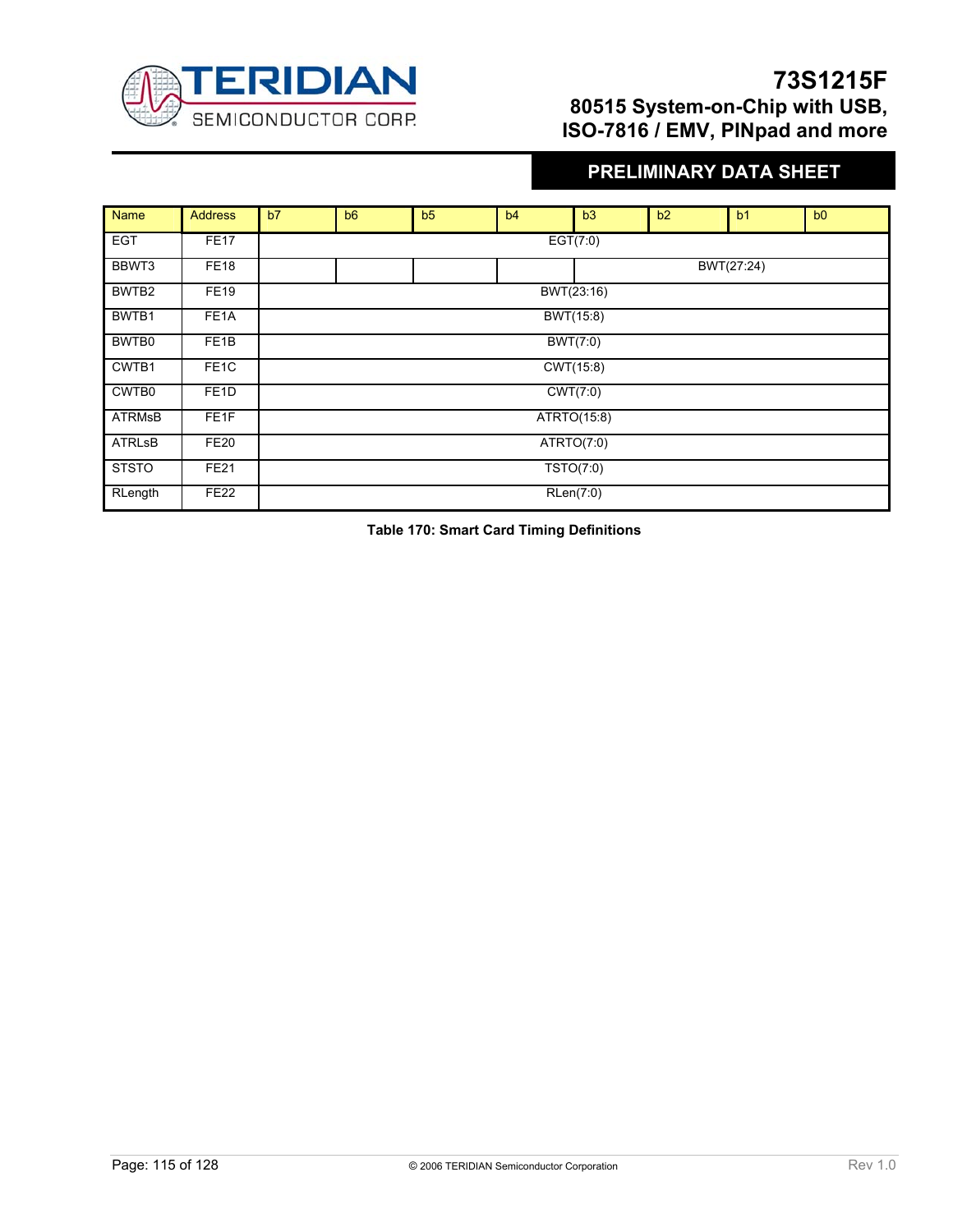

## **PRELIMINARY DATA SHEET**

## **ELECTRICAL SPECIFICATION**

### **Absolute Maximum Ratings**

Operation outside these rating limits may cause permanent damage to the device. The smart card interface pins are protected against short circuits to  $V_{CC}$ , ground, and each other.

| <b>PARAMETER</b>                      | <b>RATING</b>                           |
|---------------------------------------|-----------------------------------------|
| DC Supply voltage, V <sub>DD</sub>    | $-0.5$ to 4.0 VDC                       |
| Supply Voltage $V_{PC}$               | $-0.5$ to 6.5 VDC                       |
| Storage Temperature                   | -60 to 150 $\mathrm{^{\circ}C}$         |
| Pin Voltage (except card interface)   | $-0.3$ to (V <sub>DD</sub> $+0.5$ ) VDC |
| Pin Voltage (card interface)          | -0.3 to $(V_{CC}+0.5)$ VDC              |
| ESD tolerance (except card interface) | $+/- 2$ KV                              |
| ESD tolerance (card interface)        | $+/- 6$ KV                              |
| <b>Pin Current</b>                    | $\pm$ 200 mA                            |

Note: ESD testing on smart card pins is HBM condition, 3 pulses, each polarity referenced to ground.

Note: Smart Card pins are protected against shorts between any combinations of Smart Card pins.

### **Recommended operating conditions**

Unless otherwise noted all specifications are valid over these temperatures and supply voltage ranges:

| <b>PARAMETER</b>                               | <b>RATING</b>                        |
|------------------------------------------------|--------------------------------------|
| DC Voltage Supply VDD                          | 2.7 to 3.6 VDC                       |
| DC Voltage Supply VDD for USB operation        | 3.0 to 3.6 VDC                       |
| Supply Voltage $V_{PC}$ for Class A-B-C Reader | 4.75 to 6.0 VDC                      |
| Ambient Operating Temperature (Ta)             | -40 $^{\circ}$ C to +85 $^{\circ}$ C |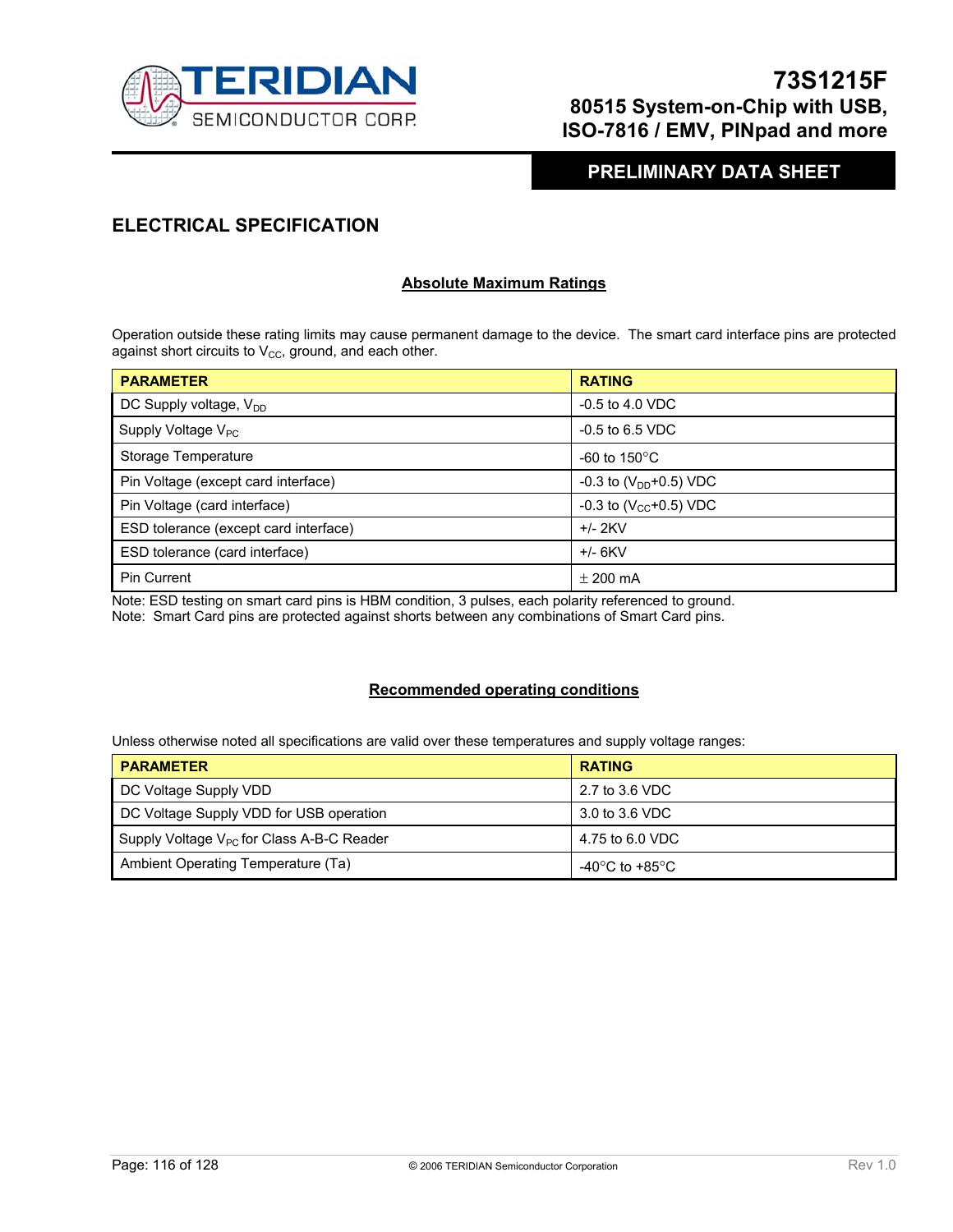

## **PRELIMINARY DATA SHEET**

### **Digital IO Characteristics**

These requirements pertain to digital I/O pin types with consideration of the specific pin function and configuration. The LED(3:0) pins have pull-ups that may be enabled. The Row pins have 100Kohm pull-ups.

| <b>Symbol</b> | <b>Parameter</b>    | <b>Conditions</b>                                                          | Min.        | Typ. | Max.                 | <b>UNIT</b> |
|---------------|---------------------|----------------------------------------------------------------------------|-------------|------|----------------------|-------------|
| Voh           | Output level, high  | $\mathsf{Ioh} = 2\mathsf{mA}$                                              | 0.8<br>*VDD |      | <b>VDD</b>           | $\vee$      |
| Vol           | Output level, low   | $IoI = 2mA$                                                                | $\Omega$    |      | 0.3                  | $\vee$      |
| Vih           | Input voltage, high | 2.7v < VDD < 3.6v                                                          | 1.8         |      | <b>VDD</b><br>$+0.3$ | $\vee$      |
| Vil           | Input voltage, low  | 2.7v < VDD < 3.6v                                                          | $-0.3$      |      | 0.8                  | $\vee$      |
| <b>Ileak</b>  | Leakage current     | $0 <$ Vin $<$ VDD<br>All output modes disabled, pull-<br>up/downs disabled | $-5$        |      | 5                    | μA.         |
| lpu           | Pull-up current     | If provided and enabled,<br>Vout $< 0.1v$                                  | -5          |      |                      | μA.         |
| Ipd           | Pull-down current   | If provided and enabled,<br>Vout $>$ VDD $-$ 0.1v                          |             |      | 5                    | μA.         |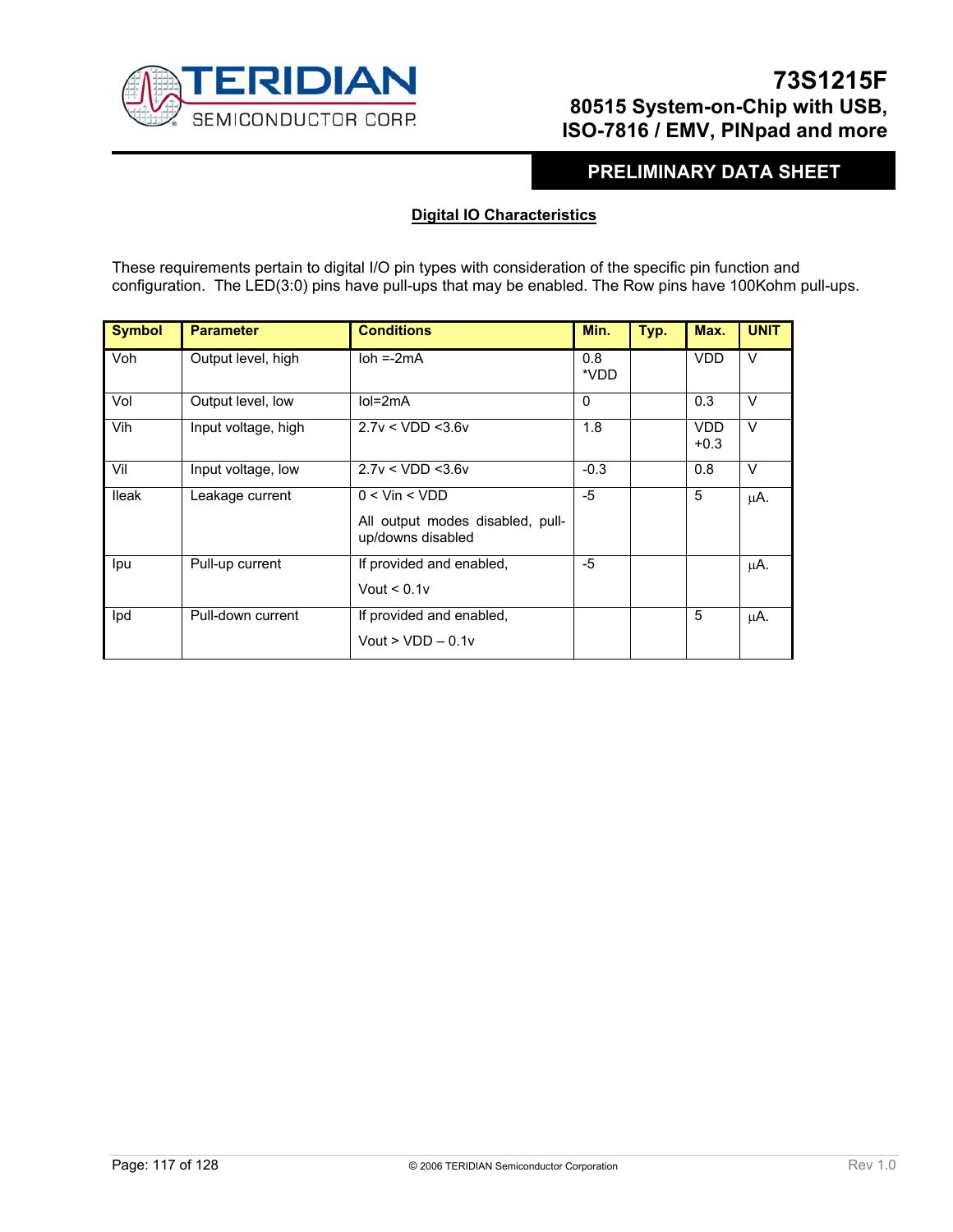

# **PRELIMINARY DATA SHEET**

| <b>Symbol</b>  | <b>Parameter</b>         | <b>Conditions</b>         | Min. | Typ.           | Max.   | <b>UNIT</b> |
|----------------|--------------------------|---------------------------|------|----------------|--------|-------------|
| lled           | <b>LED drive current</b> | Vout = $VDD$ .            |      | $\overline{2}$ |        | mA          |
|                |                          | 2.7v < VDD < 3.6v         |      | 4              |        |             |
|                |                          |                           |      | 10             |        |             |
| lolkrow        | Keypad Row output low    | $0.0v <$ Voh $<$ 0.1v     |      |                | $-100$ | μA.         |
| current        |                          | when pull-up R is enabled |      |                |        |             |
| <b>lolkcol</b> | Keypad column output     | $0.0v <$ Voh $<$ 0.1v     |      |                | -3     | mA          |
|                | high current             | when col. is pulled low   |      |                |        |             |

### **Oscillator Interface Requirements**

| <b>Symbol</b>  | <b>PARAMETER</b>                                                                                                                                                                | <b>Condition</b>    | <b>MIN</b> | Typ. | <b>MAX</b> | <b>UNIT</b> |  |  |
|----------------|---------------------------------------------------------------------------------------------------------------------------------------------------------------------------------|---------------------|------------|------|------------|-------------|--|--|
|                | Low-power oscillator requirements. No external load beside the crystal and capacitor is permitted on XOUT32                                                                     |                     |            |      |            |             |  |  |
| VILXIN32       | Input Low Voltage                                                                                                                                                               |                     | $-0.3$     |      | 0.8        |             |  |  |
| VIHXIN32       | Input High Voltage                                                                                                                                                              |                     | 1.8        |      | 5.5        | v           |  |  |
| Pxtal          | Power in crystal                                                                                                                                                                |                     |            |      |            | μW          |  |  |
| IIIL           | Input Leakage Current                                                                                                                                                           | $GND <$ Vin $<$ VDD | -5         |      | 5          | μA          |  |  |
|                | High-frequency oscillator (XIN) Parameters. XIN is used as input for external clock for test purposes only. A<br>resistor connecting X12IN to X12OUT is required, value = 1Mohm |                     |            |      |            |             |  |  |
| VILX12IN       | Input Low Voltage - X12IN                                                                                                                                                       |                     | $-0.3$     |      | $0.3*VDD$  | v           |  |  |
| VIHX12IN       | Input High Voltage - X12IN                                                                                                                                                      |                     | $0.7^*VDD$ |      | $Vdd+.0.3$ | V           |  |  |
| <b>IILXTAL</b> | Input Current -<br>X12IN                                                                                                                                                        | $GND <$ Vin $<$ Vdd | $-10$      |      | 10         | μA          |  |  |
| Fxtal          | Crystal resonant frequency                                                                                                                                                      | Fundamental mode    | 5          |      | 15         | <b>MHz</b>  |  |  |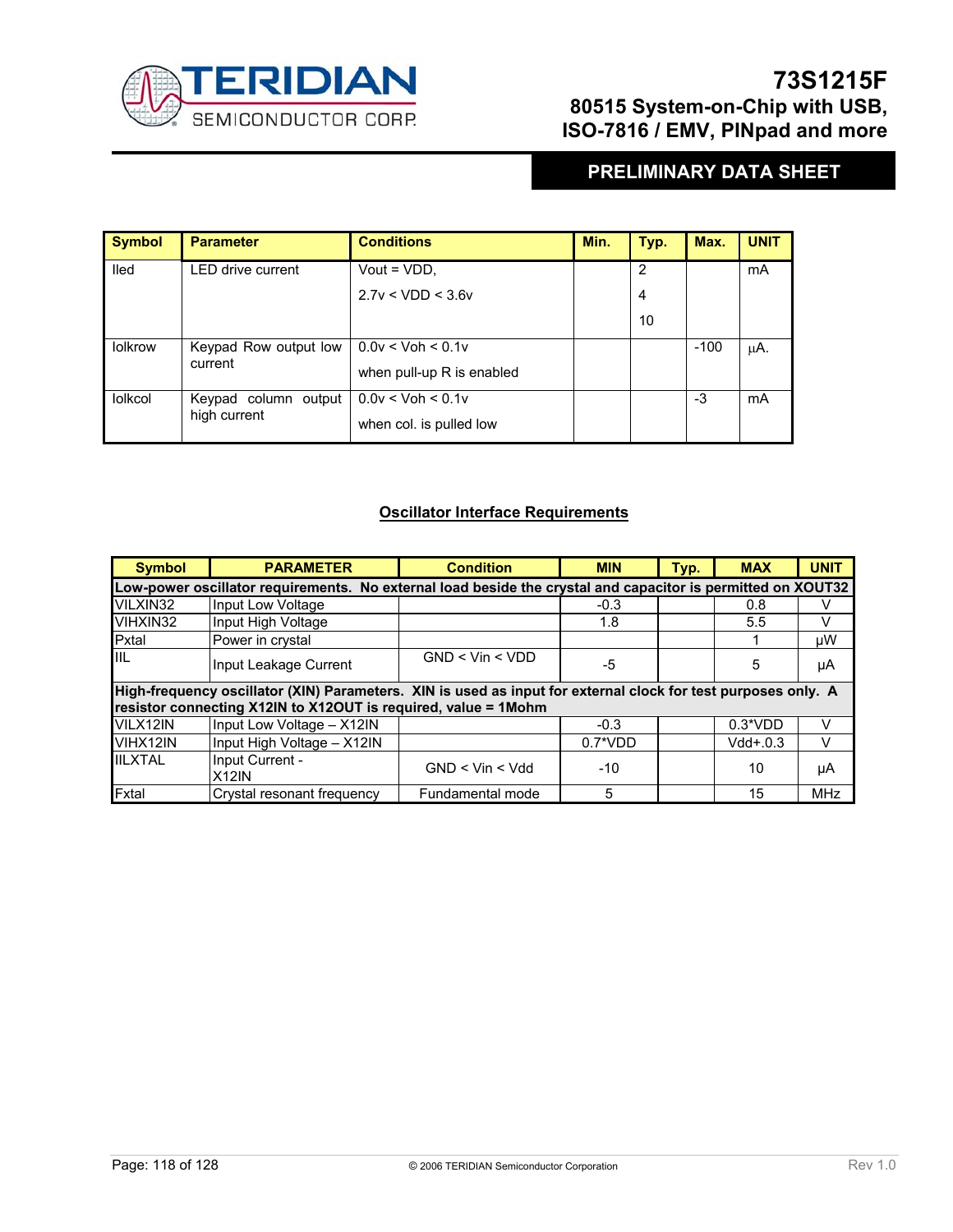

## **PRELIMINARY DATA SHEET**

### **USB Interface Requirements**

| <b>PARAMETER</b>                          |             | <b>Condition</b>                     | <b>MIN</b>   | Typ. | <b>MAX</b> | <b>UNIT</b> |
|-------------------------------------------|-------------|--------------------------------------|--------------|------|------------|-------------|
| <b>Receiver parameters</b>                |             |                                      |              |      |            |             |
| Differential input<br>sensitivity         | <b>VDI</b>  | $ (DP)-(DM) $                        | 0.2          |      |            | $\vee$      |
| Differential common<br>mode range         | <b>VCM</b>  | Includes VDI range                   | 0.8          |      | 2.5        | $\vee$      |
| Single ended receiver<br>threshold        | <b>VSE</b>  |                                      | 0.8          |      | 2.0        | $\vee$      |
| <b>Transmitter levels</b>                 |             |                                      |              |      |            |             |
| Low Level Output Voltage                  | <b>VOL</b>  | $USBCon = 1 (DP)$<br>pullup_enabled) |              |      | 0.3        | $\vee$      |
| High Level Output<br>Voltage              | <b>VOH</b>  | 15K ohm resistor to<br>ground        | $VPD - 0.1V$ |      | <b>VPD</b> | $\vee$      |
| Leakage parameters                        |             |                                      |              |      |            |             |
| High-Z state data line<br>leakage current | IOZ         | 0V < VIN < 3.6V                      |              |      | ±5         | nA          |
| <b>Output resistance (2)</b>              |             |                                      |              |      |            |             |
| Driver output resistance                  | <b>ZDRV</b> | Steady state drive                   | 10           |      | 14         | Ω           |
| PD Pullup Resistor (to<br>VPD)            | Zpu(1)      | $USBCon = 1$                         | 1.2          | 1.5  | 1.8        | $k\Omega$   |
| <b>Transceiver power requirements</b>     |             |                                      |              |      |            |             |
| Operating supply<br>current(output)       | <b>IPSO</b> | Outputs enabled                      |              |      | 5          | mA          |
| Operating supply current<br>(input)       | <b>IPSI</b> | Outputs Hi-Z                         |              |      | 1          | ma          |
| Supply current in<br>powerdown            | <b>IPDN</b> |                                      |              |      | 10         | nA          |
| Supply current in<br>suspend.             | <b>IPSS</b> |                                      |              |      | 10         | nA          |

(1) USB specifies that this value be 1.5k Ω +/- 5%. User to determine if the internal resistor meets system requirements. An external resistor could be used instead (MIUSCTRL bit 0 never set by firmware).

(2) External source (series) termination resistors of 27 ohms must be included in circuit board.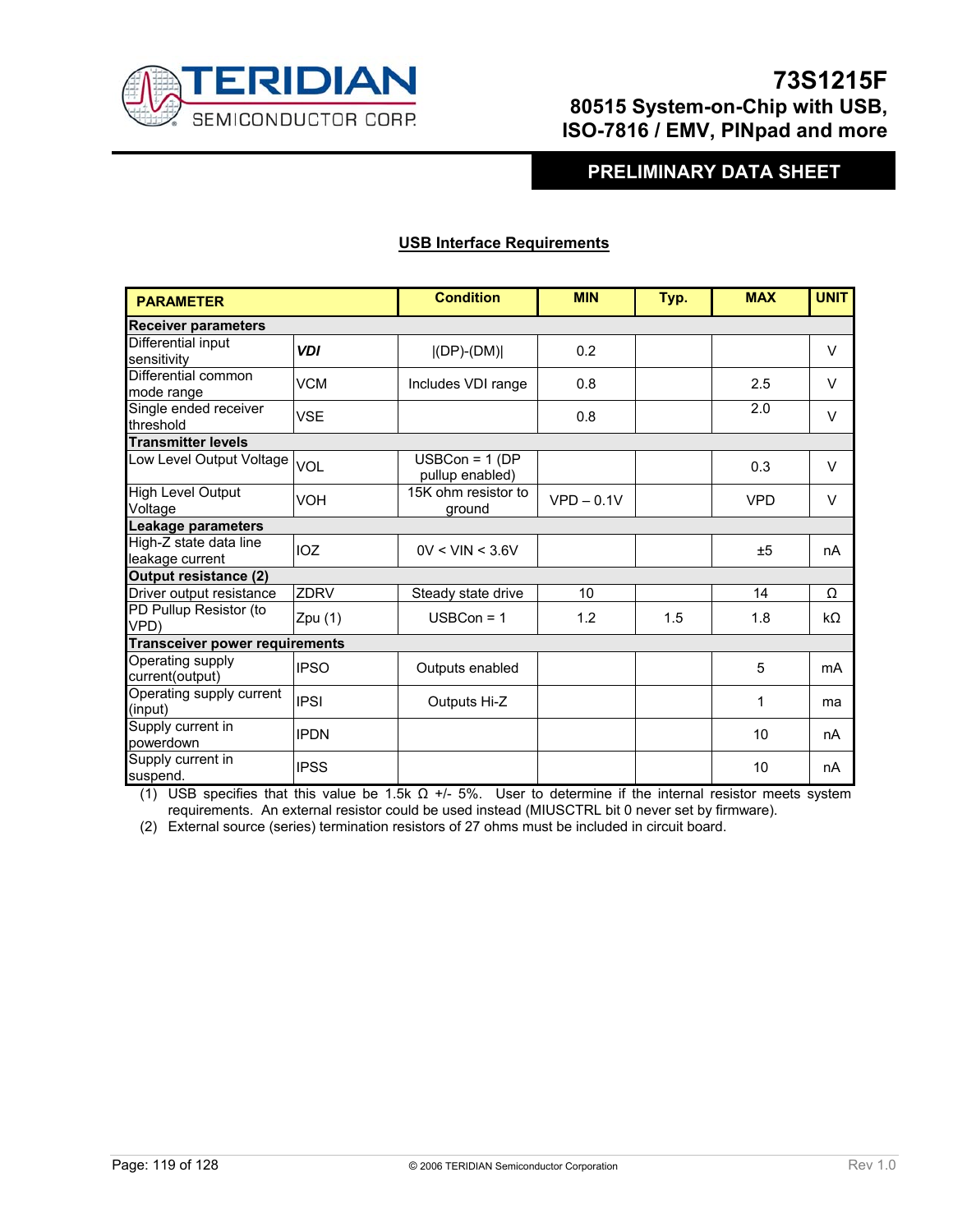

# **PRELIMINARY DATA SHEET**

| <b>PARAMETER</b>                                                           |                  | <b>Condition</b>                                                                                | <b>MIN</b> | Typ. | <b>MAX</b> | <b>UNIT</b>   |
|----------------------------------------------------------------------------|------------------|-------------------------------------------------------------------------------------------------|------------|------|------------|---------------|
| $C_L$ = 50pf, series 27 $\Omega$ , 1% source termination resistor included |                  |                                                                                                 |            |      |            |               |
| <b>Rise Time</b>                                                           | <b>USBTR</b>     | 10% to 90%                                                                                      | 4          |      | 20         | ns            |
| Fall Time                                                                  | <b>USBTF</b>     | 90% to 10%                                                                                      | 4          |      | 20         | ns            |
| Rise/fall time matching                                                    | <b>TRFM</b>      | (USBTR/USBTF)                                                                                   | 90         |      | 111.11     | $\frac{0}{0}$ |
| Output signal crossover<br>voltage                                         | <b>VCRS</b>      | Includes VDI range                                                                              | 1.3        |      | 2.0        | $\vee$        |
| Source Jitter to Next<br>Transition                                        | TDJ1             | Measured as in<br>Figure 7-49 of USB<br>2.0 Spec                                                | $-3.5$     |      | 3.5        | ns            |
| Source Jitter For Paired<br>Transitions                                    | TDJ <sub>2</sub> | Measured as in<br>Figure 7-49 of USB<br>2.0 Spec                                                | $-4$       |      | 4          | ns            |
| Receiver Jitter to Next<br>Transition                                      | TJR <sub>1</sub> | Measure as in Figure<br>7-51 of USB 2.0<br>Spec. Characterized<br>but not production<br>tested. | $-18.5$    |      | 18.5       | ns            |
| Receiver Jitter for Paired<br>Transitions                                  | TJR <sub>2</sub> | Measure as in Figure<br>7-51 of USB 2.0<br>Spec. Characterized<br>but not production<br>tested. | $-9$       |      | 9          | ns            |
| Source SE0 interval of<br><b>EOP</b>                                       | <b>TEOPT</b>     | Figure 7-50 of USB<br>2.0 Spec                                                                  | 160        |      | 175        | ns            |
| Receiver SEO interval of<br><b>EOP</b>                                     | <b>TEOPR</b>     | Figure 7-50 of USB<br>2.0 Spec.                                                                 | 82         |      |            | ns            |

(1) For both transitions of differential signaling.

(2) Excluding first transition from the Idle state.

(3) Must accept as valid EOP.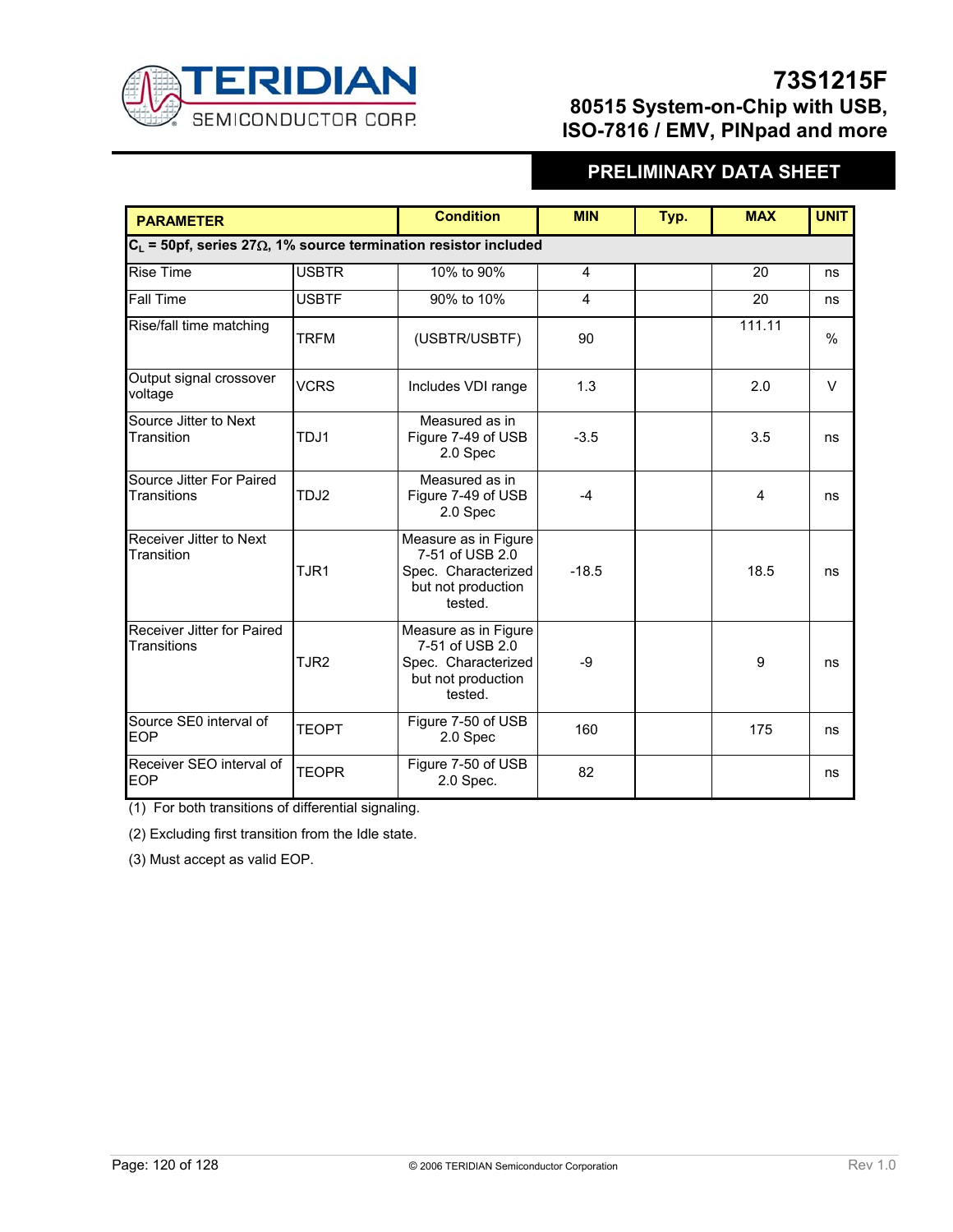

# **PRELIMINARY DATA SHEET**

### **Smart Card Interface Requirements**

| <b>SYMBOL</b>      | <b>PARAMETER</b>                                     | <b>Condition</b>                                                                                 | <b>MIN</b>  | Typ. | <b>MAX</b> | <b>UNIT</b>       |
|--------------------|------------------------------------------------------|--------------------------------------------------------------------------------------------------|-------------|------|------------|-------------------|
|                    | Card Power Supply (V <sub>cc</sub> ) Regulator       |                                                                                                  |             |      |            |                   |
|                    |                                                      | General conditions, -40 °C < T < 85 °C, 4.75 v < $V_{PC}$ < 6.0v, 2.7 v < $V_{DD}$ < 3.6 v       |             |      |            |                   |
|                    |                                                      | Inactive mode                                                                                    | $-0.1$      |      | 0.1        | $\overline{\vee}$ |
|                    |                                                      | Inactive mode, $I_{CC} = 1mA$                                                                    | $-0.1$      |      | 0.4        | V                 |
|                    |                                                      | Active mode; I <sub>CC</sub> <65mA; 5v                                                           | 4.65        |      | 5.25       | $\vee$            |
|                    |                                                      | Active mode; I <sub>CC</sub> <65mA; 5v, NDS condition                                            | 4.75        |      | 5.25       | V                 |
|                    |                                                      | Active mode; $I_{CC}$ < 65mA; 3v                                                                 | 2.85        |      | 3.15       | $\overline{\vee}$ |
|                    |                                                      | Active mode; $I_{CC}$ < 40mA; 1.8v                                                               | 1.68        |      | 1.92       | $\overline{\vee}$ |
| $V_{\rm CC}$       | Card supply Voltage<br>including ripple and<br>noise | Active mode; single pulse of 100mA for 2µs;<br>5 volt, fixed load = 25mA                         | 4.6         |      | 5.25       | V                 |
|                    |                                                      | Active mode; single pulse of 100mA for 2µs;<br>3v, fixed load = 25mA                             | 2.7         |      | 3.15       | V                 |
|                    |                                                      | Active mode; current pulses of 40nAs with<br>peak   I <sub>cc</sub>   < 200 m A, t < 400 ns; 5 V | 4.6         |      | 5.25       | V                 |
|                    |                                                      | Active mode; current pulses of 40nAs with<br>peak   I <sub>cc</sub>   < 200 mA, t < 400 ns; 5 V  | 4.65        |      | 5.25       | V                 |
|                    |                                                      | Active mode; current pulses of 40nAs with<br>peak   I <sub>cc</sub>   < 200 m A, t < 400 ns; 3 V | 2.7         |      | 3.15       | V                 |
|                    |                                                      | Active mode; current pulses of 20nAs with<br>peak   I <sub>cc</sub>   <100mA,t <400ns; 1.8v      | 1.62        |      | 1.92       | V                 |
| V <sub>CCrip</sub> | $V_{\text{CC}}$ Ripple                               | $f_{RIPPLE}$ = 20kHz - 200MHz                                                                    |             |      | 350        | mV                |
|                    | Card supply output                                   | Static load current, V <sub>cc</sub> >1.65                                                       |             |      | 40         | mA                |
| $I_{CCmax}$        | current                                              | Static load current, $V_{CC}$ >4.6 or 2.7 volts<br>as selected                                   |             |      | 90         |                   |
|                    |                                                      | Class A, B (5V and 3V)                                                                           | 100         |      | 180        | mA                |
| $I_{CCF}$          | $I_{CC}$ fault current                               | <b>Class C (1.8V)</b>                                                                            | 60          |      | 130        |                   |
| $V_{SR}$           | Vcc slew rate, rise                                  | Rise rate on activate $C=1.0\mu F$                                                               | 0.06        | 0.15 | 0.25       | $V/\mu s$         |
| $V_{SF}$           | Vcc slew rate, fall                                  | Fall rate on de-activate, $C=1.0\mu F$                                                           | 0.075       | 0.15 | 0.6        | $V/\mu s$         |
|                    | Vcc ready voltage                                    | 5V operation, Vcc rising                                                                         | 4.6         |      |            | $\overline{\vee}$ |
| $V_{\text{rdy}}$   | $(VCCOK = 1)$                                        | 3V operation, Vcc rising                                                                         | 2.75        |      |            | V                 |
|                    |                                                      | 1.8V operation, Vcc rising                                                                       | 1.65        |      |            | $\overline{\vee}$ |
| $C_F$              | External<br>filter<br>capacitor $(V_{CC}$ to<br>GND) | $C_F$ should be ceramic with low ESR<br>$($ < 100m $\Omega$ ).                                   | $\mathbf 1$ |      | 3.3        | $\mu$ F           |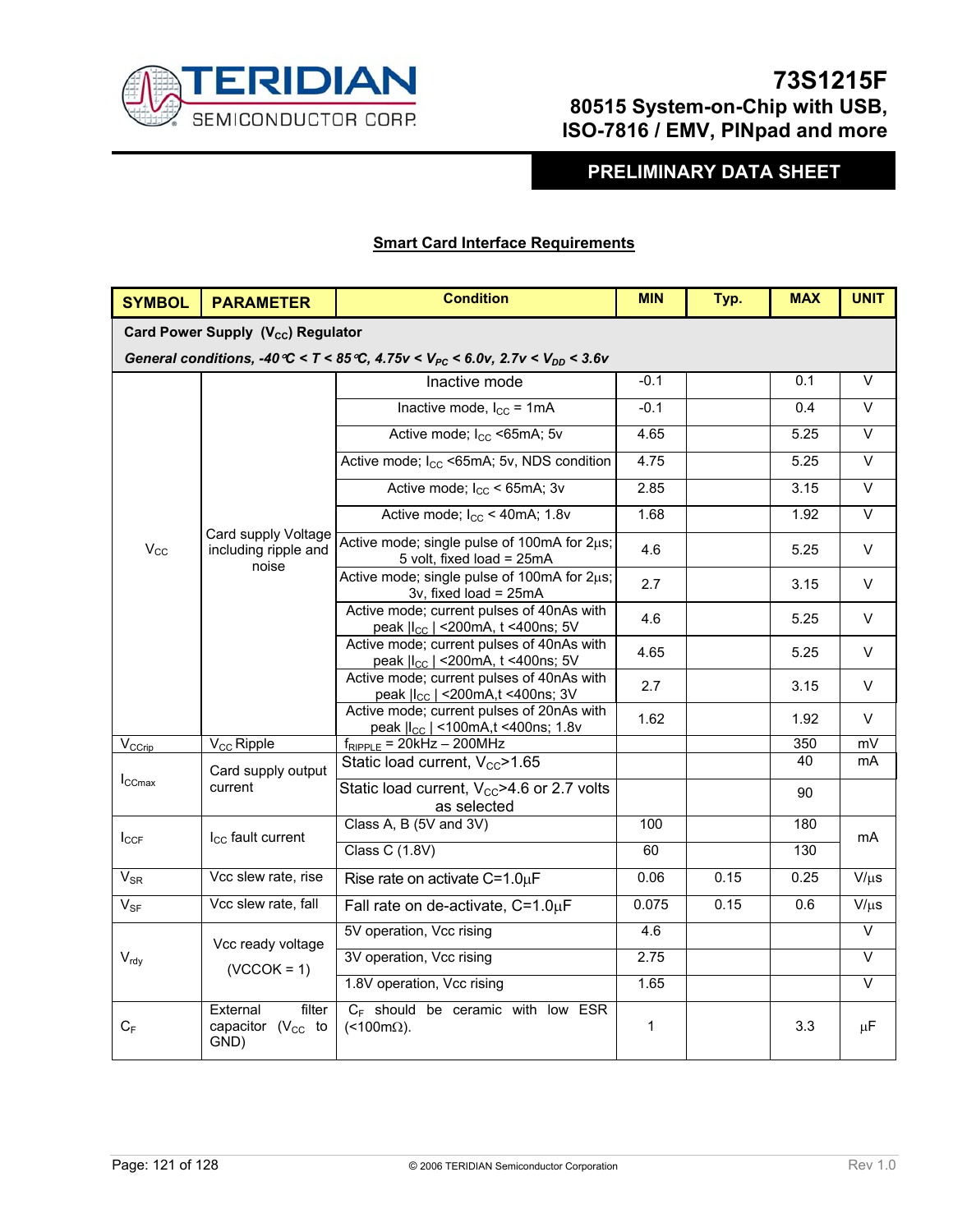

# **PRELIMINARY DATA SHEET**

| <b>SYMBOL</b>                                                                                       | <b>PARAMETER</b>                                    | <b>Condition</b>                                                  | <b>MIN</b>     | Typ. | <b>MAX</b>      | <b>UNIT</b>             |  |  |
|-----------------------------------------------------------------------------------------------------|-----------------------------------------------------|-------------------------------------------------------------------|----------------|------|-----------------|-------------------------|--|--|
| Interface Requirements - Data Signals: I/O, AUX1, AUX2, and host interfaces: I/OUC, AUX1UC, AUX2UC. |                                                     |                                                                   |                |      |                 |                         |  |  |
| ISHORTL, ISHORTH, and VINACT requirements do not pertain to I/OUC, AUX1UC, and AUX2UC.              |                                                     |                                                                   |                |      |                 |                         |  |  |
| $V_{OH}$                                                                                            | Output level, high (I/O, AUX1,                      | $I_{OH} = 0$                                                      | $0.9 * V_{CC}$ |      | $V_{CC}$ +0.1   | $\vee$                  |  |  |
|                                                                                                     | AUX2)                                               | $I_{OH} = -40 \mu A$                                              | $0.75V_{CC}$   |      | $V_{CC}$ +0.1   | $\vee$                  |  |  |
| $V_{OL}$                                                                                            | Output level, low (I/O, AUX1,<br>AUX <sub>2</sub> ) | $I_{OL}$ =1mA                                                     |                |      | $0.15 *V_{CC}$  | $\vee$                  |  |  |
| V <sub>IH</sub>                                                                                     | Input level, high (I/O, AUX1,<br>AUX2)              |                                                                   | $0.6 * V_{CC}$ |      | $V_{CC}$ +0.30  | V                       |  |  |
| $V_{IL}$                                                                                            | Input level,<br>low (I/O, AUX1,<br>AUX2)            |                                                                   | $-0.15$        |      | 0.2 $*V_{CC}$   | V                       |  |  |
| V <sub>INACT</sub>                                                                                  | Output voltage when outside of                      | $I_{OL} = 0$                                                      |                |      | 0.1             | $\overline{\vee}$       |  |  |
|                                                                                                     | session                                             | $I_{OL}$ = 1mA                                                    |                |      | 0.3             | $\vee$                  |  |  |
| $I_{LEAK}$                                                                                          | Input leakage                                       | $V_{IH} = V_{CC}$                                                 |                |      | 10              | $\mu$ A                 |  |  |
| $I_{\rm IL}$                                                                                        | Input current, low (I/O, AUX1,<br>AUX2)             | $V_{IL} = 0$                                                      |                |      | 0.65            | mA                      |  |  |
| <b>I</b> SHORTL                                                                                     | Short circuit output current                        | For output low, shorted<br>to V <sub>cc</sub> through 33 $\Omega$ |                |      | 15              | mA                      |  |  |
| <b>I</b> SHORTH                                                                                     | Short circuit output current                        | For output high,<br>shorted to ground<br>through $33\Omega$       |                |      | 15              | mA                      |  |  |
| $t_R$ , $t_F$                                                                                       | Output rise time, fall times                        | For I/O, AUX1, AUX2,<br>$C_L$ = 80pF, 10% to<br>90%.              |                |      | 100             | ns                      |  |  |
| $t_{IR}$ , $t_{IF}$                                                                                 | Input rise, fall times                              |                                                                   |                |      | $\mathbf{1}$    | μS                      |  |  |
| $R_{PU}$                                                                                            | Internal pull-up resistor                           | Output stable for<br>>200ns                                       | 8              | 11   | 14              | kΩ                      |  |  |
| $FD_{MAX}$                                                                                          | Maximum data rate                                   |                                                                   |                |      | $\overline{1}$  | <b>MHz</b>              |  |  |
| $C_{IN}$                                                                                            | Input capacitance                                   |                                                                   |                |      | 10              | pF                      |  |  |
| Reset and Clock for card interface, RST, CLK                                                        |                                                     |                                                                   |                |      |                 |                         |  |  |
| $V_{OH}$                                                                                            | Output level, high                                  | $I_{OH} = -200 \mu A$                                             | $0.9 * V_{CC}$ |      | $V_{\text{CC}}$ | $\overline{\vee}$       |  |  |
| $V_{OL}$                                                                                            | Output level, low                                   | $I_{OL} = 200 \mu A$                                              | 0              |      | $0.15 * V_{CC}$ | $\mathsf{V}$            |  |  |
|                                                                                                     | Output voltage when outside of                      | $I_{OL} = 0$                                                      |                |      | 0.1             | $\overline{\vee}$       |  |  |
| V <sub>INACT</sub>                                                                                  | session                                             | $I_{OL}$ = 1mA                                                    |                |      | 0.3             | $\overline{\mathsf{V}}$ |  |  |
| <b>IRST_LIM</b>                                                                                     | Output current limit, RST                           |                                                                   |                |      | 30              |                         |  |  |
| $I_{CLK_LIM}$                                                                                       | Output current limit, CLK                           |                                                                   |                |      | $\overline{70}$ | mA                      |  |  |
| CLK <sub>SR3V</sub>                                                                                 | CLK slew rate                                       | $V_{\text{CC}} = 3V$                                              | 0.3            |      |                 | V/ns                    |  |  |
| CLK <sub>SRSV</sub>                                                                                 | CLK slew rate                                       | $V_{\text{CC}}$ = 5V                                              | 0.5            |      |                 | V/ns                    |  |  |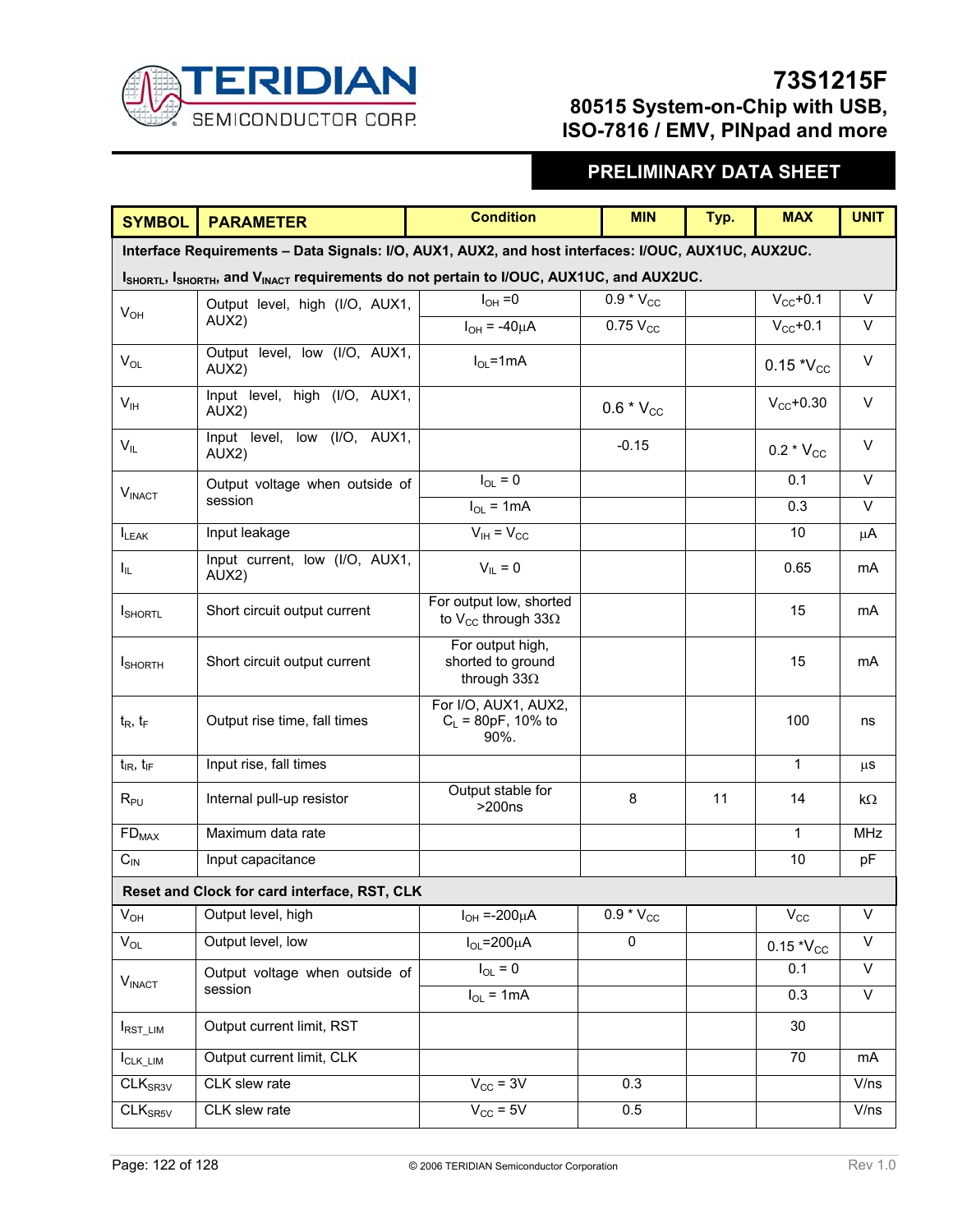

# **PRELIMINARY DATA SHEET**

| <b>SYMBOL</b> | <b>PARAMETER</b>            | <b>Condition</b>                     | <b>MIN</b> | Typ. | <b>MAX</b> | <b>UNIT</b> |
|---------------|-----------------------------|--------------------------------------|------------|------|------------|-------------|
| $t_R$ , $t_F$ | Output rise time, fall time | $C_L$ = 35pF for CLK,<br>10% to 90%  |            |      | 8          | ns          |
|               |                             | $C_L$ = 200pF for RST,<br>10% to 90% |            |      | 100        | ns          |
| $\delta$      | Duty cycle for CLK          | $C_L = 35pF$ ,                       | 45         |      | 55         | $\%$        |
|               |                             | $F_{CLK} \leq 20$ MHz                |            |      |            |             |

### **DC Characteristics**

| <b>SYMBOL</b>  | <b>PARAMETER</b>                          | <b>Condition</b>                                                | <b>MIN</b> | Typ. | <b>MAX</b> | <b>UNIT</b> |
|----------------|-------------------------------------------|-----------------------------------------------------------------|------------|------|------------|-------------|
| $I_{DD}$       | <b>Supply Current</b>                     | Default clock rates                                             |            | 12   |            | mA          |
| $I_{PC}$       | Supply Current                            | $V_{CC}$ on, ICC=0<br>I/O, AUX1, AUX2=high,<br>CLK not toggling |            | 450  | 650        | μA          |
|                |                                           | Power down                                                      |            | 1    | 10         |             |
| <b>I</b> PCOFF | $V_{PC}$ supply current when $V_{CC}$ = 0 | Smart card deactivated                                          |            | 345  |            | μA          |

### **Voltage / Temperature Fault Detection Circuits**

| <b>SYMBOL</b>   | <b>PARAMETER</b>                                          | <b>Condition</b>                           | <b>MIN</b> | Typ.                       | <b>MAX</b> | <b>UNIT</b> |
|-----------------|-----------------------------------------------------------|--------------------------------------------|------------|----------------------------|------------|-------------|
| $V_{PCF}$       | $V_{PC}$ fault<br>$(V_{PC}$ Voltage supervisor threshold) | $V_{PC}$ < $V_{CC}$ , a transient<br>event |            | $V_{CC} > V_{PC}$<br>+ 0.3 |            | ν           |
|                 | $VCCOK = 0$                                               | $V_{\text{CC}}$ = 5V                       |            |                            | 4.6        |             |
| $V_{CCF}$       | $(V_{\text{CC}}$ Voltage supervisor threshold)            | $V_{CC}$ = 3V                              |            |                            | 2.7        |             |
|                 |                                                           | $V_{CC}$ = 1.8V                            |            |                            | 1.65       |             |
| Iт <sub>ғ</sub> | Die over temperature fault                                |                                            | 115        |                            | 145        | °C          |
| <b>ICCF</b>     | Vcc over current fault                                    |                                            | 110        |                            |            | mA          |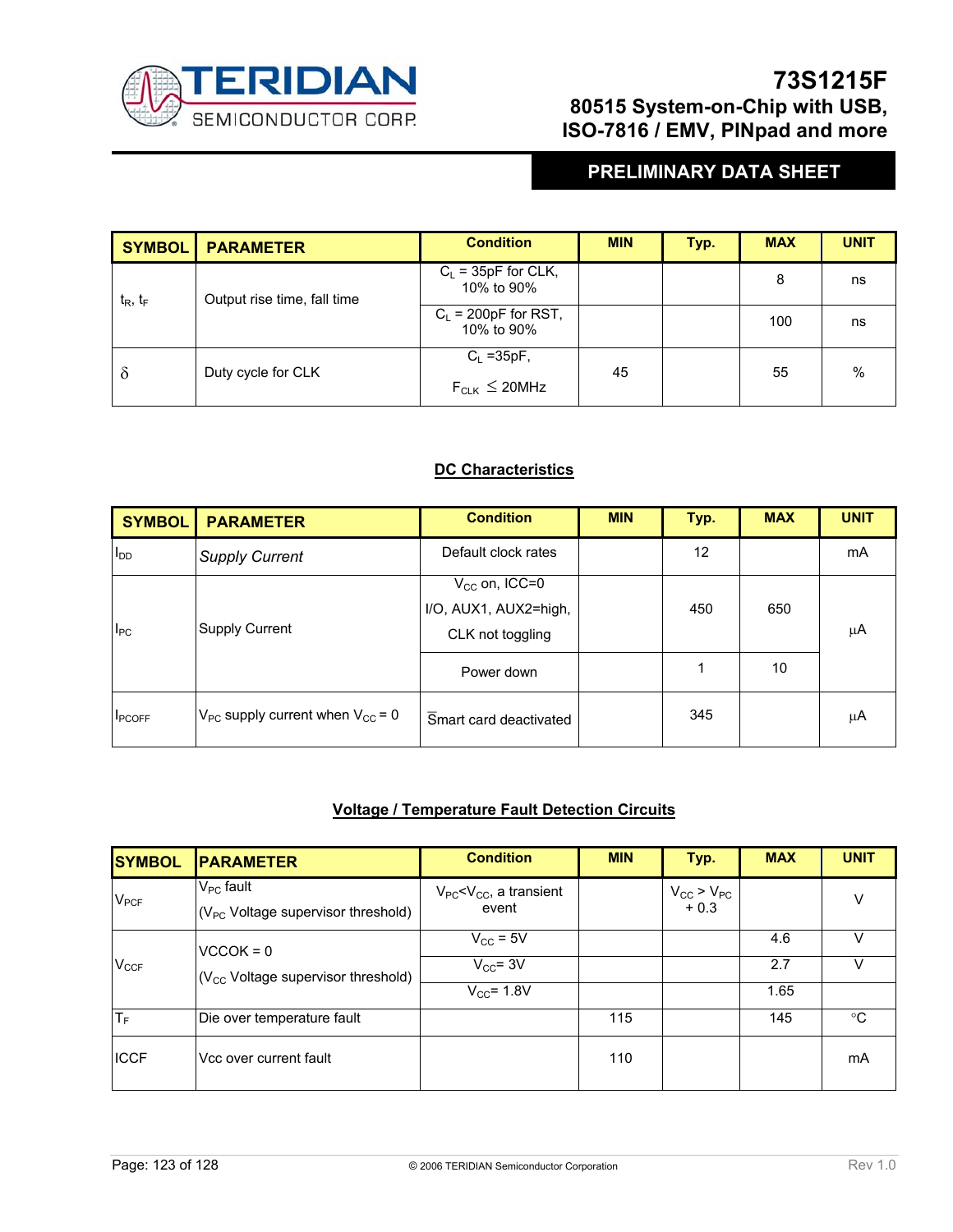

## **PRELIMINARY DATA SHEET**

**Package Pin Designation (68 pin QFN)**

CAUTION: Use handling procedures necessary for a static sensitive component



**Figure 27: 73S1215F Pinout**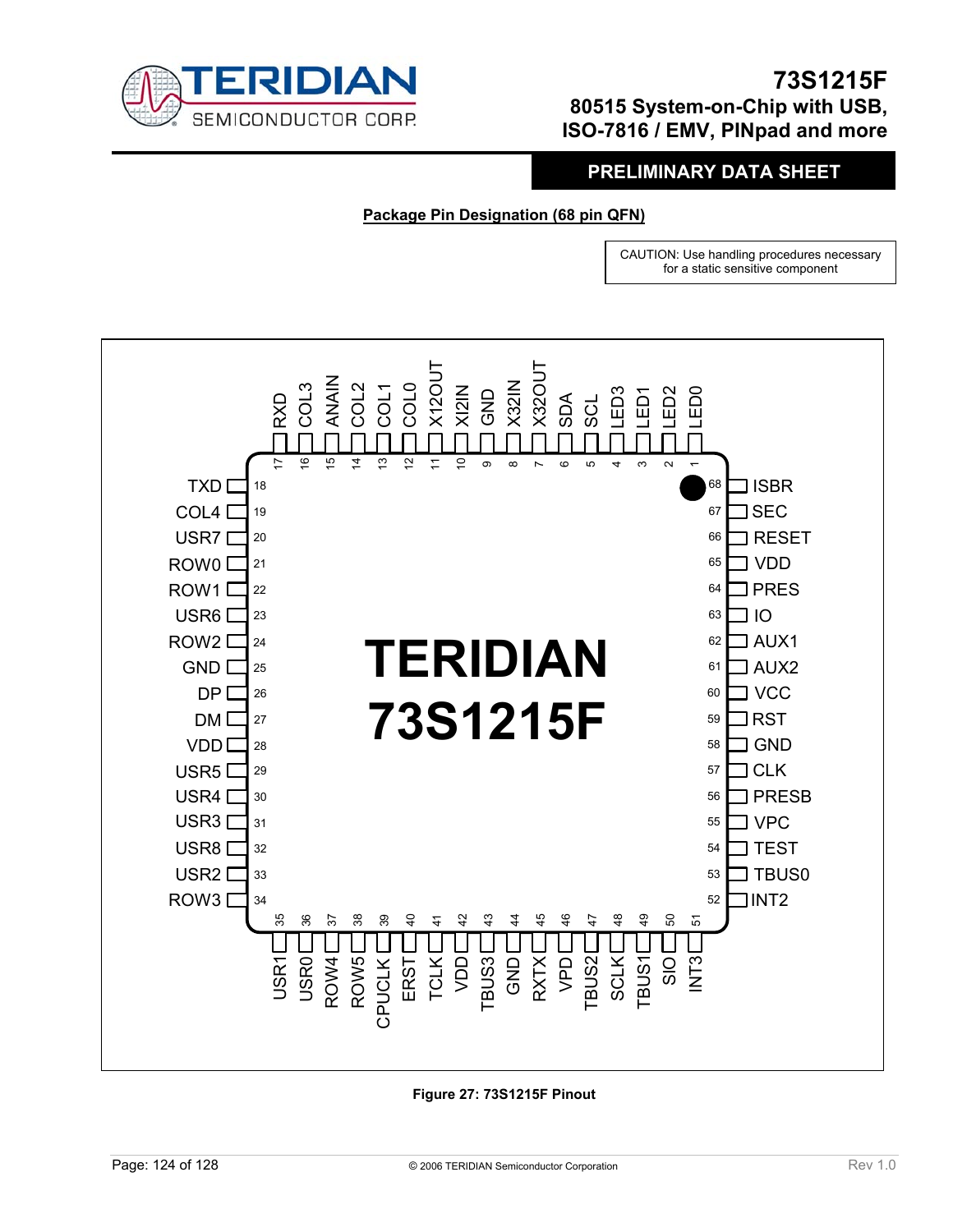

## **PRELIMINARY DATA SHEET**

**Package Pin Designation (44 pin QFN)**

CAUTION: Use handling procedures necessary for a static sensitive component



**Figure 28: 73S1215F Pinout**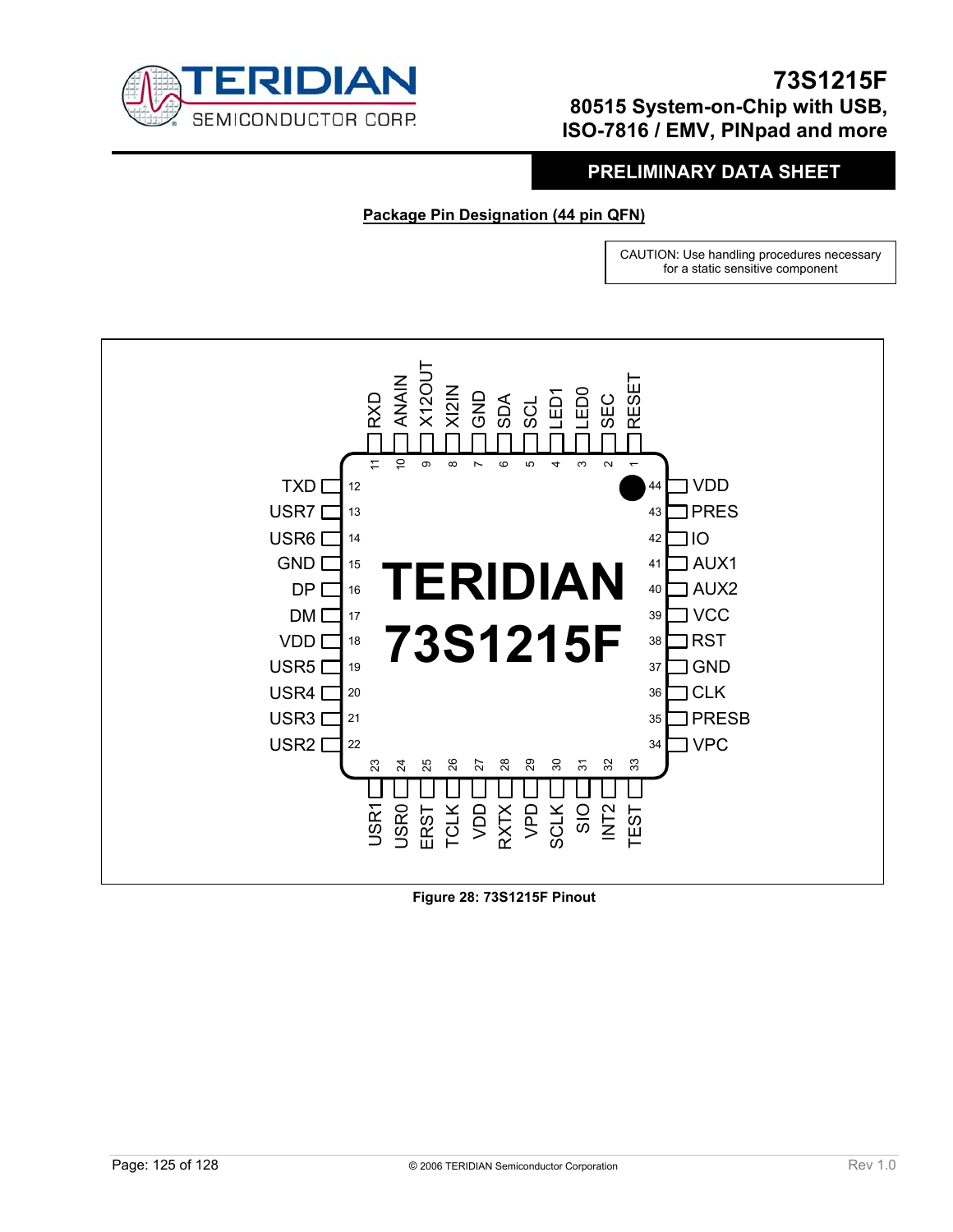

**PRELIMINARY DATA SHEET** 

### **Packaging Information**

### **68-Pin QFN PACKAGE OUTLINE**

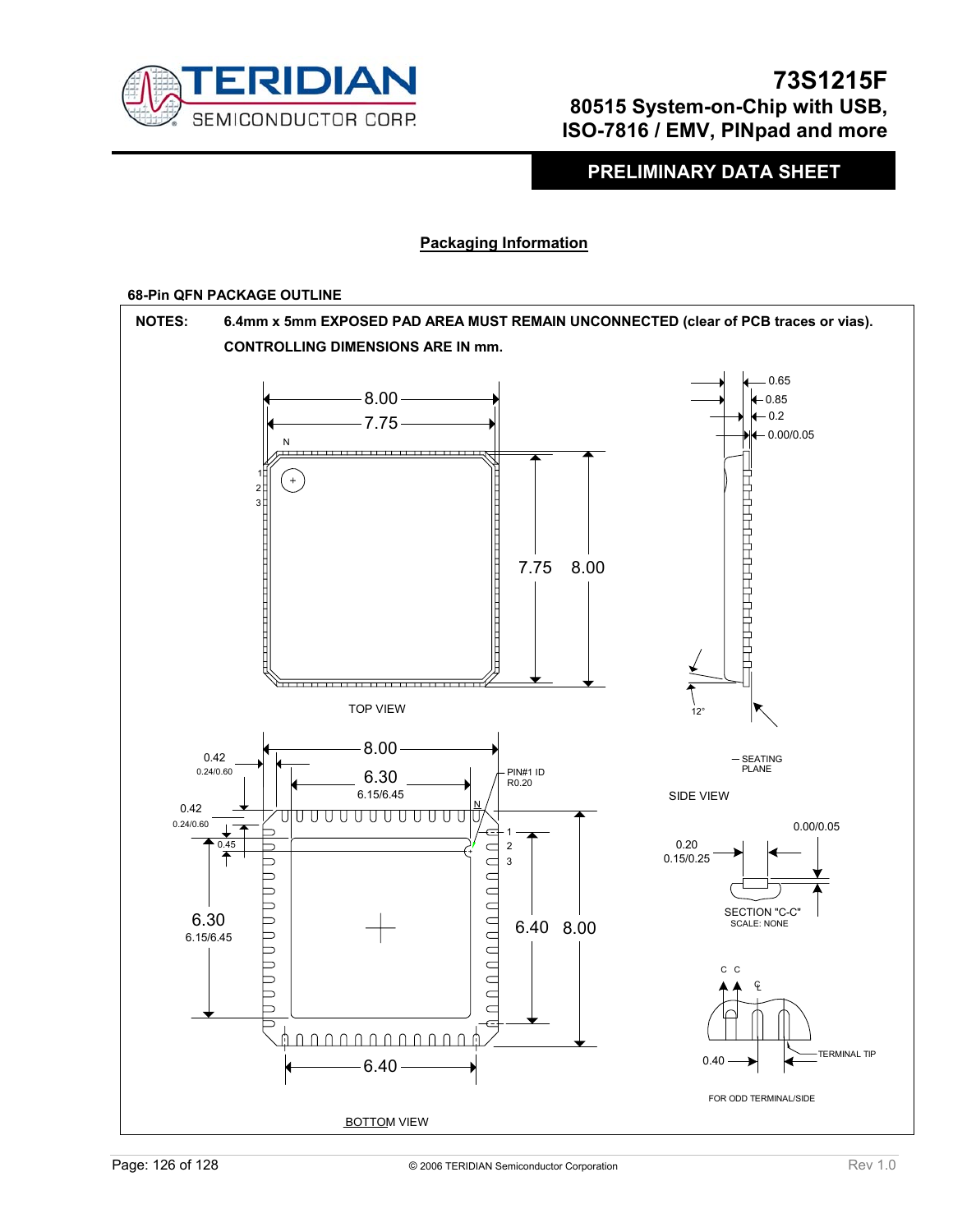

**PRELIMINARY DATA SHEET** 

**Figure 29: 73S1215F 68 QFN Pinout** 

### **44-Pin QFN PACKAGE OUTLINE**



**Figure 30: 73S1215F 44 QFN Pinout**